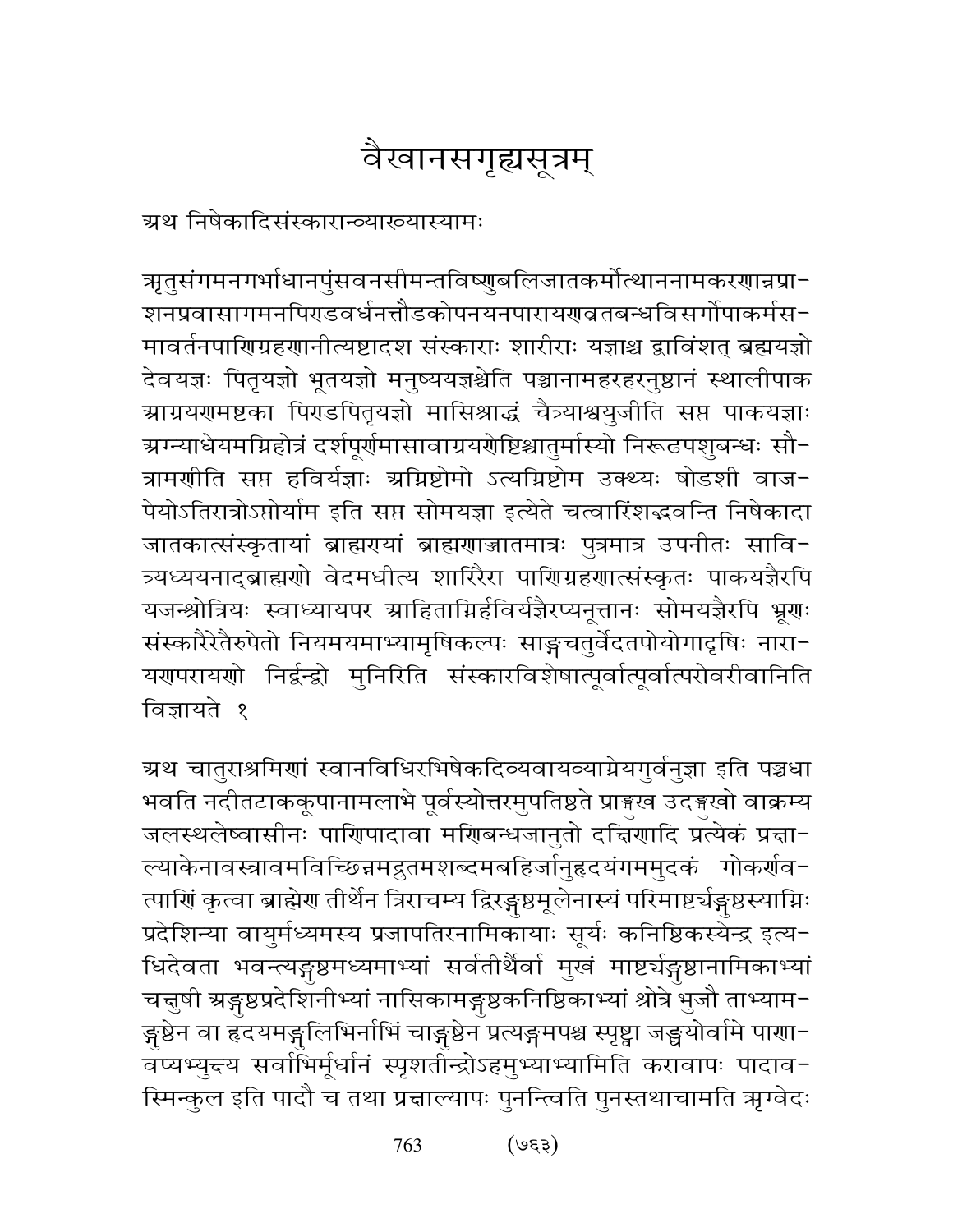प्रीणातु यजुर्वेदः प्रीणातु सामवेदः प्रीणात्विति त्रिरपः पीत्वाथर्ववेदः प्रीणात्वितिहासवेदः प्रीणातु चन्द्रमाः प्रीणात्विति त्रिधा मुखं मार्ष्टि महेश्वरः प्रीणात्विति मूर्धानमादित्यः प्रीणातु सोमः प्रीणात्विति चत्तुषी दिशः प्रीगन्त्विति श्रोत्रे वायुः प्रीगात्विति नासिकामिन्द्रः प्रीगात्विति भुजौ विष्णुः प्रीणात्विति हृदयमग्निः प्रीणात्विति नाभिं स्पृशतीत्येके २

ग्रथापो नमस्कृत्यावगाह्य यावदमनश्शङ्कमद्भिर्मृदा च गात्रशुद्धिं कृत्वा व− स्त्रमा दशात्सूदितमिति नेनेक्ति गायत्र्या प्रागग्रिकमुदगग्रिकं वास्तृणाति शुष्के तयैव गृह्णीयादिदमापः प्रवहतेत्यभिगम्य हिररयथृङ्गमिति जलं प्रराम्य स-मृदोदकेनापः पुनात्वित्यभ्युद्त्येदमापः शिवा इत्यपो विगाह्य सुस्वातीदं ब्रह्म पुनीमह इति पवित्रं गृहीत्वा ब्रह्म पुनात्वित्यङ्गल्यां निच्चिप्य शतधारमिति जलं गृहीत्वा पयस्वतीरोषधय इत्याचम्य भूरग्नय इत्युपस्थानमादित्यस्य चित्पति− रिति त्रिभिरनामिकोपान्ताभ्यां समृदोदकेन त्रिः प्रदत्तिरामावर्त्य शिरो माष्टर्या-पोहिररयपवमानैः प्रोत्तयत्युद्वयमित्यादिनादित्यमुपस्थाय महाव्याहृत्या ज-लमभिमन्त्र्य कर्णावपिधायाभिमुखमादित्यार्धं निमज्जच ऋतं च सत्यं च यासु गन्धा इति त्रिरावर्तयन्नघमर्षणं करोति ततो मन्दं निःश्वस्य धौतं परिधा-यानुपमृज्य वासः प्रातः सूर्यश्चेत्यादिनाचम्यापोहिष्ठादिभिर्ऋगिभस्तिसृभिः प्रोन्दय गायत्र्यापोऽभिमन्त्र्यादित्याभिमुखं विचिप्य प्रदच्चिणं करोति प्राणा-याममेकावरं कृत्वाष्टावरां सावित्रीमभ्यस्य मित्रस्येत्यादिभिर्त्राग्भिस्तिसृभि-स्तिष्ठन्सन्ध्यामुपासीत मध्याह्न ग्रापः पुनन्त्वित्याचम्य तथा प्रोच्च्योद्वयमि-त्यादिभिर्यजुर्भिस्तिष्ठन्नादित्यमुपस्थाय तथा करोति सायमग्निश्चेत्यादिनाचम्य तथा प्रोन्चय यच्चिद्धीत्यादिभिः सामभिरुपास्यासीनस्तथा करोत्युदितार्कां प-श्चिमार्कामिति च सन्ध्ये यथादिशं तन्नामादिना दिग्देवताः पितन्सापसव्यं ब्रह्माणं चोदङ्गखो नारायणादीव्रमोऽन्तेनोपतिष्ठेत ३

ग्रथाचम्य कौरुन्नेत्रमिति जलं नमस्कृत्य महाव्याहृत्या जलमभिमन्त्र्य ह-स्तेन तलतीर्थक्रमेर कूप्याभ्यः स्वाहेत्यादिभिस्तर्पयति भूपतिं तर्पयामि भुवन-पतिं तर्पयामि भूतानां पतिं तर्पयामि प्रजापतिं तर्पयामि ब्रह्माणं तर्पयामि नारायणं तर्पयामि महादेवं तर्पयामि स्कन्दं तर्पयामि विनायकं तर्पयामि यथादिशं तन्नामादिना दिग्देवतास्तर्पयतीन्द्रं तर्पयामि यमं तर्पयामि वरुणं

> $(S, \mathcal{S})$ 764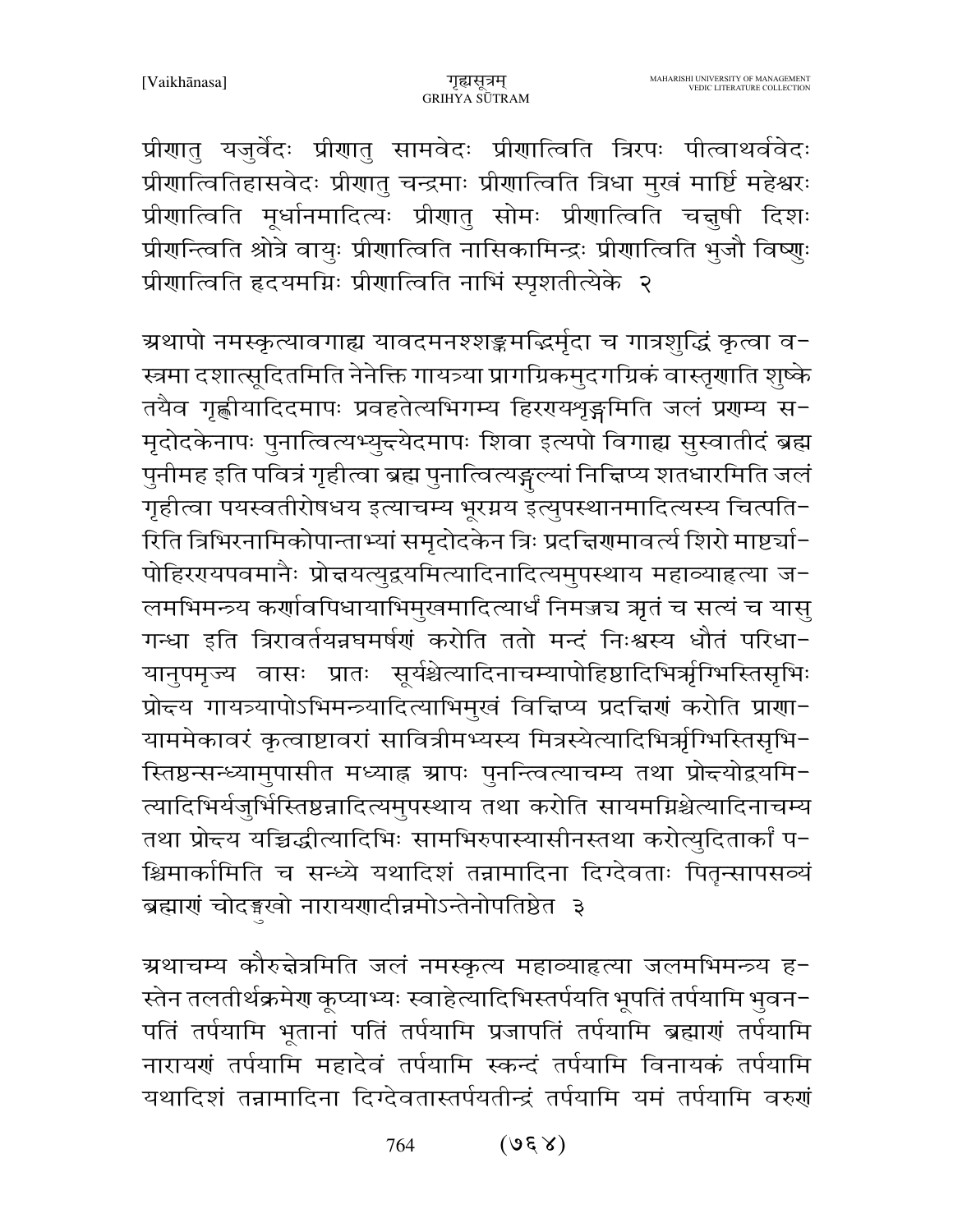तर्पयामि कुबेरं तर्पयाम्यग्निं तर्पयामि निर्ऋतिं तर्पयामि वायुं तर्पयामीशानं तर्पयाम्यादित्यं तर्पयामि सोमं तर्पयाम्यङ्गारकं तर्पयामि बुधं तर्पयामि बृहस्पतिं तर्पयामि शुक्रं तर्पयामि शनैश्चरं तर्पयामि राहुं तर्पयामि केतुं तर्पयामि ग्रहाँस्तर्पयामि नत्तत्राणि तर्पयामि ताराँस्तर्पयामि विश्वान्देवाँस्तर्पयामि सर्वाश्च देवतास्तर्पयामि वेदाँस्तर्पयामि यज्ञाँस्तर्पयामि छन्दाँसि तर्पयामि स्वगो-त्रादिसप्तर्षींस्तर्पयति विश्वामित्रं तर्पयामि जमदग्निं तर्पयामि भरद्वाजं तर्पयामि गौतमं तर्पयाम्यत्रिं तर्पयामि वसिष्ठं तर्पयामि कश्यपं तर्पयामि भूगुं प्राचीनावीती पित्र्याणि करोति ऊर्म्योदकान्त इति पितृभ्यः पितामहेभ्यः प्रपितामहेभ्यो ज्ञातिवर्गेभ्यः पितृपत्नीभ्यः पितामहपत्नीभ्यः प्रपितामहपत्नीभ्यो ज्ञातिवर्गपत्नीभ्यः स्वधा नमस्तर्पयामीति तर्पयति ग्रथ निवीती भौमाँस्तर्पयामि भौमदिव्याँस्तर्पयामि नागाँस्तर्पयामि नागदिव्याँस्तर्पयामि यावन्तो जलार्थि-नस्तावन्तः प्रतिगृह्णन्त्वित्यपो विसृज्याचम्य ब्रह्मयज्ञं करोति शुद्धे देशे बर्हिरास्तीर्य ब्राह्ममासनमास्थाय पवित्रपाणिर्ब्रह्माञ्जलिं कृत्वा प्राङ्मखः सावित्रीपूर्व नित्यमिषे त्वोर्जे त्वेत्यादि यथाकामं नैमित्तिकमृतं च सत्यं च देवकृतस्य यन्मे गर्भे तरत्स मन्दी वसोः पवित्रं जातवेदसे विष्णोर्नु कं सहस्रशीर्षैकान्नरमा त्वाहार्षं त्वमग्ने पवस्वादीन्स्वाधायमधीयीत सौरी-भिर्ऋग्भिर्यथाकाममादित्यं चोपतिष्ठेत ४

ग्रशक्तो नित्यं पादौ प्रज्ञाल्याचम्य ग्रतो देवादि वैष्णव जप्त्वा दिव्यं वाय-व्यमाग्नेयं मन्त्रस्नानं वा कृत्वा पूर्ववदाचमनादीनि कुर्याद्दिवश्चचुतैर्गाङ्गे-यैराधावैः सातपैर्वर्षैर्वासेचनं दिव्यं गवां पादोद्गतैर्वायुनीतैः पांसुभिः स्पर्शनं वायव्यं भस्मना शुद्धेन सर्वाङ्गमालेपनमाग्नेयमापो हि ष्ठेति मन्त्रेणाग्नेयेन तीर्थेनाभ्युच्चणं मन्त्रस्त्रानं दच्चिणपार्णर्मध्यतलमाग्नेयं तीर्थं कनिष्ठाङ्गलिमूलं दैवं सर्वाङ्गलिमूलाग्रमार्षं प्रदेशिन्यङ्गष्ठयोर्मध्यं पैतृकमङ्गष्ठस्य मूलं बाह्यं दैवेन तीर्थेनोपवीती दैविकं कार्यमार्षेणार्षं पैतृकेण पित्र्यं सर्वं ब्राह्मेण ब्रह्मतर्पण-माचमनमाग्नेयेन तीर्थैनाभ्युन्नणं करोति दच्चिणहस्तमुद्धत्योपवीतं धारयेदुप-वीती वाममुद्धत्य प्राचीनावीती कराठसक्ते निवीती भवति स्नात्वा पुर्ग्येऽहनि संस्कारहोमं जुहुयादिति विज्ञायते ५

ग्रथ पुरायाहं पञ्चावराञ्छ्रोत्रियानाहूयाभिपूजयत्याचार्यः करकं धारास्वित्य-

 $( \forall \xi \forall )$ 765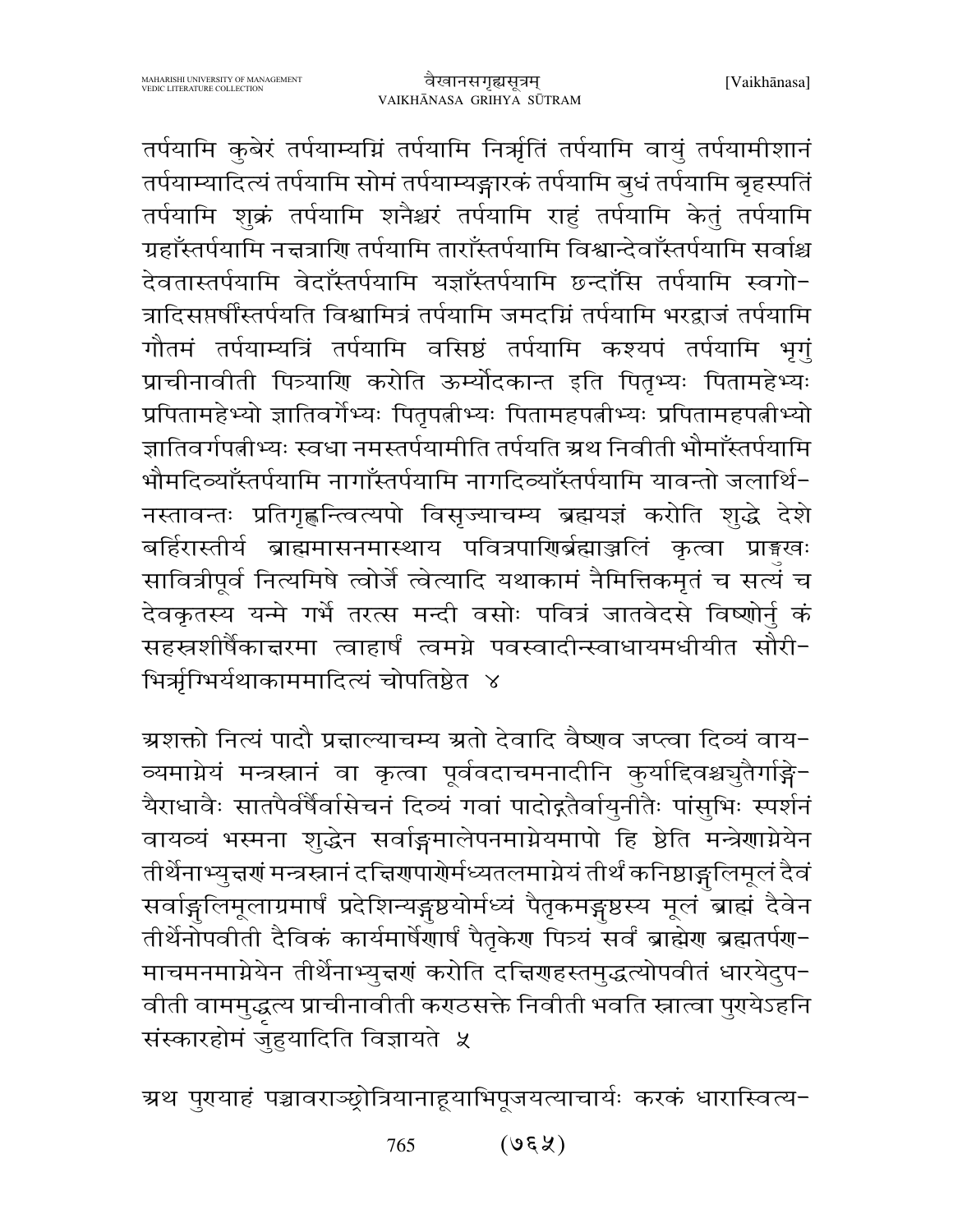द्धिरापूर्येदमापः शिवा इत्यपोऽभिमन्त्र्य पुष्पाद्यैः सर्वतीर्थजलमित्यभ्यर्च्य प्रतिवाचकान् प्राङ्गखानुदङ्गखात्वा स्थापयित्वोदङ्गखः सुपुरायाहं करोमीति रुंकल्प्य स्वस्ति सुप्रोच्तितमस्त्विति स्थानं प्रोद्यय प्रजापतिः प्रियतामित्युक्त्वा तैः प्रियतामिति वाचयति शाम्यन्तु घोराणीत्युत्तरान्तं त्रिरपः स्नावयति ग्रतो देवा इत्यग्रं दैविके सं त्वा सिञ्चामीत्यग्रं सूतके शुची वो हव्येत्यग्रं प्रेतके द्रविणोदाः सविता नवो नवो विद्युच्छतं जीवाष्टौ देवा हिरगयरूप ऋृध्याम स्तोममाहार्षं त्वार्यमणं सोमँ राजानमिन्द्रावरुणा श्रिये जातो या गुङ्गर्यस्त्वा हृदा यस्मै त्वं नर्य प्रजां सुत्रामाणं शतायुधाय दचिणावतां भद्रं कर्णेभिः शतमिन्त्वदितिर्द्यौरित्यृत्विजः सर्वे वदेयुः ६

देवा ऋषयः पितरो ग्रहा देव्य ऋषिपत्नचः पितृपत्नचो वेदा यज्ञाश्च सर्वाद्याः प्रियन्तामन्तः प्रतिवचनं पुरायाहं शिवमायुष्यमरोग्यमविघ्नमचलमैश्वर्यं यत्पापं तत्प्रतिहतं यच्छ्रेयः शिवं कर्म शिवः पत्त इत्यस्त्वन्तास्तथान्तः प्रतिवचनं शिवा ऋृतवः सन्तु शिवानि नच्चत्राणि भवन्तु सर्वकर्मसमृद्धिरस्तु सर्वधन-धान्यसंपूर्णमस्त्वित्येकैकमुक्तवन्तः प्रतिवचनं यत्पुरयं स्वस्ति न ऋृध्यास्मेति पूर्वोक्तामितरेऽनुवदन्ति यजमानस्य नच्चत्रनामादि गोत्रनाम सुतान्तं मातृगोत्र-नामान्तात्परं शर्मान्तं नाम प्रणवादि भवन्तो बुवन्तु पुरायाहं स्वस्त्यृद्धचन्तं प्रत्येकं त्रिधा त्रिधा यथाविभक्तिवाचितमनुवाचयेयुः स्रापोहिररयपवमानैः प्रोन्नयति पुरायाहे कृते तदहः पुरायं भवत्यादावन्ते वा पुरायाहेन सर्वाः क्रियाः पुरयाः परिपूर्णा भवन्ति स्वांकृतोऽसीति दच्चिणाकालमुक्तवत्सु घृतात्परी-त्यद्भिर्यथाशक्ति दचिणां हस्तेन दचिणेन ददाति त्वमग्ने यज्ञानाँ होतेति तदाददीरन्यत्र दच्चिगादानादाने तत्रैवं स्यादिति विज्ञायते ७

ग्रथाग्न्यायतनं प्राक्प्रवर्णे वोत्तरप्रवर्णे वा शुद्धे देशे गोमयेनोपलिप्ते शुद्धाभिः सिकताभिः प्राक्पश्चिमं दच्चिणोत्तरं च द्वात्रिंशदङ्गल्यायतं द्वयङ्गलोन्नतं यथा-लाभोन्नतं वा स्थरिडलमग्न्यायतनं भवति परिस्तररणबर्हिषः प्रतिदिक् पञ्चदश स्थरिडलप्रमाणाः कुरुडे षट्त्रिंशदङ्गलास्तथैकाङ्गलिपरिणाहा व्रणवक्रहीनाः परिधयः पञ्चदशदर्भैर्ग्रथितं चतुरङ्गुलाग्रं द्र्यङ्गुलग्रन्थि हस्तमात्रं प्रोत्तरणकूर्चं तथैव द्वादशाङ्गलमात्रं पवित्रं तत्प्रमाणा याज्ञिकाः समिधः पात्रस्रुवादयो यज्ञे प्रोक्ता दर्भेषु द्वन्द्वं पात्रादिसंभारानुत्तरे दैविके प्रत्येकं दच्चिणतः पैतृके संभरति

> $(330)$ 766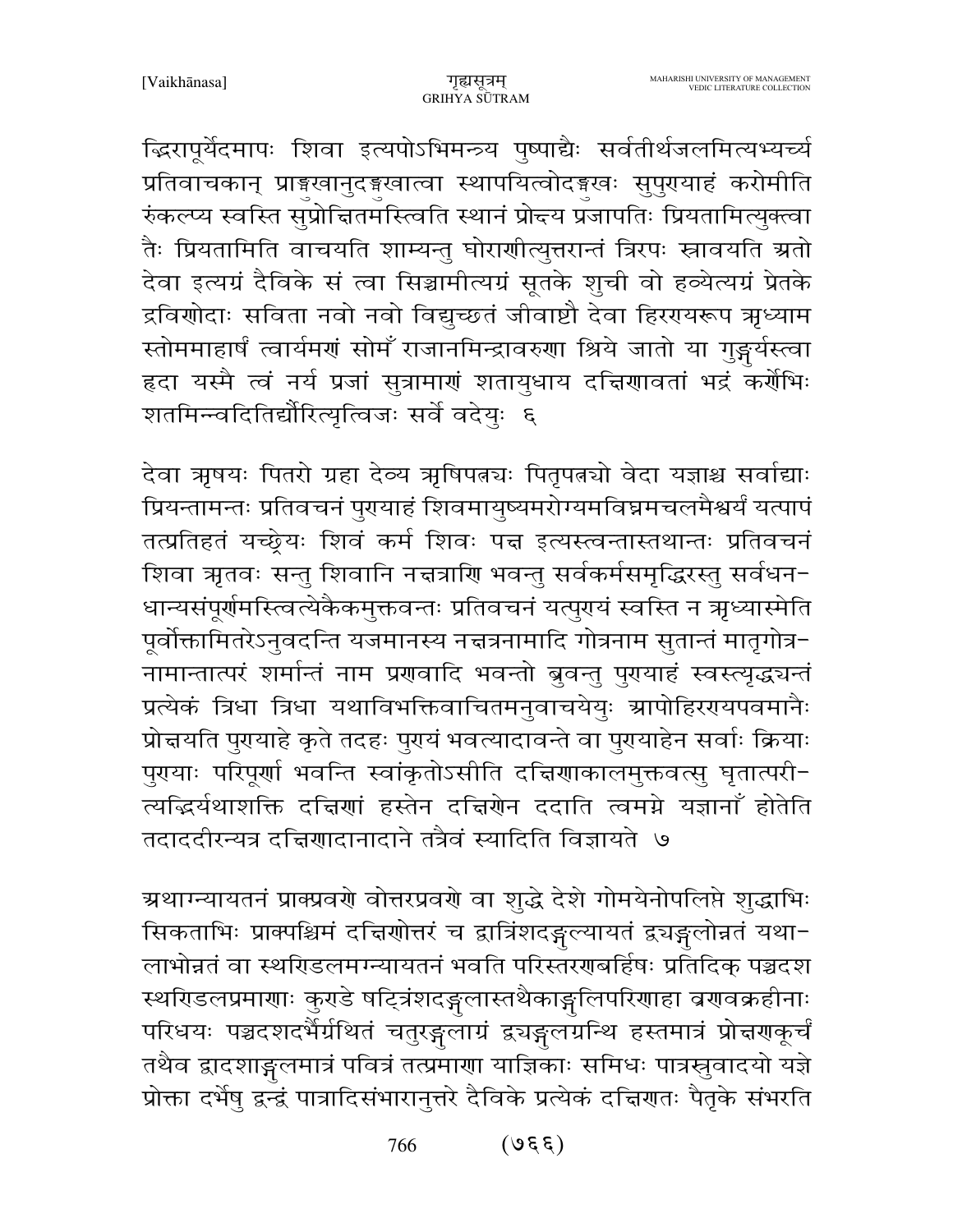नित्यहोमेऽग्निशालायां मृदा चतुर्दिशं द्वात्रिंशदङ्गुल्यायतां चतुरङ्गुलविस्तारां द्र्यङ्गलोन्नतामूर्ध्ववेदिं चतुरङ्गलिविस्तारोन्नतां तत्परिगतामधोवेदिं च मध्ये निम्नं षडङ्गुलमग्निकुराडं कृत्वास्मिन् गृहस्थोऽग्निमौपासनमाधाय नित्यं जुहोति वनस्थस्य श्रामणकाग्रेः कराडमाधानविशेषं च धर्मे वन्त्यामः ८

ग्रथाघारविधानं ब्राह्मं प्राङ्गखमासीन एतो न्विन्द्रमित्यग्न्यालयं प्रोद्त्य मयि देवा इत्यादिभिश्चतुर्दिशं दर्भानुच्चयेदुद्धन्यमानमिति मध्यपूर्वापरयमाग्निनि-र्ऋतिसोमेशानमरुतो बर्हिषा खनति तथा पूत ह्यातनेति षड्रेखा लिखि-.<br>त्वाष्टाबन्धमिति वक्रितं दर्भं दद्विरणपश्चिमस्यामुत्सृज्य रेखा गायत्र्या प्रो<del>द</del>य जातवेदो भुवनस्येत्यरणिं गृहीत्वा मथितं लौकिकं वाग्निमादायाहरेत घृतप्रतीक इति प्रज्वाल्यायुर्दा इति प्रशम्योपावरोहेति निधायाग्न स्रायाह्ययं ते योनिरिति प्रज्वाल्य मयि गृह्णामीत्यभिवन्द्य कर्मणे वामिति करौ प्रत्नालयति इदमापः शिवा इत्यपोऽभिमन्त्र्यादितेऽनुमन्यस्व दत्त्विरात वेदिं परिमृजामीति दच्चिरणवेदिं नैर्ऋत्याद्यन्तमनुमतेऽनुमन्यस्व पश्चिमतो वेदिं परिमृजामीति तथा पश्चिमवेदिं सरस्वतेऽनुमन्यस्वोत्तरतो वेदिं परिमृजामीत्युत्तरवेदिं वायव्याद्यन्तं देव सवितः प्रसुव पुरस्ताद्वेदिं परिमृजामीति पूर्ववेदिं चाग्नेयाद्यन्तमङ्गली-रास्तीर्य साधावेन पाणिना कूर्चेन वा परिमृज्य गायत्र्या वेदीः प्रोज्ञयति ब्रह्मसोमावृत्विजौ वरयित्वाध्वर्युरों भूपते भुवनपत इति प्रत्येकं प्रे<del>द</del>य ताभ्यामहं भूपतिरित्युक्ते ब्रह्मन् सोम प्रोचिष्यामीत्यन्तं तथोक्त्वा पुनस्ताभ्यां प्रोन्नेत्युक्तस्तथा प्रोन्नयति ६

पात्रादाधावमादाय पवित्रे स्थ इति वेद्यां बर्हिषः स्थापयित्वा तान्परशुरसी-ति प्रोच्च समिधो मुक्तबन्धाः कृष्णोऽसीति वेदिरसीति वेदिं स्रुवादीन्बर्हिषो बर्हिरसि स्नुग्भ्य इति बर्हिषोऽग्रं दिवे त्वेति मध्यमन्तरिज्ञायेति मूलं पृथिव्यै त्वेति प्रोन्नयति पोषाय त्वेत्यपो बर्हिर्बन्धने संस्नाव्य स्वधा पितृभ्य इति सापसव्यं दचिरणतः प्रोद्त्यापां शेषं पश्चिमस्यामुत्तरान्तमूर्ग्भवेति स्नावये-दुभाभ्यामिति पार्णी प्रचालयति पूषा त इति बर्हिर्बन्धं विसृज्य मूला− दूर्ध्वमादित्यं व्यञ्जनमसीत्यभिमृश्य पश्चिमतो वेद्यधस्तादुत्तराग्रमूर्णाम्रद-समिति दर्भैः परिस्तीर्य स्वासस्थं देवेभ्य इति प्रागग्रं स्वासने चैकं निधाय विष्णोः स्तूपोऽसीति प्राच्यां दच्चिणत इति याम्यामुत्तरत इत्युदीच्यां पश्चिमत

> $(\nu, \nu)$ 767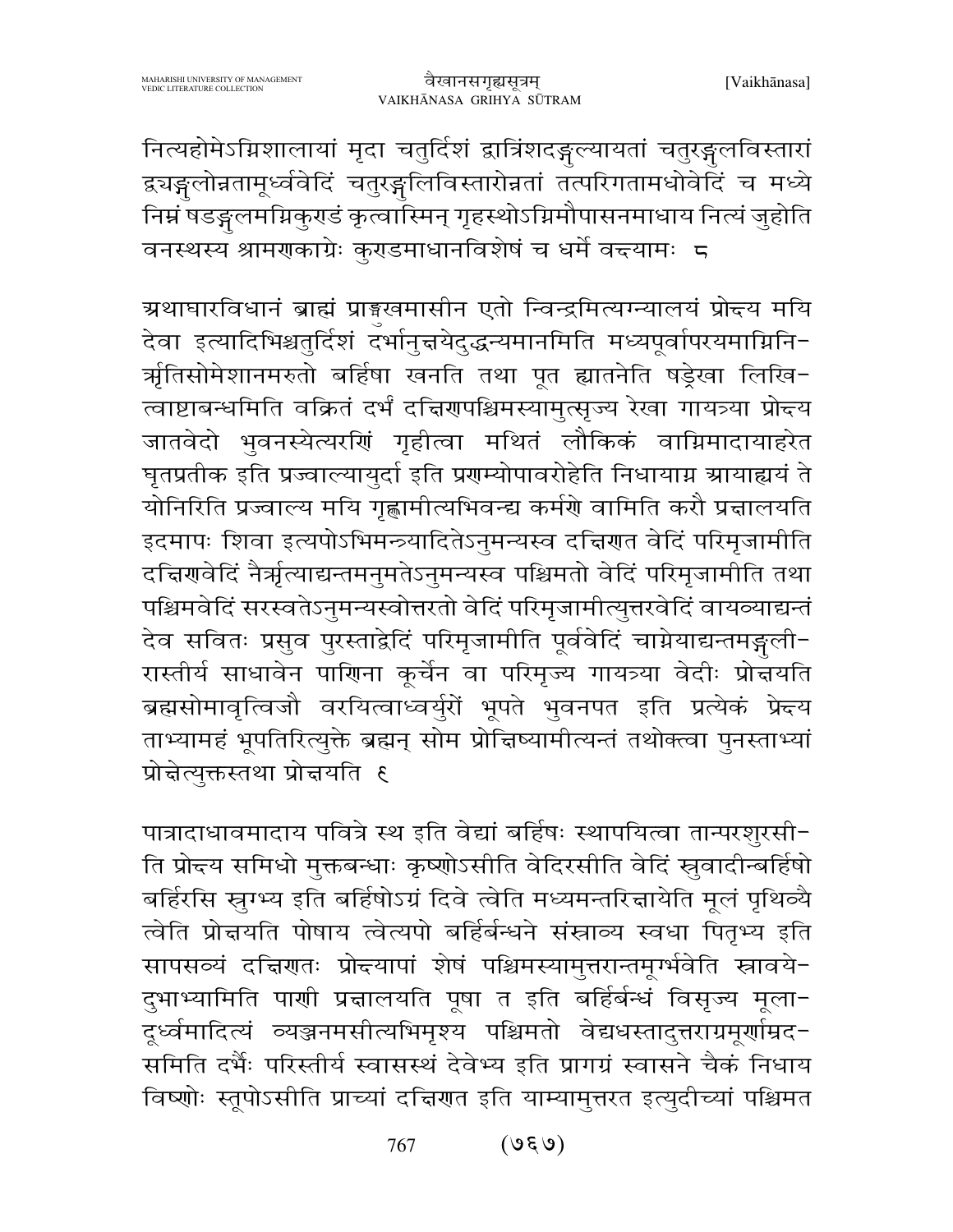इति प्रतीच्यां प्रागुत्तराग्रं परिस्तृणात्युत्तराग्रमैशान्यामूर्ध्वं कृत्वा गन्धर्वोऽसीति पश्चिमस्यामिन्द्रस्येति याम्यां मित्रावरुणावित्युदीच्यां वेद्यां प्रागुत्तराग्रान्प-रिधीन्परिदधाति १०

वायव्यामुत्तराग्रमूर्ध्वं करोति सूर्यस्त्वेति प्राच्यामुत्तरान्तमुपरिष्टादित्यूर्ध्वम-धस्तान्नागा इत्यधश्च परिषिच्य वीतिहोत्रमित्यग्न्यालये समिधावग्नीश-योर्दिशोरूध्वामे निदधाति परिस्तीर्यमित्यादिनैन्द्राद्यमुदगन्तमार्षेणापो दत्त्वा सृतासीत्यादिभिर्दचिर्णादि तेनैव प्रागन्तमुत्तरान्तं च परिषिच्य तरुणा-सीत्याग्नेयादीशानान्तं प्रदच्चिरणमाग्नेयान्तमद्धिः परिषिञ्चति वानस्पत्योऽसीति प्रशिधी प्रज्ञाल्य पृथिव्यापो ग्रहीष्यामीति साज्ञतमद्भिरापूर्य वसूनां पवित्र-मित्युदगग्रे पवित्रे प्रत्तिप्य दत्तिर्णेन पाणिनाग्रमितरद्वामेन गृहीत्वा देवो वः सवितेति त्रिरुत्पूय तथा निदधाति ब्रह्मन्नप इति सोमाय इति च ब्रह्म-सोमावृत्विजौ प्रत्येकं प्रेन्दय ताभ्यां तथा प्रगयेत्युक्तः को व इति प्रगीय वेद्यां दच्चिणोत्तरयोः प्रणिधी निधाय संविशन्तामिति कूर्चेन जलं संस्राव्य गायत्र्या स्रुवं प्रोन्नयेत् ११

भूः स्वुवं गृह्णामीति स्वुवं गृहीत्वा वर्षिष्ठे ग्रधि नाक इति वेद्यधस्तात्समिधौ न्यस्याहीनो निर्वपामीति स्नुवं प्रज्ञाल्य निर्दग्धमिति पर्यम्निं कृत्वा निष्टप्तमिति समिधोर्निदध्याददितिरस्यछिद्रेत्याज्यस्थालीं गृहीत्वोत्तरे भूतकृतः स्थोपोढ-मित्यङ्गारं न्यस्य सगराः स्थेति विन्यस्य महीनामिति पचति पूर्ववत्पवित्रेण त्रिरुत्पूयाज्यस्थाल्याः पृष्ठभस्मेदं विष्णुरिति वेदेन शोधयित्वोद्धवः स्थोद-हमिति बर्हिर्दग्ध्वाङ्गारमन्तरितमित्याज्यस्य दर्शयति दच्चिणतोऽङ्गारं गायत्र्या न्यस्य तयैव चरुस्थालीमधिश्रित्य दर्भोल्केन पक्त्वावतारयति पवित्रेणाज्यं पात्रे त्रिरुत्पृय घर्मोऽसीति ग्रन्थिं विसृज्योत्तरपश्चिमे निधायाद्धिः प्रोन्दया-प्यायन्तामिति पवित्रं जुहोति वीतिहोत्रमिति समिदग्रं घृताक्तं वायव्येऽग्नौ स्थापयित्वा देवस्य त्वेति सूवेण होम्यं द्विधा विहरति १२

दच्चिरणप्रशिधौ ब्राह्मेर तीर्थेन प्रजापतिपुरोगानादाहयामीत्युत्तरप्रशिधौ दैवे-नाग्न्यादीनौपासनयज्ञं यज्ञदैवतविश्वान्देवान्सर्वदेवानावाहयामीत्यन्तं पैतृके वैश्वदेवयज्ञं यज्ञदैवतविश्वान्देवानावाहयामीत्यन्तमावाहयेद्यथावाहनं स्नुवे-

> $(95)$ 768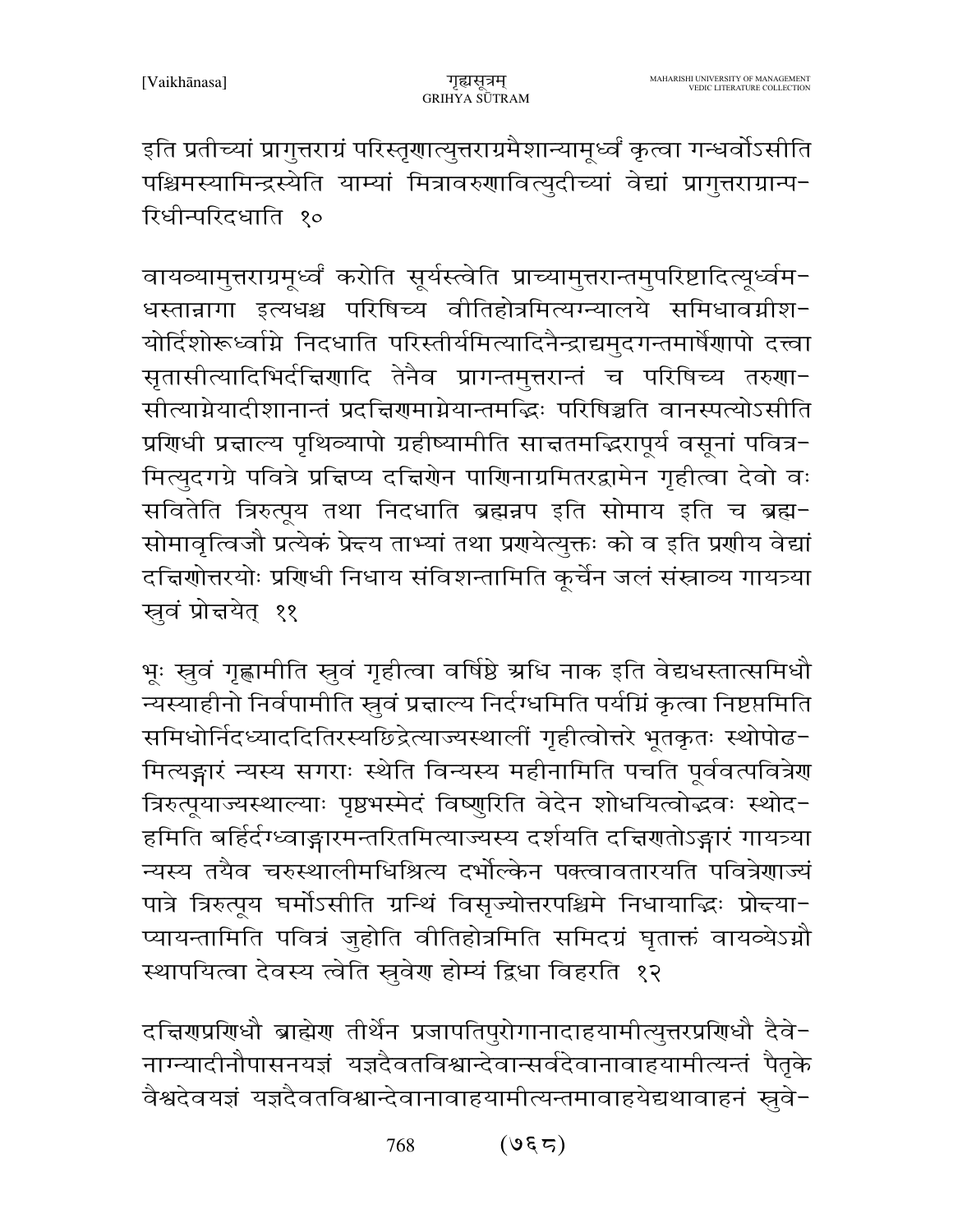गाज्यमूर्ध्व नीत्वा जुष्टं निर्वपामीति निर्वापं करोति तृप्यधिद्वयेन द्विधाग्नौ होम्यं दर्शयित्वाम्रिज्योतिर्द्वयेन समिदुल्केन द्विधा दहति समिदसि स्वाहेति समिधं जुहोति स्रुवेणाज्यं गृहीत्वामृतमसीति ग्रनुत्तानमन्तरितमित्युत्तानं प्रत्युष्टमि-त्यनुत्तानं होम्यं प्रदच्चिणमभिमन्त्र्याज्यं गृहीत्वोत्तानं स्वतो दच्चिणतो वामतः प्रणीतायां संधाय चित्पतिस्त्वादिभिस्त्रिभिरेव त्रिधाग्नौ संवपति १३

गायत्र्या समिधः प्रोन्च्यैकविंशतिराहुतिप्रमाणाः करसंपूर्णा वा समिधो गृ-हीत्वा मूलाग्राभ्यां घृतं स्पर्शयित्वाभ्यच्यां तताज्यचरुभिरिमा मे ग्रग्न इति मूलमध्याग्राणि स्पृशन्नधो नीत्वोर्ध्वभागे मध्ये च संदधाति दैवेन तीर्थेन दच्चिरणस्यामद्भिः प्रागन्तमदितेऽनुमन्यस्वेति पश्चिमस्यामुत्तरान्तमनुमतेऽनुम-न्यस्वेत्युत्तरस्यां प्रागन्तं सरस्वतेऽनुमन्यस्वेति देव सवितः प्रसुवेति पूर्वस्या-मुदगन्तमाग्नेयाद्यन्तं सर्वतश्च प्रदच्चिणं परिषिञ्चति षष्टिँ शतेत्यभिमन्त्र्यायं त इध्म इतीध्मानसंकुलाञ्छरोऽङ्गारेऽग्नौ जुहुयाद्यस्यै देवतायै हविर्निरुप्यते तां देवतां मनसा ह वै ध्यायन्निर्वपेद्यथा ह वास्य सुषुम्ना ज्योतिष्मती प्राणवती .<br>रेतोधा इत्येता हुतं गृहीत्वा रश्मयश्चतस्त्रः पृश्नौ संदधीरन्स ह वा शुद्धामृतवहा चिनुही दिव्या लोकपावनीत्येताभिश्चन्द्रमसमाप्याययत्यसौ नु राजा सोम ग्राप्यायितो मूलगामी वपायन्यमृतोद्गारी सुरप्रियेत्येताभिरमृतेन तां देवतां तर्पयति १४

स्रुवेणाज्यं स्नावयन्परिधी स्पृष्ट्वा वायव्याद्याग्नेयान्तं प्रजापतये स्वाहेति नै-र्ऋत्यादीशानान्तमिन्द्राय स्वाहेत्याघारौ जुहुयाच्चचुषी बुद्ध्वाग्नये स्वाहा सो− माय स्वाहेत्याज्यभागावुत्तरदचिरणयोर्जुहोति युक्तो वहेति पश्चिमादिसौम्यान्तं या तिरश्चीति सौम्यादीन्द्रान्तं सरॅंाधन्ये देव्यै स्वाहेतीन्द्रादियाम्यान्तं प्रसाधन्यै देव्यै स्वाहेति याम्यादिवारुणान्तं स्नावयन् हुत्वा मध्यमास्यमिति बुद्ध्वा तत्र व्याहृतीर्जुहोति तदग्निमुखमिति ब्रह्मवादिनो वदन्ति सत्येनेत्यभिमृश्याज्येन जुहोत्यग्नये स्वाहा सोमाय स्वाहाग्नीषोमाभ्याँ स्वाहा प्रजापतये स्वाहा ब्रह्मणे स्वाहेन्द्राय स्वाहा वसुभ्यः स्वाहा मरुद्धः स्वाहा रुद्रेभ्यः स्वाहा विष्णुवे स्वाहा बृहस्पतये स्वाहा मित्राय स्वाहा वरुणाय स्वाहादित्येभ्यः स्वा-हाश्विभ्याँ स्वाहा पूष्णे स्वाहा कन्नाय स्वाहा कन्नदैवतसोमाय स्वाहौ-पासनयज्ञाय स्वाहा यज्ञदैवतविश्वेभ्यो देवेभ्यः स्वाहा सर्वदेवेभ्यः स्वाहेत्यन्तं

> $(330)$ 769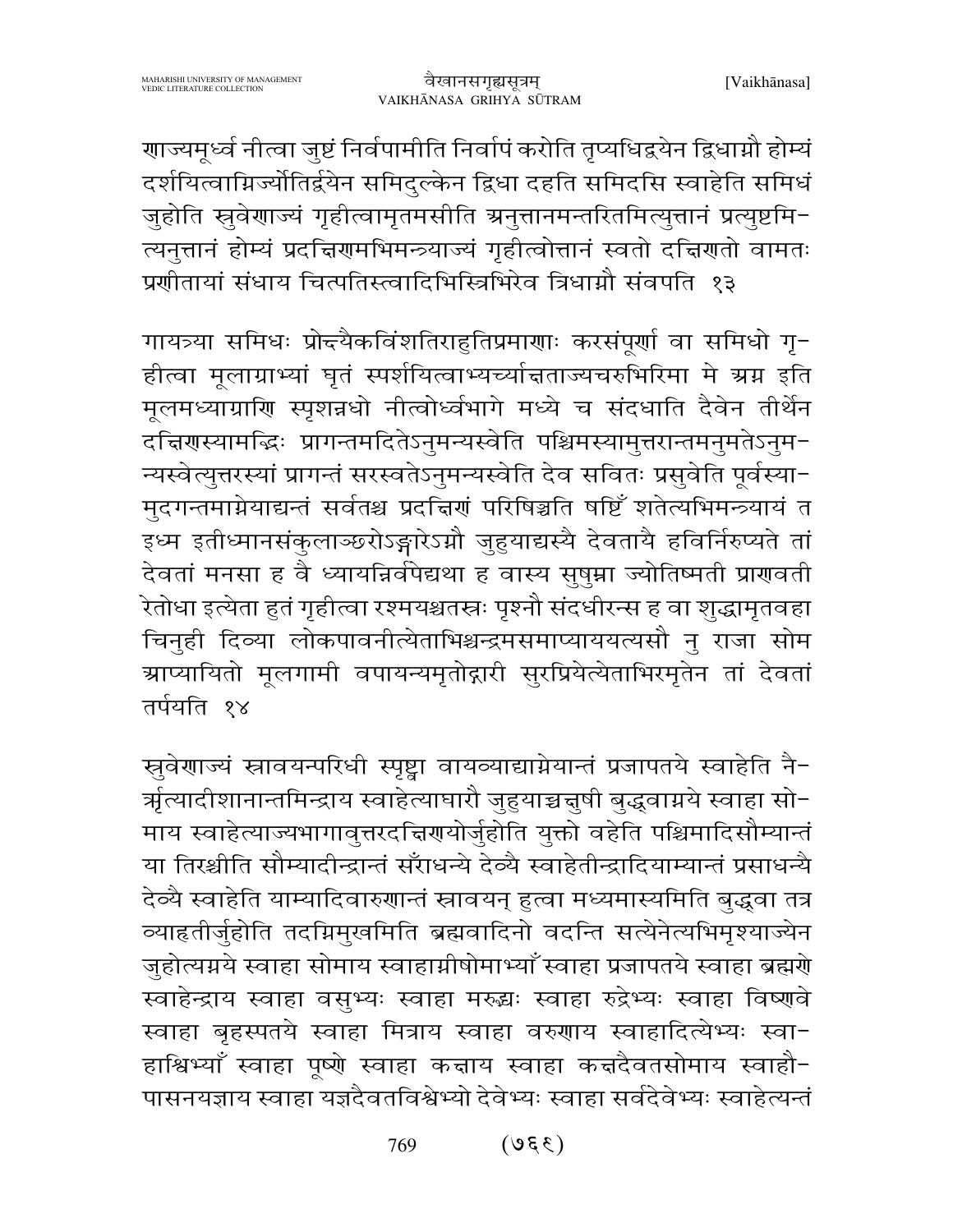हुत्वा दर्व्याभिघार्य चरुं सावित्र्या गृहीत्वा जुह्वा व्याहृतीर्जुहोति ग्रतो देवा इदं विष्णुरित्याज्यं समृद्धचै जुहुयात्पैतृके वैश्वदेवयज्ञाय स्वाहा यज्ञदेव-तविश्वेभ्यो देवेभ्यः स्वाहेत्यन्तं हुत्वा पक्वं जुहुयादिति सर्वहोमानामादिराघारो विज्ञायते १५

ग्रथ सामान्यतः क्रियाया होममन्त्राः धाता ददातु नो रयिं धाता प्रजाया धाता ददातु नो रयिं प्राचीं धाता ददातु दाशुषेऽनु नोऽद्यानुमतिरन्विदनुमते त्वमा मा वाजस्य समाववर्त्त्यनुमन्यतां यस्यामिदं राकामहँ यास्ते राके सिनीवालि या सुपाणिः कुहूमहुँ कुहूर्देवानामिति धातादि षोडश १६

इमं मे वरुण तत्त्वा यामि त्वं नो ग्रग्ने स त्वं नो ग्रग्ने त्वमग्ने ग्रयास्ययास-न्निति पञ्च वारुणं प्रजापते न त्वत्प्रजापतिर्जयानित्युपांशुयाजे प्राजापत्ये चित्तं च चित्तिश्चाकूतं चाकूतिश्च विज्ञातं चाविज्ञानं च मनश्च शक्वरीश्च दर्शश्च पूर्णमासश्च बृहच्च रथंतरं च स्वाहेति चित्तादि द्वादश जयाः अग्निर्भूता-नामधिपतिः स मावत्विन्द्रो ज्येष्ठानां यमः पृथिव्या वायुरन्तरित्तस्य सूर्यो दिवश्चन्द्रमा नच्चत्राणां बृहस्पतिर्ब्रह्मणो मित्रः सत्यानां वरुणोऽपां समुद्रः स्रोत्यानामन्नं सम्राज्यानामधिपतिं तन्मावतु सोम स्रोषधीनँ सविता प्रसवानाँ रुद्रः पशूनां त्वष्टा रूपाणां विष्णुः पर्वतानां मरुतो गणानामधिपतयस्ते मावन्तु पितरः पितामहाः परेऽवर इत्यष्टादशाम्निर्भूतादयोऽभ्यातानाः १७

ऋृताषाडूतधामाग्निर्गन्धर्वस्तस्यौषधयोऽप्सरस ऊर्जो नामेति सॉहितो विश्व− सामा सूर्यो गन्धर्वस्तस्य मरीचयोऽप्सरस ग्रायुवो नामेति सुषुम्नः सूर्य-रश्मिश्चन्द्रमा गन्धर्वस्तस्य नच्चत्रारायप्सरसो बेकुरयो नामेति भुज्युः सुपर्णो यज्ञो गन्धर्वस्तस्य दत्तिणा ग्रप्सरसस्तवा नामेति प्रजापतिर्विश्वकर्मा मनो गन्धर्वस्तस्यक्सामान्यप्सरसो वह्नयो नामेति इषिरो विश्वव्यचा वातो गन्ध-र्वस्तस्यापोऽप्सरसो मुदा नामेति भुवनस्य पत इति परमेष्ठचधिपतिर्मृ-त्युर्गन्धर्वस्तस्य विश्वमप्सरसो भुवो नामेति सुच्चितिः सुभूतिर्भद्रकृत्सु-वर्वान्पर्जन्यो गन्धर्वस्तस्य विद्युतोऽप्सरसो रुचो नामेति दूरेहेतिरमृडयो मृत्युर्गन्धर्वस्तस्य प्रजा ग्रप्सरसो भीरुवो नामेति चारुः कृपणकाशी कामो गन्धर्वस्तस्याधयोऽप्सरसः शोचयन्तीर्नामेति स नो भुवनस्य पत इति

> $(000)$ 770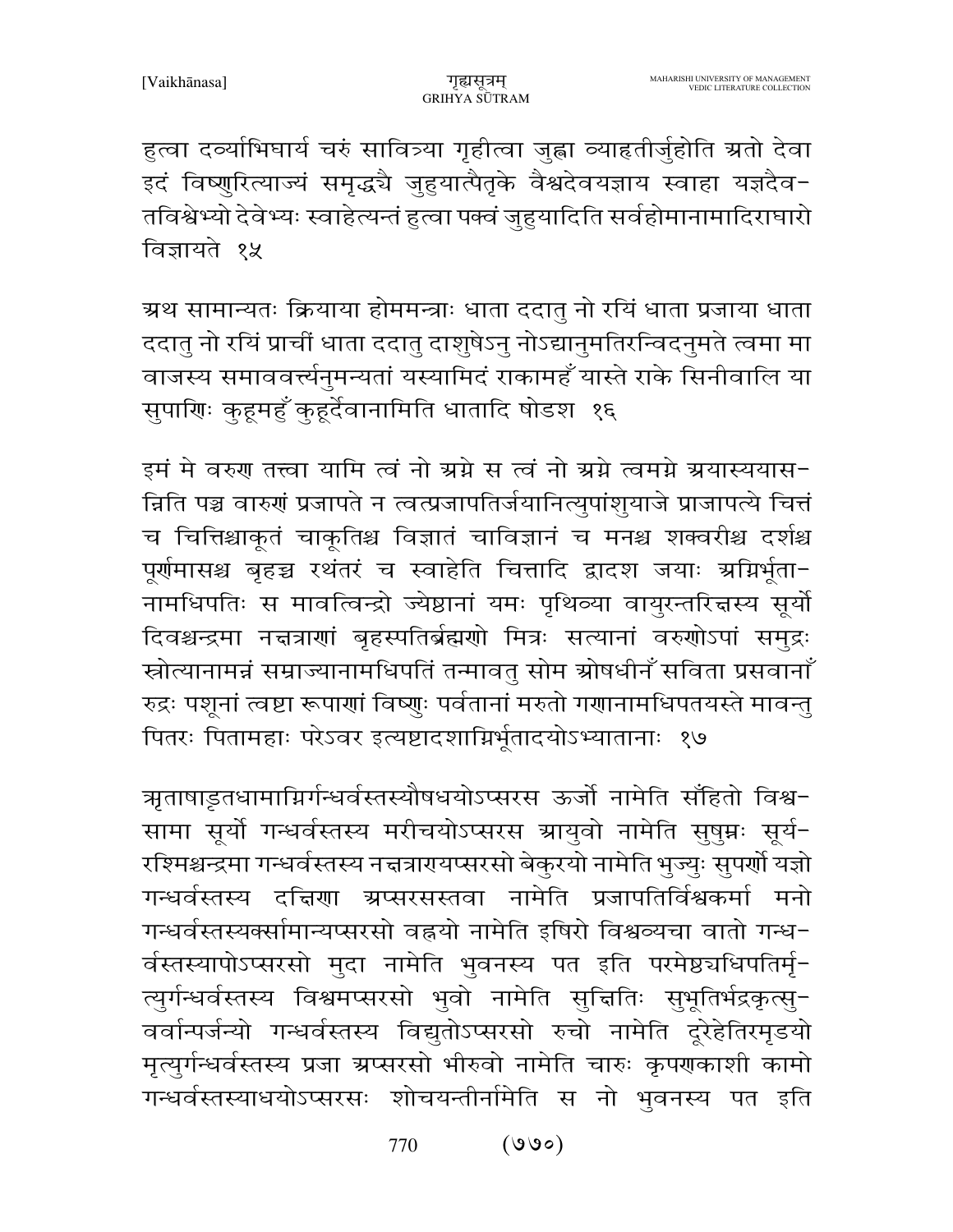ऋताषाड़तादि भुवनस्य स न इति वर्जयित्वा प्रत्येकं ताभ्योऽन्ता राष्ट्रभृतो द्वादर्शेति प्राजापत्यादि मूलहोमो बभूवपैतृकयच्छान्ते व्याहतिः १८

ग्रथान्ते होममन्त्राः यदस्याग्नये स्विष्टकृतेऽग्नयेऽन्नादायाग्नयेऽन्नपतये प्रजापत− य इन्द्राय विश्वेभ्यो देवेभ्यः सर्वाभ्यो देवताभ्यः सर्वत्रैवाग्नये स्विष्टकृते वास्तुपत इति स्विष्टाकारो यन्म ग्रात्मनः पुनरग्निश्चन्नुरिति मिन्दाहुती इष्टेभ्य इत्यादि दशान्ते व्याहृतिरित्यृद्धिः श्राश्रावितं ब्रह्म यदकर्मेति कृतान्तं यत्प्रमत्तो मनो ज्योतिरयाश्चाग्ने यदस्मिन्स्वस्ति नो यत इन्द्र इति विच्छिन्नमधोऽस्ये-धिषीमहि स्वाहा बैल्वं समिदसि तेजोऽसि तेजो मयि धेहि स्वाहा पालाशं यमस्य धीमहि मृत्योर्मे पाहि स्वाहा नैयग्रोधं सूर्यस्य धीमहि चत्तुर्मे पाहि स्वाहा ग्राश्वत्थं सोमस्य धीमहि चित्तं मे पाहि स्वाहा ग्रौदुम्बरं वायोर्धीमहि प्राणान्मे पाहि स्वाहा शर्मी ब्रह्मणो धीमहि बुद्धिं मे पाहि स्वाहा खादिरमिति सप्त समिधः सप्त ते अग्ने ऋतुधा नेति पूर्णाहुती अग्निर्भुक्त-मित्युपजुह्वामाज्यं गृहीत्वाम्रिर्जीर्णमिति जुह्वा चरुमवदाय हुत्वा समङ्तां बर्हिरिति स्नावय-.<br>ज़ुहोति ततो वामेन स्व गृहीत्वा दत्तिरोनाज्यपात्रं संगृह्याग्नेरुपरि धारय-न्नाज्यशेषमिन्द्राय स्वाहेति जुहयात् १६

तत्पात्रेणाधावमादाय स्रुवेणान्तरितमग्निस्तृप्यत्वित्युपाग्नि पश्चिमतो वेदिस्तृ-प्यत्विति वेद्यां द्यौस्तृप्यत्वित्याकाशे पृथिवी तृप्यत्विति भूमौ ब्रह्माद्या-स्तृप्यन्तामिति दचिरणस्यां तर्पयति प्रशीतायां दचिरणस्यां दैवेनापो गृही-त्वौषधिवनस्पतिगन्धर्वाप्सरसश्चैव तृप्यन्तामित्युत्तरस्यां वेद्यां तर्पयति तथो-त्तरस्यां प्रशीतायां सापसव्यमपो गृहीत्वा पैतृकेश दच्चिशतः पितरः पितामहाः प्रपितामहाश्चाचय्यमस्तु तृप्यन्तामिति दच्चिरणस्यां तर्पयति प्रासावीरित्य-न्तैश्चतुर्भिः प्रवाहणं कृत्वा दच्चिणादिप्रणिध्योरुपान्ताङ्गष्ठानामिकाभिः पवित्र-मत्ततं गृहीत्वा पवित्रमसि पूर्णमसि सदसि सर्वमसीति पर्यायतो जुहो-त्यचितमसीति प्रशिधिमुत्तरां चालयित्वा तदाधावेन प्राच्यां दिशि दच्चिणायां दिशि प्रतीच्यां दिश्युदीच्यां दिश्यूर्ध्वायां दिश्यधोधराधरैरिति यथादिशं परिषिच्य माहं प्रजामिति गृहीत्वा दच्चिरणप्रशिधौ स्वल्पमाधावं स्नावयित्वा स्वां योनिमिति दचिरणप्रशिध्यां जलमुदकपात्रे स्नावयति ग्रापोहिष्ठादिना तदद्धिः प्रोन्चय प्रशिधी विसर्जयति २०

> $(900)$ 771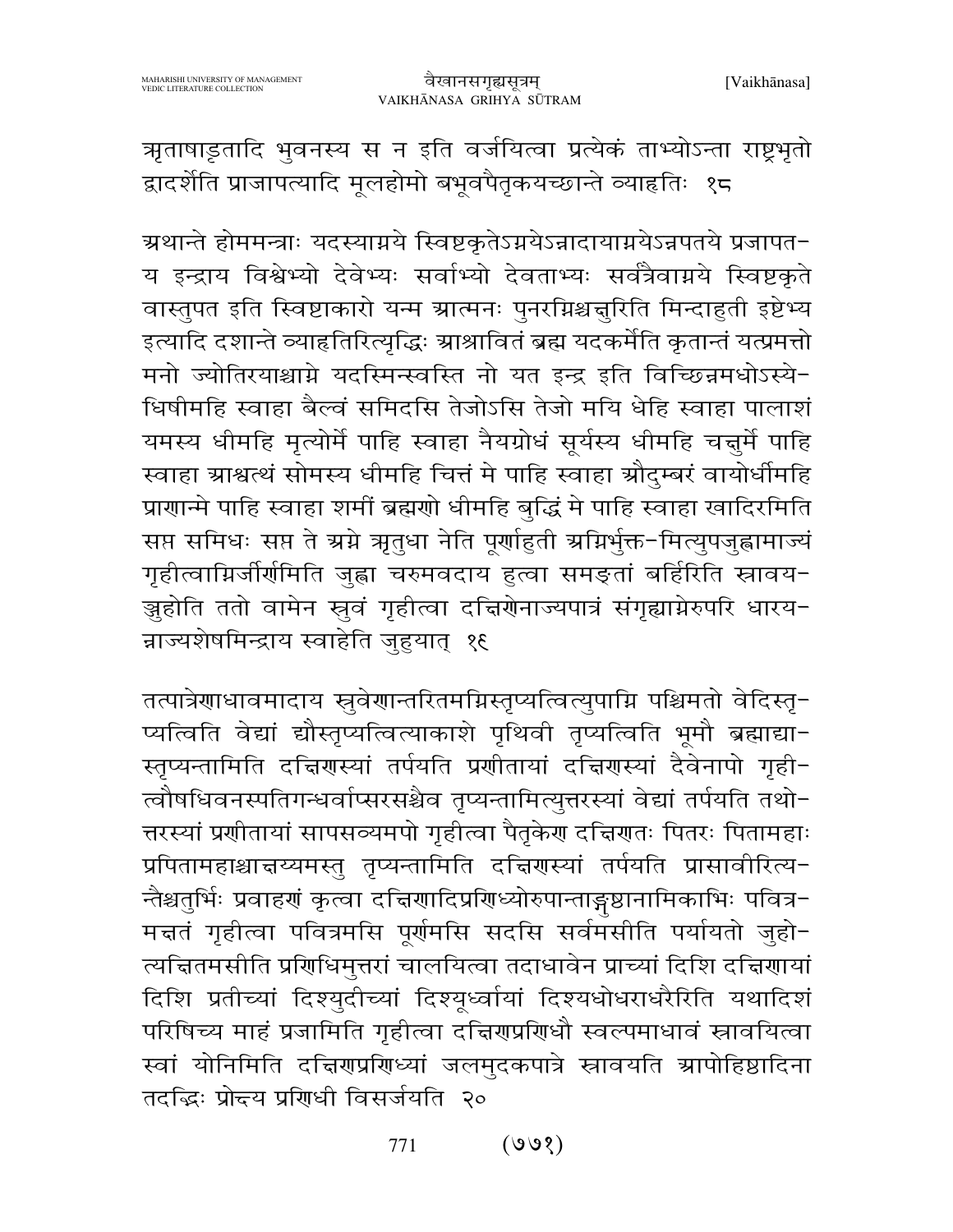पुनर्देवेभ्यो हव्यं वहेत्यग्नेर्दर्शनेन स्नुवं विसृज्य वर्षिष्ठा गह्ररेष्ठोऽग्रिमिति \_<br>वर्षिष्ठसमिधौ जुहुयादूर्ध्वं यज्ञं नयतमित्यूर्ध्वसमिधौ पश्चिमतः परिधि− मपनयेत्येवं दत्तिरात उत्तरतश्च परिधीन् पश्चिमतो विष्णोः सदनमसीत्येवं दच्चिणत उत्तरतः प्राच्यामिति च परिस्तरणबर्हिषः सर्वान्परिसमूह्याप्याय-न्तामिति जुहोति शुध्यन्तां पितृषदनँ शुध्यन्तां देवसदनमित्यविच्छिन्नमास्तीर्य नैर्म्रते दहेदविच्छिन्नेन ब्रह्मवर्चसायेति भूतिः स्मेति भस्म गृहीत्वा लला-टहृद्वाहुकराठादीनादित्यः सोमो नम इत्यूर्ध्वाग्रमालिप्यापो हि ष्ठेति प्रो<del>द</del>य <mark>ग्रों</mark> च मे स्वर इति बालकृतं वेति चाग्निं पूर्ववदादित्यं चोपस्थाय पुनर्वे-दिमूलमासाद्याग्निं वैश्वानरसूक्तेनोपस्थाय प्रणामं कुर्यादिति क्रियान्ते होमः श्रों च मे खर इति लौकिकाग्निविसर्जनमिति विज्ञायते २१

प्रथमः प्रश्नः समाप्तः

ग्रथ शारीरेषु संस्कारेष्वृतुसंगमनवर्जं नान्दीमुखं कुर्यात् श्वः कर्तास्मीति गर्भाधानादिक्रियां यदहः करोति तदहर्नन्दी भवति तस्या मुखं सर्वदेव-पितृदैवत्यं नान्दीमुखमभ्युदयश्राद्धं दैविकवत्करोति पूर्वेद्युरेव पूर्वाह्ले युग्मा-न्ब्राह्मणान्सुप्रचालितपाणिपादाञ्छ्रोत्रियानन्नेन परिवेष्याथेडामभ्युन्त्याथाव-नीदमिति मराडलान्युपलिप्यास्त्वासनमित्यासनानि सदर्भयवानि निधाय तेष्वामीनान्पुष्पःद्यैर्यथोपपादमलंकरोति शुक्लबलिश्वेतसर्षपदधितराडलमि-त्यामनन्ति चतुःशुक्लमेतदादायाग्नेर्दचिणतोऽग्नये सोमाय प्रजेशाय विश्वेभ्यो देवेभ्य ऋषिभ्यः पितृभ्यो भूतेभ्यः सर्वाभ्यो देवताभ्यो नम इत्यन्तेन तन्नाम्ना पृष्पादिभिरभ्यर्च्य बलिं ददाति १

चरुमपूपादि च निवेद्योदकुम्भं धारास्वित्यद्धिरापूर्य नमः सुलोमीति पाप्म-नोऽपहत्यै सपल्लवं कूर्चं पवित्रमाभरणं तस्मिन्निदधाति प्रतिसरां कुतपस्य दुकूलस्य वा त्रिवृतां पुष्पाद्यपि संभृत्यादाय जुहुयादृचोऽग्ने नयाद्यग्निदेवत्याः सोमो धेन्वादि सौमदैवत्या ब्रह्मजज्ञानादि ब्रह्मदैवत्ये रुद्रमन्यमित्यादि रुद्रदैवत्ये ग्रतो देवादि विष्णुदैवत्या ग्रानोविश्वादि विश्वेदेवदैवत्या यतः स्वमसीत्यादि सप्तर्षिदैवत्या ये भूता इत्यादि भूतदैवत्या व्याहृतीरग्नये कव्यवाहनाय सोमाय पितृमते यमाय चाङ्गिरस्पतये एते य इह पितर उगन्तस्त्वा सा नो ददात्वित्यृचः पितृदैवत्याः पृथिवीगतेभ्यः पितृभ्यो

> $(909)$ 772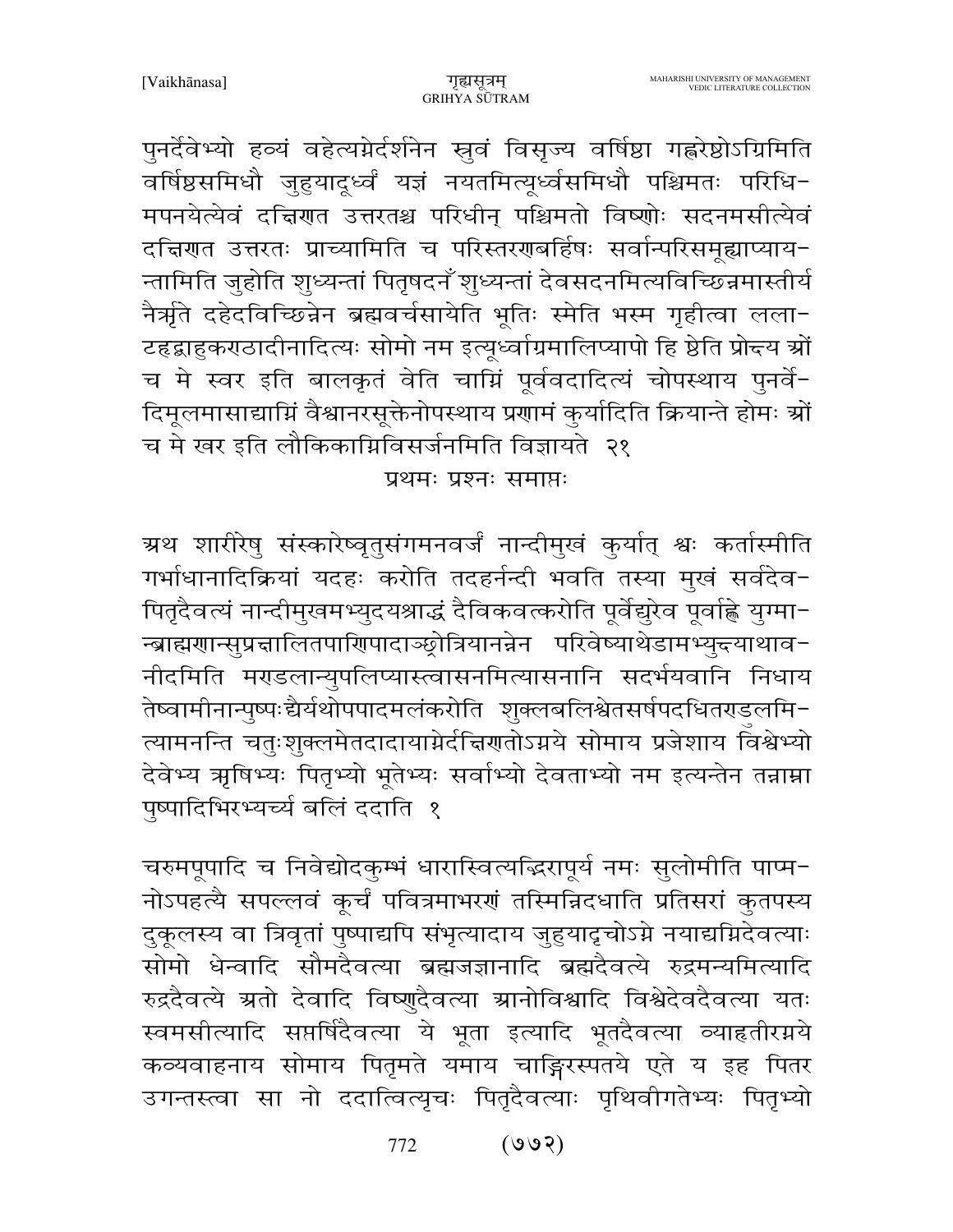ऽन्तरिज्ञगतेभ्यः पितामहेभ्यो दिविगतेभ्यः प्रपितामहेभ्यः स्वधा नमः स्वाहेति पितृभ्यः पैतृकमुपवीती हुत्वा व्याहृतीः सामान्यतो देवताभ्यस्ताभ्योऽष्टाभ्यो जुहोति पात्रेष्वाज्यभागं स्रुवेणाभिघार्य द्विर्देवशेषं पितृभ्यः प्रागन्तं चिप्त्वा तदङ्गष्ठेन तच्चरुं स्पर्शयति ततो नमस्कृत्या सत्येन रजसेति चीरेण दध्ना वा श्वेतमंत्रं ब्राह्मणान्भोजयेत् अनुत्थितेभ्यः समूह्योच्छिष्टं शोधयित्वाचान्ता− ननुमान्य पुरयाहं वाचयित्वा स्वस्तिसूक्तेन तामभिमृश्य स्वस्तिदा विश-स्पतिरिति प्रतिसरां बध्नाति नान्दीमुखेभ्यः पितृभ्यः स्वधा नमो नान्दीमुखेभ्यः पितामहेभ्यः स्वधा नमो नान्दीमुखेभ्यः प्रपितामहेभ्यः स्वधा नम इत्युक्ते स्वधास्त्विति प्रतिवदतो देवान्तं विसर्जयति तेनोदकुम्भेनापरेद्युः स्नायान्ना-न्दीमुखमिति विज्ञायते २

ग्रथ गर्भाधानादिवर्षे पञ्चमे ब्रह्मवर्चसकाममायुष्काममष्टमे नवमे श्रीकामं वसन्ते ब्राह्मणमुपनयीतैकादशे ग्रीष्मे राजन्यं द्वादशे शरदि वैश्यमा षोडशा-दुब्राह्मणुमा द्वाविंशात् चत्रियमा चतुर्विंशाद्रैश्यमिति वातीते सावित्रीपतिता भवन्ति तेषामुद्दालकप्रायश्चित्तं द्वौ मासौ यावकेन मासं चीरेणामिचया-र्धमासमष्टरात्रं घृतेनायाचितं षड्रात्रं त्रिरात्रमुदकेनोपवासमहोरात्रं वर्तत इत्येत-दुद्दालकमनेन वाश्वमेधावभृथस्त्रानेन वा ब्रात्यस्तोमेन वेष्ट्रा पुनर्गर्भाधाना-दिसंस्कारान्कृत्वा शुद्धा उपनेयाः सावित्रीपतिता भवन्तीति विज्ञायते ३

ब्राह्मणस्य पालाशो बैल्वो वा केशान्तो निर्वर्णोऽनुमृष्टोऽनुद्वेजनो यूपवदव-क्रो दराडः कृष्णमृगस्याजिनं मौञ्जी मेखला चत्रियस्य नैयग्रोधो ललाटान्तो दराडो रौरवमजिनं मौर्वी मेखला वैश्यस्यौदुम्बरो नासिकान्तो दराडो बा-स्तवमजिनं शाणी मेखला स्रों भूर्भुवः सुवस्तत्सवितुरिति सावित्री स्रों भूर्भुवः सुवस्तत्सवितुरापो ज्योती रस इति प्राणायाम श्रों भूर्भुवः सुवः स्वाहेति व्या-हृतिः स्रग्नये समिधमिति द्वे स्रग्नये समिधाविति चत्वार्यग्नये समिध इति समि-दाधानमेतानि ब्राह्मणस्य स्रों भूर्भुवस्तत्सवितुरिति सावित्री स्रों भूर्भुवस्तत्स-वितुस्तेजो ज्योती रस इति प्राणायाम स्रों भूर्भुवः स्वाहेति व्याहृतिः स्रग्नये स-मिधमिति द्वे ग्रग्नये समिधाविति समिदाधानमेतानि चत्रियस्य श्रों भूस्तत्स-वितुरिति सावित्री स्रों भूस्तत्सवितुरग्निज्योती रस इति प्राणायाम स्रों भूः स्वाहेति व्याहृतिः ग्रग्नये समिधमिति समिदाधानमेतानि वैश्यस्य भवन्ति ४

> $(500)$ 773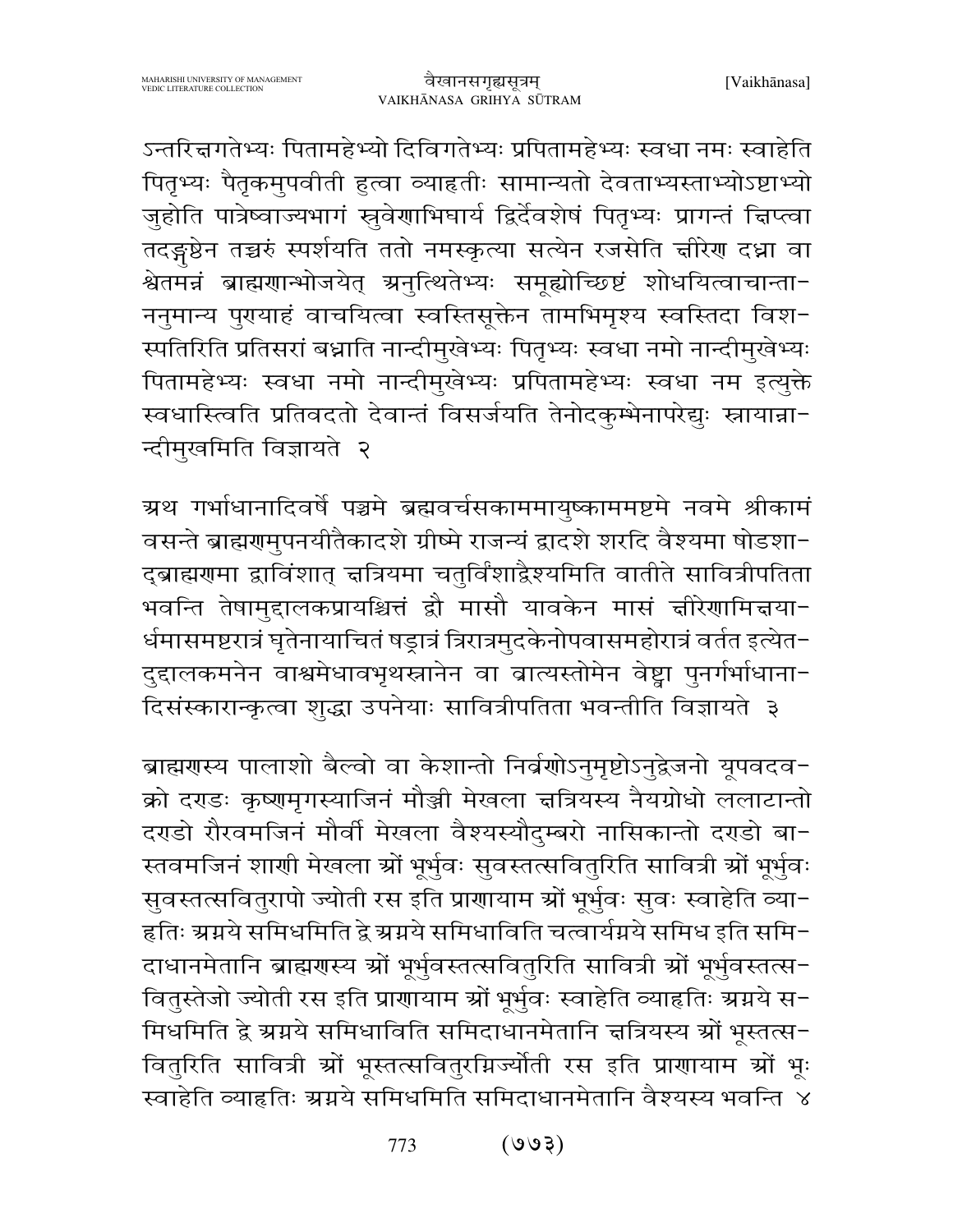प्रोष्ठपदहस्तावश्विन्यनूराधापूर्वोत्तरपुनर्वसू मृगशिरो वा यावन्ति पुंनामानि नद्मत्राणि तत्राग्नेर्वायव्यामुपवीताजिनमेखलाहतवस्त्रदराडशरावाश्मसमिद्द-र्भादिसंभारान्दर्भेषु संभृत्य सं च त्वे जग्मुरिति प्रोच्चयत्यथाज्येनाघारं हुत्वाचान्तं मङ्गलयुक्तं कुमारमासयित्वाग्नेर्नैर्ऋत्यां मस्तके दभौं प्रागुत्तराग्रौ विन्यस्य सरोमाणं दर्भमिन्द्र शस्त्रमिति चतुर्भिः प्रदत्तिणं चतुर्दिशं छित्त्वा येनाव-पद्यत्तुरेणेति सर्वतो वपति नाधो जत्रोर्गोशकृद्युक्ते शरावे केशान्गृह्णीयात् यत्र मौराडचं शिखाभ्रूवर्जमानखं वपति स्नात्वाचान्तं पुरायाहं वाचयित्वा भुक्त-वन्तमामयति दच्चिणे कुमारमथ परिस्तीर्यायुर्दा ग्रग्न ग्रायुर्दा देवेति प्रधानं पञ्च वारुणं व्याहृतिपर्यन्तं जुहोत्यातिष्ठेति वायव्यामश्म पादाङ्गष्ठेन दच्चिणेन स्पर्शयति या ग्रकृन्तन्निति वस्त्रमियम् दुरुक्तादिति मेखलां परीदमित्युत्तरीयं यज्ञोपवीतमित्युपवीतं मित्रस्य चत्तुरिति कृष्णाजिनं तस्मै ददाति ५

ततो विधिवदाचमनं कारयित्वा सदस्याननुज्ञाप्य देवस्य त्वेति बाहू म्राल-भ्योत्तरे प्राङ्गस्वः प्राङ्गस्वमुपनयीतायुष्टे विश्वत इति दच्चिणपाणिं गृहीत्वो-द्धरत्यग्निष्टे हस्तमग्रभीदिति विसर्जत्यसावपोऽशानेत्याचारं मम हृदय इति तस्य हृदयस्पर्शनं कृत्वा भूर्भुव सुवः सुप्रजा इति प्रशंसति भूर्त्रृज्ञु त्वेति भुवो यजुःषु त्वेति सुवः सामसु त्वेतीष्टतस्त इत्यनलस्य त इतीदं वत्स्याव इति षड़िभः कर्णे जपित्वा नाम शर्मान्तं कुर्यादग्निरायुष्मानित्यादिकैः पञ्चभि-र्दचिणहस्ते कनिष्ठाद्यङ्गल्यग्राणि पर्यायेण विसृजेदायुर्दा इति दचिणे कर्णे प्रतिष्ठ वायाविति वामे च जपति स्वस्ति देवेत्यग्निं प्रदत्तिणं कारयित्वा दत्तिर्णे निवेश्य राष्ट्रभृदसीति कूर्चं दत्त्वा शं नो देवीरिति प्रोन्दय मूलहोमं व्याहृतिपर्यन्तं जुहोत्यदितिस्ते कन्दयामिति हुतशेष भोजयित्वा योगे योगे तवस्तरमित्याचमनं ददाति शतमिन्त्वित्यादित्यं नमस्कृत्यागन्त्रा समगन्महीति प्रदत्तिणं कारयि-त्वा शकाय त्वेत्युत्तमाङ्गमभिमृश्याधीहि भो इति तेन प्रार्थितो गुरुरथाह सा-वित्रीं भो इति शिष्यमनुशास्ति गणानां त्वेति गणमुरूयमोजोऽसीति सावित्रीं पावका नः सरस्वतीति सरस्वतीं च प्रगम्य यथोक्तं सावित्रीं पच्छोऽर्धर्चशो व्यस्तां समस्तामध्यापयेत् ६

धातादिपूर्वं सवित्रे काराडर्षये सदसस्पतिमा देवो यात्वभीवृतं स घा नो वि जनाञ्छ्यावा वि सुपर्णो भगं धियमिति सावित्रबतसूक्तमग्ने वायविन्द्रादित्य

> $(\forall \nu \nu)$ 774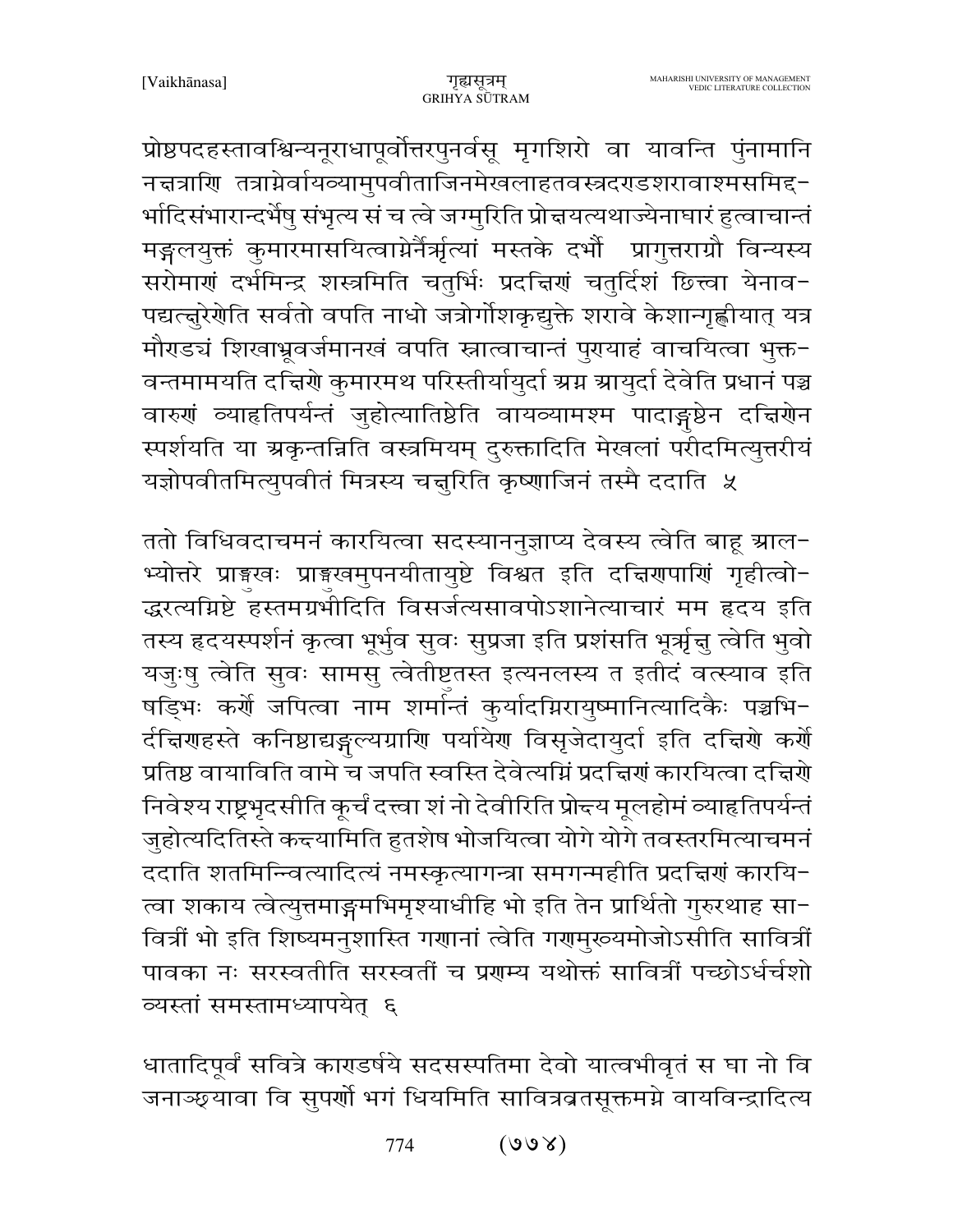बतानामिति सावित्रबतबन्धं पञ्चभिव्याहित्यन्तं जुहोत्यग्नये समिधमिति द्वे ग्र्याये समिधाविति चत्वार्यग्रये समिध इति सप्त पालाशाङ्कराणि घृताक्तानि जुहोति सूर्य एष ते पुत्र इत्यादित्यं दर्शयत्यष्टाभिः समिद्धिर्होमकर्मणि शिष्यं योजयेद्यथा हेति दचिर्णादिप्रदचिणं वेदिं परिमृज्य पूर्ववत्परिस्तृणाति व्याहृतीरेषा ते मेधां म इन्द्रो ददात्वप्सरास्वा मां मेधेत्यष्टौ जुहोति यथा हेति तथा परिमृज्य प्रासावीरित्यन्तैश्चतुर्भिः प्रवाहर्णं कृत्वा भूतिः स्मेति भस्मा-लिप्यापोहि ष्ठेति प्रोन्दय यत्ते ग्रग्ने तेजस्तेनेत्यग्निमुद्रयामित्यादित्यं चोपतिष्ठेत नित्यं सायंप्रातरेवं जुहुयाद्यतो ब्रह्मदत्तमिदमिज्यमग्निहोत्रमेतन्मूलास्तदग्नय इति ब्रह्मवादिनो वदन्ति ७

ग्रग्निष्ट ग्रायुरिति दराडमिन्द्रो मरुद्धिरिति शरावं कठिनं वा भैत्तपात्रं दद्यात् भवति भित्तां देहीति ब्राह्मणो ब्रूयात्त्वत्रियो भित्तां भवति देहीति वैश्यो भित्तां देहि भवतीति मौनव्रतेन ब्राह्मर्णेभ्यो भैन्नमाममितरेभ्यो गृह्णीयाद्यस्य त इति गुरुर्भैज्ञमादाय सुश्रव इति प्रोज्ञयति हविषापूपलाजसमायुतेन मिन्दाहुती हुत्वान्तहोमो हूयते मौनबतेना सन्ध्यागमात्तिष्ठति तस्मा स्राश्रमधर्माराया-चत्तीत चोदितातिक्रमे दराडेन न हन्यादुष्टवाक्यैर्न शपत्यतिक्रमानुरूपं कृच्छू-मादिशति गुरुणा शिष्यो रचितव्यो यस्माच्छिष्यकृतं दुरितं प्राप्नोत्यव-श्यमकुर्वन्तं शिष्यं त्यजत्यन्यथा त्यागे पत्नीपुत्रशिष्याणां पतति काषायाजि-नयोरन्यतरवासा जटी शिखी वा मेखली दराडी सूत्राजिनधारी ब्रह्मचारी शुचिरत्नारलवणाशी यथोक्तेषु वर्णेषु ब्रह्मचारिधर्मागयनुतिष्ठतीति विज्ञायते  $\overline{a}$ 

ग्रथ पारायणव्रतानि चतुर्थे पञ्चमे सप्तमे वा पुराये पुंनाम्नि नद्मत्रे शिष्यमा− चान्तं पुरायाहं वाचयित्वाम्निं परिस्तीर्य प्राङ्मखमुपवेशयति तस्योत्तरे माता ब्रह्मचारी वासीत धातादिपूर्वं सावित्रबतसूक्तमग्ने वायविन्द्रादित्य बताना-मित्यूहित्वाचारिषं विसर्जयामीति सावित्रव्रतविसर्गं हुत्वा पूर्वाणि सूत्रद-राडादीन्यप्सु विसृज्य स्नाताय नवान्युपवीतादीनि पूर्ववद्त्त्वा तमद्भिरभ्युन्न्य दच्चिर्णे निवेश्य धातादिपूर्वं प्रजापतये काराडर्षये सदसस्पतिं प्रजापते न त्वद्रयीणां पतिं प्रजापते त्वं निधिपास्तवेमे लोकाः प्रजापतिं प्रथमं यो राय इत्यग्न्यादिषु पञ्चसु प्राजापत्यमित्युभयत्रोहित्वा वार्षिकं प्राजापत्यव्रतबन्धं

> $(SU)$ 775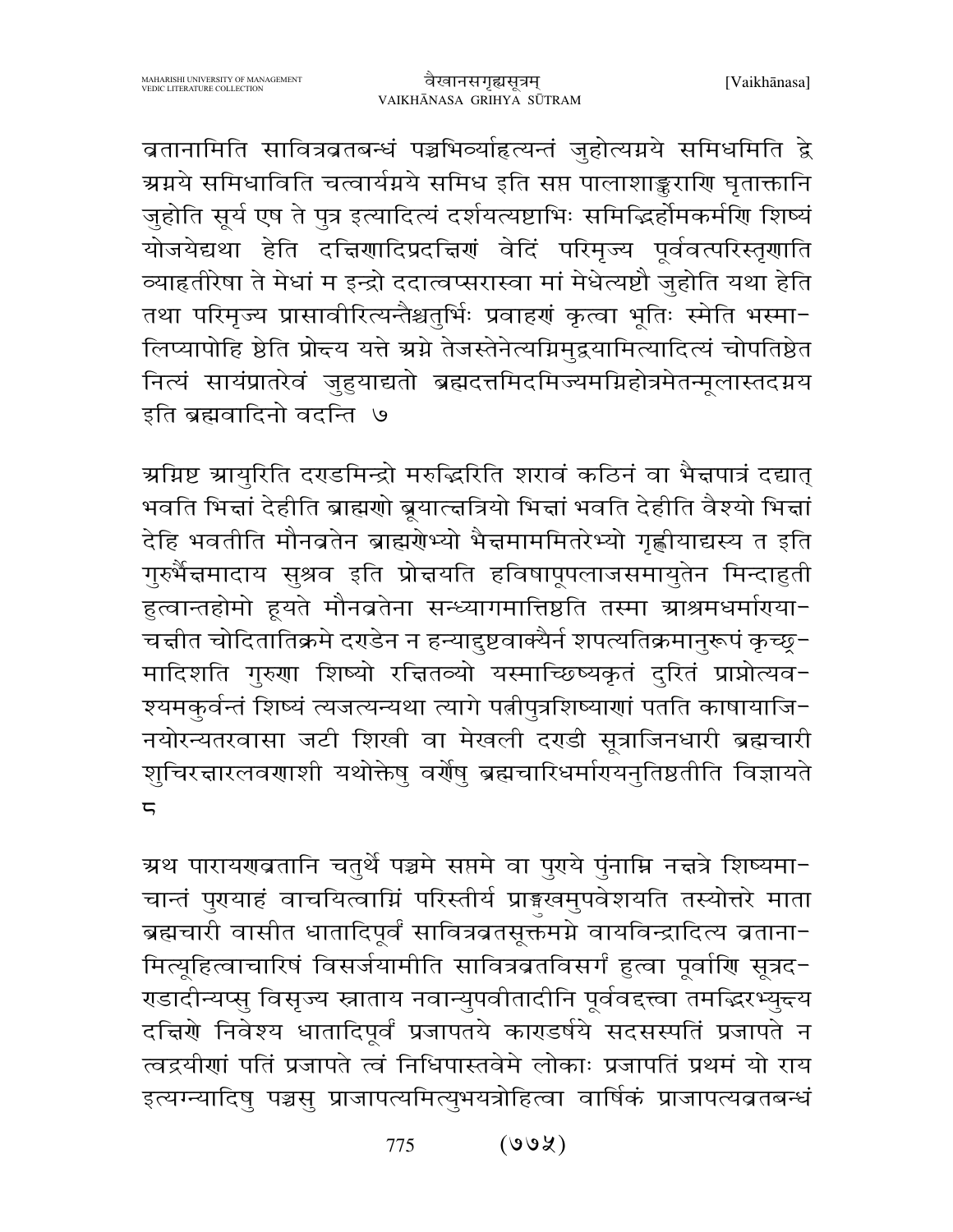हुत्वा शिष्येग बतं बन्धयति वर्षे वर्षे तथैव बतविसर्गं हुत्वा तत्तद्वतं विसृज्यान्यदुवतं बध्नाति १

सोमाय काराडर्षये सदसस्पतिं सोमो धेनुमषाढं त्वं सोम क्रतुभिर्या ते धा-मानि हविषा त्वमिमा स्रोषधीर्या ते धामानि दिवीति सूक्तं सौम्यबृतस्याग्नये काराडर्षये सदसस्पतिमग्ने नय प्र वः शुक्रायाच्छा गिरोऽग्ने त्वमस्मदग्ने त्वं पारय प्र कारवो मननेति सूक्तमाग्नेयब्रतस्य विश्वेभ्यो देवेभ्यः काराडर्षये सदसस्पतिमा नो विश्वे शं नो देवा ये सवितुरग्ने याहि द्यौः पितर्विश्वे देवाः श्रणुतेति सूक्तं वैश्वदेवव्रतस्य ब्रह्मणे काराडर्षये सदसस्पतिं ब्रह्म जज्ञानं पिता विराजां ब्रह्म देवानन्तरस्मिन् ब्रह्मन्देवाश्चतस्र इति सूक्तं ब्राह्मवतस्य ऋतं च सत्यं च देवकृतस्य यन्मे गभ तरत्स मन्दीति प्राजापत्ये वसोः पवित्रं पवस्व विश्वचर्षण इति सौम्ये जातवेदस इत्याग्नेये विष्णोर्नु कं सहस्रशीर्षा त्वमग्ने रुद्रा त्वाहार्षमिति वैश्वदेवे एकाचरं त्वचरितेति ब्राह्मे तत्तद्वतदैवत्यं स्वाध्यायसूक्तं तत्तत्काराडं चाधीयीत १०

तथैव धातादिब्रतविसर्गं हुत्वा ब्राह्मबतं विसृज्य नवान्युपवीतादीनि पूर्व-वद्त्त्वा प्रवर्ग्यदेवताभ्यः कल्पयामि सांराज्यै कल्पयामि महावीराय क− ल्पयामि पृथिव्यै कल्पयामि स्वाहेत्युत्तरे सोमाय कल्पयामि पितृभ्यः कल्प-यामि पितृभ्यो मन्त्रपतिभ्यः कल्पयामि रुद्राय कल्पयामि रुद्राय रुद्रहोत्रे कल्पयामि स्वाहेति दचिरणे चाहतीरेता हत्वाग्ने ब्रतपते शुक्रियबतं बन्ध-यामीति शुक्रियव्रतं षारमासिकं त्रैमासिकं वा बध्नीयाच्चितः स्थ परिचितः स्थेत्यादिनानुवाकेन शिरोऽहतेन वाससावेष्टयेद्यथैनमहः सूर्यो नाभितपे-न्मुखमस्य तस्माद्रेफायति स्त्रीशूद्राभ्यामनभिभाष्य शूक्रियब्राह्मणारुणनारा-यणाद्यारगयकाराडमधीयीत इति व्रतपारायणं विज्ञायते ११

ग्रथाषाढोपाकर्म कुर्यादापूर्यमारणपत्ते रिक्तापर्वणी वर्जयित्वा बुधवारे तिथिं गृह्णाति तत्राघारं हुत्वाग्निं परिस्तीर्य शिष्यं वापयित्वा स्नातं पुरायाहं वाच-यित्वा प्रोन्नर्गैः प्रोन्दयाग्निं प्रदन्निर्गं कारयित्वा कूर्चं ददात्यासयित्वा दन्निर्गे शं नो देवीरिति प्रोन्दय प्रधानाः पञ्चाशदाहुतीराज्यचरुभ्यामत्ततधानाभ्यां वा जुहोत्यग्नये पृथिव्यै ऋग्वेदाय यजुर्वेदाय सामवेदायाथर्वणवेदाय वाय-

> $(300)$ 776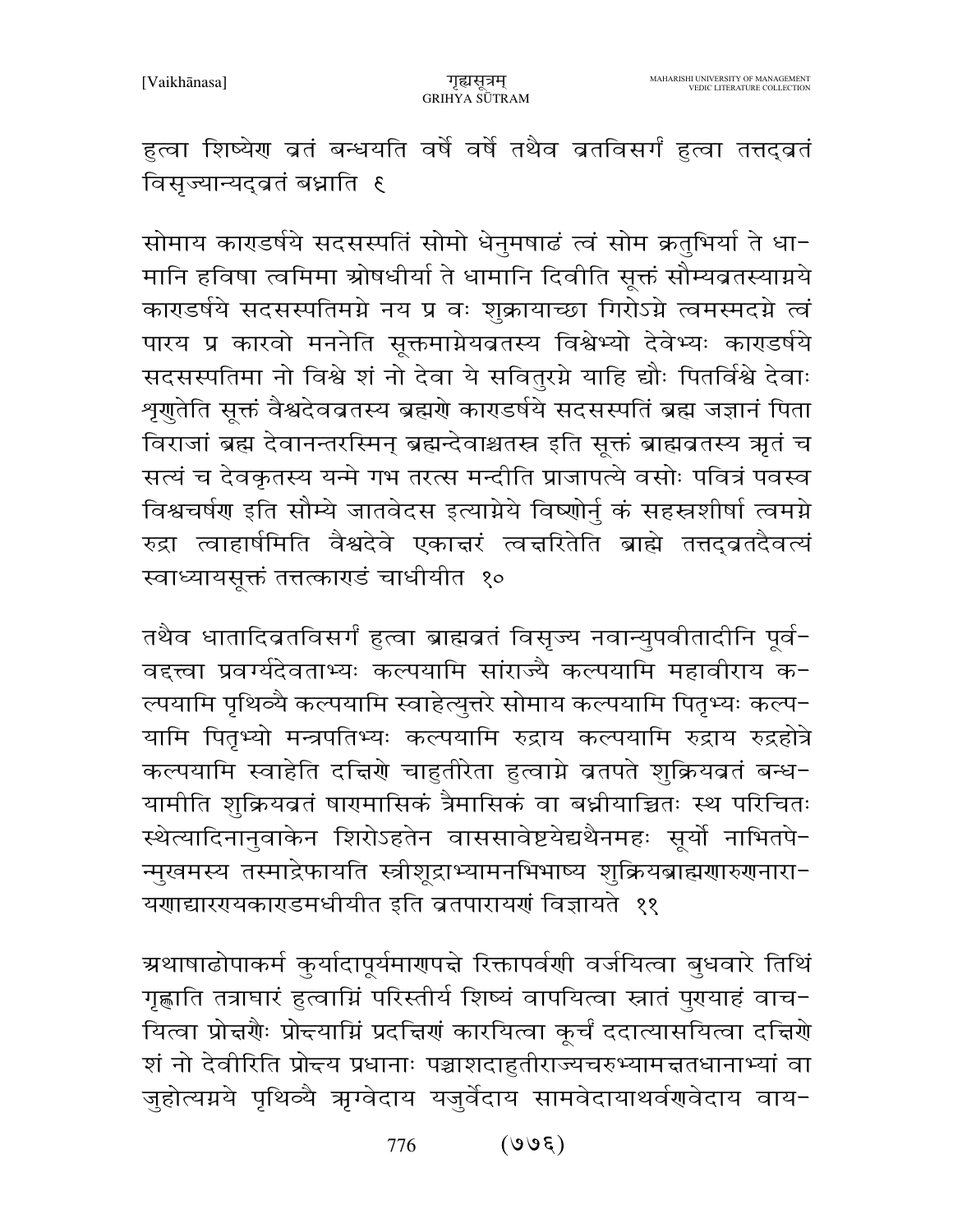वेऽन्तरिज्ञाय दिवसाय सूर्याय दिग्भ्यश्चन्द्रमसेऽध्यायायानध्यायाध्या-यदेवताया ग्रनध्यायदेवतायै श्रद्धायै मेधायै धारणाया ग्राचार्याय छन्दस ऋषिभ्यः सप्तर्षिभ्यो मुनिभ्यो गुरुभ्योऽहोरात्रेभ्योऽर्धमासेभ्यो मासेभ्य ऋतुभ्यः संवत्सरेभ्यः परिवत्सरेभ्य इदावत्सरेभ्य इद्वत्सरेभ्यो वत्सरेभ्यो ब्रह्मणे सा-वित्र्यै प्रजापतय उशनसे त्र्यवनाय बृहस्पतये सोमायाङ्गिरसे दर्भाय शङ्खाय लिखिताय स्थूलशिरसे वैनतेयाय शिखिन ईश्वरायाधिकृताधिदेवताभ्यः सदसस्पतिमद्भुतं प्रियमिन्द्रस्य काम्यम् सनिं मेधामयासिषं स्वाहेति पूर्व-वत्प्राजापत्यब्रतबन्धं धातादि पञ्च वारुणं मूलहोमं स्विष्टाकारं च हुत्वा हुतशेषमदितिस्ते कन्दयामिति भोजयित्वा योगे योगे तवस्तरमित्याचमनं ददात्यथ प्राङ्ग्खमुदङ्ग्खं वा ब्रह्माञ्जलिं कारयित्वा दत्तिरामध्यासीनं वेदान्वेदौ वेदं वा सूत्रसहितमध्यापयत्यन्तराप्येवमध्यापयितुकामो हुत्वाध्यापयेदर्ध-पञ्चमानर्धषष्ठान्वा मासानध्यायानुपाकुर्वीतात ऊर्ध्वं शुक्लेषु कामं तु वेदा-ङ्गानीति वेदोपाकरणमथ श्रावर्णे पौर्णमास्यामग्निं परिस्तीर्य शिष्यं वापयित्वा स्नातं पुरायाहं वाचयित्वा पूर्ववद्वतबन्धं धातादि पञ्च वारुणं मूलहोमं स्विष्टाकारं च जुहोत्यध्ययनपारायणायेति श्रावणं तथैव नैष्ठिको याव-जीवमाश्रमधर्मारयन् तिष्ठेतोपाकुर्वाणो वेदमधीत्य स्नायादिति विज्ञायते १२

ग्रथ समावर्तनं व्याख्यास्याम उदगयन ग्रापूर्यमार्णपत्ते तिष्योत्तरेषु चित्रा-विशाखयोर्हस्तरोहिरायोर्मृगशिरसि वा नचत्रे यत्रापस्तत्रागारे गोष्ठे वाघारं हुत्वाग्निं परिस्तीर्य तथैव धातादिब्रतविसर्गं हुत्वा वयः सुपर्णा इति वस्त्रावकुराठनं मोचयित्वा शुक्रियव्रतं विसृजतीम ँस्तोमं त्र्यायुषं जमदग्नेरिति प्रधानं पञ्च वारुणं मूलहोमान्तं हुत्वोद्वयं तमस उदु त्यमित्येताभ्यामादि-त्यमुपस्थायोदुत्तममित्युत्तरीयमथा वयमिति सूत्रदराडादीन्यप्सु विसृज्य शिवो नामासीति नुरमुपलेन कर्षयित्वा सान्नतैराधावैः शिवा न इति शिरोऽञ्जयित्वा गोदानमप उन्दन्त्वोषधे त्रायस्व यत्तुरेशेति चतुर्दिशं येनावपदिति सर्वतो नखान्तं वपति शरावे सानडहगोशकृति केशादीन्यादायेदमहममुष्येत्युद्-म्बरदर्भयोर्मूले गोष्ठे वा गूहयेदन्नाद्याय व्यूहध्वमिति दन्तधावनमौदुम्बरेण काष्ठेन करोति शीतोष्णाभिरद्धिरापो हि ष्ठेत्यादिभिर्ऋग्भिस्तिसृभिः स्नापयित्वा हिररयपवमानाभ्यां प्रोन्नयतीति पूर्वं तथा प्रधानान्हुत्वा पुरोदयादादित्यस्य ब्राह्मवतं विसृज्य शुक्रियव्रतस्य ग्रहणविसर्गावित्येके १३

> $(\mathcal{O}\mathcal{O})$ 777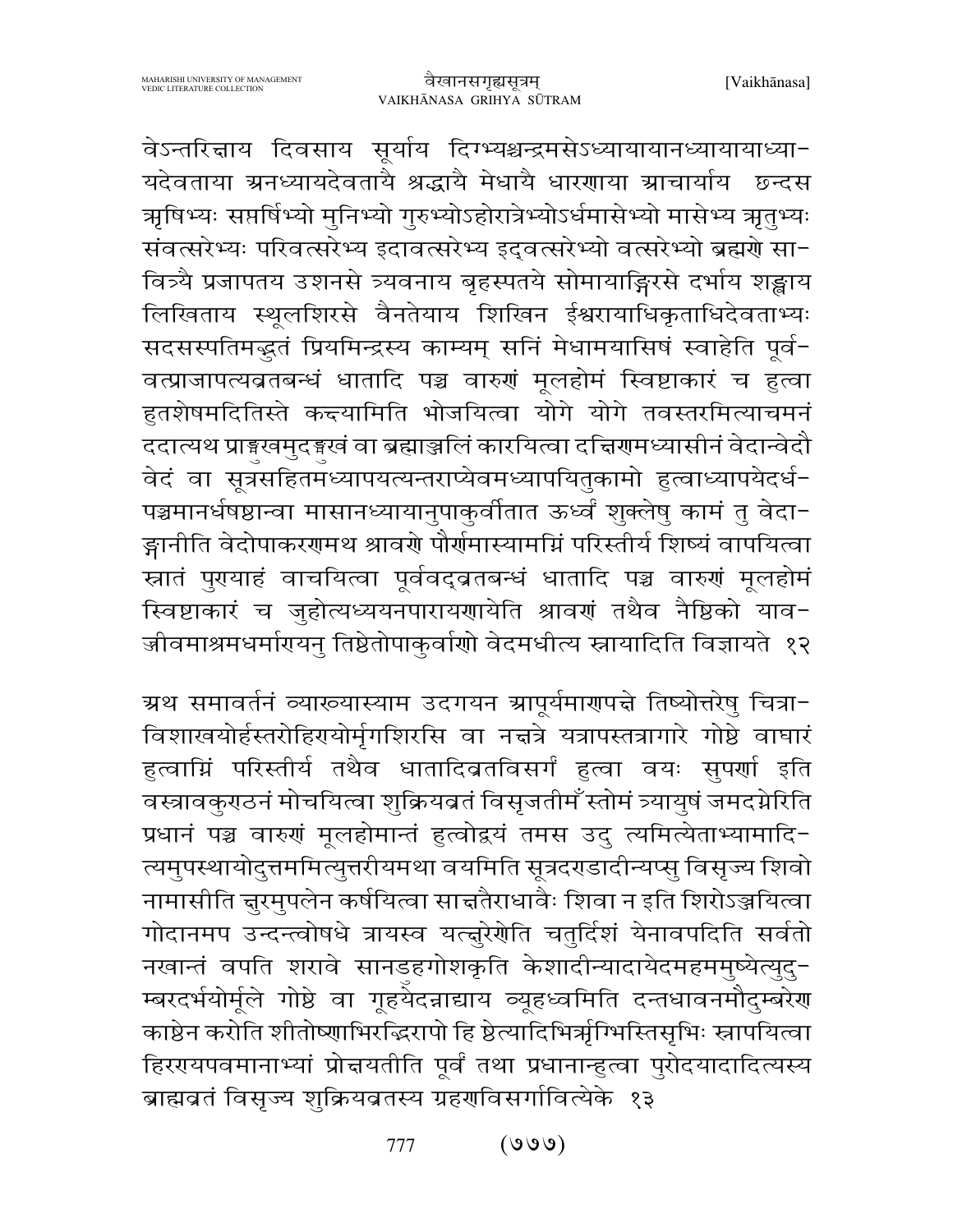दिवि श्रयस्वेत्यहते वाससी गन्धाभरणादीनि च प्रोन्दय नमो ग्रहायेति गन्धं गृहीत्वा प्राचीनमञ्जलिं कृत्वाप्सरस्खिति गात्रारायनुलेपयेत्तेजोवत्सव इति वस्त्रं परिधाय सोमस्य तनूरसीत्युत्तरीयं गृह्णाति पूर्ववन्मेखलादीन्याद-दीताभरगकुराडलमगीन्बदरेग सुवर्गेन वा कृतानाच्छाद्य दर्भेग बध्नीयात् १४

तदग्नावुपरि धारयन्नायुष्यं वर्चम्यमुच्चेर्वादि शुनमहं प्रियं मेयमोषधीति पञ्च-भिर्जुहुयात्सुम्राजं च विराजं चेत्युदकपात्रे परिप्लाव्य ऋतुभिरिष्ट्वार्तवैरि-यमोषधीति ताभ्यां कुराडलाभ्यां दचिरणादिकर्णयोरलंकरोति शुभिक इति मणिना कराठमामुच्येदं ब्रह्म पुनीमह इत्यङ्गलीयकं गृहीत्वा यदाञ्जनमिति दच्चिणं चत्तूर्यन्मे मन इति वामं चाञ्जनेनाञ्जयित्वेमाः सुमनस इति स्त्रजमादाय देवस्य त्वेत्यादर्शमवेद्गेत तेनैव वैरणां दराडमृजुं गृह्णीयादिन्द्रस्य वज्रोऽसीति वेगवेजमिति त्रिरुन्माष्टर्युपानहावित्युपानहावारुह्य प्रजापतेः शरणं भुवः पुनात्विति द्वाभ्यां छत्त्रं गृह्णीयाद्यो मे दराड इति पुनर्दराडं प्रमादे सत्याहरेत्ततो वाहनं पूजयित्वा प्रतिष्ठे स्थो देवतानामित्यभिमृश्य रथंतरमसीति रथमश्वोऽसि हयोऽसीत्यश्वमिन्द्रस्य त्वा वज्रेणेति हस्तिनमारुह्यावतरेद-भ्यागतमुत्तमं सँस्रवन्त्विति निरीन्दय यशोऽसीत्यावसथे विष्टरं कर्चं कन्याप्रदः पाद्यमर्घ्यमाचमनीयं मधुपर्कं च संकल्पयति १५

तत्रोपवेश्य राष्ट्रभृदसीति कूर्चं दत्त्वापः पादाविति पादौ सव्यादि प्रज्ञालय-ति स धौतपादो विराज इति स्वहस्तेन तद्धस्तं परिमृश्य तेनात्मनो हृदय-मभिमृशति ततो मयि तेज इत्यर्घ्यमाचमनीयं चाददीता मा गन्यशसेति मधुपर्कं दद्याद्देवस्य त्वेति प्रतिगृह्य यन्मधुनो मधव्यमिति प्राश्नीयाद्योगे योग इत्या-चम्याचमेदमृतापिधानमसीति धेनुं बद्धवा गौर्धेनुरिति तृणमुष्टिं प्रदाय गौरस्य-पहतेति संस्पृश्य तत्सुभूतमिति विसर्जयति विराज इति पाद्यदानमा मा गन्यशसेत्याचमनममृतोपस्तरगमसीति मधुपर्कदानं पृथिवीति तस्यान्नसं-कल्पनममृतापिधानमसीति मुखवासदानमिति विशेष इत्येके १६

द्यौस्त्वा ददात्विति ब्राह्मणान्भोजयित्वा इन्द्रामी मे वर्च इत्येषां प्रणामं कु-र्यात्पुरायाहं वाचयित्वाज्येन व्याहृतीर्हुत्वा बान्धवैः सह धाम भुञ्जीत मधुधाम्नोश्चोदनायां तोयपिष्टौ प्रतिनिधी गृह्णीयाद्यस्मादापो वै सर्वा देवताः

> $(997)$ 778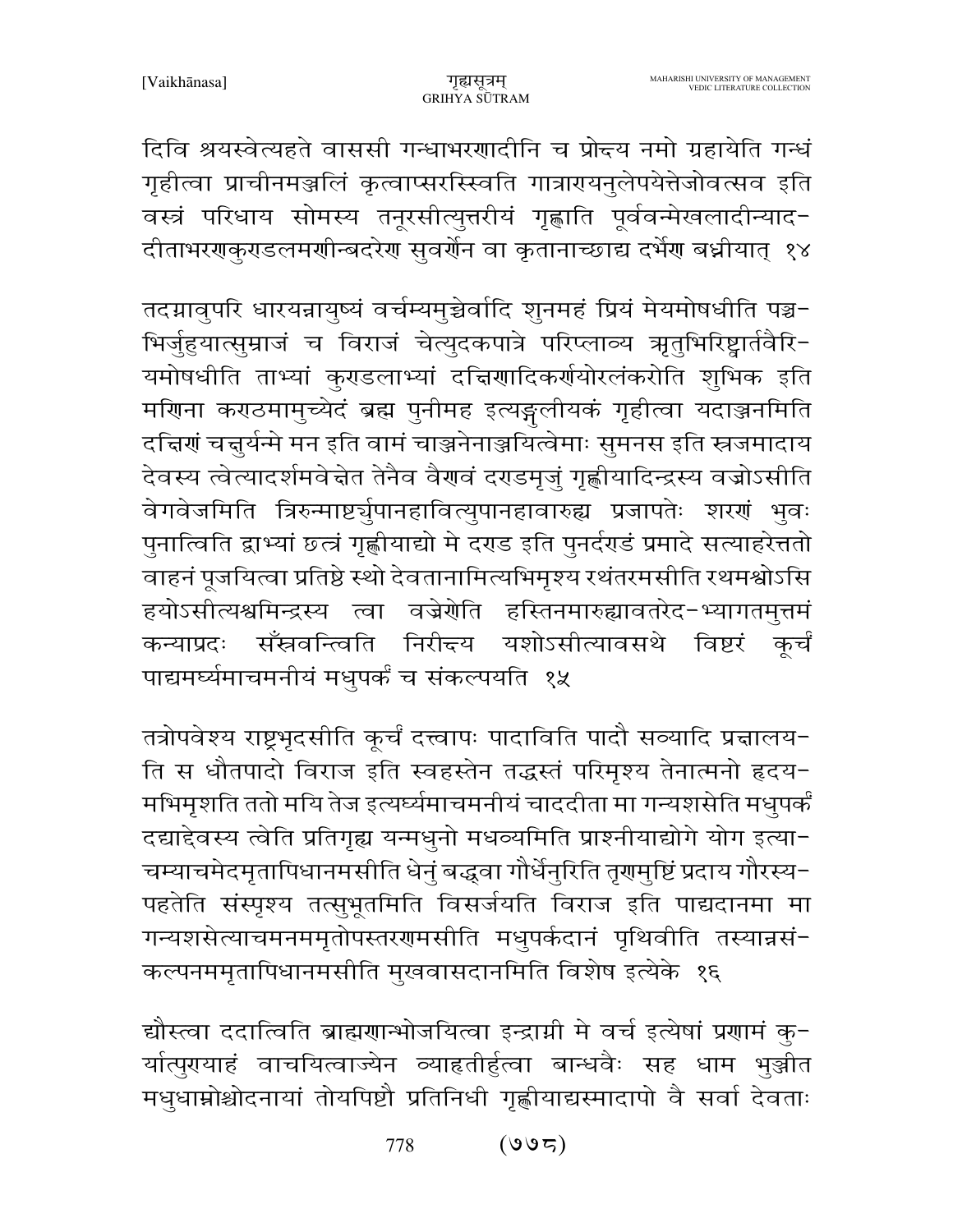सर्वार्थसाधका इति वेद्यर्थं संभारार्थं पृथिवी वनस्पतयः पश्चर्थमोषधय इति वेदानुशासनं भवति १७

ग्रथ प्राणाग्निहोत्रविधानं स्वयंज्योतिरात्मा यजमानो बुद्धिः पत्नी हृदयपुराड− रीकं वेदी रोमाणि दर्भाः प्राणो गार्हपत्योऽपान स्राहवनीयो व्यानोऽन्वाहार्य उदानः सभ्यः समान स्रावसथ्य इति पञ्चाग्नयो भवन्ति जिह्वादीन्द्रियाणि यज्ञपात्राणि रसादयो विषया हवींष्यस्य फलमोमर्थावाप्तिस्तदेवमेकाध्व-र्युरात्मयज्ञं संकल्प्यामृतोपस्तरगमसीत्यन्नं प्रोन्दयान्नसूक्तेनाभिमृश्योर्जस्करमि-त्याधावं पीत्वाङ्गष्ठानामिकामध्यमैरादायान्नं प्राणाय स्वाहापानाय स्वाहा व्यानाय स्वाहोदानाय स्वाहा समानाय स्वाहेति पञ्चाहुतीः पात्रं स्पृशन्नेव हुत्वोर्जस्करमिति पुनश्चाधावं पीत्वाश्नीयादाचम्यापो गृहीत्वादित्याभिमुखमों प्राणानाप्यायस्वेत्युदरमभिमृशेद्दचिर्णेन कराङ्गष्ठाग्रेणाणोरणीयानिति दच्चिण-पादाङ्गुष्ठे संस्नावयेदेवं सायंप्रातः प्राणाग्निहोत्रं यजेतात्मयाजिनामिदमि-ज्यमग्निहोत्रं यावज्जीवकमिति ब्रह्मवादिनो वदन्ति तदेवं भुक्त्वा गच्छन्तमनृणो ब्रह्मपदमभ्येतीति सामपूर्वं माता पिता गुरुर्वा पैतृकादिकमृणत्रयं जायमानस्य ब्राह्मगस्य सहजातमित्युक्त्वा वारयेदिति विज्ञायते १८ द्वितीयः प्रश्नः समाप्तः

ग्रथातः पाणिग्रहणमष्टौ विवाहा भवन्ति ब्राह्मो दैवः प्राजापत्य स्रार्ष स्रासुरो गान्धर्वो रान्नसः पैशाच इति यदभिरूपं वृत्तवयःसंपन्नमाहृयार्हयित्वा कन्या− लंकृता दास्यते स ब्राह्म इति गीयते यदृत्विजो यज्ञस्यात्मनोऽलंकृत्य कन्यां प्रतिपादयति स दैवो युगपद्धर्मानुवर्तिनौ स्यातामिति वाचानुमान्याग्निकार्यं स्वयं कृत्वा यत्कन्यामर्हयित्वा दद्यात्स प्राजापत्यो भवति यद्गोमिथुनेनैकेन द्वाभ्यां वा कन्यां ददाति तमार्षमाचत्तते यत्कन्यामाभरणमारोप्य शक्त्या बन्धु-भ्यो धनं दत्त्वाहरते तमासुरमामनन्ति कामयोगो यदुभयोः स गान्धर्वः प्रसह्य यत्कन्याहरणं स राज्ञसः सुप्तां प्रमत्तां वा रहसि यद्गच्छति स पशाचो भवतीत्येतेषां प्रथमे चत्वारस्तोयप्रदानपूर्वकाः शस्ता ब्राह्मगस्य नेतरे जघन्या यस्मात्त्रीन्पूर्वांस्त्रीनपरानार्षीजातः षट् पूर्वान्षडपरान्प्राजापत्येनोढाया जातः सप्त पूर्वान्सप्तापरान्दैवीसुतो दश पूर्वान्दशापरानात्मानं चैकविंशतिकं ब्राह्मीपुत्रः पावयेदिति १

> $(300)$ 779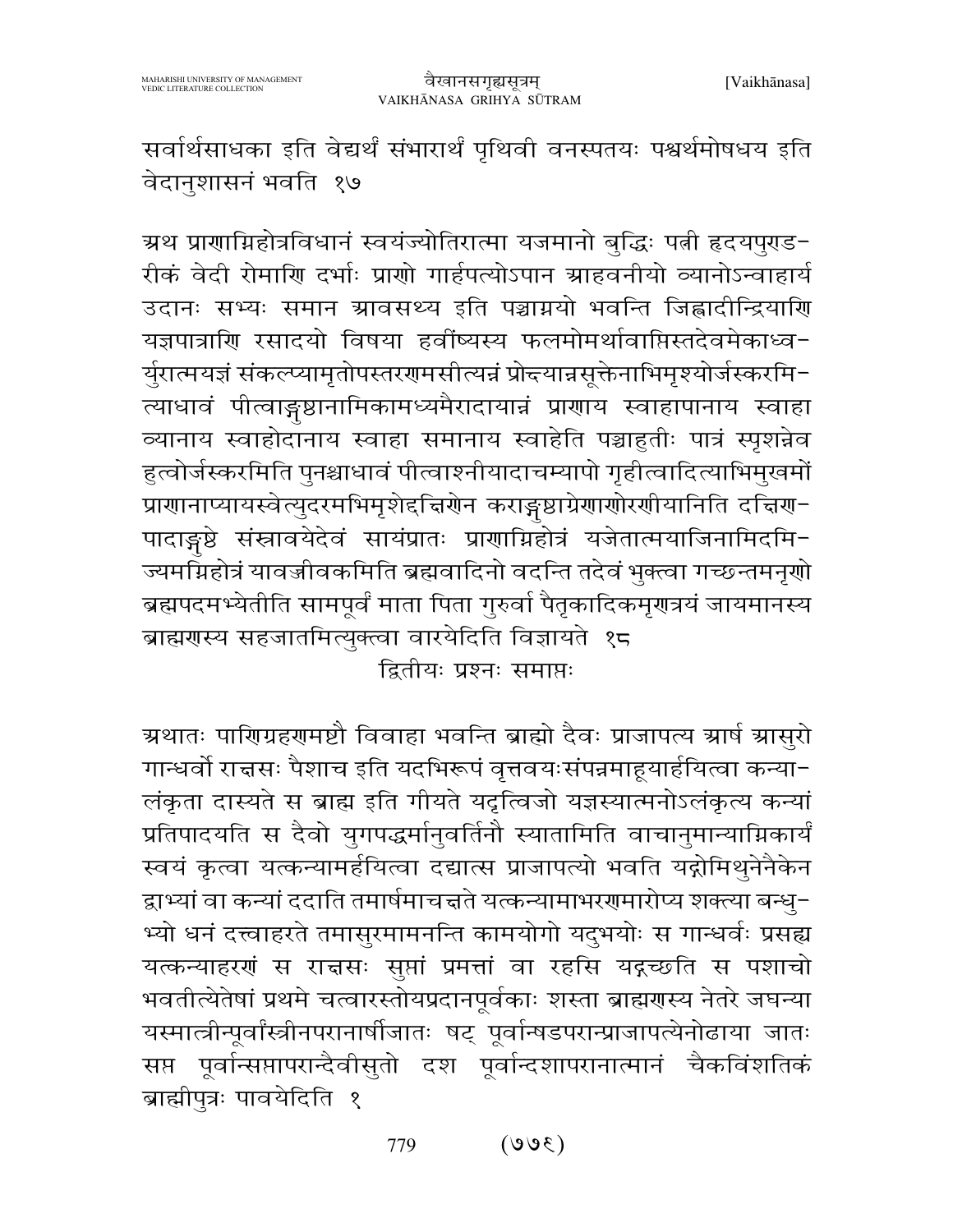मातुरसपिराडां पितुरसमानऋषिगोत्रजातां लच्चरासंपन्नां नम्निकां कन्यां वरयि-त्वा पञ्चाहेषु कुलस्य परिशुद्धचै सपिर्ग्डैः श्रोत्रियैः सह भूतं भुञ्जीत यस्मात्स पूतो भवतीति विज्ञायते कनिक्रदादिना कन्यागृह गत्वा प्र सु ग्मन्तेति तामी-चित्वाभ्रातृघ्नीमिति तयेन्दयमाणो गुरुणाग्निमुखे कृते कन्याप्रदो वरगोत्रनाम शर्मान्तं तथैतामस्य सहधर्मचारिणी भवतीति ब्राह्मे विवाहे धर्मप्रजासंपत्त्यर्थं यज्ञापत्त्यर्थं ब्रह्मदेवर्षिपितृतृप्तचर्थं प्रजासहत्वकर्मभ्यो ददामीत्युदकेन तां द-द्यात् तां प्रजापतिः स्त्रियामित्युदकेन हरते वस्त्रगन्धाभरणादीनि संभृत्य कनि-क्रदादिना कन्यागृहं सह बान्धवैर्गत्वा तेज स्रायुः श्रियमिति वस्त्रादिनालंकृत्य प्रजापतिः सोममिति तथाभरगमारोप्याददीतेत्येके २

ततः सह स्नाताया बध्वा नववस्त्रालंकारायाः पुरयाहान्ते पार्णि गृहीत्वा सुमङ्गलीरियं वधूरित्यग्निशालामागत्य प्राङ्गखमासयित्वा तस्यै शुद्धाम्बरवेषः कूर्चं ददाति ततः परिस्तीर्याग्निरैत्विमामग्निस्त्रायतां मा ते गृहे द्यौस्ते पृष्ठमप्रजस्तां देवकृतमिति पञ्चवारुणान्तं प्रधानाञ्जुहुयादग्नेरपरस्यामास्तीर्णेषु दर्भेष्वश्मानमातिष्ठेति वध्वाः पादाङ्गष्ठेन दचिरणेन स्पर्शयति प्रत्यङ्गख इति पारिणग्रहणं सरस्वतीति विसर्गमघोरचनुरित्यासनं च कृत्वेमांल्लाजानि-त्यभिघार्यैयं नारीति तस्या लाजाञ्जलिना जुहोत्युदायुषेत्युत्तिष्ठति प्रत्यङ्गख इति वधूमुखेत्तरणं सरस्वतीति पाणिग्रहणमघोरचत्तूरिति विसर्गमिमांल्लाजानिति लाजपूरणमियं नारीति होममुदायुषेत्यग्निप्रणामं कुर्यादित्येके ३

विश्वा उत त्वयेत्यम्निं प्रदच्चिणं कृत्वातिगाहेमहि द्विष इत्यासित्वा त्रिधैवं लाजहोमं जुहुयात्ततो मूलहोमान्तेऽग्निं पतिघ्नचन्तं वायुः निन्दितान्तमादित्यं घोरान्तं गन्धर्वं यशोघ्रचन्तं चन्द्रं पुत्रघ्नचन्तं हुत्वा व्याहतिः प्रासावीरि-त्यन्तैश्चतुर्भिः प्रवाहरां कृत्वा पुनः परिस्तीर्य स्विष्टकृन्मिन्दाहुती विच्छिन्न-मृद्धिसप्तसमिद्र्याहृतीश्च जुहुयादग्नेरपरस्यामास्तीर्योदगग्रान्सप्त बर्हिषो वध्वा सह दच्चिरोन पादेनैकमिषे विष्णुरिति द्वे ऊर्ज इति त्रीणि ब्रतायेति चत्वारीति पञ्च पशुभ्य इति षड्रायस्पोषायेति सप्त सप्तभ्य इति तान्पर्यायेणाक्रम्य गत्वा सखेति निवर्तेत मम हृदय इति तस्या हृदयमभिमृशति प्रोत्तर्यैः प्रोन्दय पुरायाहं स्वस्तिघोषेणारुन्धतीन्द्रारपयदितिः श्रीरिवेति वध्वा मनुः प्रजापतिः पुरुषोत्तमो महेन्द्र इवेति वरस्य च चत्वारि स्तोमान्यारोपयेयुरिति पाणिग्रहणं ध्रुवदर्शना-

> $(950)$ 780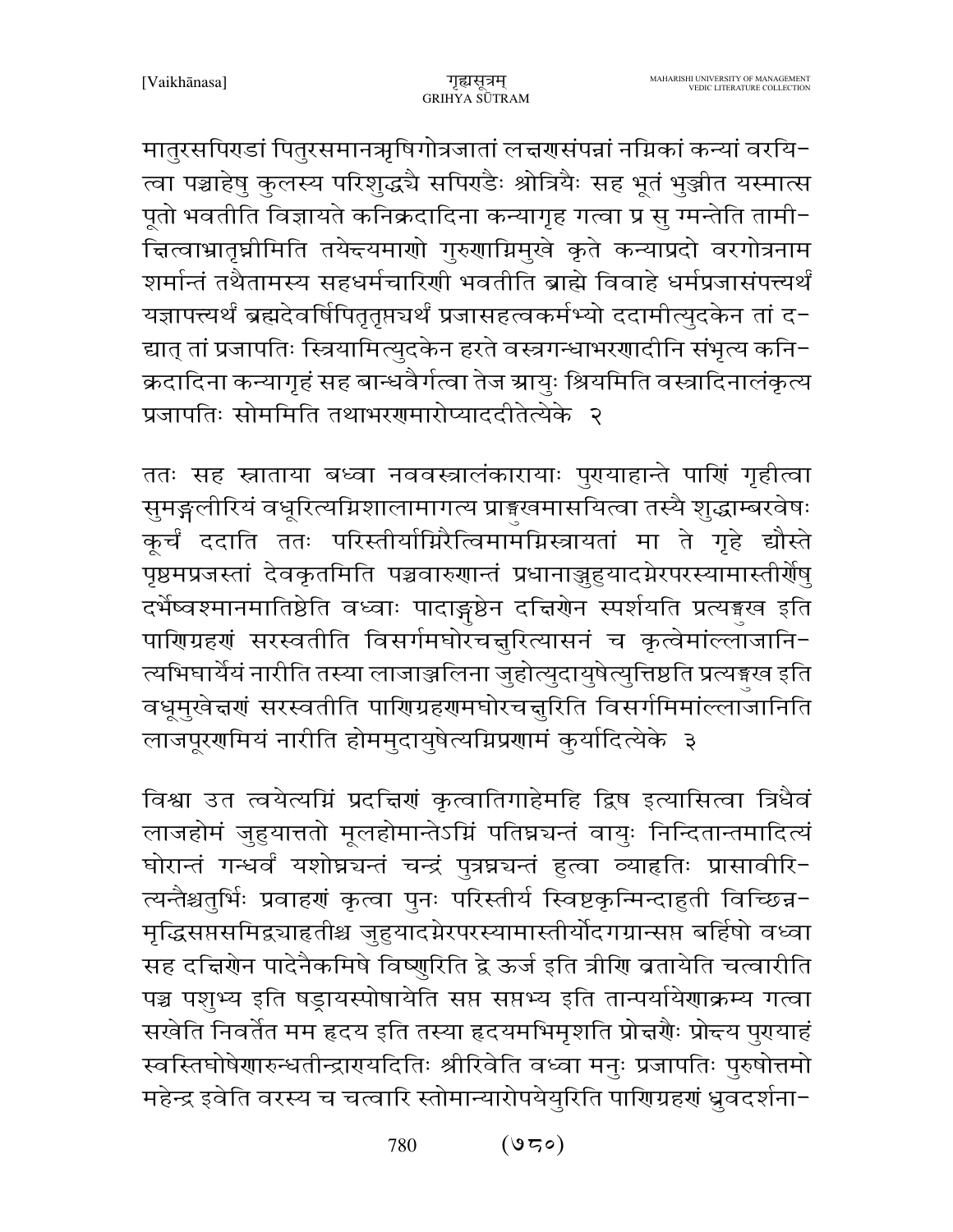#### न्तमित्येके ततः प्रभृति गार्हस्थ्यं धर्ममनुतिष्ठतीति विज्ञायते ४

ग्रथ चतुर्थीवासो वैवाहिकमग्निं वध्वा सहादाय संप्रवाहारयन्विति वधूं समं वध्वेत्यग्निं संशास्ति दच्चिणं पादमग्रेऽतिहर देहलिं माधिष्ठा इत्यावसथे प्रविश्य प्राच्यामर्धे समादधीताग्नेरपरस्यामानडहं चर्म लोहितं कृष्णाजिनं वा प्राचीनग्रीवमुत्तरलोमास्तृणाति तत्र प्राङ्गखमुदङ्गस्वं वा वधूमुपवेश्य पतिरिह गावः प्रजायध्वमिति पश्चान्निषीदेता ज्योतिषां दर्शनाद्वाचंयमावन्यतरानुपे-तावासातामुदिते नच्चत्रे प्राचीमुदीचीं वा देवीः षडर्वीरिति दिशमुपस्थाय मा हास्महि प्रजयेति चन्द्रं सप्तर्षय इति सप्तर्षीन्कृत्तिका नच्चत्रारायरुन्धतीं च ध्रुवचितिरिति ध्रुवं च दृष्ट्वोपतिष्ठेयातां मनोज्ञं तया सह संभाष्याथाग्नेयः स्था-लीपाकः प्रजा स्थालीमिति स्थालीमभिमृश्याग्नये जुष्टं निर्वपामीति स्थाल्यां तराडलान्निर्वाप्य वाचस्पतये पवस्वेति वध्वा चरुं श्रपयत्यभिघार्योदगुद्वास्य परिस्तीर्याग्निमुपसमाधाय हव्यवाहमिति स्विष्टकृता यजेत हुतशेषेण श्रोत्रियं ब्राह्मणं तर्पयित्वा तस्मा ऋषभं दत्त्वानृणो भवतीति विज्ञायते ५

ग्रत ऊर्ध्वं पर्वणि स्थालीपाकेन यजेत नित्यं यवैर्वाहिभिर्वा हस्तेन सूर्याय स्वाहा प्रजापतये स्वाहेति प्रातराहुती ग्रग्नये स्वाहा प्रजापतये स्वाहेति साय-माहुती जुहुयादग्न्यन्तरसंसर्गेऽनुगते वा पत्नी कृच्छूं चरति श्रोत्रियागारान्मथि-त्वा वाग्निमादाय पुनरौपासनमादधीतो दक्याशुष्यादिसंसर्गे च विधानं यज्ञ-प्रायश्चित्ते वद्त्यामो वियोगे पद्मस्योपावरोहेति समिधं यावत्कृष्णं तावत्तप्त्वा समारोप्य गच्छेदहरहस्तां प्रज्वाल्य हुत्वा तथान्यां समिधं निदधाति ६

पचने वावसथ्ये चरुमभिघार्य वैश्वदेवं यथा हेति मराडलं प्रदत्तिरामुपलिप्य परिमृज्याग्नये स्वाहा सोमाय स्वाहेत्युत्तरदत्तिरायोर्मध्ये व्याहतीर्विश्वेभ्यो देवेभ्यः स्वाहा धन्वन्तरये स्वाहा कुह्नै स्वाहानुमत्यै स्वाहा प्रजापतये स्वाहा द्यावापृथिवीभ्याँ स्वाहा व्याहतीरिमा मे ग्रग्न इति चरुं सेध्मं जुहुयादग्निहोत्राय स्वाहा वैश्वदेवयज्ञाय स्वाहा ब्रह्मयज्ञाय स्वाहा देवयज्ञाय स्वाहा भूतयज्ञाय स्वाहा मनुष्ययज्ञाय स्वाहा पितृयज्ञाय स्वधा नमः स्वाहा पञ्चमहायज्ञाय स्वाहा व्याहतीः स्विष्टकृद्व्याहतीरथ गृहदेवताभ्यो यथादिशं बलिहरणं ब्रह्मणे नमो ब्रह्मपुरुषेभ्यो नमो वास्तोष्पतये नम इति गृहमध्ये इन्द्राय नम

> $(95$ १) 781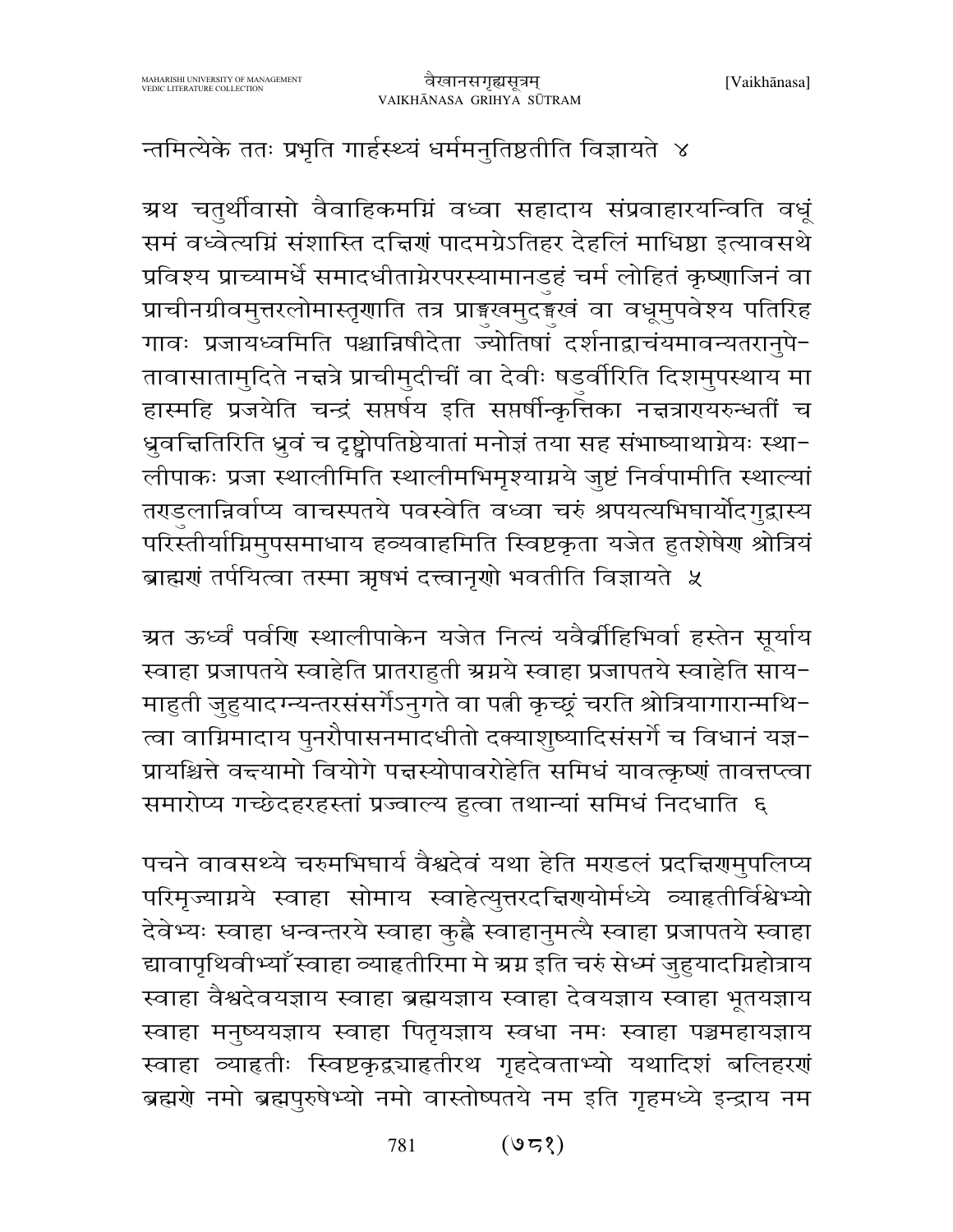इन्द्रपुरुषेभ्यो नमो यमाय नमो यमपुरुषेभ्यो नमो वरुणाय नमो वरुगुपुरुषेभ्यो नमः सोमाय नमः सोमपुरुषेभ्यो नमोऽग्नये नमो निर्ऋतये नमो वायवे नम ईशानाय नम इति सर्वं दच्चिणे पितृभ्यो ज्ञातिवर्गपत्न्यन्तेभ्यः कृतोपवीती यावन्तोऽन्नार्थिनस्तावद्यो निर्वपामीति निरूप्याकाशे विश्वेभ्यो देवेभ्यो नमो दिवाचरेभ्यो नमो भूतेभ्यो नमो नक्तंचरेभ्यो नम इत्युच्छीर्षके श्रिया इति पादतो भद्रकाल्या इति प्रतिद्वारं पूर्वान्तमुत्तरान्तं वा भुवंगयोर्मरुद्ध इति चुल्याः पत्तयोरग्नय इत्युदधान्यामद्ध इति पेषरयोरुभयोर्दृषद इत्युलुखलमुसलयो-र्वनस्पतिभ्य इति शूर्प स्रोषधीभ्य इति वास्तुपृष्ठे शुनां च पतितानां च श्वपचां पापरोगिणाम् । वयसां च क्रिमीणां च भूमावन्नं वपाम्यहमिति बलिशेषं निर्वपति पूर्ववत्प्रवाहणं कृत्वा भूतिः स्मेति भस्मालिप्यापो हि ष्ठेति प्रोन्न्य य-त्ते ग्रग्ने तेजस्तेनेत्यग्निमुद्रयमित्यादित्यं चोपतिष्ठेत नित्यं सायंप्रातः पत्नी वा पुष्टिकामा बलिं हरेद्वैश्वदेवकाले प्राप्तमतिथिं शक्त्या तर्पयेद्वैश्वानरो ह्येष भवति  $\overline{e}$ 

तदेवं त्रिरात्रम् हविष्याशिनौ ब्रह्मचारिणौ धौतवलव्रतचारिणौ स्यातां ततो-ऽपरस्यां रात्रौ चतुर्थ्यामलंकृत्याग्निमुपसमाधाय नव प्रायश्चित्तानि जुहुयादग्ने वायवादित्यादित्य वायवग्नेऽग्ने वायवादित्य व्याहृतिर्भूर्भनमिति चतुर्भिर्वधू-मूर्ध्याज्येन जुहुयादग्निं प्रदत्तिरां कृत्वा प्राच्यामुदीच्यां वा तामुपवेश्याभिष्ट्वा पञ्चशाखेनेति योनिमभिमृश्य सं ना मन इत्युपगच्छेदिमामनुब्रतेत्यालिङ्गनं मधु हे मध्विदमिति मैथुनं कुर्वीत सुप्रजास्त्वायेत्युपगमनं सं ना मन इत्या-लिङ्गनमिमामनुब्रतेति वधूमुखेत्तरणमित्येके ८

ग्रथ त्रिरात्रमृतौ मलवद्वासाः स्नानाञ्जनादीनि वर्जयेदेकभक्ता स्यादखर्वेणा-ञ्जलिनायसेन वा पिबेन्न शुल्बेनाश्नाति न ग्रहानीचेत न दिवा स्वपे द्यथोक्तं बतं कुर्याच्चतुर्थ्यां दन्तधावनं गन्धामलकादिभिः स्नात्वा श्वेतवस्त्रानुलेपना स्त्रीशूद्राभ्यामनभिभाष्यापरमदृष्ट्वा भर्तारं पश्येद्यस्मादृतुस्नाता यादृशं पुरुषं पश्येत्तादृशी प्रजा भवति ऋतुरात्रयो द्वादश भवन्ति षोडशेति चाचन्तते प्रथमास्तिस्रो न गम्याः पुमान्समासु विषमासु स्त्री जायते शालिव्रीहि-यवानामन्नं पयसा प्राश्नीयाद्यस्मादाहारमूला धातवो भवन्ति ल<del>द</del>मी-वटशुङ्गसहदेवीनामन्यतममभिषूय प्रत्तिपेद्द्विणे नासापुटे पुत्रकामाया वामे

> $(953)$ 782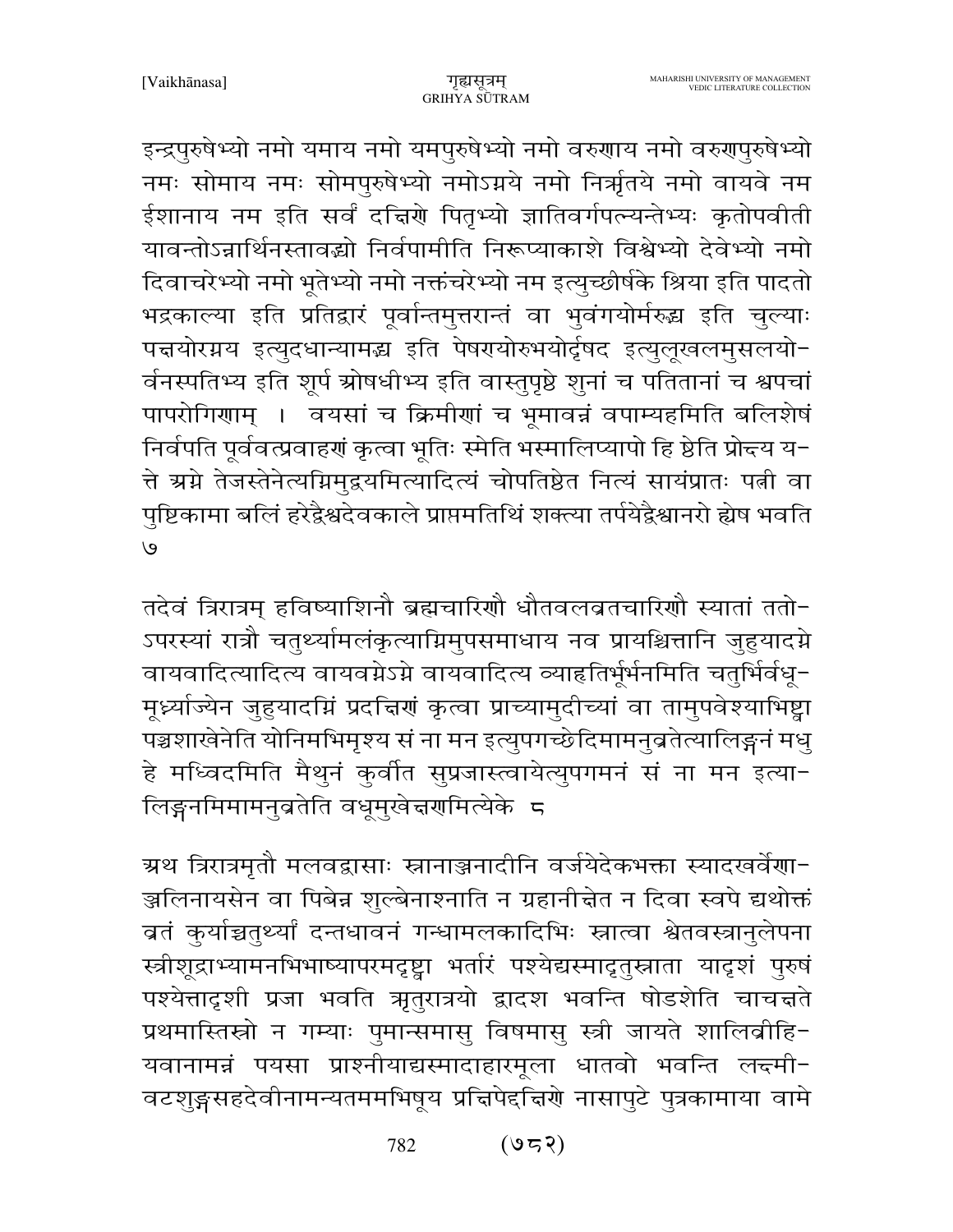स्त्रीकामाया न निष्ठीवनं कुर्याच्छोकरोषौ वर्जयति तत एनां यन्मे गर्भादिभिः प्रोन्नगैः प्रोन्त्य विष्णुर्योनिं कल्पयत्विति तामुपगच्छेत् परिषिच्य वैश्वदेवं वैष्णवं मूलहोमाङ्गहोमौ हुत्वा विष्णुर्योनिं कल्पयत्वित्युपगमनमित्येके ६

ग्रथ गृहीतगर्भालिङ्गानि शरीराटोपः सक्थिसीदनं द्वेषो भर्तुररुचिराहारो ला− लाप्रकोपः खरता वाचः स्फुरणं योनेरिति गर्भस्य दैवानुबन्धं ज्ञात्वापूर्यमारण्पत्ते पुराये पुंनाम्नि शुभे नच्चत्र स्राज्येनाघारं हुत्वा तां मङ्गलयुक्तामुपवेश्य परिषिच्य धातादि पञ्च वारुणं मूलहोमं स्विष्टाकारं च हुत्वा वृषोऽसीति यवान्ददाति पयो दधि घृतं समं गृहीतं त्रिवृदित्यामनन्ति भूस्त्वयि ददामीत्येनां त्रिवृत्प्राशयेदाचान्ताया नाभेरूर्ध्वमाभिष्ट्वाहं पराञ्चेति दर्भेण त्रिरुन्मार्ज्य पुरायाहं कुर्याद्ब्राह्मणानन्नेन तर्पयति १०

ग्रथ गर्भाधानादिचतुर्थे मासि पुंसवनं भवति शुक्लपद्मे शुद्धेऽहनि पूर्वाह्ने-ऽग्निमुपसमाधाय पूर्ववत्स्विष्टकारान्तं हुत्वा दच्चिणतोऽग्नेरपरस्यामासीनाया वृषोऽसीति सर्षपमिश्रितान्यवानाराडौ स्थ इति दद्यादलाभे माषधान्यौ प्रतिनिधी स्यातामों भूर्भुवः सुवो राकामहं यास्ते राके सोम एव विश्वा उत त्वयेत्युदरमभिमृशेत्पूर्ववत्त्रिवृत्प्राशनादीनीति विज्ञायते ११

ग्रथ गर्भाधानाद्यष्टमे मासि सीमन्तोन्नयनं कुर्यात्पत्तो दिनं च व्याख्यातं पूर्ववद्धातादि हुत्वा त्रेराया शलल्या सह शलाटग्लप्सं साग्रपत्रं कुशाङ्करं च दर्भेण त्रिराबध्यों भूर्भुवः सुवरिति गृहीत्वा तस्यास्तथासीनायाः स्नग्गन्धवत्याः सीमन्ते राकामहं यास्ते राक इति स्थापयित्वोन्नयनं कुर्यात्सोम एवेति पुर-स्तादिव कुर्यात्पूर्ववत्त्रिवृत्प्राशनं पुरायाहान्तमित्येके १२

ग्रथ विष्णुबलिमुत्तरप्रणिधावग्न्यादीन्देवानों भूः पुरुषमों भुवः पुरुषों सुवः पुरुषमों भूर्भुवः सुवः पुरुषं चेत्यावाह्य तथैव निर्वापाद्याघारं हुत्वाग्नेः पूर्वस्यां दर्भासनेषु केशवं नारायणं माधवं गोविन्दं विष्णुं मधुसूदनं त्रिविक्रमं वामनं श्रीधरं हृषीकेशं पद्मनाभं दामोदरमिति नामभिर्देवं विष्णुमावाह्यापोहिर-रायपवमानैः स्नापयित्वा तत्तन्नाम्नार्चयत्यतो देवाद्यैर्विष्णोर्नु कं तदस्य प्रियं प्र तद्विष्णुः परोमात्रया विचक्रमे त्रिर्देव इति द्वादशाहुतीराज्येन हुत्वा पायस-

> $(953)$ 783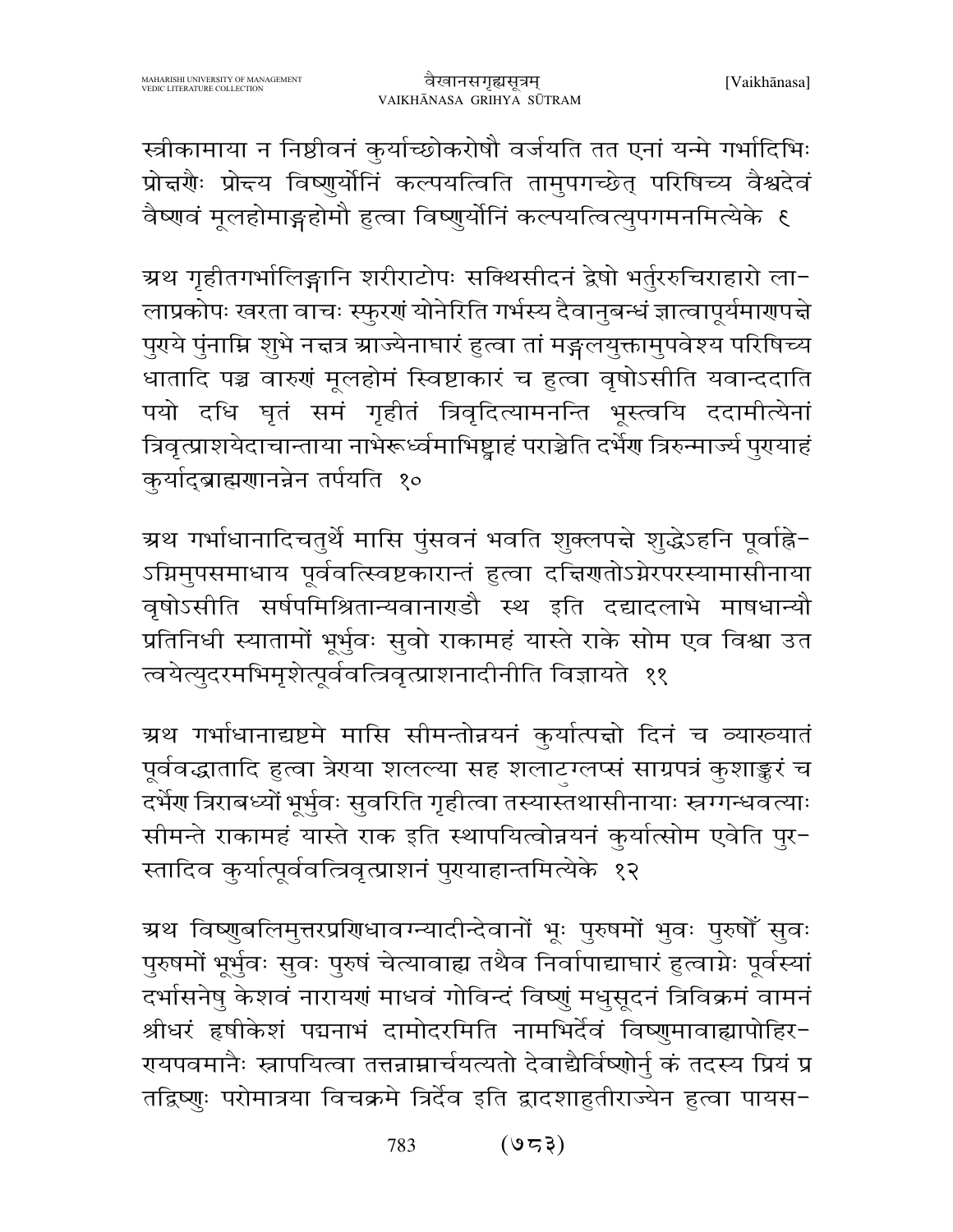माज्यसंयुक्तं हविर्देवं निवेद्य द्वादशनामभिरतो देवाद्यैर्विष्णोर्नुकाद्यैराज्यमिश्रं पायसं जुहुयादृग्यजुःसामाथर्वभिर्मन्त्रैर्वैष्णवैर्देवं संस्तूय नमोऽन्तैर्नामभिः प्रगमेत्पायसशेषं पत्नीं प्राशयति १३

ग्रथ जातकर्म व्याख्यास्यामोऽरिष्टांगारं यथोक्तं कृत्वा वृषभोषितं तिल-सर्षपैर्धूपयित्वा तां प्रवेशयेत्तज्ज्ञाः स्त्रियस्तिस्रश्चतस्रो वा परिगृह्यैनां संवाह-येयुः कुचौ शिथिले हृदयबन्धं मुक्त्वा सशूले जघने प्रजायत इत्यवधारयेत् गर्भसङ्गेविशल्यां सुवर्चलां वा योनौ निष्पीडच निदध्याद्भुपयेत्पिराडी-तकेनाहिकृत्त्या वा योनिं हिररायपुष्प्या मूलं हस्तपादयोरादधाति यदा नासाग्रं दृश्यते तदास्य ग्रहस्थितिं ज्ञात्वा शुभाशुभं परीचेत यस्मात्तद्गुणान्वितं वर्धयेजायमाने मातुरुदकुम्भं दच्चिणतः शिरोभागे स्थापयित्वा ततस्तूर्यन्तीं पादतो निधाय यथैव सोमः पवत इत्युदरमभिमृशेत्कुमारे जाते द्वारवामेऽश्मनि परशं तस्मिन्हिररयं स्थापयित्वाश्मा भवेत्यधरमुत्तरं करोति तस्योपर्यङ्गाद-ङ्गादिति कुमारमेकया स्त्रिया धारयेत्तमद्भिरभ्युन्त्य तिलदेऽवपद्यस्वेति सतिलमत्ततं मूर्ध्न्याधायौपासनमरगयां निर्हरति १४

चुल्ल्यां कपालमारोप्य वृषभशकृत्पिर्एंडेर्जातकाग्निं साधयेत्तमेनमुत्तपनीयमि-त्युदाहरन्ति तेनैव धूपं दद्याद्द्वारस्य दच्चिणतो निधायाङ्गारवर्णे परिस्तीर्य करासर्षपैर्हस्तेन शराडे रथोऽयः शराडो मर्क स्रालिखन्विलिखन्नर्यम्ग स्रान्त्री-मुखः केशिनीरेतान्घ्रतैतान्पूर्व एषां मिश्रवाससो नक्तंचारिणो निशीथचारिणी तासां त्वमयं ते योनिर्मम नामेति व्याहृतीश्च हुत्वा प्रज्ञाल्य पाणिमवनीमालभ्य यत्ते सुसीम इति मेधायै घृतं करोति वचा पथ्या हिरएयं मधु सर्पिरिति मेधाजननानि भवन्ति ब्राह्मीघृतं पयो वचाधिकं चामनन्ति सुवर्णं दर्भेग बद्धवान्तर्धाय घृतं भूर्ऋच इति प्राङ्गखं प्राशयति नित्यं सायंप्रातरेवमहरहर्हुत्वा मेधायै पाययेदुष्णशीताभिरद्धिरेनं स्नापयित्वा चेत्रियै त्वेति नीत्वा या दैवीरिति मातुरङ्के स्थापयित्वा तासां त्वेति स्तनौ प्रचाल्यायं कुमार इति दच्चिणादि पाययेदापो हविष्ष्विति न्यस्तमुदकुम्भं शोधयित्वा नित्यं सायं-प्रातरादधाति तथैव घृतप्राशनान्तं कर्म कृत्वा स्नात्वौपासननिर्हरणादि करो-तीत्येके तृतीये पञ्चमे सप्तमे नवमे चाह्नि शयनादिकं शोधयतीति १५

> $(858)$ 784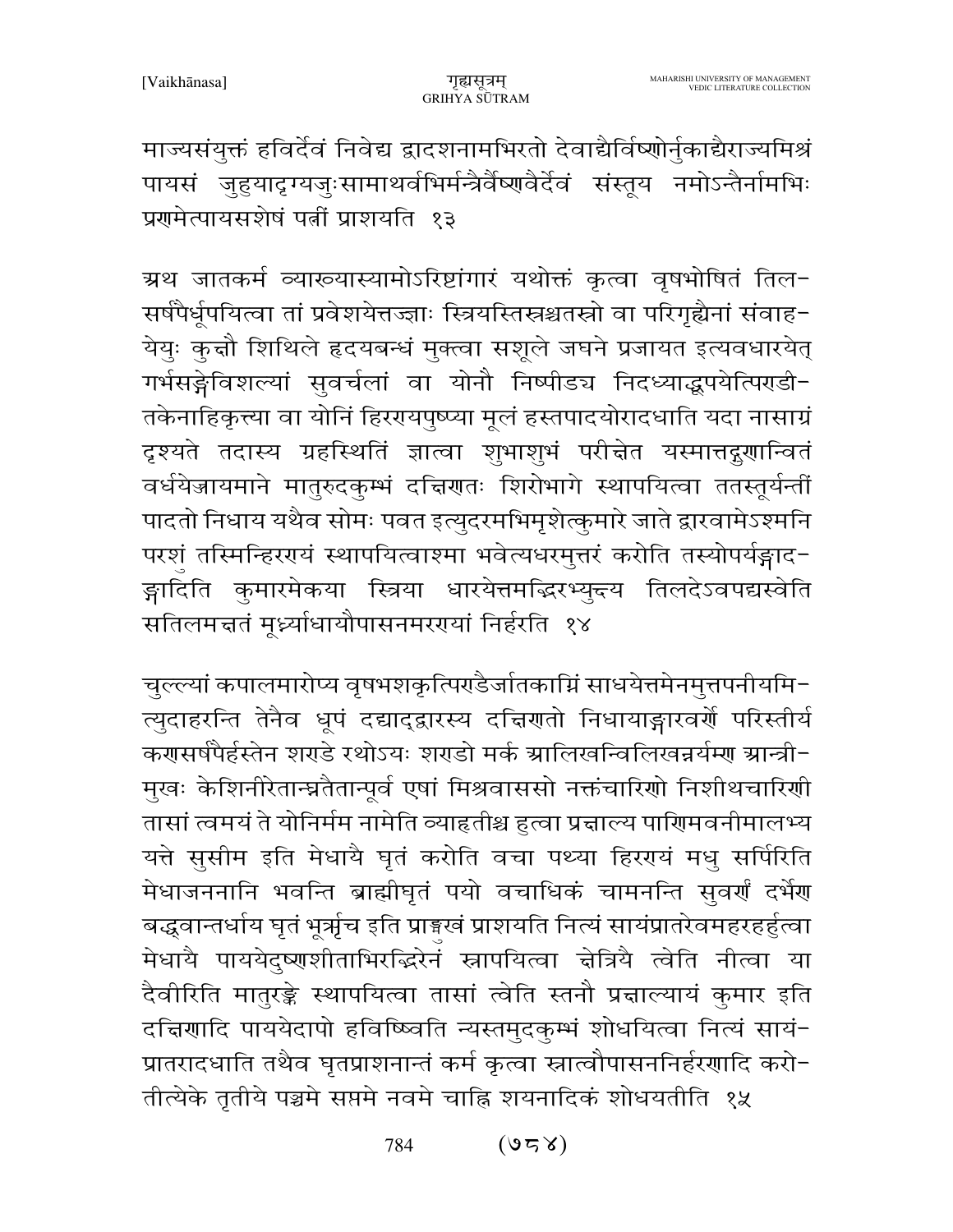ग्रथ वास्तुसवनं व्याख्यास्यामो नवे वास्तुन्युषितेऽपि सूतकप्रेतकयोर्वा-पयित्वा मृन्मयानि भाराडानि पुरार्णानि त्यक्त्वा नवानि परिगृह्यान्यान्परि-च्छदान्यथोक्तं शोधयित्वा भूमियज्ञेनेष्ट्वा निवसेद्यस्माद्वास्तुसवनेन शुद्धिव-स्तूनामाघारो वास्तुसवनस्य वास्तोष्पते प्रतिजानीहि वास्तोष्पते शग्मयेति द्वाभ्यां यजेत भूमियज्ञाय स्वाहा यज्ञदैवतं प्रसोदर्यै स्वाहेति द्वौ भूमियज्ञदैवत्यौ मेदिनी देवी देवी हिररयार्गर्भिणी समुद्रवती सावित्री शृङ्गे शृङ्गे वायुपरी जलशयनीति पञ्च भूमिदैवत्या व्याहृतीर्हुत्वा पुरायाहमहमग्ने स्रग्निं गृह्णामीत्य-ग्निष्ठाद्दर्भपूलेनाम्निं गृहीत्वा प्रथमादैन्द्राद्धवंगादारभ्य वास्तुनः कुडचमूला− द्वहिरन्तश्च वामं परीत्या ब्रह्मस्थानात्पर्यम्निं कारयित्वापरद्वारेण विसृजेत्तथै− वाणोरणीयानिति पात्रेणान्वपः स्नावयित्वा शिष्टाभिः सर्वत्र प्रोत्तयत्येवं वारु-गाद्धवंगाद्रा याम्यात्सौम्यादारभ्य पर्यग्न्याधावस्तूती स्याताम् १६

ये ते शतं वरुणोदुत्तममयाश्चाग्न ग्रापः सृजन्तु स्त्रिग्धानीति चत्वारो वरुणदैवत्या विश्वे देवस्य विश्वे ग्रद्येति द्वौ वैश्वदेवावतो देवा इदं विष्णुस्त्रीणि पदा विष्णोः कर्माणि तद्विष्णोः परमं तद्विप्रास इति षड़वैष्णवा द्वावाद्यावित्येके रुद्रमन्यं त्र्यम्बकमिति द्वौ रुद्रदैवत्यौ ब्रह्म जज्ञानं हिररयगर्भ इति द्वौ ब्रह्मदैवत्यौ मिश्रवासस एतान्घ्रतैतानिति द्रौ कौबेरौ युवमेतान्यग्नीषोमावान्यं दिव इति त्रयोऽग्नीषोमीया बृहस्पतिर्देवानां बृहस्पतिः सोमं बृहस्पते ग्रति यदुपया-मगृहीत इति चत्वारो बार्हस्पत्याः त्रातारमिन्द्रं महाँ इन्द्रो य स्रोजसा महाँ इन्द्रो नृवद्धवस्त्वमिन्द्रेन्द सानसिं प्र ससाहिषेऽस्माकमिन्द्रो भूतस्येन्द्रो द्यौरिन्द्रं प्रणवन्तमिन्द्रो वृत्रमिन्द्रो बभूवेन्द्रोऽस्मानिति त्रयोदशैन्द्राः यमो दाधार नमस्ते निर्ऋातय इति द्वौ याम्यौ मित्रस्य चर्षणीधृतो मित्रो जनान्प्र स मित्रेति त्रयो मैत्राः भूमियज्ञदैवत्यादयो व्याहृत्यन्ता इज्यन्ते तस्माद् द्र्युत्तरं शतमाहुतयो वास्तुसवनस्यान्तहोममिति विज्ञायते १७

ग्र्रथ दशमे द्वादशे वाह्नि भवत्युत्थानं तथैव जातकाग्निं समारोप्य यावन्त्यस्य कर्माणि तानि सर्वाणि मथित्वास्मिन्नेव कुर्याद्विसृज्य लौकिकाग्नावित्येके स्नात्वागारं यथोक्तं शोधयेत् ज़ुरकर्मादिना शुद्धो भूमियज्ञमसगोत्रेण याज-येदित्येके तथा हरगमौपासनस्य धातादि पञ्च वारुगं मूलहोमो भोजनं ब्राह्मणानाम् १८

> $(95\%)$ 785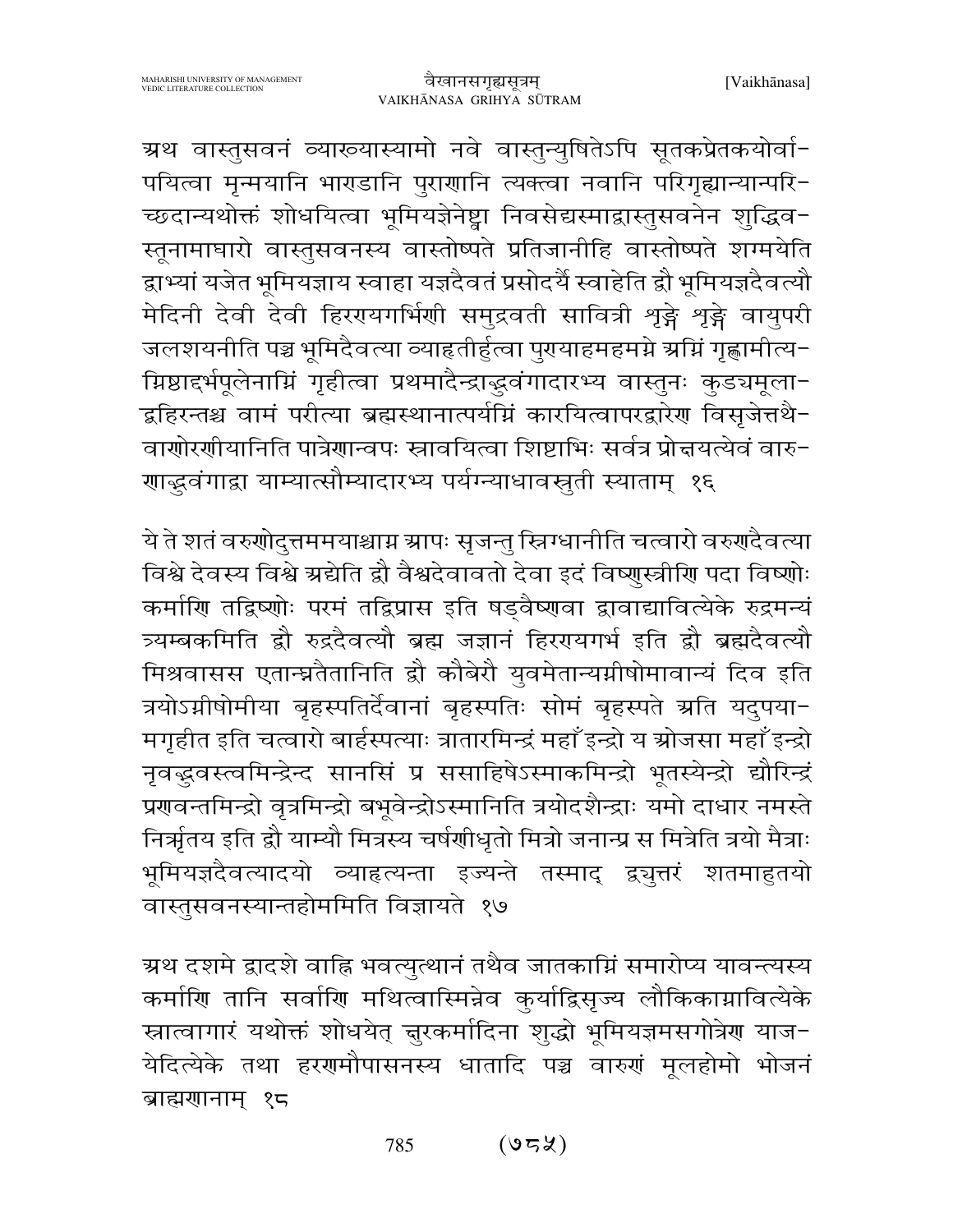ग्रथ नामकरणमा चत्वारिंशद्दिवसादा पञ्चाशद्दिनाद्वा पाके नैनां नियुञ्जीत तत्रैव शुभे पुंनाम्नि नचत्रे परिस्तीर्याम्निं तथासीनस्याचतं कुमारस्य मूर्ध्नि विन्यस्य पञ्च वारुणं प्राजापत्यं स्विष्टाकारं च हुत्वास्य पूर्ववत्त्रिवृत्प्राशनं दीर्घान्तमभिनिष्ठान्तं वा घोषवदाद्यन्तरं द्विप्रतिष्ठितान्तस्थं मृष्टाच्चरपदस्वरं द्विवर्णं चतुर्वर्णं वा नाम शस्यते यथोक्तं मम नाम प्रथममिति गोत्रनामयुक्तं तदर्हं नाम कुर्यात् द्वे नामनी तु नच्चत्रनाम रहस्यमग्न्याधानात्परमाहिताग्न्या-दिस्वकर्मान्तं प्रकाशं नाम भवेदचतोदकपुष्पान्नरसगन्धसमैः पाणिभ्यां दचि-गेतराभ्यां कुमारस्य शाङ्करिरिवेति कन्याया नन्देवानन्ददायिनीति वदन्पादत ग्रारभ्य क्रमेण देहाङ्गसन्धौ शिरसि च निचिपेत्पुरायाहम् १६

ग्रथ वर्षवर्धनं दारकस्य जन्मनत्तत्रं यद्दैवत्यं सास्य देवता प्रधाना भवति तस्मादाघारं हुत्वा तदधिदेवता नच्चत्राणि च जुहुयादग्नये कृत्तिकाभ्यः प्रजापतये रोहिरायै सोमाय मृगशीर्षाय रुद्रायार्द्राया अदित्यै पुनर्वसूभ्यां बृहस्पतये तिष्याय सर्पेभ्य ग्राश्रेषाभ्यः पितृभ्यो मघाभ्योऽर्यम्शे फल्गुनीभ्यां भगाय फल्गुनीभ्यां सवित्रे हस्ताय त्वष्ट्रे चित्रायै वायवे निष्ट्याया इन्द्राम्निभ्यां विशाखाभ्यां मित्रायानूराधेभ्य इन्द्राय ज्येष्ठायै प्रजापतये मूलायाद्योऽषाढाभ्यो विश्वेभ्यो देवेभ्योऽषाढाभ्यो ब्रह्मणेऽभिजिते विष्णवे श्रोणायै वसुभ्यः श्रविष्ठाभ्यो वरुणाय शतभिषजेऽजायैकपदे प्रोष्ठपदेभ्योऽहये बुध्नियाय प्रोष्ठपदेभ्यः पूष्णे रेवत्या अश्विभ्यामश्वयुग्भ्यां यमायापभरणीभ्यः स्वाहेति व्याहृतिः २०

ऋषभं वैरवरणमग्नीषोमीयं वैष्णवं धातादि मूलहोमं यद्देवादि कूश्माराडहोममा सावित्रबतबन्धाजुहोत्युपनीतस्य च तत्तद्वतसूक्तानि वेदस्नातकस्य यदह्नि विवाहो भवति मासिके वार्षिके चाह्नि तस्मिन्यत्स्त्रिय ग्राहः पारंपर्यागतं शिष्टाचारं तत्तत्करोति तथाग्निष्टोमादियज्ञानामाधाननज्ञत्रे वर्षान्ते करोति तदेवं वर्तमानस्य यद्यष्टमासाधिकाशीतिवर्षाणि रविवर्षेणाधिगान्यधिगच्छेयुः स दृष्टसहस्रचन्द्रो भवति तमेनं क्रियायुक्तं पुरायकृत्तमं ब्रह्मशरीरमित्याचत्तते तस्मान्नान्दीमुखं कृत्वा शुक्लपन्ने शुद्धेऽहनि पूर्वाह्ले पुर्ववद्धत्वा तथैव कपिल इवेति वृद्धस्य वृद्धाया वा वदन्नत्ततोदकादीन्मूर्ध्यादध्यात्सर्वदेवताः सहस्रं च ब्राह्मणानामर्चनबलिभ्यामन्नेन तर्पयेत् ग्रामं प्रदत्तिणीकृत्य सायं स्थरिडले

> $(350)$ 786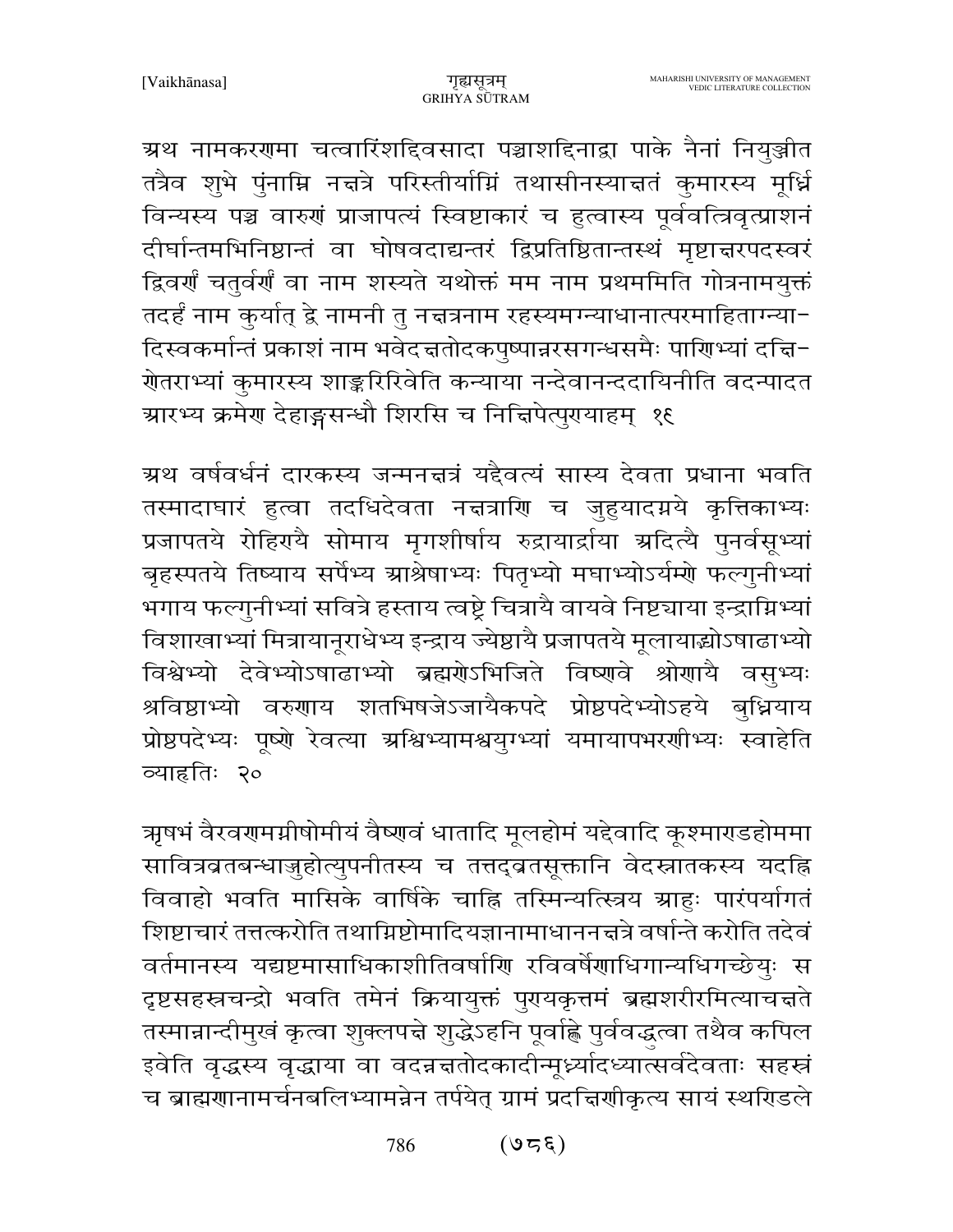सहस्रं पिष्टेन सोमरूपाणि करोति राजतेन पात्रेण कुमुदपत्रैः सोमस्यार्चनं तस्य दचिरणे रोहिणीगणं वामे चानावृष्टिगणमर्चयति सहस्रशः सुवर्णरजतमुक्ता-दीनि शक्त्या वस्त्रतगडलापूपानि च दद्यादश्वमेधफलावाप्तचै वर्षवर्धनमिति विज्ञायते २१

ग्रथ षष्ठे मास्यन्नप्राशनं शुक्लपद्मे दिने शुद्धे तत्राज्येनाघारो धातादि मूलहोमं पूर्ववत्त्रिवृत्प्राशनं प्राङ्ग्खं मङ्गलयुक्तं कुमारं विष्टरमारोप्य भूरपामिति ्<br>पायसमन्नं प्राशयेद्योगे योगे तवस्तरमित्याचमनं ददात्यथ प्रवासागमनं पुष्पापूपदच्चिणादिसंभारान्कुमारं च गृहीत्वा कनिक्रदादिमालयं गुहस्य गच्छेत्प्रदत्तिरामर्चनं प्रगामो गुहस्य तच्छिष्टेन पुष्पादिना गुहस्य शेषमिति तन्नामोहित्वा बालमलंकृत्य शान्तिं वाचयित्वा निवर्तयेत्प्रोन्दयागतं सोमस्य त्वेत्यङ्गमारोप्यायुषे वर्चस इति पिता मूर्ध्नि जिघ्रति वृषभं नमस्कृत्य दचिरणारणेः साङ्गष्ठमङ्गलीर्गृहीत्वा कनिष्ठाद्यग्निरायुष्मानित्यादिकैर्विसर्जन-मायुष्टे विश्वतः प्रतिष्ठ वायाविति दचिगादिकर्णयोर्जपनमुदङ्गखं ब्रह्मादिदेवा− नां गुरूणां च प्रणामं कारयेत् पादोदकं दत्त्वा पूर्ववत्सगुडभद्त्यस्यान्नस्य सपिर्ग्डैः श्रोत्रियैः सह भोजनं स्वस्तिवाचनं पिराडवर्धनमिति विज्ञायते २२

ग्रथ वर्षे प्रथमे तृतीये वा चौडकमुत्तरायणे पद्म स्रापूर्यमाणे पुंनाम्नचाघारो मूलहोमान्ते मङ्गलयुक्तमग्नेरपरस्यां कुमारमुपवेश्योत्तरे साचतं गोशकृच्छरावे गृहीत्वा माता ब्रह्मचारी वा धारयेच्छिवो नामासीति ग्रहणं चुरस्य शिवा नो भवथेति शिलायां तीद्दर्णीकरणं गोदानमुनक्त्विति गवादिदच्चिणाकरणमाप उन्दन्त्वित्यपां सेकं शिरस्योषधे त्रायस्वैनमिति साचताङ्करदर्भो प्रागुत्तराग्रौ मस्तके स्थापयेत्स्वधिते मैनँ हिंसीरिति न्नूरं निधायोध्वांग्रमोषधीरिति येनावपदिति येन पूषेत्यसावायुषेति पूर्वादिप्रदच्चिणं दर्भं सरोमाणं छित्त्वा ज्योक् च सूर्यं दृश इति चूडां विभजेदृषिक्रमेण स्वस्यैकार्षद्व्यार्षत्र्या-र्षपञ्चार्षसप्तार्षाच्चूडा विभजेदनुदितस्यैकामिदमहममुष्येत्युदुम्बरदर्भयोर्मूले गोष्ठे वाच्छादयेत्स्नातं वस्त्रादिनालंकृत्योपवेश्य दत्तिशे पञ्च प्रायश्चित्तादि धातादि पञ्च वारुणं मूलहोमं हुत्वा पुरयाहं कृत्वा नापितायान्नदानं गवादिदचिणां गुरवे सुराणां पूजनं तर्पणं ब्राह्मणानामन्नेन करोतीत्यष्टादश संस्काराः शारीराः २३

तृतीयः प्रश्नः समाप्तः

 $(050)$ 787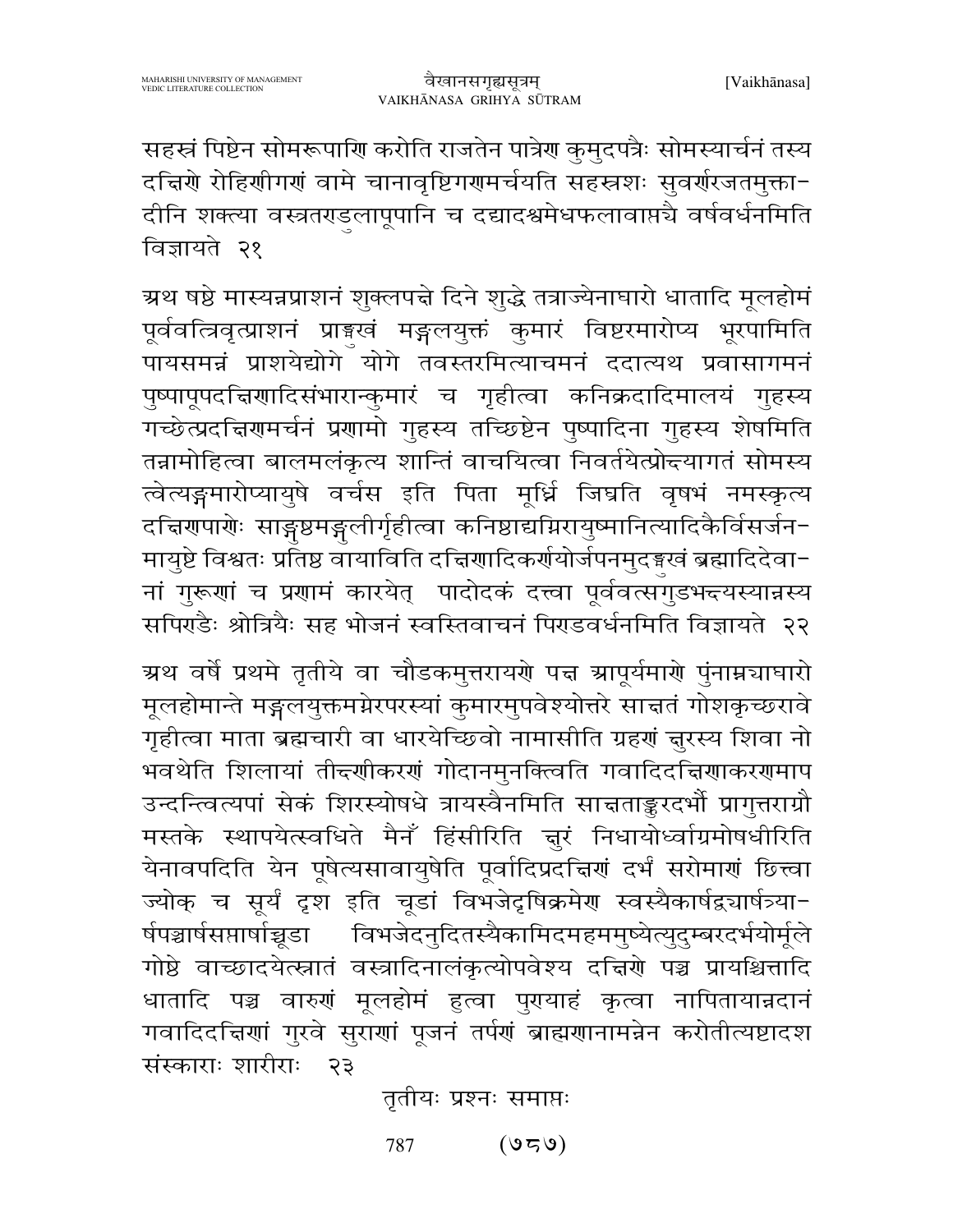ग्रथ स्थालीपाकमग्नेः पश्चिमतस्तिष्ठन्प्राङ्गखः प्राणायामं धारयत्येकविंशती-ध्मान्संनह्य दर्भान् दर्वीस्नुक्स्नुवप्रणीताज्यस्थालीचरुस्थालीरग्नेरुत्तरेऽवाङ्गखं संन्यस्योद्धरेत्यग्निमुद्धार्येन्धनैरिन्धयेद्वेदिं परिमृज्य प्रागाद्युत्तरान्तं दर्भानास्ती-र्येध्मादीनमिकुराडं च प्रोत्तयति प्रशीतामासाद्य पवित्रं निधायाद्धिः पूरयति पृथिव्यापो ग्रहीष्यामीति पूर्ववदुत्पूयोत्तरे निधायाज्यस्थालीं गृहीत्वा पूर्वव-दाज्यं संस्कृत्य चतुर्थीवदाग्नेयं चरुं स्थाल्यां पक्त्वाग्निं परिसमूह्य देवस्य त्वेति दर्वीमादाय प्रज्ञाल्योत्तराग्रं निधाय परिषिच्येध्मान् गृहीत्वाज्यमनक्त्येकम-नूयाजमपोह्य त्रीन्परिधीनाघारौ च पूर्ववन्निधाय शेषान्पञ्चदशेध्मान्प्राणाया-मेनाग्नौ चिपत्याज्येनाघारौ संस्राव्य हुत्वाग्नये सोमायेति जुहोति दव्या चरुं गृहीत्वाभिघार्यावदानं गृहीत्वाग्नये स्वाहाग्नये स्विष्टकृते स्वाहेति हुत्वात्रा-नूयाजमग्नौ प्रत्तिप्य प्राजापत्यं जयान्व्याहृतीश्च पाहि नो ग्रग्न एनसे पाहि नो विश्ववेदसे यज्ञं पाहि विभावसो सर्वं पाहि शतक्रतो कामावकीर्णः कामाभि-द्रुग्धः सं मा समुद्रादिति स्विष्टाकारं च जुहोति परिषिच्य प्रशिधिं चालयति भस्मालिप्यात्मानं प्रोद्त्याग्निं वैश्वानरसूक्तेनोपस्थाय प्राणायामेन दर्भांश्चतुर्दि-शमुत्थाप्याद्धिः प्रोद्तय द्वावपोह्यान्यानाप्यायन्तामिति जुहोति द्वावपि गृही-त्वाद्धिः प्रोद्त्याग्नये स्वाहा सोमाय स्वाहेति हुत्वा त्रीन्परिधीनाघारसमिधौ च जुहुयाद्धार्यं कर्तुमशक्तः समिधि स्वात्मन्यरगयां वा समारोपयेदिति विज्ञायते  $\overline{\mathbf{S}}$ 

ग्र्रथ सति व्रीहिनीवारश्यामाकयवानामाग्रयणे देवताभ्यः स्थाल्यां चरुं पक्त्वा नवेन तराडलेन पक्केनापि जुहोत्यग्नये स्वाहेन्द्राग्निभ्याँ स्वाहा विश्वेभ्यो देवेभ्यः स्वाहा सोमाय स्वाहा द्यावापृथिवीभ्याँ स्वाहाग्नये स्विष्टकृते स्वाहेति शतायुधाय ये चत्वार इति पितृभ्यः सोपवीती ग्रीष्मो हेमन्त इदुवत्सराय भद्रान्नः श्रेय इत्यायुष्मा इत्यादिभिस्त्रिभिव्याहित्यन्तं हुत्वा दत्तिशे धररयां पितृभ्यो बलिदानमाप्यायन्तामिति तराडलैरास्यमभिपूर्याचम्य शिष्टैरन्तर्वशे परमेष्ठचसीति विकिरति तदेवं शालीनयाँयावरादिवृत्त्यन्तरमाश्रित्य गार्हस्थ्यं धर्ममनुतिष्ठतीति विज्ञायते २

ग्रथाष्टका माघप्रौष्ठपदयोरपरपद्मेऽष्टम्यामष्टकां कुर्यात् सप्तम्यां नवम्यां त्रयोदश्यां वा सायं पूर्वेद्युः स्वाध्यायाचारवतः शुचीनसगोत्रान्ब्राह्मणाना-

> 788  $(955)$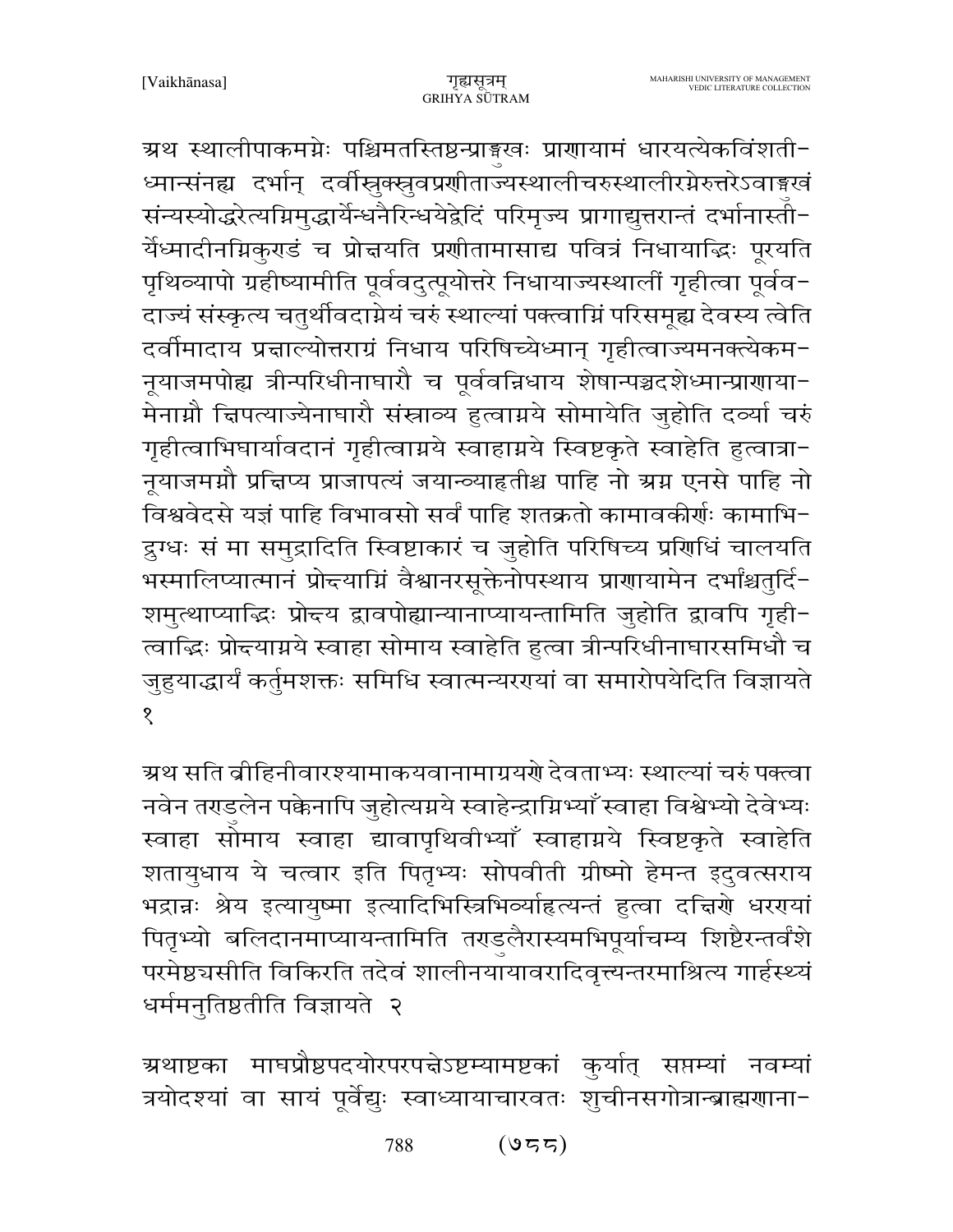हूयाभिपूज्य युग्मान् द्वचवरान्विश्वेदेवार्थे त्र्यवरानयुग्मान्पित्रर्थे द्वयोरेकैकं वा निमन्त्रयेदपरेद्युरपराह्णे देशे शुचावाधायौपासनाग्निं वैश्वदेवाघारं हुत्वा स्थालीं संज्ञाल्य विश्वेभ्यो देवेभ्यो जुष्टमिति स्थाल्यां तराडलान्निर्वाप्य सतिलं चरुमपूपान्यपि पचेदग्नेर्दचििरणस्यां नान्दीमुखवन्मराडलान्युपलिप्यास्त्वास− नमित्यासनानि सदर्भतिलेष्वासनेष्वासयित्वा वस्त्राद्यैरलंकृत्य ब्राह्मणान्प्र-त्यङ्गखान्विश्वेदेवानुदगन्तं पुष्पाद्यैः पितृनुदङ्गखान्प्रागन्तं गन्धाद्यैः पूजयति स्वधा नम इत्युक्त्वा तेषां करे तिलोदकं दत्त्वा प्राप्नोतु भवानिति ब्रूयात् स्रों तथा प्राप्नवानीति प्रतिब्रूयुरग्नौ होमं करिष्यामीत्युक्ते कुरुष्वेति तैरनुज्ञा-तोऽग्नि परिषिच्य विश्वे देवस्य विश्वे ग्रद्य प्रजापते न त्वत्सुभूः स्वयंभूः सं ते पयाँसि सोम यास्त इति रौद्रं ब्राह्मं वैष्णवं व्यहत्यन्तं देवानां सपि-राडीकररावत्पितॄराामप्याज्येन हुत्वा हव्यं कव्यमित्यभिघार्य पक्वेनापूपमिश्रेरा जुहोति गामुपाकृत्य पशुबन्धवत्संज्ञप्त्वोत्खिद्य वपामुद्धत्य पक्वया तया वह वर्षामिति होमं चामनन्ति ३

दच्चिरापश्चिमेऽग्नेरेकोद्दिष्टवन्निर्वापस्थानं तद्दच्चिरास्यामवटं चोपकल्प्योद्धन्य-मानमिति दर्भैस्त्रिभिर्दचिणान्तं सकृदुल्लिखेत् गायत्र्या प्रोन्त्य स्थाने निहन्मि सर्वमिति दच्चिणाग्रानयुग्मानुदुम्बरपत्रदर्भास्तिलैरास्तृणाति पोषाय त्वेति सकूर्चाचतं पात्रमुदकेनापूर्य पितरो मे प्रसीदन्त्विति प्रणम्या म ग्रागन्त्विति पितृनावाह्य दत्तिर्णाभिमुखोऽभ्यर्चयत्या मा वाजस्येति पात्रं प्रमार्ज्यामिरिन्द्रेति चरुं निर्वपति दर्भेश तमष्टधा विभज्य साज्यं पिराडान्कृत्वा सव्योत्तरपाशि-भ्यामयमोदन इति पितृभ्यः पितामहेभ्यः प्रपितामहेभ्यो ज्ञातिवर्गेभ्यः पितृ-पत्नीभ्यः पितामहपत्नीभ्यः प्रपितामहपत्नीभ्यो ज्ञातिवर्गपत्नीभ्यः पिराडं निर्व-पामीति निर्वपत्येवं मातुः पित्रादिभ्यः पिराडदानं केचिद्वदन्त्यञ्जनदन्तधा-वनदधिसक्तुमधुव्यञ्जने त्तुबदरीफलान्यर्पयेच्छूर्पेंगाछाद्योपरि पुष्पतिला त्तत− दर्भान्नचसेदूर्जं वहन्तीरिति परितः स्नाव्योदकं दत्त्वा मूर्तीनामिति तत्पात्रोद-केनावटं पूरयति चरुशेषेणान्यैश्चान्नाद्यपूपोपदंशैः पूर्ववद्ब्राह्मणान्यथातृप्ति भो-जयेत्तेषु तृप्तेषु पितरस्तृप्ता भवन्ति वाग्यतान्भुञ्जानानृचः पैतृकाः श्रावयेदुच्छिष्टं संशोध्य तत्रान्नं विकिरेदाचान्तेभ्यो मुखवासं निवेद्य रजतं तिलं सुवर्णं वा दच्चिणां पशुकांस्ययानदासशयनासनादीनि परिच्छदांश्च यथाशक्ति ददा-त्यन्नशेषं तेभ्यो दर्शयित्वा यथोक्तं करणीयमाचमनोच्छिष्टशोधनोत्थापन-

> $(350)$ 789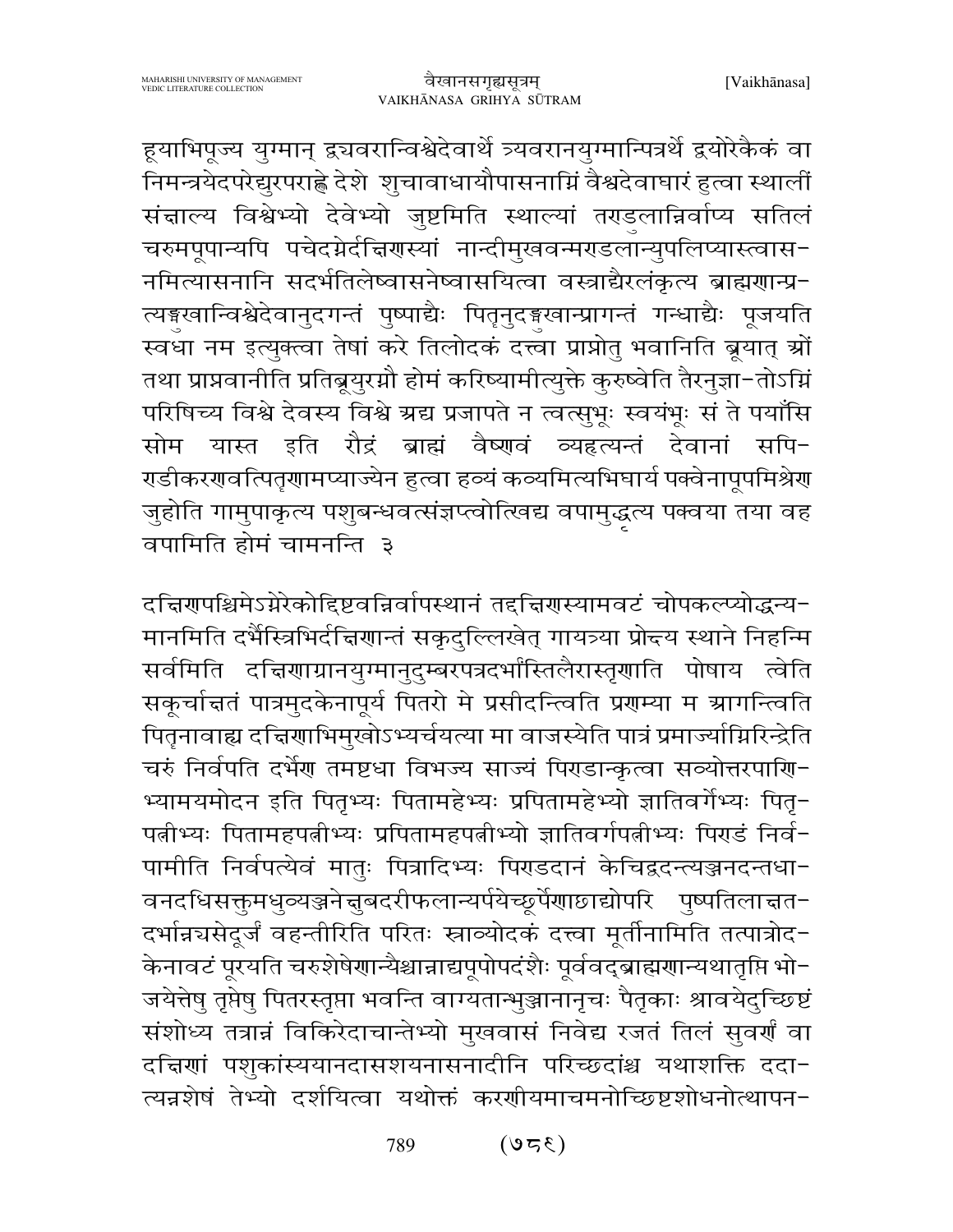विसर्जनादन्यद्विश्वेदेवपूर्वमाचरेदन्यथा रत्तांस्यपहरेयुर्नमो वः पितरः इति पि-तृनभिवन्द्य पिराडानुद्रासयेदस्तु तृप्तिरा मा वाजस्येति भुक्तवतस्तान्न-मस्कृत्योत्तिष्ठतेत्युत्थाप्य परेत पितर इति प्रवासयति पितृभुक्तं पितृजीर्णमि-त्यन्तहोमान्तेऽग्निमालये प्रतिष्ठाप्य पञ्च महायज्ञान्करोति दरिद्रो ममेयमष्टकेति कत्तमग्निना दाहयेच्छ्रोत्रियाय पानीयं वा दद्यादिति विज्ञायते ४

ग्रथातोऽमावास्यायां पिराडपितृयज्ञं यजेत पूर्वेऽहन्यपां मेध्यमिति समूलं बर्हिराहत्य सकृदेवाच्छिद्य सकृदाच्छिन्नबर्हिषः समाहरत्युपोष्य श्वो भूतेऽप-राह्वेऽग्निं प्रगम्य प्राचीनावीत्यध्वर्युर्दच्चिगाग्नेर्दचिगपश्चिमस्यां चरुस्थाल्या-ज्यस्थालीस्रुक् स्रुवेध्ममे न्नग्रेडापात्रस्फ्यशूर्पोलूखलमुसलादिपात्राग्येकैकशः प्रयुञ्जीत अपहता असुरा इति वेदिं परिमृज्यायात पितर इति दचिर्णामि सकृदाच्छिन्नबर्हिषा परिस्तृणाति पितृभ्यो जुष्टं निर्वपामीति स्थालीं सपवित्रां बीहिभिरापूर्य तेनैवाभिमृश्य तथैव ताञ्छूर्पे निरुप्याभिमृशेदन्वाहार्यस्य दचि-गस्यां पश्चिमस्यां वोत्तरपश्चिमग्रीवं कृष्णाजिनमास्तीर्योर्ध्वमुलूखलं संस्थाप्य बीहीन्प्रत्तिप्य पत्न्यवघातं कृत्वा विवेचनवर्जं परावापं सकृत्करोत्यध्वर्युः स्थाल्यां तराडलानद्धिः सकृत्परिप्लाव्यान्वाहार्ये जीवतराडलमस्विन्नं चरुं श्रपयेद्दचिरणाः स्थालीं मेचणं च दर्भेष्वासाद्यानुत्पूतसर्पिषां पक्वमभिघार्य शुन्धन्तां पितर इति वेद्यां परितः कूर्चेनापः स्नावयेत्सोपवीती दच्चिणाग्ना-विध्मान्हुत्वा मेत्तरणेन चरुमभिघार्यावदायाग्नये कव्यवाहनाय स्वधा नमः स्वाहा सोमाय पितृमते स्वधा नमः स्वाहा यमाय चाङ्गिरस्पतये स्वधा नमः स्वाहेति जुहोति तदग्नेः सधूममेकमुल्मुकमुद्धत्यापयन्त्वसुरा इति पश्चिमतो वेद्यां संन्यस्य निर्धूमं तं विसृजेत् ५

यजमानः प्राचीनावीती दचिरणपूर्वे स्फ्येनैवोल्लेखनं कृत्वा तत्राद्धिः प्रोन्दय स्फ्यं निधाय तस्मिन्नूम्योदकान्त इत्युदकेन तर्पयित्वा पश्चिमे सकृदा-च्छिन्नबर्हिषि पितृन्पितामहान्प्रपितामहानभ्यच्यांवाचीनपाशिरेतत्ते ततासौ ये च त्वामन्विति प्रत्येकं दचिरणन्तान्पिराडान्दद्यादाङ्क्व पितरसावाङ्क्व पितामहासावाङ्च्व प्रपितामहासावित्यभ्यञ्जनमेतानि वः पितर इति कशि-पूपबर्हणवासोऽञ्जनं चार्पयेत्पूर्ववदूर्जं वहन्तीरिति पिराडं परिषिच्य त्रिरुद-काञ्जलिं दत्त्वा तथैव पितृनभिवन्द्य प्रवासयति प्रजापते न त्वदिति गार्हप्तचं

> $(030)$ 790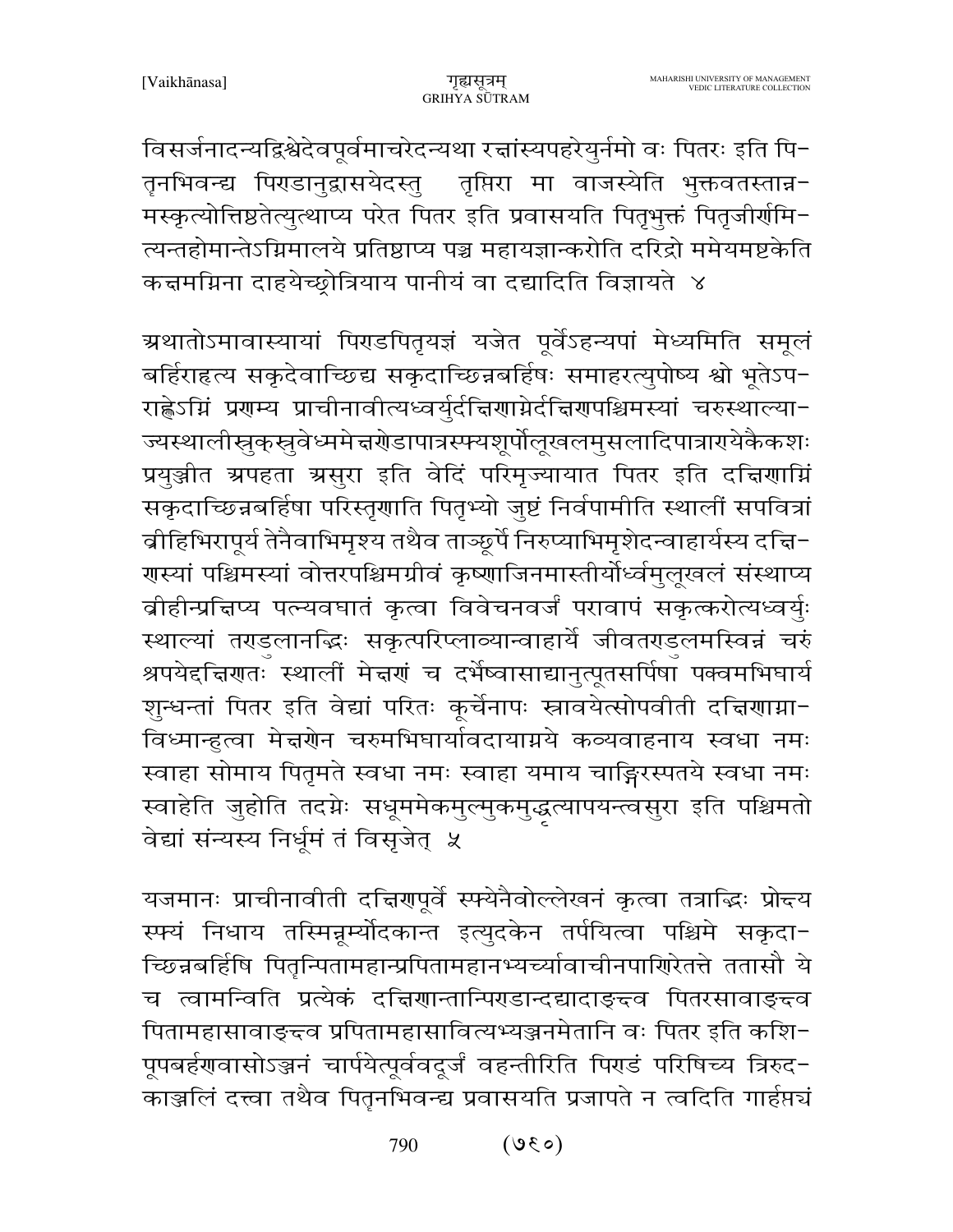गत्वा यदन्तरित्तमित्युपतिष्ठेतानाहिताग्निश्चैवमौपासनाग्नौ चरुं श्रपयित्वा जुहुयादौपासनस्य संस्काराभावाद्यदन्तरित्तमिति मन्त्रेण गार्हपत्यशब्दं विनैवोपस्थानं कुर्यादपां त्वौषधीनामिति मध्यमं पिराडं दत्त्वाधत्त पितर इति पत्नीं प्राशयेदेषा पुमांसं जनयति द्विपिता चेद्यजमानस्तथैव पिराडं दत्त्वा यन्मे मातेत्येकस्मिन्पिएडे तौ द्वावपि ध्यात्वात्र पितरो यथाभागमिति प्रशमेद्ये समाना इति सकुदाच्छिन्नमग्नौ हत्वा पात्राणि द्वन्द्वमाहरतीति विज्ञायते ६

ग्रथ श्राद्धं मासि मास्यपरपद्मेऽन्यतमेऽहन्यजन्मर्द्मे ब्राह्मरानिमन्त्रराादि सर्व− मष्टकावत्तथाज्यचरू हत्वान्नं पिराडार्थं पात्रे समवदाय ब्राह्मगान्भोजयित्वा नमो वः पितरो रसायेति पिराडं प्रथमं पितृभ्यो नमो वः पितरः सोम्यास इति द्वितीयतृतीयौ पितामहप्रपितामहाभ्यां पितृभ्यस्तत्पत्नीभ्यः पिराडानर्पयतीति विशेषः पितरि जीवति पिराडा न निर्वाप्यास्तमेवान्नादिना यथेष्टं तर्पये-द्यस्मिन्दिने ज्ञातिर्मृतस्तस्मिन्मासि मासि प्रेतायैकं पिराडं निरुप्यैकं भोजयेदा संवत्सरान्मासिश्राद्धमष्टकां च न कुर्यादा सपिराडीकरणादित्येके पितृपूजा प्रेतपूजा भवेत्पितृन्प्रेतं चोद्दिश्य पूजनं सर्वं श्राद्धं भवतीति पिराडपितृयज्ञः कर्त्तव्य एवेति विज्ञायते ७

ग्रथ चैत्री चैत्र्यां पौर्णमास्यां गृहं शोधयित्वालंकृत्य दम्पती नवव-स्त्रोत्तरीयपुष्पाद्यैरलंकुर्यातामाघारे कृते देवताभ्यः स्थाल्यां चरुं श्रपयित्याज्येन ग्रीष्मो हेमन्त ऊर्गं मे पूर्यतां श्रिये जातो वैष्णवं च हुत्वा साज्येन चरुगा मधुश्च स्वाहा माधवश्च स्वाहा शुक्रश्च स्वाहा शुचिश्च स्वाहा नभश्च स्वाहा नभस्यश्च स्वाहेषश्च स्वाहोर्जश्च स्वाहा सहश्च स्वाहा सहस्यश्च स्वाहा तपश्च स्वाहा तपस्यश्च स्वाहर्तुभ्यः स्वाहर्तुदेवताभ्यः स्वाहौषधीभ्यः स्वाहौषधीशाय स्वाहा श्रियै स्वाहा श्रीपतये स्वाहा विष्णवे स्वाहेति जुहोत्यपरेणाम्निं देवीं श्रियं देवं श्रीपतिं च प्राङ्मखमभ्यर्च्य हविर्निवेदयति चैत्र्याणि पक्वान्यन्नानि ब्राह्मणा-नन्नसूक्तेन भोजॅयित्वा सपिराडैर्युक्तो भुञ्जीत म

ग्रथाश्वयुजी ग्राश्वयुज्यां पौर्णमास्यां गोष्ठेऽग्निं समाधायाघारं जुहुयादग्नेः प्राच्यां भवं देवमावाह्याभ्यर्च्य तृणानि संभृत्य गाः स्थापयति भवायेति स्थाल्यां निर्वापश्रपणं कृत्वाम्नौ परिषेकं कुर्यात् भवाय शर्वायेशानाय पशुपतय उग्राय

> $(930)$ 791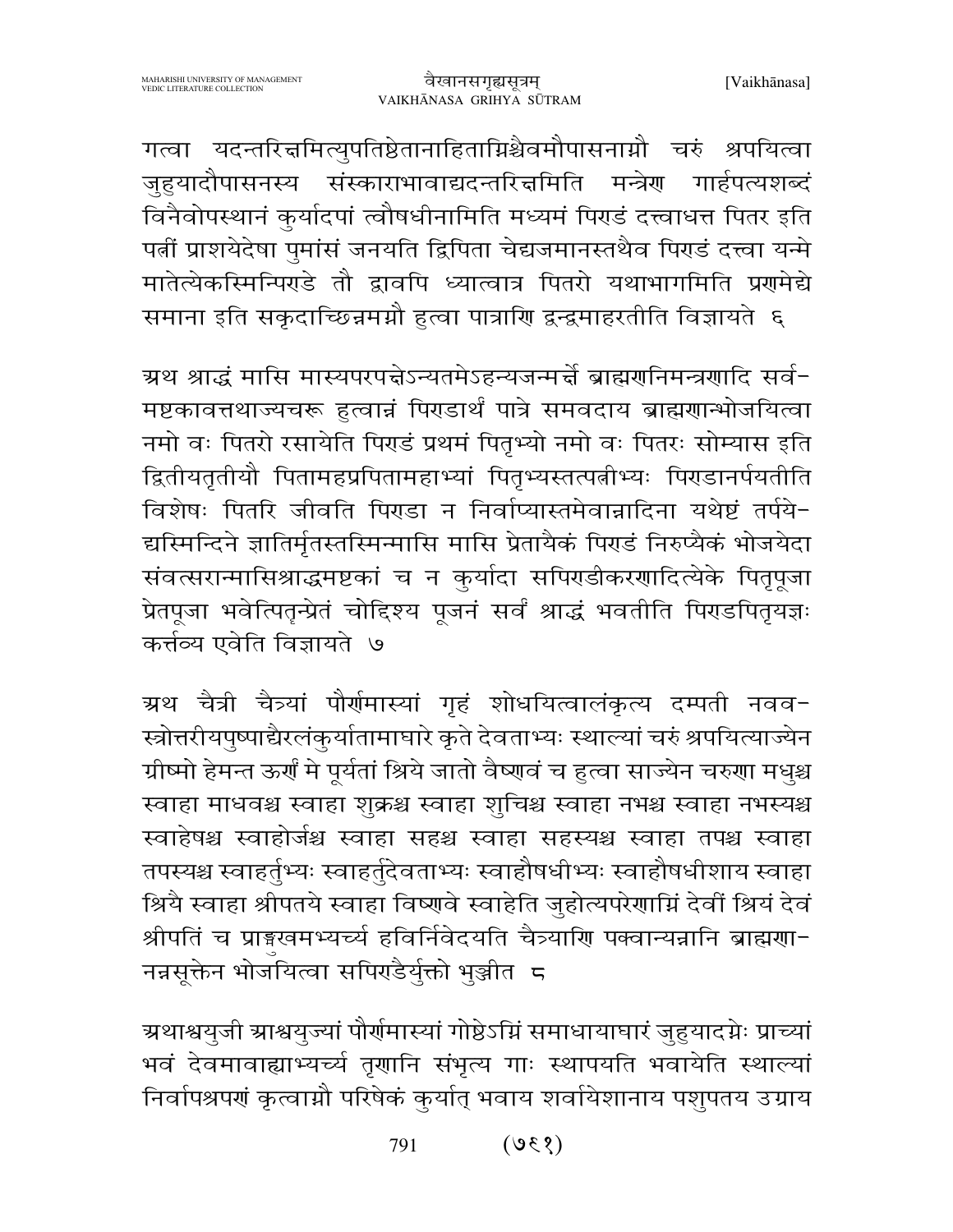रुद्राय भीमाय महादेवाय स्वाहेति रुद्रमन्यं त्र्यम्बकमित्याज्यहोमान्ते मेज्ञग्रेन चरुमवदायाभिघार्यावदानं संगृह्य पूर्ववज़ुहुयादर्कपत्रैर्देवं चरुं निवेद्याज्य-शेषेण तृणान्यभ्युन्त्य गोभ्यः प्रदाय प्रदत्तिणनमस्कारौ करोतीति विज्ञायते १

ग्रथाग्नौ नित्यहोमान्ते विष्णोर्नित्यार्चा सर्वदेवार्चना भवति ग्रग्निर्वै देवा-नामवमो विष्णुः परमस्तदन्तरेण सर्वा ग्रन्या देवता इति ब्राह्मणं तस्माद्गहे परमं विष्णुं प्रतिष्ठाप्य सायंप्रातर्होमान्तेऽर्चयति षडङ्गलादहीनं तद्रूपं कल्पयित्वा पूर्वपद्मे पुराये नद्मत्रे प्रतिष्ठां कुर्यात्तस्मात्पूर्वं तृतीयेऽहन्यौपासनाग्निकुराडं कृत्वा पूर्ववत्प्रोत्तर्गोल्लेखनादि कर्म कुर्यादिद्वतीयस्यां वेद्यां षट्त्रिंशदङ्गलप्र-मारौर्दर्भैः कूर्चेन वा परिस्तीर्य परिधीनूर्ध्वसमिधौ निधायोर्ध्ववेद्यां यथा-दिशमिन्द्रादिदिग्देवान्दचिरणे ब्रह्मारामुत्तरे सोमं च पुष्पाद्यैरभ्यर्च्य तथैवाघारं जुहोति दद्धः स्वाहा हनूभ्याँ स्वाहेत्यङ्गहोममतोदेवादींश्च हुत्वा पुरुषसूक्तं जपन्सुवर्गेनान्त्युन्मेषणं करोति नद्यां तटाके जलपूर्णपात्रे वा ये ते शता-द्यैर्वस्त्राणि कुशांश्चास्तीर्य विष्णुसूक्तेन देवं प्राक्शिरः शाययित्वाधिवासयति द्वितीयदिवसे स्नात्वा रात्रौ पूर्ववदाघारं हुत्वाष्टौ कलशानाहृत्य पञ्चगव्यघृत− दधिज्ञीराज्ञतोदकफलोदककुशोदकरतोदकैः पूरयित्वा देवमभ्यर्च्य वसोः पवित्रमग्न ग्रायाहीषे त्वोर्जे त्वा शं नो देवीश्चत्वारि शृङ्गा सोमो धेनुं चत्वारि वागिदं विष्णुरिति कलशैः स्नापयित्वापोहिररयपवमानैर्गन्धतोयैश्च स्नाप-यत्यग्रेरुत्तरस्यां व्रीहिभिर्वेदिं कृत्वा विष्टरं न्यस्य वस्त्रारायास्तीर्य देवमारोप्य वस्त्राद्यैरलंकृत्यार्चयति पुरायाहं कृत्वा स्वस्तिसूक्तेन तामभिमृश्य स्वस्तिदा विशस्पतिरिति प्रतिसरां बद्धवा पूर्ववद्देवं शाययीत १०

कालविहीनं कुम्भमुत्पूतैराधावैरापूर्य देवस्य पार्श्वे निधाय प्रगवेनाभिमृश्य कूर्चाचतसुवर्णरत्नानि प्रचिपेन्निष्कलं देवं हृदये तथाधावे रुक्माभं रक्ता-स्यनेत्रपारिणादं श्रीवत्साङ्कं चतुर्भुजं पीताम्बरधरं शङ्खचक्रधरं सौम्यं सकलं ध्यात्वा प्रगमेदग्निं परिषिच्य हौत्रं प्रशंस्य दत्तिगुप्रगिध्यामों भूः पुरुषमों भुवः पुरुषमोँ सुवः पुरुषमों भूर्भुवः सुवः पुरुषं नारायणं विष्णुं पुरुषं सत्य-मच्युतमनिरुद्धं श्रियं महीमिति नाम्नावाह्य निर्वापं कृत्वाज्येन विष्णु-सूक्तपुरुषसूक्ताभ्यामतोदेवादीञ्छ्ये जातो मेदिनी देवीति चतुरावर्त्य हुत्वा नाम्ना साज्यं चरुं जुहुयात्प्रभाते स्नात्वा प्रगवेन देवमुत्थाप्य शकुनसूक्तं जप-

> $(530)$ 792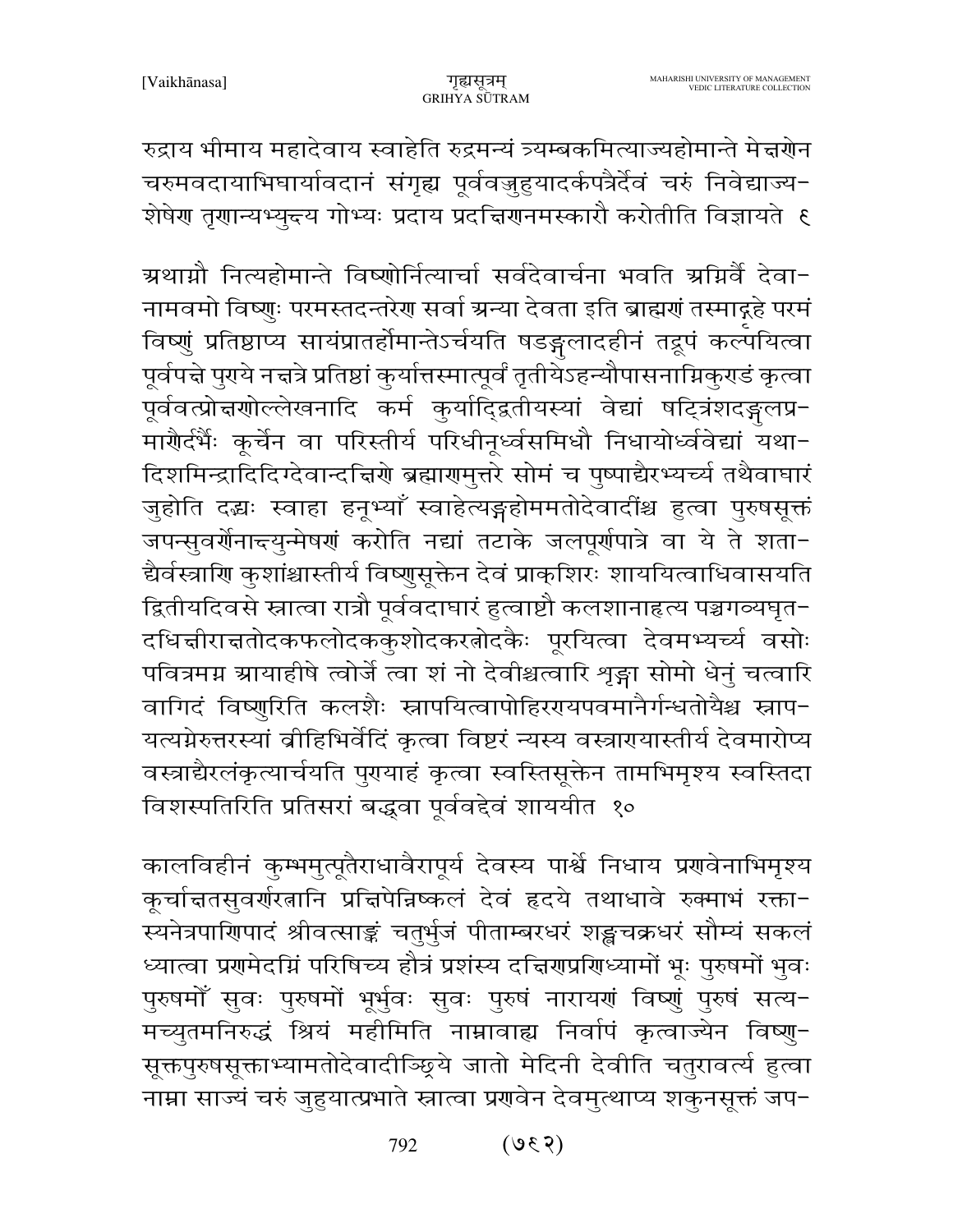न्सह कुम्भेन देवमानीय गृहे वायव्यां देवायतनेऽग्निशालायां वार्चापीठे रत्नं सुवर्णं वा संन्यस्य विष्णुसूक्तपुरुषसूक्ताभ्यां विष्णुं प्रतिष्ठापयामीति प्रतिष्ठाप्य बिम्बस्य मूर्ध्नि नाभौ पादे च सुवर्भुवर्भूरिति हृदये प्रगवं विन्यस्येदं विष्णुरिति देवं ध्यायन्कुम्भस्थमाधावं शक्तियुतं कूर्चेनादाय बिम्बस्य मूर्ध्नि विष्णुमा-वाहयामीति संस्राव्यावाहनं करोति विधिनैवाराध्य हविर्निवेदयति ११

ग्रथ नित्यार्चनमतो देवा इति देवं प्रगम्य निर्माल्यमपोह्योत्पूतैराधावैर्व्याहत्या वेदिं परिमृज्य पूववद्देवं ध्यात्वा प्र तद्विष्णुरिति कुशपुष्पदर्भान्यतमेनासनं कल्पयित्वा त्रीणि पदेति पाद्यं शं नो देवीरित्याचमनं दद्यादिषे त्वोर्जे त्वेति स्नापयित्वा विष्णोर्नु कमिति वस्त्राभरगैरलंकरोति पूर्ववत् वत्पाद्याचमनं दत्त्वा तद्विष्णोः परमं पदमिति पुष्पं तद्विप्रास इति गन्धं परो मात्रयेति धूपं विष्णोः कर्माणीति दीपं त्रिर्देव इत्यर्घ्यं दत्त्वा पुनराचमनं ददाति तदस्य प्रियमिति हविर्निवेदयेदिदं विष्णुरिति पानीयं तथाचमनं विचक्रमे पृथिवीमिति पुखवासं च दत्त्वा द्वादशाष्टाचराभ्यां पुष्पाणि ददाति तं यज्ञपुरुषं ध्यायन्पुरुषसूक्तेन संस्तूय प्रणामं कुर्याद्यज्ञेषु विहीनं तत्संपूर्णं भवतीति श्रुतिर्द्विजातिरतन्द्रितो नित्यं गृहे देवायतने वा भक्त्या भगवन्तं नाराय-गमर्चयेत्तद्विष्णोः परमं पदं गच्छतीति विज्ञायते १२

ग्रथ ग्रहशान्तिं व्याख्यास्यामो ग्रहायत्ता लोकयात्रा तस्मादात्मविरुद्धे प्राप्ते ग्रहान्सम्यक् पूजयत्यादित्यश्चन्द्रोऽङ्गारको बुधो बृहस्पतिः शुक्रः शनैश्चरो राहुः केतुश्चेत्येते नव ग्रहा रक्तासितातिरक्तश्यामपीतसितासितकृष्णधूम्रवर्णाः ग्रन-लाप्पतिगुहहरीन्द्रशचीप्रजापतिशेषयमाधिदैवत्याः मध्याग्नेयदच्चिणैशान्यो-त्तरपूर्वपश्चिमनैर्त्रातवायव्याश्रितास्तस्माच्छुद्धे देशे मनोरमे गोमयेनोपलिप्ते स्वे स्वे स्थाने शालिव्रीहिभिः सिकताभिर्वा चतुरश्रं वृत्तं तुट्याकारं त्रिकोणम-ष्टाश्रमर्धचन्द्राकारं वज्राकारं दराडाकृति ध्वजाकृतीति क्रमेण पीठान्युपक-ल्प्य तेषु कुर्च निधाय तद्दिनगणर्श्वे तदधिदैवतामुद्दिश्य पीठान्युपकल्प्या-हवनीयान्वाहार्यगार्हपत्यावसथ्यमभ्यान्क्रमेणोपकल्प्याग्नीन्साधयित्वार्च-येत्करवीरशङ्कपुष्पोत्पलनन्द्यावर्तचम्पकमल्लिकासितगिरिकर्णिकाकल्हा-रतापिञ्छपुष्पैस्तद्वर्णवर्णैः पुष्पैर्गन्धैः पूर्ववदभ्यर्च्य शुद्धोदनपायसगुडोदन− दध्योदनगौडिकचित्रोदनकृसरमाषोदनकर्णोदनानि क्रमेण निवेदयेत् १३

> $(530)$ 793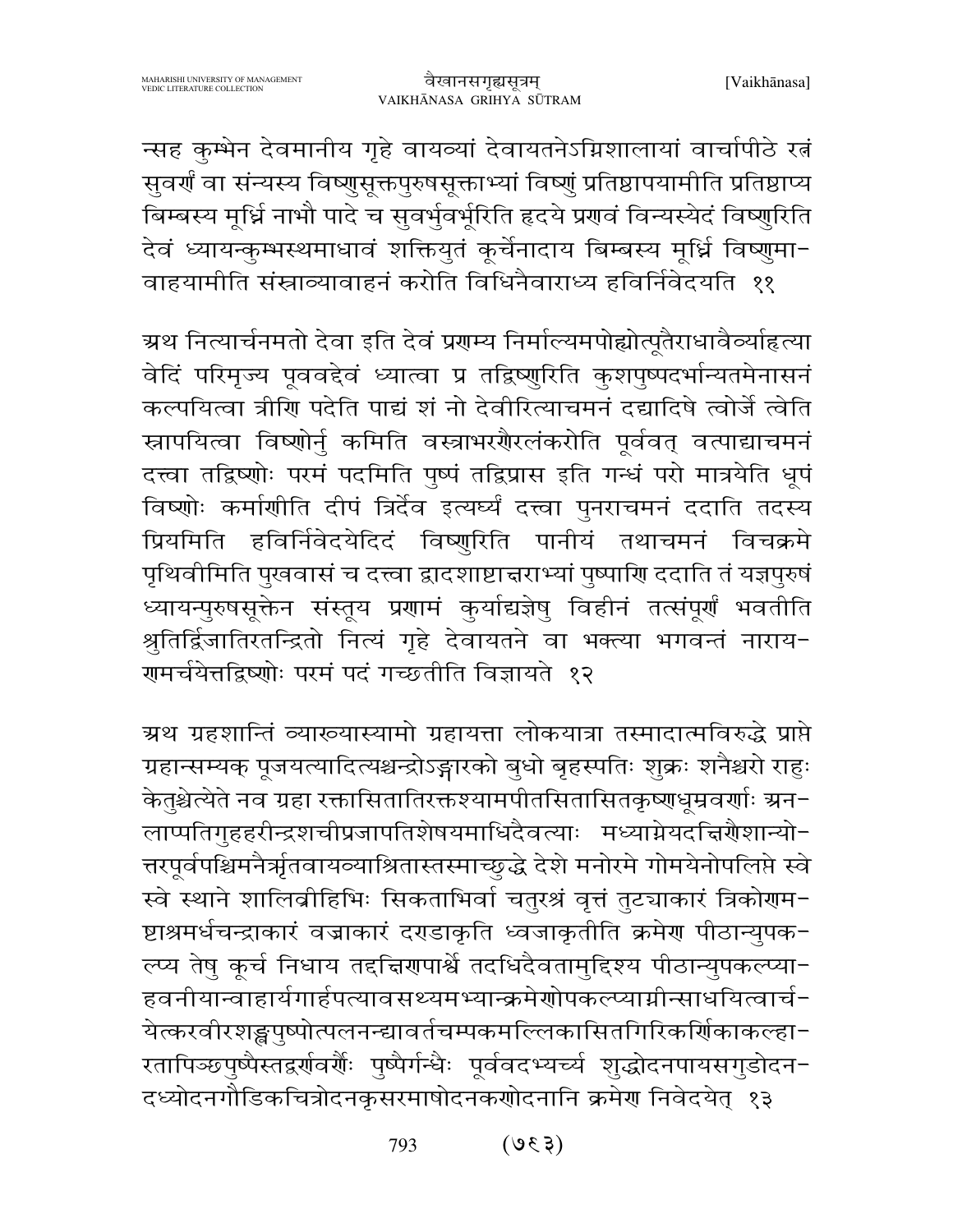तदधिपांस्तदर्हेणाभ्यच्यांघारं हुत्वार्कपलाशखदिरापामार्गाश्वत्थोदुम्बरशमी-दूर्वाकुशान्यथा क्रमेणा सत्येन सोमो धेनुमग्निर्मूर्धोद्वध्यस्व बृहस्पते ग्रति य-\_<br>च्छुक्रं ते ग्रन्यच्छं नो देवीः कया नश्चित्रा केतुं कृरावन्निति क्रमेणाष्टशतं सप्तविंशतिकं वा त्रिमधुराक्ताभिः समिद्धिश्चरुणाज्येन च जुहुयादाहवनीये शशिशुक्रयोरन्वाहार्येऽङ्गारकराह्नोर्गार्हपत्येऽसितकेत्वोरावसथ्ये गुरुबुधयोः सभ्ये सवितुरित्यम्निं दूतं ये ते शतं सुब्रह्मराय इदं विष्णुरिन्द्रं प्रगवन्तं गन्धद्वारां ब्रह्म जज्ञानं शं नो निधत्तां यमो दाधारेत्यधिदेवेभ्य म्राज्येन तत्तत्स्थाने जुहुयाद्रिष्णोर्नुकादीन् मिन्दाहुत्याश्रावितादीन्हुत्वा पायसकृसरगौड्याद्यैः पू-र्वोक्तचरुभिर्ब्राह्मणान्भोजयित्वा रक्तधेनुमादित्याय शङ्कं सोमाय ताम्रमङ्गा-रकाय हिररायं बुधाय शुक्लं वासो बृहस्पतये हयं शुक्राय कृष्णां गां शनैर्श्चराय राहोश्छागं केतोरायसदराडमित्यात्मविरुद्धानां तदर्हं दद्यात्सर्वेषामलाभे सुवर्गं जन्मकर्मसांघातिकसामुदायिकवैनाशिकर्त्तसंस्थेषु क्रियाकालविरुद्धेषु ग्रहे-ष्वेतच्छुभर्न्नष्वारभेतैतेन नवग्रहजा दुःखा व्याधयः शान्तिं यान्ति ग्रन्यथा महत्तरो दोषो भवति ग्रहपूजां पुरस्कृत्य सर्वकर्म समारभेदिति विज्ञायते १४ चतुर्थः प्रश्नः समाप्तः

ग्र्याहिताग्नेः पत्नचा गृहस्थस्य स्त्रिया ब्रह्मचारिणो ऽनारोपितकार्यस्य च दहनविधिं व्याख्यास्यामो यथोक्तैस्त्रैवार्षिकैररिष्टैरायुरात्मीयं परीन्त्य तृतीये पञ्चमे नवमे वाह्नि मुमूर्षुर्बान्धवान्पञ्चविधानाहूय पूर्वं प्रियं भाषित्वैहिकं संभोगं पारलौकिकं चात्मनो विभजेदुपस्थितेऽहनि शुचौ प्रदेशे सिकतातले दर्भान्प्रा-गग्रानास्तृणाति दच्चिणाग्रानित्येके तत्रासीत शयीत वा दच्चिणशीर्षमस्याध्वर्युः शं नो मित्र इति शान्तिमात्मनः कृत्वायुषः प्राणमिति मुमूर्षोर्दचिरणे कर्णे जपेत्संज्ञानमिति वामे च प्राप्ते प्रयाणकाले शुक्लमहो मासाः षडत्तरा-यणमग्निज्योतिरनेन पथा ब्रह्मपदमपुनरावृत्त्याभ्येति धूम्रः कृष्णो रात्रिर्मासाः षड़ दचिरणायनं चान्द्रमसमेतज़चोतिः प्राप्य निवर्तत इति गती चोभे विज्ञाय शान्तिं ज्योतिष्मतीं जपतीन्द्रियाणीन्द्रियार्थेषु निरुध्य क्रमेण घराटावसानिके पदत्रये निविष्टे नानाविधे स्वयंज्योतिषि ब्रह्मरायद्वितीये तद्यो ऽसौ सोऽह-मित्यात्मोपासनक्रमेण वा समादधीत यस्मात्प्रयाणकाले यं धायति तन्मय एव भवत्यात्मेति ब्रह्मवादिनो वदन्ति तदेवं दैवकृते प्रतिसंहारे गन्धात्मकं भूमेर्गु-ग्रमापः प्रथमं ग्रसन्ति तदास्य भ्रमतीव शरीरं व्यावतिष्ठेतापां गुग्गोद्रे-

> $(Y3U)$ 794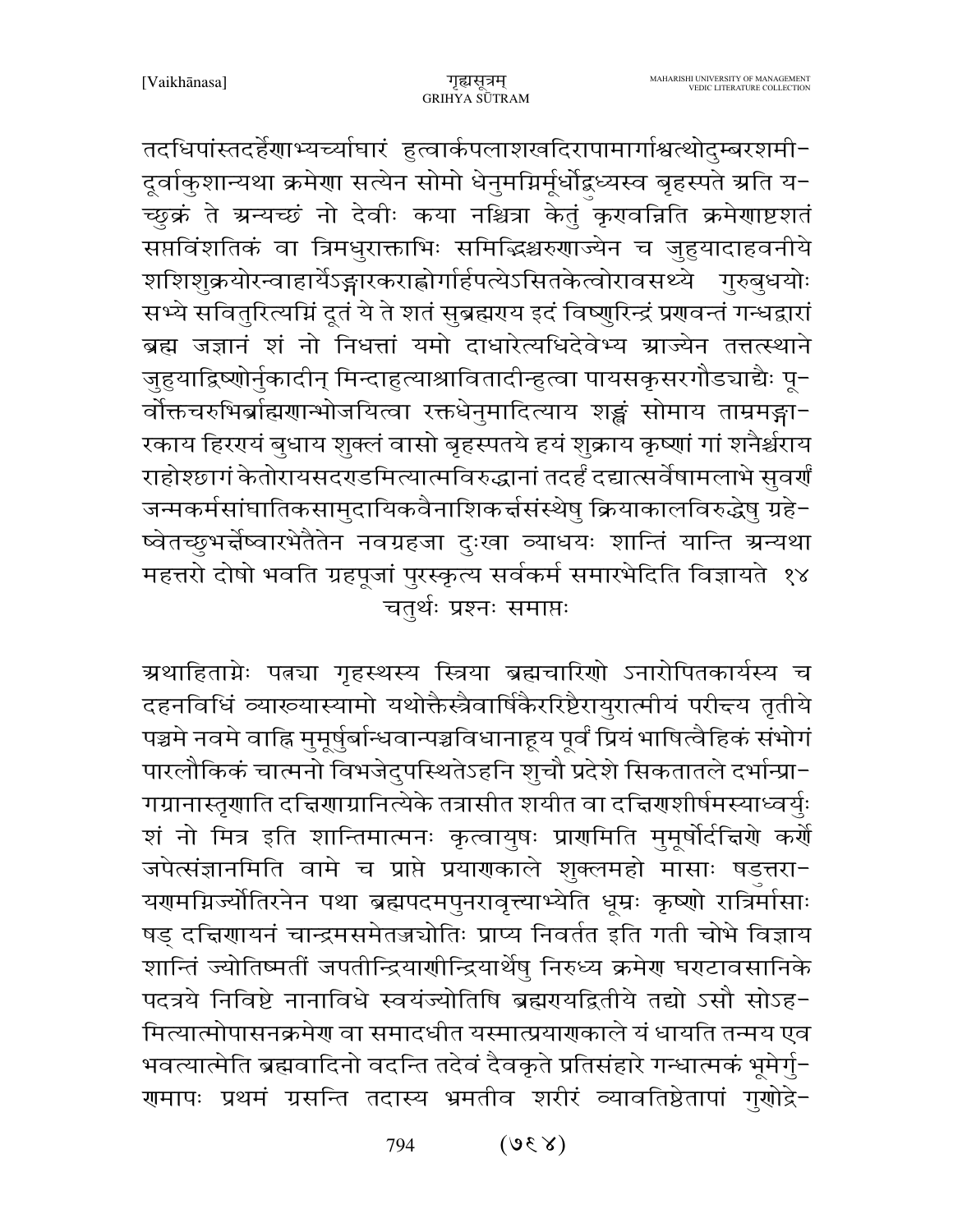कादिन्धितोऽग्निः प्रविश्य प्राणायतनमर्माणि दारयन्नाडीमुखेभ्यो रसं दहति तदा दह्यमानमिव शरीरं मन्यते ततः कीलालं शुष्यति मुक्तबन्धे श्लेष्मणि पित्तेन सहाग्नौ पतिते स चाग्निरर्थाभावाच्छाम्यति वायुस्तिर्यगृर्ध्वमधश्चैव शरीरं व्यालोलयति तस्मान्मुह्यति तदा स्वैः स्वैः कर्मभिरुन्मुक्ताः पञ्च वायवो विसृजन्त्यात्मनः स्थितिमभिनिष्क्रामतश्चोच्छ्वास ब्रह्ममुक्ताद्दतेरिव मन्दं म-न्दमूष्माणमुदावहति तदा वेगेनोत्थाय वायुमूर्तिर्भ्रमन्निवास्य कराठे खुरु− खुरायमाणो विश्वमेव विहरञ्जलूकावत्पदात्पदान्तरं विन्दन्नुत्क्रामति धर्माध-र्मावूर्ध्वभावोऽधोभावश्च ज्ञानाज्ञाने सुखदुःखे चेश्वरवशात्तेन सह प्रतिष्ठेयाताम् १

ग्रथ वै विगतानिलचेष्टं देहं मृतकमाज्ञाय गेहाद्वहिः शुचौ देशे चित्तिः− स्रुगादिना स्नापयित्वाज्याभिषेचनं ग्राम्यालंकरणं बर्हिषा पादकरयोरङ्गष्ठौ बध्नीयाद्यस्याभोक्ता शकल इत्यहतेन वाससा पादतोदशान्तमाछादयति तथैव शयनमभ्युन्त्य गाङ्गेयेति शाययीत नैतदन्ये स्पृशन्त्यनाहिताग्न्यादीनां सर्वौ-षधिपृक्तेनोदकुम्भन श्मशाने स्नानालंकारौ स्यातामिति विशेष उखास्व-ग्नीनादाय यज्ञभाराडानि नवानि मृन्मयानि घटशरावादीन्यौदुम्बराशि समित्प− रिधिशाखापत्रारयुत्तरबर्हिर्हिररयशकलतिलाचतदधिमधुच्चीराज्यादीनि संभृत्योत्तरस्यां पूर्वतस्तस्मान्नचस्यति स्नात्वाध्वर्युः पितृमेधविधिनाम्निहोत्रेण यथास्वमग्नौ दच्चिणाभिमुखः प्राचीनावीती परिस्तीर्य सतिलेनाच्ततेन वैश्वदेवं हुत्वा गृहदेवताभ्यो बलिं हरेत् शवस्य भारकाः सपिराडाः पञ्चसंबन्धिवर्गा वा तदन्ये समानौ द्वौ चत्वारो वा स्नाता दर्भरजूसंवीता दर्भाम्बरधराः स्युः पुत्रास्त्र्यष्टिकायोगेनाग्नीनसंकरं गृह्णीयुः कुम्भं च पत्नीतरारायन्येऽनुनयन्ति पश्चादुत्तारेण मेरोरंह इति मृतकमुद्धत्य यथाप्रवेशं गृहान्निर्गमय्य हरेयुर्ग्रामान्ते पालाश्या शम्या वा शाखयाप्रदच्चिंगमपेत वीतेति त्रिवीधीस्त्रिरपक्रमं दच्चि-णान्तं मार्जयित्वाहोभिरद्भिरिति दचिरणस्यां तामुत्सृजति तत्र तिलाचतोदकैः प्रोन्दय मेरोरंह इति दच्चिर्णशीर्षमवतारयेयुरुत्तरत्राप्युद्धारावतारयोरेवमेतेन कुर्वीरंस्तथैवाग्न्यादिसंभारान्निधाय तस्माद्वायव्यां दत्तिणाग्रेषु दर्भेषु त्रिगुणे-श्वराणि त्रीणि मृत्पिराडान्यवाच्यन्तं न्यस्य हव्येन विष्णुं ब्रह्माणं तिला-च्ततोदकैर्दचििणाभिमुखोऽभ्यर्चयति तथापसव्यं कव्येन रुद्रं पूजयेत् स्राधा− नक्रमेण शवाभिमुखः स्वे स्वेऽग्नौ जुहुयात् धात्रेऽर्यम्गेऽँशाय मित्राय वरुगाय

> $(x30)$ 795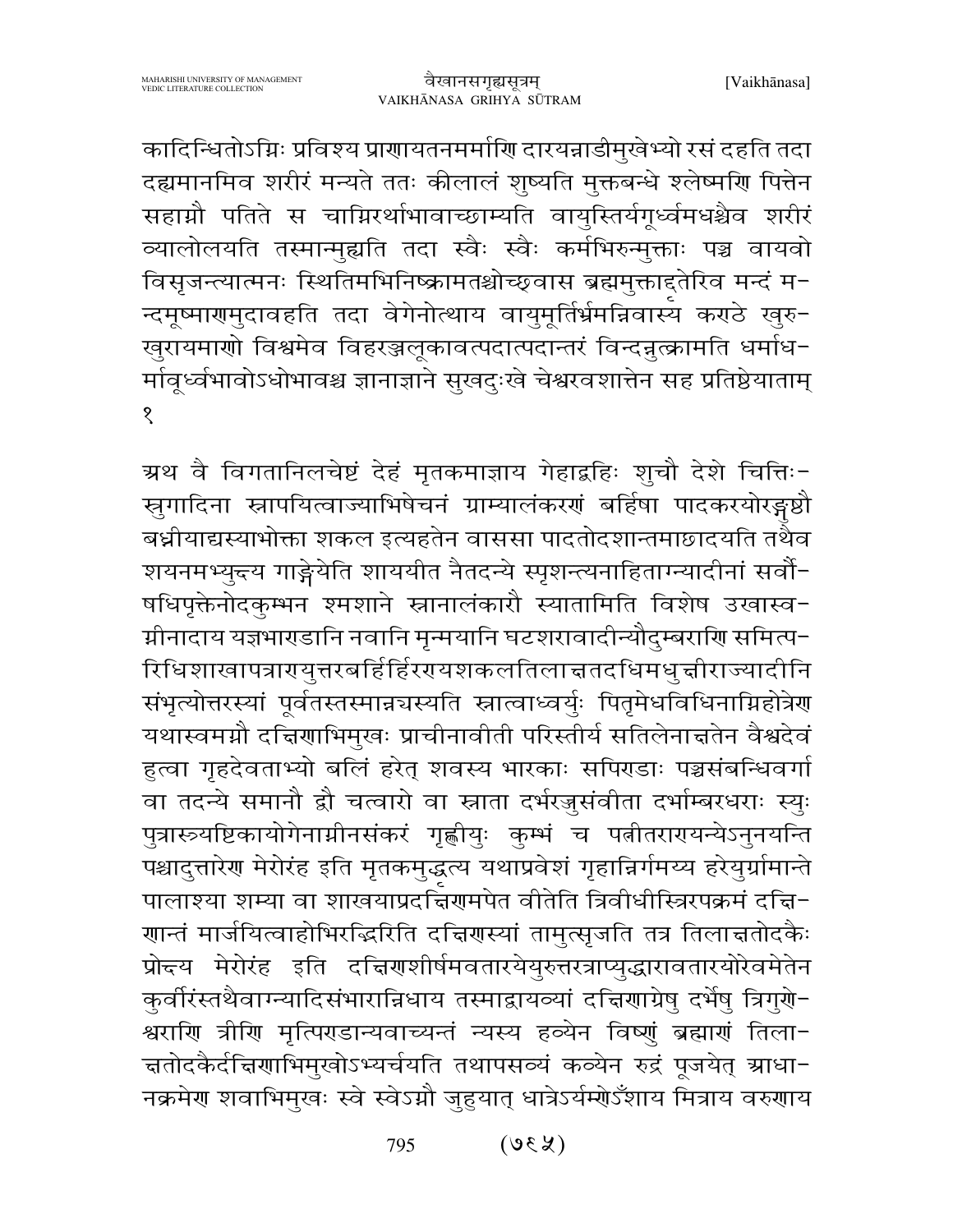त्वष्ट्र इन्द्राय पूष्णे भगाय विवस्वते पर्जन्याय विष्णवे स्वाहा व्याहृतीर्ब्रह्मणे स्वाहा व्याहृती रुद्रेभ्योऽपसव्यं होमो मृगव्याधाय शर्वाय भवाय पिनाकिने भवनायेश्वराय स्थारावे कपालिने निर्ऋातयेऽजायैकपदेऽहये बुध्नियाय स्वाहेति व्याहृतीः २

पूर्ववत्पूजनं मृत्पिराडानां मृतकस्य चेलोपमार्जनैः सिग्वातं वातास्ते वान्त्विति त्रिः कृत्वा तथा श्मशानेत्तरगमुद्धत्यानु यज्ञभाराडं नयति मृत्पिराडं वैष्णवं तेषामप्स् चिपति ब्राह्मं तत्रैव पिदधाति रौद्रमादाय गच्छेच्चितोद्देशं वनं नदीतीरं शिलोच्चयं वा प्रत्यग्दचिरणतश्च प्रवणं गृह्णाति भिन्नच्छिन्नमलवल्मीककेश-कपालास्थितुषाङ्गारोषरेरिणपाषाणवृत्तमूलोद्देशान्वर्जयेत्तत्र चिताप्रमाणं का-यमात्रायामं तदर्धविस्तारं गृहीत्वा पूर्ववच्छाखया सहिररायया वा प्रमा-ज्योत्सर्जनमभ्युन्नगं च तासु वीधीष्वपसर्पातः सर्पत प्रेता इति तिस्रो नव वा कर्षूर्दचिणापवर्गाः स्फ्येन परशुना वा भागावगाढविस्तारं मध्यपूर्वापरतश्च खनति तिलतराडलानामपसव्यं मुष्टिभिर्यमाय दहनपतये पितृभ्यः स्वधा नम इति तास्तथा पूरॅयित्वा शेषान्सर्वतो विकीर्य मध्ये मृत्पिराडेन सह हिरराय-शकलमवदधाति दच्चिणाग्रैर्दर्भैस्तत्प्रमार्गैरास्तीर्य शङ्कं तद्विस्तारोच्छ्यं दच्चि-गाग्रागयेधांसि चिनोति कुरु मध्विति साङ्गं कृष्णाजिनमधोलोम दत्तिगर्ग्रावं यद्याहिताग्निरास्तृणाति चितापूर्वं मृतकं तथा निधायार्म्रांश्च सर्वानथ दचि-गामुखः प्राचीनावीती परिस्तीर्य यथास्वमग्नौ जुहोत्यग्नये सोमायेन्द्राय यमाय वरुणाय कुबेराय पृथिव्या ग्रद्धस्तेजसे वायव ग्राकाशायाहङ्काराय बुद्धय इन्द्रियेभ्यः पुरुषाय सूर्याय जीवाय मनसे पञ्चभूताधिपतये परमपुरुषाय सुकृ-ताय धर्माय ध्रुवाय वृषाय स्वाहेति व्याहतीः शिवं यात्विति मृतकं प्रोन्दय चितायां तिलानवकीर्य तत उद्धत्यावतारयेयुः सप्तसु प्राणमार्गेष्ववा-चीनपाणिर्हिरगयशकलानि सप्त मॅथुनाक्तान्या वो वहेति प्रत्यस्यत्याज्या-क्तानीत्येके ग्रलाभे सप्ताज्यबिन्दूनिति विज्ञायते ३

तिलतराडलदधिमधुत्तीराणां यथालाभमिश्रमास्ये चिपेत्तदास्यं दर्भेण स्पृश-न्द्रिश्चतुर्होत्रं जपति पृथिवी होता द्यौरध्वर्यू रुद्रोऽग्नीद्वहस्पतिरुपकक्तेति चत्वा− र्यासीदन्तानि चतुर्होत्रं तथा नासिकापुटयोर्दशहोत्रं चित्तिः स्नुक् चित्तमाज्यं वाग्वेदिराधीतं बर्हिः केतोऽग्निर्विज्ञातमग्निर्वाक्पतिर्होता मन उपवक्ता प्राणो

> $(330)$ 796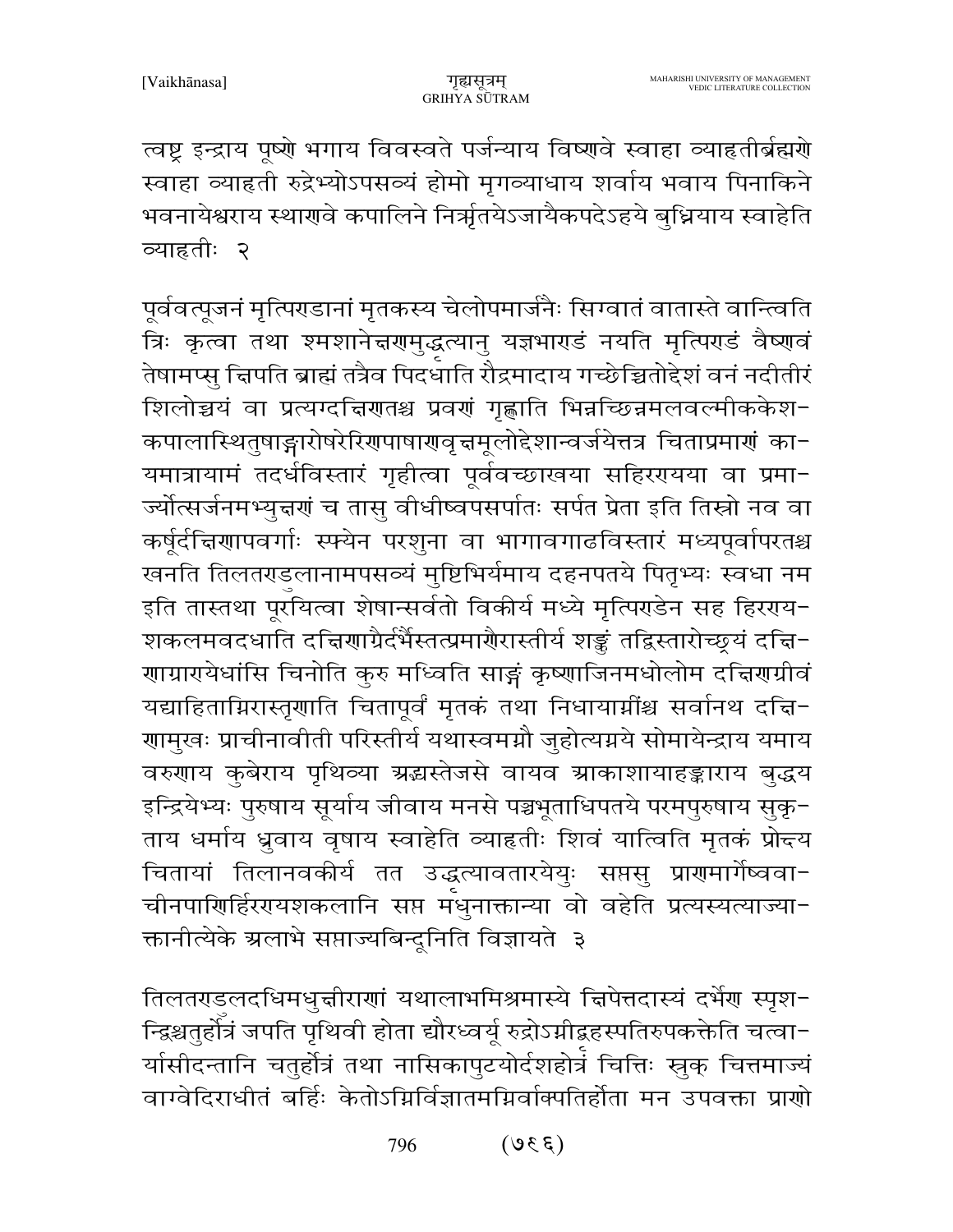हविः सामाध्वर्युरित्येतानि दशासीदन्तानि दशहोत्रं तथान्दणोः षड्वोतारं सूर्यं ते चन्नुर्वातं प्राणो द्यां पृष्ठमन्तरित्तमात्माङ्गैर्यज्ञं पृथिवीं शरीरैरित्येतानि षडासीदन्तानि षड्वोतारं तथा कर्णयोः पञ्चहोतारमग्निर्होताश्विनाध्वर्यू त्वष्टा-ग्नीन्मित्र उपवक्तेति पञ्चास्तामासीदन्तानि पञ्चहोतारं तथा कीकसासु सप्तहोतारं महाहविर्होता सत्यहविरध्वर्युरच्युतपाजा ग्रग्नीदच्युतमना उपवक्तानाधृष्य-श्चाप्रतिधृष्यश्च यज्ञस्याभिगरावयास्य उद्गातेति सप्तास्तामासीदन्तानि सप्तहोत्रं जघनेन दचिियाग्रेषु दर्भेषु यज्ञपात्रायि प्रयुनक्त्युत्तरेय प्रोचर्यां संस्कृत्य मृत्पात्र दारुचितां च प्रोद्त्याथ दर्शपूर्णमासवत्तूष्णीमाज्यानि गृह्णाति जुह्वां घृतमुपभृति दधि ध्रुवायां मधु चीरमग्निहोत्रहवरायामपि वाज्यमेव सर्वासु यान्यासेचनव-न्ति पात्राणि तानि संपूरयत्यभ्युद्त्येतराणि पात्रारायत्रावचिनोति तथाग्न स्राया-हीति जुह्वा घृतदानमिषे त्वोर्जे त्वेत्युपभृतादधि देयमग्निमीड इति ध्रुवया मधु शं न इत्यग्निहोत्रहवराया चीरं तानि तिलाचतादीनि तथापोह्य दर्शपूर्णमा-सानुयोज्यान्यस्मा उपाहरति ग्रग्ने मृतादिति स्फ्यं जुहू दत्तिर्णे हस्ते निदध्या-द्राजसनीत्युपभृतं सव्ये विश्वं दिधुत्तुरिति ध्रुवामुरसि तत्रैवाग्निमश्वत्था-दित्यरगिमग्राग्रं या लोका इत्यग्निहोत्रहवर्गामास्ये स्यातामित्याज्यस्रुवौ ना-सिकापुटयोर्वारुणावित्याज्यस्थालीं कराठे कराविति प्राशित्रं भित्त्वा वा कर्णयोर्मुहुराराण इत्युलूखलमुसलौ हन्वोर्हार्यमिति ग्रावाणकौ दत्सु यदि तै स्यातां षडष्टकमिति कपालानि शिरःस्थाने ललाट एककपालं विष्णो रराटमिति प्रोच्य पिष्टसंयमनीमुदरे परशुमुदिते मेति छित्त्वा चैकं शूर्पं पार्श्वयोरस्येति सांनाय्यकुम्भं व नरणे यदि संनयेत्सत्यव्रतेति दृषदुपले ग्रराडयोः सत्यं बर्हिज्योतिषेत्यग्निहोत्रस्थालीमन्वाहार्यपचनं च पृष्ठयोरिन्द्रसेनेत्युपाव-हरणीं पादयोर्यन्मनीषिणां मलदेति वेदं कुर्चं चूडिकायां चन्द्रमा प्रसवेतीडापात्रं शिरःस्थाने तत्रैव तथोपसादनिकमेवं यथास्थानमर्पयित्वावशिष्टानि प्रत्ने-परयादीनि लौकिकसंभारभारडानि धेनुर्वहार्णामित्यन्तरा सक्थिनी चिपेत् स्फ्यादीनि यज्ञपात्राणीममग्ने चमसमिति निर्वपेदित्येके ४

ग्र्माहिताग्नेः स्रुवादीनि धेनुर्वहार्णामित्यादधीतेममग्ने चमसमिति कृताञ्जलिः पुरतः स्थित्वा प्रोन्दय कृष्णाजिनमादायोर्ध्वलोम्ना तेनाच्छादनं करोति बान्धवाः कनिष्ठप्रथमास्त्रयः सर्वे वा सिग्वातेन पूर्ववत्सव्यापमव्यमुपवीजयन्ति यस्मात्सिग्वातादेष पथि सुखं यातीत्यामनन्ति पत्नी पुत्रो सनाभिरन्यो वा

> $(\mathcal{V}3\mathcal{V})$ 797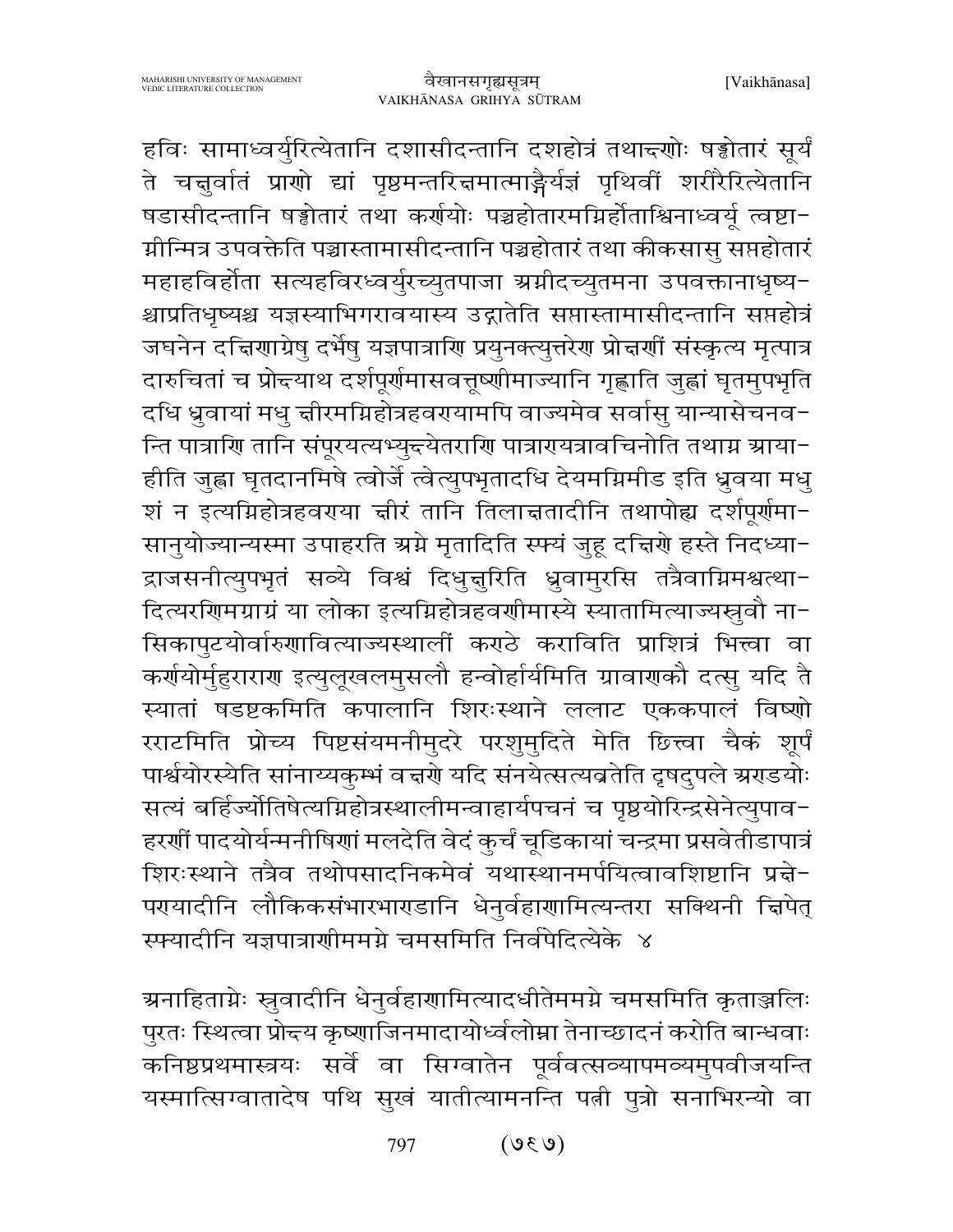समानो जलपूर्णकुम्भमादाय शिरस्तः प्रसव्यं सिञ्चन्पर्येति पृष्ठतोऽध्वर्युरास्थितः शिरःस्थं परशुना घटं किञ्चिद्धिनत्ति तां धारामनुमन्त्रयत इमा ग्रापो मधुमत्योऽस्मिंस्ते लोक उपदुह्यन्तामिति द्वितीयं पर्येति मध्यतो भिनत्ति तां धारामनुमन्त्रयत इमा स्रापो मधुमत्योऽन्तरिन्ने ते लोक उपदुह्यन्तामिति तृतीयं पर्येति तत उपरिष्टाद्भिनत्ति तां धारामनुमन्त्रयत इमा स्रापो मधुमत्यः स्वर्गे ते लोक उपदुह्यन्तामिति ततः स कुम्भं पृष्ठतः चिपति यदि पूर्वतः चिपेन्न शर्मणे कुलस्येति ताः कपालावशेषाः प्रागस्थानेषु सर्वेषु भूः पृथिवीमित्यपो नयति प्राचीमुदीचीं वा निष्क्रम्य दिशं शिखां यज्ञोपवीत्यप उपस्पृश्य प्राणायामं कृत्वार्द्रा स्रोषधीर्वनस्पतिं हिररयं वालाभे गां ब्राह्मणान्वेत्तयित्वा देवस्य त्वेति शक्त्या दत्तिगामध्वर्युप्रभृतिभ्यो दद्यादत्र वरं ददात्यथाध्वर्युरमी-न्प्रज्वाल्य नियुञ्जीत सव्येन मुक्तशिखः प्राचीनावीत्याग्नेय्यामग्निर्यजुर्भिः सवितेति संभारैः सेनेन्द्रस्य धेनेति पत्नीभिराहवनीयं ददाति वाचस्पते विधे नामन्निति यहैर्वाचस्पते वाचो वीर्येशेत्यृतुमुखीभिर्नैर्ऋत्यामन्वाहार्यं सोमः सोमस्य वाचस्पतेऽच्छिद्रयेति ग्रहैर्वायव्यां गार्हपत्यं वाग्घोतेत्युत्तरस्यां पुरस्ताच्च सभ्यावसथ्यौ दत्त्वा ब्राह्मण एकहोतेति स्थित्वा हृदयं जपत्या-ज्याक्ताभ्यां पाणिभ्यां परावृत्तमुखोऽङ्गष्ठबन्धौ विमुच्य पादावुपलिम्पत्यैशान्यां कृताञ्जलिरयं घर्म इत्युपतिष्ठेतानाहिताग्नेः सुवर्णघर्म इत्युपस्थानमितरेषां कपालसंतपनाग्निनैकर्चया दहनमित्येके ५

स उपवीती सं त्वा सिञ्चामीति शान्तिं जप्त्वोपतिष्ठेतोद्वयं तमस इत्यादि-त्यमतोऽप्रदत्त्विरामनी त्तमाराा ग्रामधर्मेशाधोमुखा निवर्तेरन् श्मशानान्निर्गच्छतो विजने दर्भरज्जु प्रसार्यैको मावतरतेति वारयेन्न पुनरवतरिष्याम इत्यधस्तात्तुल्याः प्रयान्ति विसृज्यान्येऽनुयाता गच्छन्ति तथैव विजनेऽपः प्रपद्यमानान्पूर्वोक्तां शाखां प्रसार्य स्यालो वा सपिरडो वा राजपुत्रो वा वारयेत्प्रतिमन्त्रेण तोयधिं दचिणामुखाः सर्वे प्रकीर्णकेशाः प्रपद्येरन्नप्सु सकृन्नि मज्जघोत्तीर्याचम्य दचि− गामुखा प्राचीनावीतिनो मुक्तशिखाः सर्वे सनाभयो दत्तिगाग्रेषूदुम्बरपर्गेषु तिलाचतेषु त्रिरुदकाञ्जलिं तिलमिश्रं प्रेतस्य गोत्रनामपूर्वमास्नावयेदसावेतत्त उदकमिति सव्योत्तराभ्यां पाणिभ्यां ददते सर्वे चाप्ता शमिताम्बरवाससा जलमादय कनिष्ठपूर्वं यावदायान्ति यत्तत्र स्त्रिय ग्राहुस्तत्कुर्वन्ति गोमयेन गृहं शोधयित्वोपलिप्योल्कया त्रिर्दग्ध्वा पुष्पतिलान्नतैः स्वस्त्यस्तु वो गृहाणा-

> 798  $($ ह $\sqrt{5}$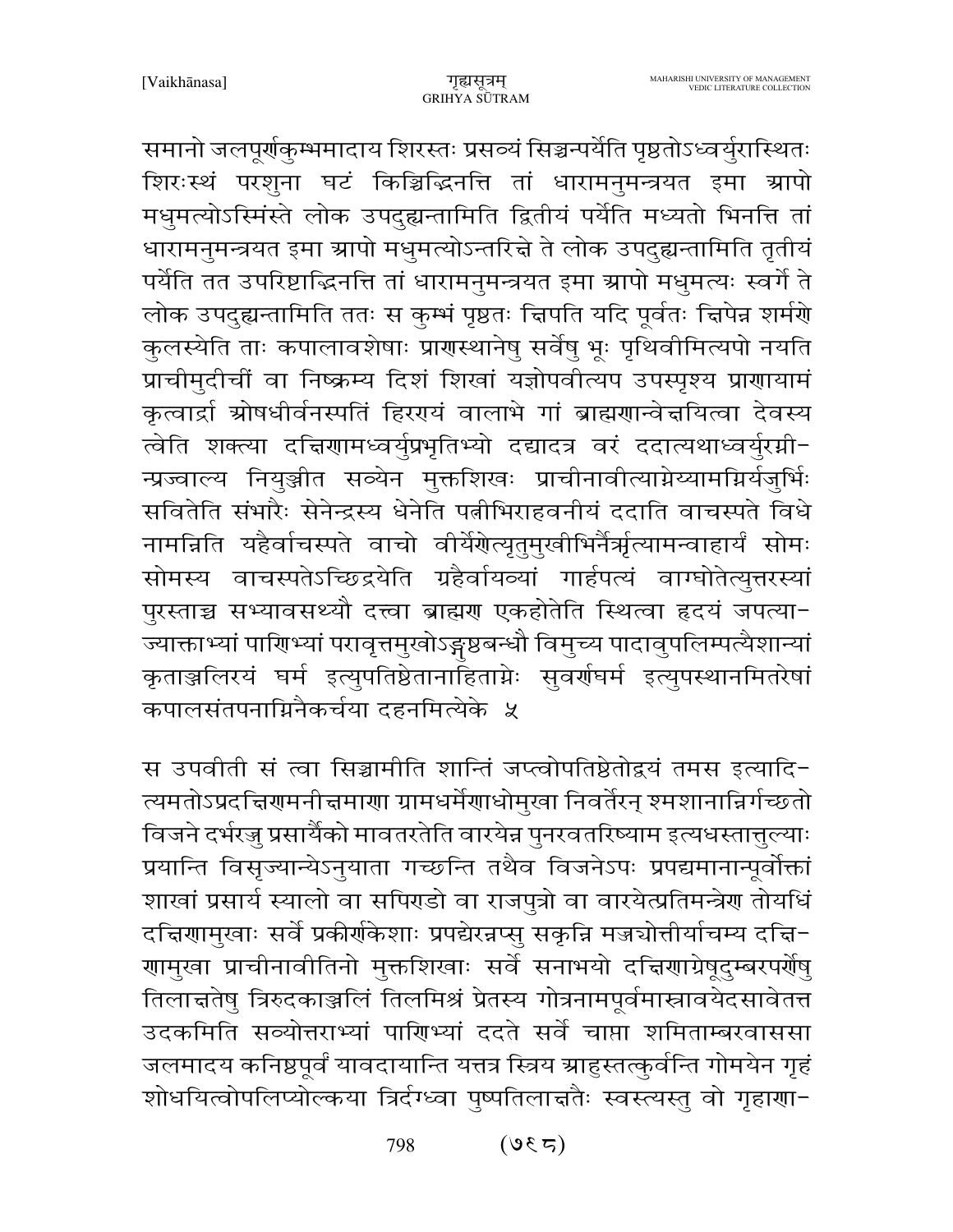मिति यस्मिन्देशे प्राणोत्क्रान्तिस्तत्र च विकीर्य द्वारस्य निर्गमनदत्तिराभागे समनुलिप्य पुष्पाद्यवकीर्याश्मवह्निहिररयगोमयोदुम्बरपत्त्रतिलात्ततानि नि-धाय धूपदीपादिनोपगतान्तावत्प्रतिगृह्णीयुः तदश्म सपत्त्रं वस्त्रतोयेनाप्लुत्य धान्यात्ततं सतिलमालभ्य ततो वहिं सुवर्णं गोमयं च स्पृष्ट्वा तत्र स्थित्वा-नामन्नान्विसृज्य वृद्धाग्रं गृहं प्रविश्य लोकयात्रामासीरन् तदेवमहोरात्रमुपोष्य प्रातः पूर्ववत्पथोपस्थाय चितास्थीन्युपसंहृत्य पयसाज्येन प्रज्ञाल्याकृतिं कृत्वा पुष्पादिभिरभ्यच्यांन्नापूपाद्यैस्तूष्णीं निवेद्यैतेन विधिनाकृतिं दहेद्यस्मात्कुलस्य मङ्गल्यमृत्तरा च गतिर्भवति तदह्नि तं चिन्तयित्वा सतराडलं वस्त्रं कांस्यं पानीयं च दद्यात्स एष नग्नप्रतिच्छन्दोऽस्य भवति ६

स्नात्वा गुरवे पानीयार्थं शक्त्या दत्त्विणां दत्त्वा सायंप्रातस्त्रिरुदकाञ्जलिं दत्त्वा नित्यमेकैकं वर्धयित्वा तर्पयेत्पूर्ववदपो वाससादायाश्माप्लुत्याभ्यर्च्य बलिं ददाति जलान्तमा दशाहात्ततः प्रभृत्येकभक्ता निरानन्दा ग्रधःशायिनो भवेयुः मातापित्रोर्हतवासाः परिवत्सरं ब्रह्मचारिव्रतं चरेद्यस्माच्चीर्णपितृवतो वंशं वर्धयेच्चतुर्थेऽहन्यस्थिसंचयनं कुर्यात्सप्तमेऽहनि चितां पिधाय पैष्टिकमाकारं कृत्वा पुष्पतिलचूर्णलाजधूपदीपाचतैः पूजयित्वा बलिं निवेद्य जलं दद्यादृशमेऽहनि तीर्थस्य विसर्जनमुदकाप्लुतं तदश्म भूमौ तत्रैव तीर्थस्थाने ऽपिधाय बलिस्थाने पायसं प्रस्थतराडलैः पक्वं त्रिभिर्मृत्पात्रैर्गृहीत्वा तेनैवाश्मना सह पिदध्यादिति विसर्जनं सायेऽह्नञुच्छिष्टपात्रारायुद्दीप्य तीर्थं विसृज्य स्नात्वैकादश्यामेकोद्दिष्टमन्ये चाचत्तते वानप्रस्थस्य पत्रचाश्च गृहस्थवद्दहनं कुर्यात् ७

यो ह वै धर्माधर्मौ परित्यज्य दच्चिणे देवानदच्चिणे पितृन्समारोप्य सर्वमात्मनि पश्यन्यतिरात्मयाजिनस्तस्य वेदाग्निरिति ब्रह्मवादिनो वदन्ति तथा योगी देवसायुज्यकः परकायप्रवेशीत्येतेऽप्यनग्नयः शरीरमेतेषां न स्पृश्य काष्ठैर-न्तरीकृत्य रज़ुभिर्बद्धवा समुद्रगां नदीं नीत्वा वालुकप्रदेशे श्वभ्रं खनति तत्रासयित्वा वालुकैरेव पिदध्यादत्र गाथा भवन्ति

यथा सन्नचासिनां कायं ये वहन्ति द्विजातयः पदे पदे यज्ञफलं लभेरन्ननुपूर्वतः

> $(330)$ 799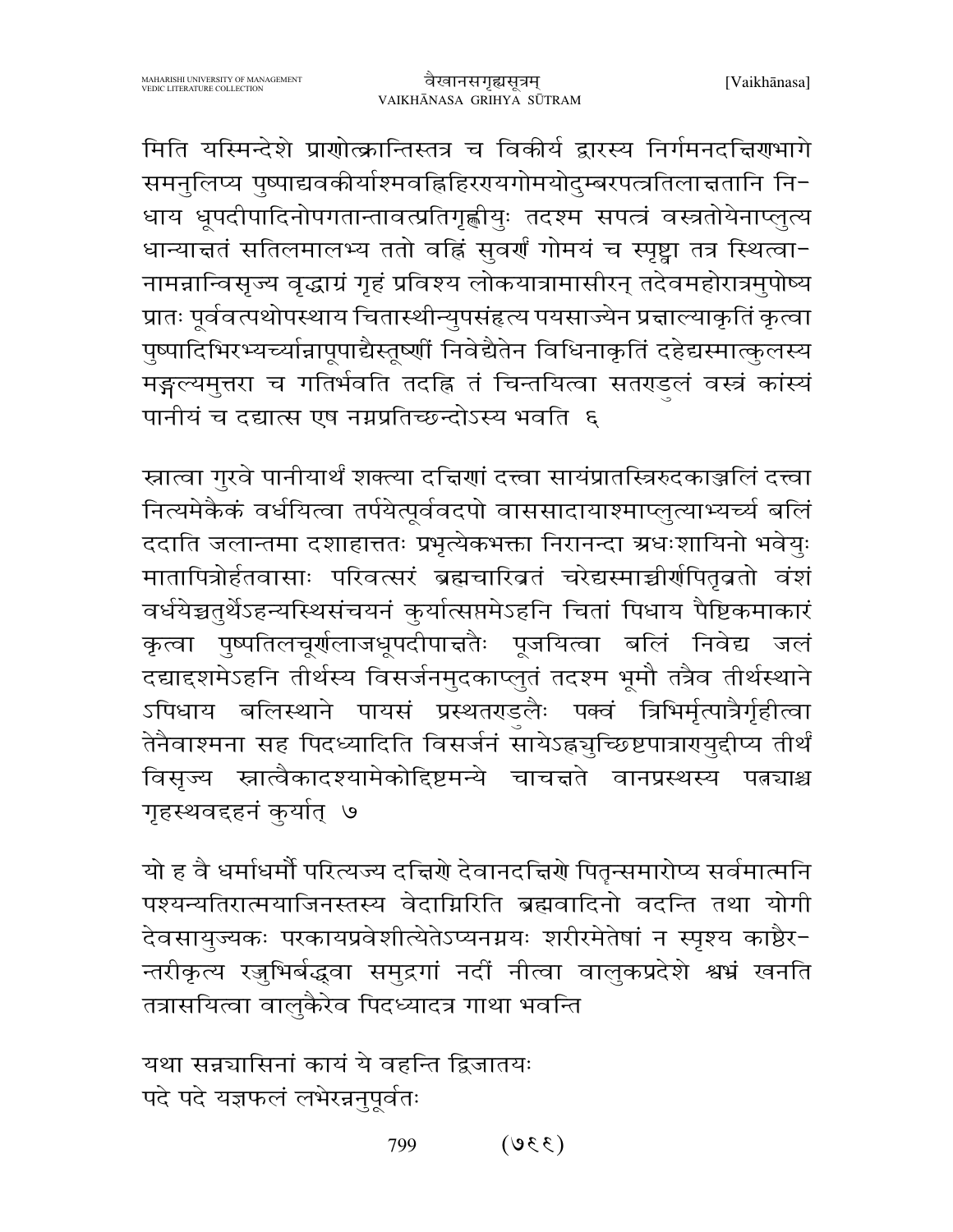ग्रनाथानां शवं चैव ये वहन्ति द्विजातयः तत्संस्कारकृतो ये च ये च श्राद्धानि कुर्वते

तेषामेव फलं प्रोक्तमश्वमेधस्य धर्मतः मुतानां तु शरीरं यदग्नेर्हविरिति स्मृतम्

तस्मात्पुरयशरीराणि दहन्सद्यः शुचिर्भवेत् परदेशगतस्यापि सद्यः शौचं विधीयते

इति विज्ञायते 5

ग्र्यापदाह्यं स्नातको विधुरः कृतचौडो दन्तजातो वा कुमारः कुमारी च विधवा वीरविधवासूतविधवा सूतिका मूढगर्भिणी पतिघ्नी निन्दिता घोरा यशोघ्री पुत्रघ्नी दीचितोज्फितानार्तवा पाषराडमूकबधिरा मन्त्रवर्जिता पापबुद्धिर्दुःशीला स्त्री च दहनमेतेषामापदाह्यं चाचन्तते यो वात्मयाजी स्नातकोऽप्राप्तगृहवृत्तो मृतदारो वा म्रियेत तस्य ह वै तद्ब्रह्म विफलं मा भूदिति विशेषार्थी यथाविभवानुरूपं दच्चिणां दत्त्वा तुल्यां कांचित्कन्यां तस्मै दापयित्वा तया सहोषितस्य प्राप्तगृहवृत्तस्य पूर्वोक्तेन विधिना दहनं कुर्यात् तथैव कन्यां च मृतां प्राप्तयौवनां तुल्येन पुंसा प्राप्तगृहवृत्तां दहेत् दन्तजातस्य कृतचौडस्य वा तदेषां तत्राम्नौ व्याहृतीर्हुत्वा सावित्र्या दहनं कुर्यात् सूतिकां मूढगर्भिर्णी पुंश्चलीमनार्तवां पाषराडमूकबधिरां मन्त्रवर्जितां पापबुद्धिं दुःशीलां स्त्रियं पुरुषं वा तूष्णीं दावाग्निना दहेदित्यापद्दाह्यं विज्ञायते १

ग्रथावटाहिकं बालस्य मरगेऽलंकृत्य वाससा पत्नेग वाच्छाद्य केनापि साधारं नयति तत्र श्मशाने दच्चिणोत्तरमवटं तत्प्रमाणं खनति घृतची-राभ्यामवटमभ्युन्त्य दत्तिणाग्रं दर्भानवकीर्य तत्र साधारमाधाय शवमाज्यमि-श्रैस्तिललाजैरच्ततैर्वास्यं पूरयित्वा पिधायोपरि घृतचीराभ्यामुच्चर्णं बलिदानं वा कृत्वागच्छेन्नास्योदकदानं कुर्यात् त्र्यहं चिपेदिति १०

ग्रथादाह्यान्व्याख्यास्यामो न दाह्योऽतुल्यो भवति तुल्योऽपि पापरोगान्वितो रजुशस्त्रविषविभ्रमप्रतिषिद्धहतश्चात्मघाती ब्राह्मणादिहीनहतोऽग्निदग्धोऽप्सु

> $(500)$ 800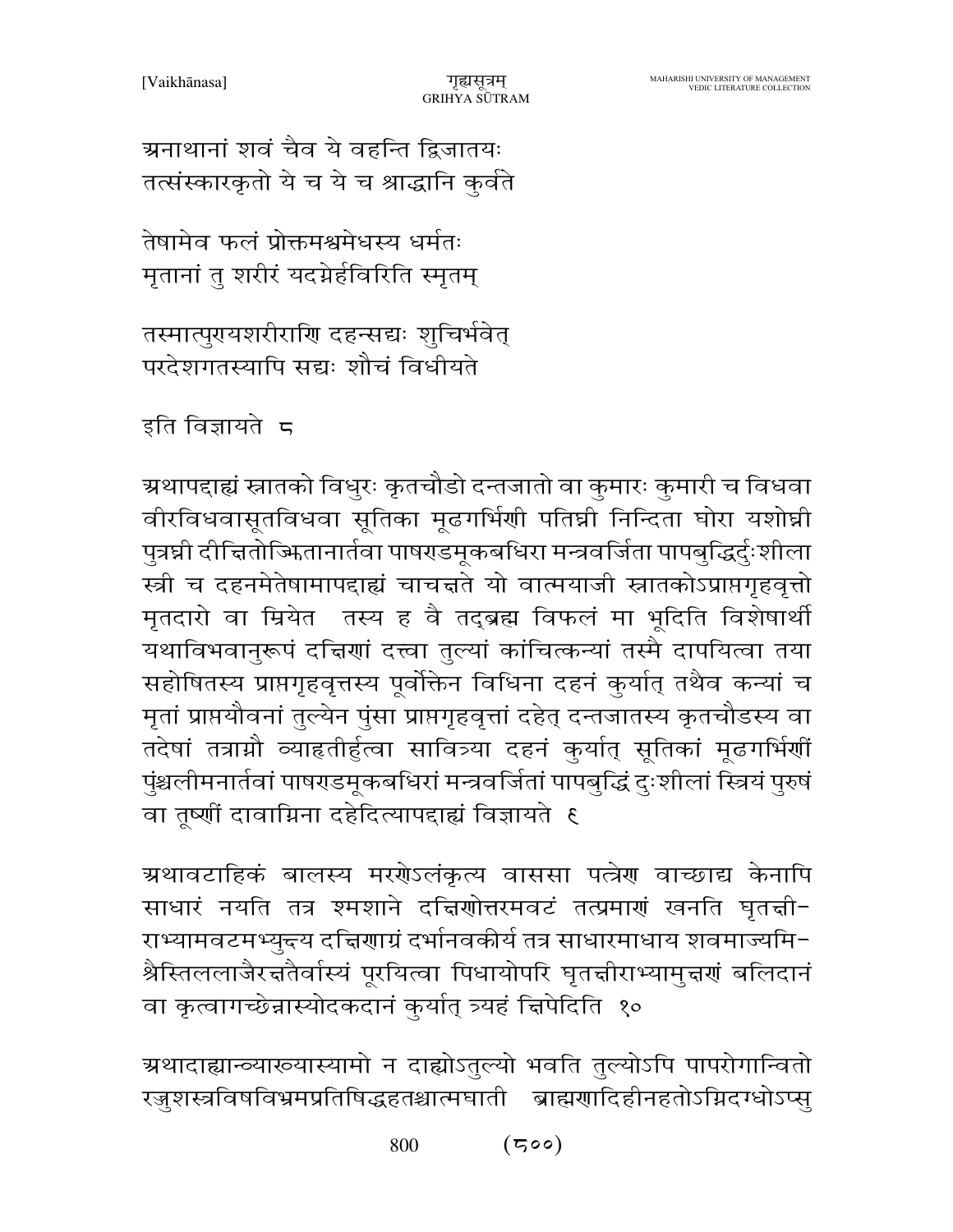मृतो व्याडहस्तिपशुमत्तहतः स्वकिल्बिषाशनिभूतसंपातभृगुपतनमहौघपरि-सर्पणमहाध्वगमनप्रवासदुर्गव्याध्युपेत्ताव्यर्थप्रायोपवेशनेषु मृतो न दाह्यो भवत्या दन्तजननान्नाग्निरा चौडकाद्वेत्या पञ्चमाद्रर्षाद्दारकस्या सप्तमात्कन्याया नाग्निस्तूष्णीं भूमौ बलिनिर्वपणमित्येके ११

ग्रथाकृतिदहनमन्यथानृगस्येष्टापूर्तं देवाः पितरश्च नाश्नन्ति यस्मात्कुलस्य मङ्गल्यायाकृतिदहनं धीयते तस्मान्मासे संवत्सरे वा काले पालाशशाखानां सपत्त्राणां षष्ट्यधिकशतत्रयं दर्भांश्च गृह्णाति शुद्धे देशे गोमयेनोपलिप्ते तिलाचतानवकीर्य यद्याहिताग्निः कृष्णाजिनमास्तीर्य तत्राकृतिं तावतीं करोति तत्रास्थीनि पालाशदराडाः पत्त्राणि मांसं सिरा रोमाणि च दर्भा भवन्ति तस्याङ्गान्युद्दिश्यास्थिगणना शिरश्चत्वारिंशत्कराठं दश बाहू शतमङ्गलयो दश वचस्त्रिंशदुदरं विंशतिर्वृषये सीवन्यां च सप्त शिश्नं त्रीययूरू शतं जानुनी दश शङ्घे विंशतिरङ्गलयो दशेति विन्यस्य पत्त्राणि मांसं सिरा रोमाणि च दर्भैः कृत्वा बध्नीयात्तदेवमाकृतिं पुरुषस्य स्त्रिया वा कृत्वा तस्य तस्याग्नौ व्याहृतीर्हुत्वा पूर्ववद्दहत्या भस्मसादाकृतिदहनमित्येके १२

ग्रथैकोद्दिष्टं व्याख्यास्यामो दशमे चाह्नचनशनमत्यये गुरूणां त्रिशुक्लाः कृशवृत्तयो घृणावन्तः सकलेन्द्रिया मुक्तयोनिदोषा ब्राह्मणाः पात्रमित्यामन-न्त्येकस्त्रयः पञ्च सप्त नवैकादश वा शक्त्या निमन्त्रिता भवन्त्येकादशदिने मृतकनिमित्तत्वान्नैमित्तिकमेकोद्दिष्टश्राद्धममन्त्रकमाचत्तीरन् समन्त्रकं संस्कारं कृत्वा कथममन्त्रकं तस्मात्सपिराडीकररावद्धत्वा श्राद्धमित्येके गृहस्य पूर्ववच्छोधनं कृत्वा दर्भेग स्थालीं बद्धवा तिलोदनं कव्यमिति पाचयेत्ततः स्नातानुलिप्तानहते वाससी वसानान्स्नक्कुरडलाङ्गलीयकधारिणो दचिणामु-खान्प्राचीनावीतिनो दचिरणाग्रेषु दर्भेषु सतिलेष्वासनेषु दचिरणतोऽग्नेर्निवेश्य सापसव्यं वाचंयतः सिकताभिरुदक्प्रागपरमरत्निमात्रं वितस्त्या दत्तिरातो भा-गोन्नतं स्थानं कल्पयेन्निधायौदुम्बरीं शाखां पूर्ववद्दर्भेणापसव्यं कृत्वा खननं तिलानामुच्चरणमयुग्मानां दच्चिरणाग्रं बर्हिषामुदुम्बरपत्त्राणां चास्तरणं तत्र सतिलाज्ञतं पुष्पमेकं निधाय गोत्रनामादिना तस्यार्चनमभिघार्य कव्यस्थालीं तिलोदनेनाङ्गलाग्रेषु सून्दमं पिराडं कृत्वा पवित्रपारिारवाङ्गष्ठजानुभ्यां भूमिं पीडयन्निर्वपति वस्त्रोत्तरीयादिदध्युपदंशबदरप्रभृति भन्त्यं मुखवासं चार्पयेत्

> $(508)$ 801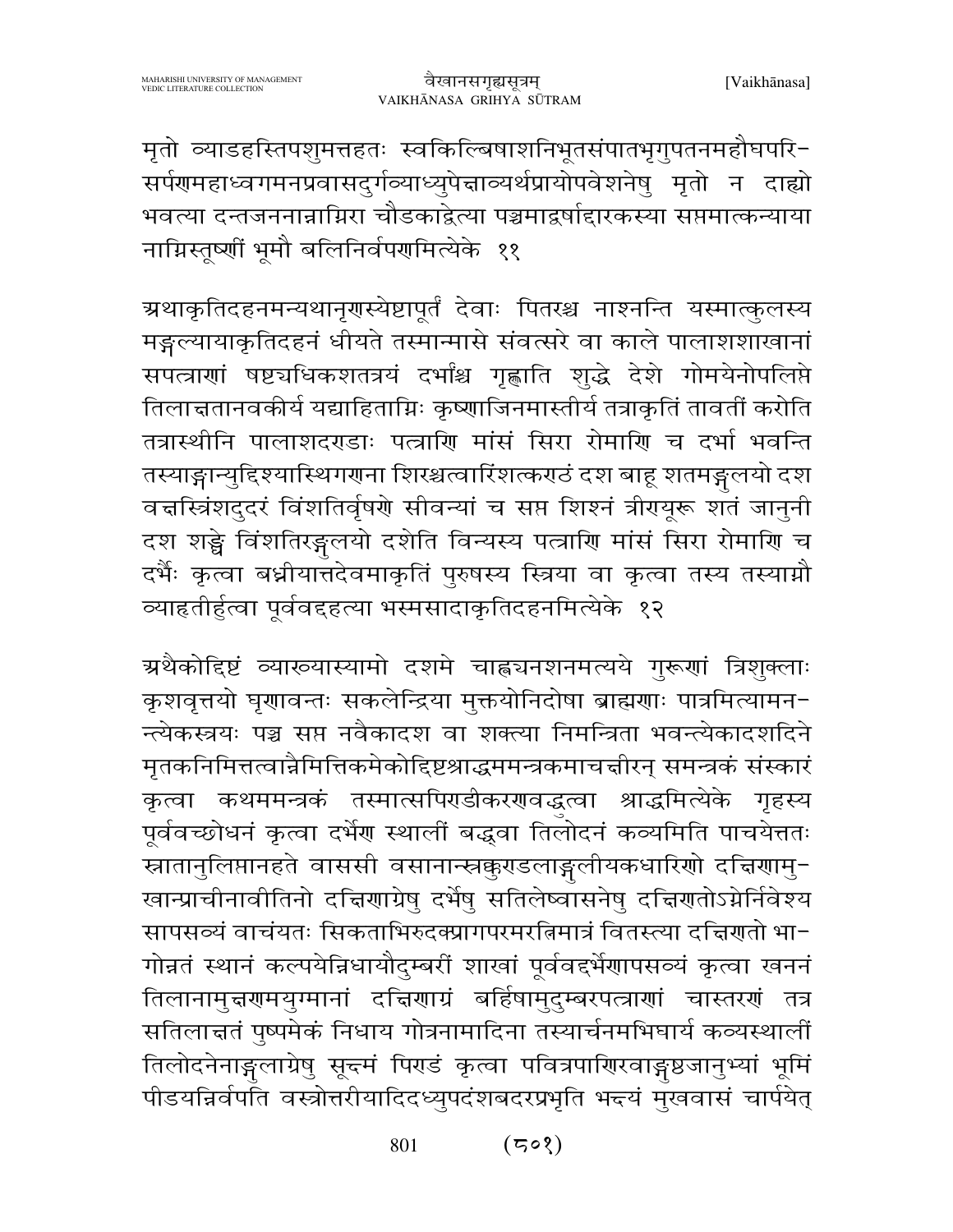सतिलाचतपवित्रमुदकुम्भं निदध्याच्छूर्पेणाच्छाद्य पिराडमुपरिष्टात्सतिलाचतं पुष्पं दर्भेग निदध्यात्तदीयं वस्त्रं कांस्याद्युपानट्छत्त्रं च सर्वं निवेद्य तेभ्यो दानं पिराडशेषादि पात्रेषु तेषामभिघार्यार्पयित्वा भुञ्जतामित्यङ्गष्ठमूलं गृहीत्वा भोजनं पूर्ववदुच्छिष्टमपनीय बहिर्दचिगस्यामवटे प्रचिप्य सह पिराडेन तजलं स्रावयेत् वायसेभ्यो बलिदानमथवा श्वचरडालानुपहते देशे विसर्जनं पि-राडस्य श्येनकाकादीन्न वारयेद्यस्मात्तद्रुपाः पितर स्रागच्छन्ति स्नात्वा स्वस्ति-वाचनमन्नाद्यदानमौपासनहरणं वैश्वदेवं च कुर्यात्पूर्ववदेकोद्दिष्टमिति १३

ग्रथ तथा मासि मासि तद्दिने पिराडनिर्वापो मासे तैलसंपर्कस्तृतीये वा मङ्गलयोगो भवति यस्मादेकोद्दिष्टात्त्रिमासः षरमासो वत्सर इति वा प्रेताप्यायनकालस्तस्मात्तेषु कालेष्विष्टकाले पितृस्थानगतायेति क्रमेण त्रिभिः पिराडैस्तस्य पिराडस्यारोपर्गं सपिराडीकरणं कुर्याद्वैश्वदेवाघारं श्रपणं पूर्व-वत्तिलोदनस्य वैश्वदेवं हुत्वा प्राचीनावीती वीतिहोत्रमिति समिधं कव्यमाविध्य दग्ध्वा पृथिवीगतानन्तरित्तगतान्दिविगतानिति पितॄणामावा-हनं जुष्टाकारादिसंवापनान्तं कर्म कुर्यादत्ततादिनार्चयित्वा तिस्नः समिधो-ऽग्नये कव्यवाहनाय स्वधा नमः स्वाहेत्युत्तरस्यां सोमाय पितृमते स्वधा नमः स्वाहेति दच्चिणतो यमाय चाङ्गिरस्पतये स्वधा नमः स्वाहेति मध्ये चनुरास्यमिति होमश्च एते य इह पितर उशन्तस्त्वा सा नो ददात्वित्यृचः पितृदैवत्या हुत्वा पृथिवीगतेभ्यः पितृभ्योऽन्तरिज्ञगतेभ्यः पितामहेभ्यो दि-विगतेभ्यः प्रपितामहेभ्यो जुहयात् १४

पूर्ववद्यथोक्तस्थाने निहन्मि सर्वमिति तिलोदुम्बरपत्त्रदर्भानास्तीर्याचयित्वा पितृंस्तत्स्थानात्प्रमुखतस्तस्य च स्थानं कृत्वा तथैव तन्नाम्नार्चयत्या मा वाजस्येति पात्रं प्रचालयति तत्राग्निरिन्द्रेत्यन्नं निच्चिप्य सतिलं घृतं चतुर्धा कृत्वा पिराडान्करोत्ययमोदन इति पिराडांस्त्रीन्प्रधानान्निर्वपति प्रथमं ये मृतास्ते पितर इत्युच्यन्ते तत्पूर्वमृताः पितामहास्तेषां पूर्वमृताः प्रपितामहास्तेभ्यः परे ज्ञातिवर्गा भवन्ति तस्मात्तेषां चतुर्णां पिराडनिर्वापः क्रमेरा भवति तस्य च स्थाने तथैव पिराडमेकं निरुप्य पितृस्थानगतायेति तत्पिराडं त्रिधा कृत्वा पिराडे पिराडे तथैकैकं भागं निचिपति यस्मादेष परिवत्सरान्ते पितृत्वं प्राप्तवांस्तस्माद्यत्नेनैन-मुद्दिश्य पैतृकं कुर्यात्तत्सर्वं जलपिराडदानादि विनास्य नाम्ना पितृभ्य इति

> $(502)$ 802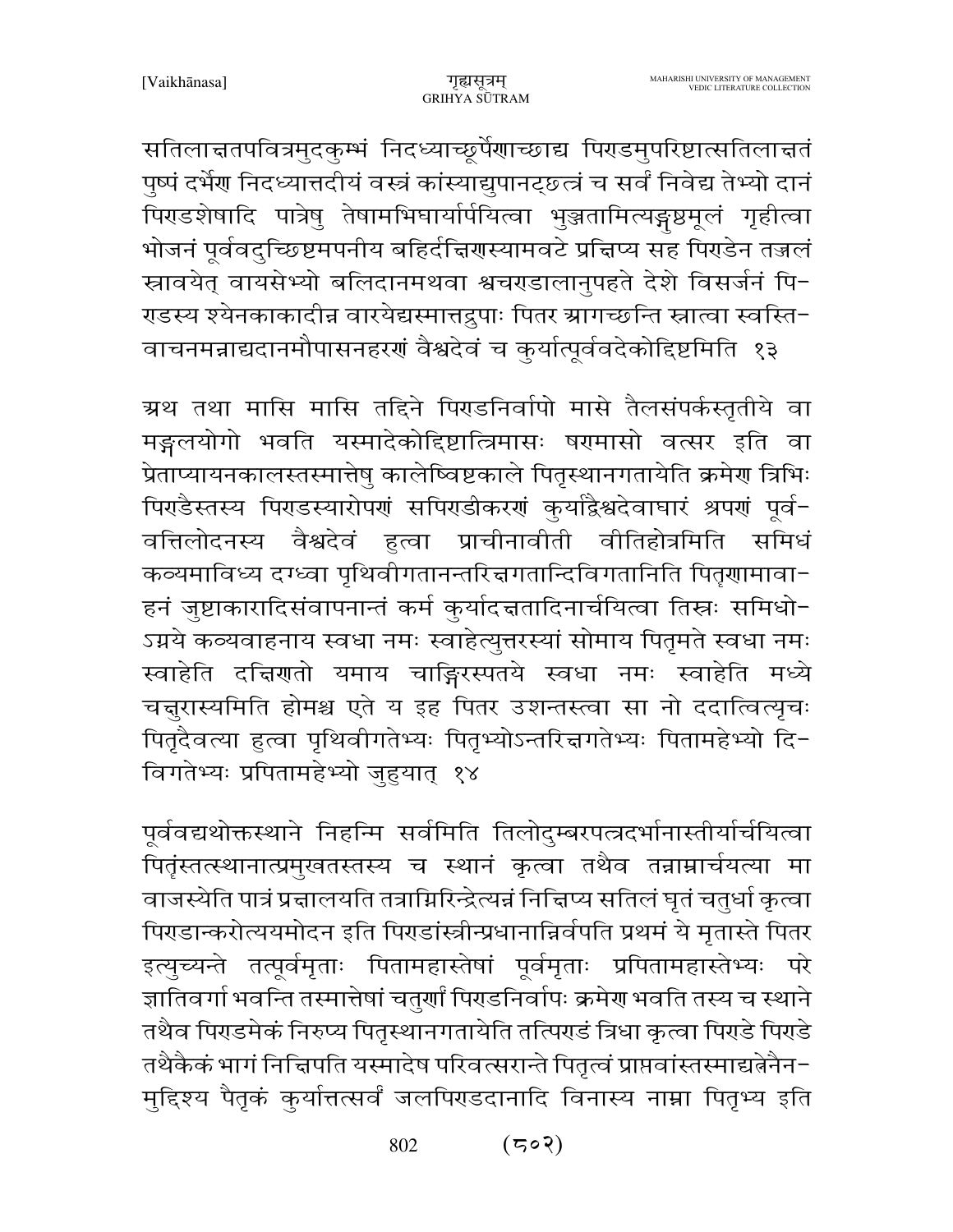कुर्यादवाच्यामवटं स्थलवदायतावनतं खनित्वोदकुम्भेनोर्जं वहन्तीरिति तर्पयित्वा मुखवासादिदचिरणां दत्त्वा शूर्पेणाच्छादयित्वा पितृभुक्तं पितृजीर्ण-मित्युपजुह्वान्तहोमो ब्राह्मणानां तर्पणमन्नेन पूर्ववत् यथैवैतत्स वत्सो गवा-श्वाजमहिषमराडलेषु यत्र क्वचन गतां गामन्वेष्य तामेव तर्पयति तथैव यथाविधिदत्तजलपिराडदानादि यत्र वा गतं तमेवानूद्दिश्य प्रीरायति तस्मा-त्प्रयत्नेन पैतृकं कुर्यान्मा स्म नास्तिको भूदिति ब्राह्मणमिति सपिराडीकरणं तस्मादि्द्वतीये तृतीये वाह्नि तेभ्यस्त्रयाणां पिराडानां क्रमेण निर्वापणमष्टकां करोतीति विज्ञायते १५

#### पञ्चमः प्रश्नः समाप्तः

ग्रथ निषेकादिसंस्काराणां प्रायश्चित्तं व्याख्यास्यामः स्नात्वा संकल्प्य पुरायाहे विधिवत्संस्कारान्कुर्यात् चतुर्दिशं चतुर्हस्तं गोचर्मेत्युक्तं गोचर्ममात्रोपलिप्ते पूर्ववदग्निं निधायाभिमुखमासीनमग्निं ध्यात्वाधारं जुहुयात् सर्वस्यादावाघारे क्रियालोपे विपर्यासे च व्याहृतीर्महाव्याहृतीर्गायत्रीं सावित्रीं मिन्दाहुती वैष्णवं च द्विरावर्त्य हुत्वा पुनराघारं जुहोति स्थरिडले परिस्तरणादिसंभारे च प्रमाणवर्जिते हीने मिन्दाहुती सावित्रीं व्याहृतीश्च जुहुयात् ऋत्विजोरभावे दचिणोत्तरयोः प्रागग्रं कूर्चं निधाय ब्रह्मसोमौ संकल्पयति सर्वं युग्मं प्राच्यामुदीच्यां वाग्रमन्तं च दैविके करोति सर्वमयुग्मं दत्तिरास्यां पश्चिमस्यां वाग्रमन्तं च पैतृके करोति होमे न्यूनेऽतिरिक्ते च पूर्णाहुती मिन्दाहुती जुहोति विशेषेऽनुक्ते स्रुवेण होतव्यमाज्यं हविव्याहितिर्मन्त्रं प्रायश्चित्ते ऽनुक्ते वैष्णवं प्रायश्चित्तमग्नावाज्ये चरौ वा होमे मचिकक्रिमिरोमपिपीलिकादिपतने तद्वचपोह्य बर्हिषोद्दीप्य प्राजापत्यमाग्नेयमग्न्यायतने गोवराहश्वसर्पमराडूकमा-जाराद्यैर्गमने तत्पदानीदं विष्णुरिति प्रोन्दय वैष्णवं रौद्रं च परिस्तरणादिस-म्भाराणां दाहे भेदे च्छेदे नाशे च तत्तत्स्थाने संयोज्य मिन्दाहुती द्विरावर्त्य जुहुयात् स्राघारे कृते तस्मिन्नग्नौ समुत्सन्नेऽग्निं ध्यात्वा तद्धस्मायं ते योनिरिति समिधमारोप्योद्बध्यस्वेति लौकिकाग्नौ समिधं निधायोज्ज्वाल्य परिषिच्य मनो ज्योतिरयाश्चाग्ने मिन्दाहुती व्याहृतीश्च जुहुयात् सर्वहोमानामन्ते स्विष्टकृत्प्र-भृत्यन्तहोमे हीने विष्णोर्नुकादिमिन्दाहृत्याश्रावितादीञ्जुहयात् १

ऋतौ संगमनं निषेकमित्याहुः स्वभार्यायामृतुस्नातायां षोडशाहे संगमने

 $(503)$ 803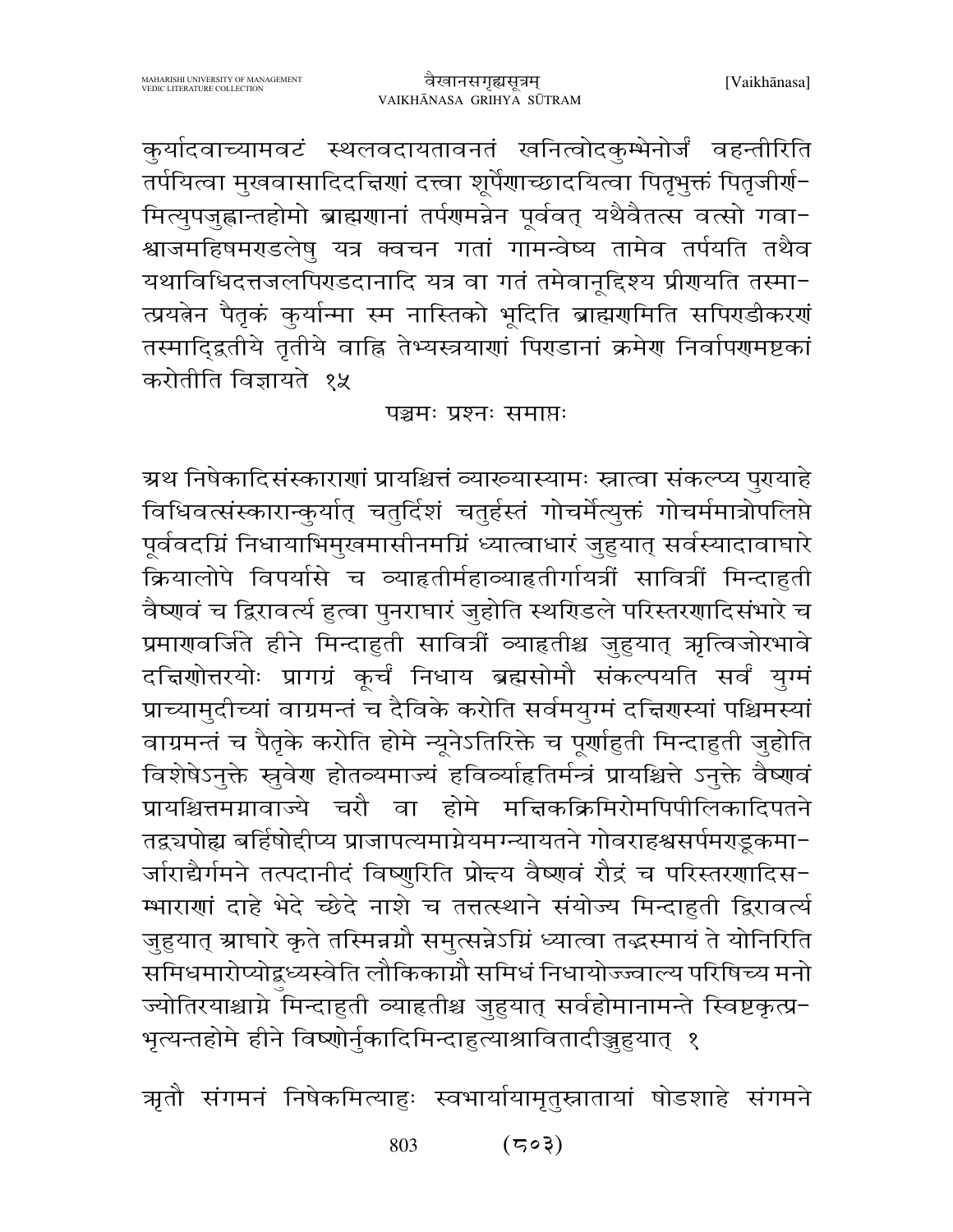हीनेऽग्रिमाधायाघारं हुत्वा वैष्णवं ब्राह्ममैन्द्रमाग्नेयं दद्धः स्वाहेत्यङ्गहोमं जयानभ्यातानान्राष्ट्रभृतो हुत्वान्तहोमं जुहोति स्नातामलंकृतां भार्यां पूर्ववद्ग-च्छेत् ऋतौ प्रथमे होमं जुहुयात् ऋतावृतौ संगमनं करोति ततः सा भार्या गर्भमाधाय पुत्रं जनयति पुत्रेण पितरः प्रीता भवन्ति तेनैव स्वर्गं गच्छन्ति तस्यां पुत्रहीनायां पुत्रार्थमन्यां विवाहं कुर्यात् यस्य भार्या पतिब्रत पुत्रवती साध्वी स सर्वां सिद्धिमाप्नोति तस्मादुष्टामसाध्वीं बान्धवसंनिधौ त्यक्त्वान्या-मुपयच्छेत् गर्भाधानादिसंस्कारेषु नान्दीमुखेऽभ्युदयश्राद्धे हीने दैविकैन .<br>सहैकाहे पैतृकवत्कृते च तत्कार्यमशुभं भवति तस्मात्पूर्वद्युर्दैविकवत्कुर्यात् द्रौ विश्वेदेवौ चतुरः पितृन्ब्राह्मणान्वरयित्वा नान्दीमुखाः पितरः प्रियन्तामिति हस्ते यवोदकं दत्त्वाघारान्ते पूर्ववद्धोमं हुत्वान्ते ब्राह्मणान्भोजयेदुद्यन्तं वा ददा-त्यन्यथा नान्दीमुखं कृत्वा पुनः शुभकर्म कुर्यात् जातकर्मोत्थानयोर्नान्दीमुखं वर्जयेदित्येके २

गर्भाधानकालेऽतीते क्रियाहीने विपर्यासे च पूर्ववदाघारान्ते सुवर्गेन गर्भवत्कृत्वा तस्याः कृत्तौ संन्यस्य दर्भेण बन्धयेत्परिषिच्य वैष्णवं ब्राह्मं रौद्रमैन्द्रमाग्नेयं बार्हस्पत्यमङ्गहोमं च हुत्वा पूर्ववद्गर्भाधानं कुर्यात् विष्णु-सूक्तेनोदरमभिमृशति सुवर्णगर्भमादाय ब्राह्मणेभ्यो दत्त्वा तान्भोजयति पुंसव− नसीमन्तयोश्च गर्भाधानवत्प्रायश्चित्तं हुत्वा तौ करोत्यन्तःपुंवद्रूपयुतं सुवर्णगर्भं पुरुषसूक्तेनोदरमभिमृशतीति विशेषो विष्णुबलौ हीने वैष्णवं विष्णुसूक्तं चतुरावर्त्य हुत्वा विष्णुबलिः कर्तव्यो लौकिकाग्नौ गर्भसंस्काराञ्जुहोति पितुरौपासनाम्रावित्येके भर्तुर्मरणे तत्पिता भ्राता सपिग्डो योनिबन्धुर्वा कुर्यात् गर्भिरयाः प्रथमे गर्भे कृता गर्भसंस्कारास्तस्या सर्वगर्भाणां संस्कारा भवन्तीत्येके ३

कुमारस्य कुमार्याश्च जनने सपिरडनां दशाहमाशौचं विधीयते पुरुषस्य सपिराडता षष्ठपुरुषावधिः कन्यायास्त्रिपुरुषावधिर्भवति स्राशौचे सूतके प्रेतके च सन्ध्योपासनादिनित्यकर्मारायन्यानि दैविकपैतृकाशि स्वाध्यायदानप्रतिग्र-हाणि च वर्जयति कुमारे जाते जातकाग्नौ प्रातर्होमे हीने व्याहृतीश्चतुरावर्त्य हुत्वा सायं द्विगुणं सायं हीने प्रातर्द्विगुणं पूर्ववदा दशाहाज़ुहोत्यतीतेऽप्येवं जातकर्म कुर्यात् जातकाम्रौ समुत्सन्ने तद्धस्म पूर्ववत्समिधमारोप्य लौकिकाम्रौ

> 804  $(508)$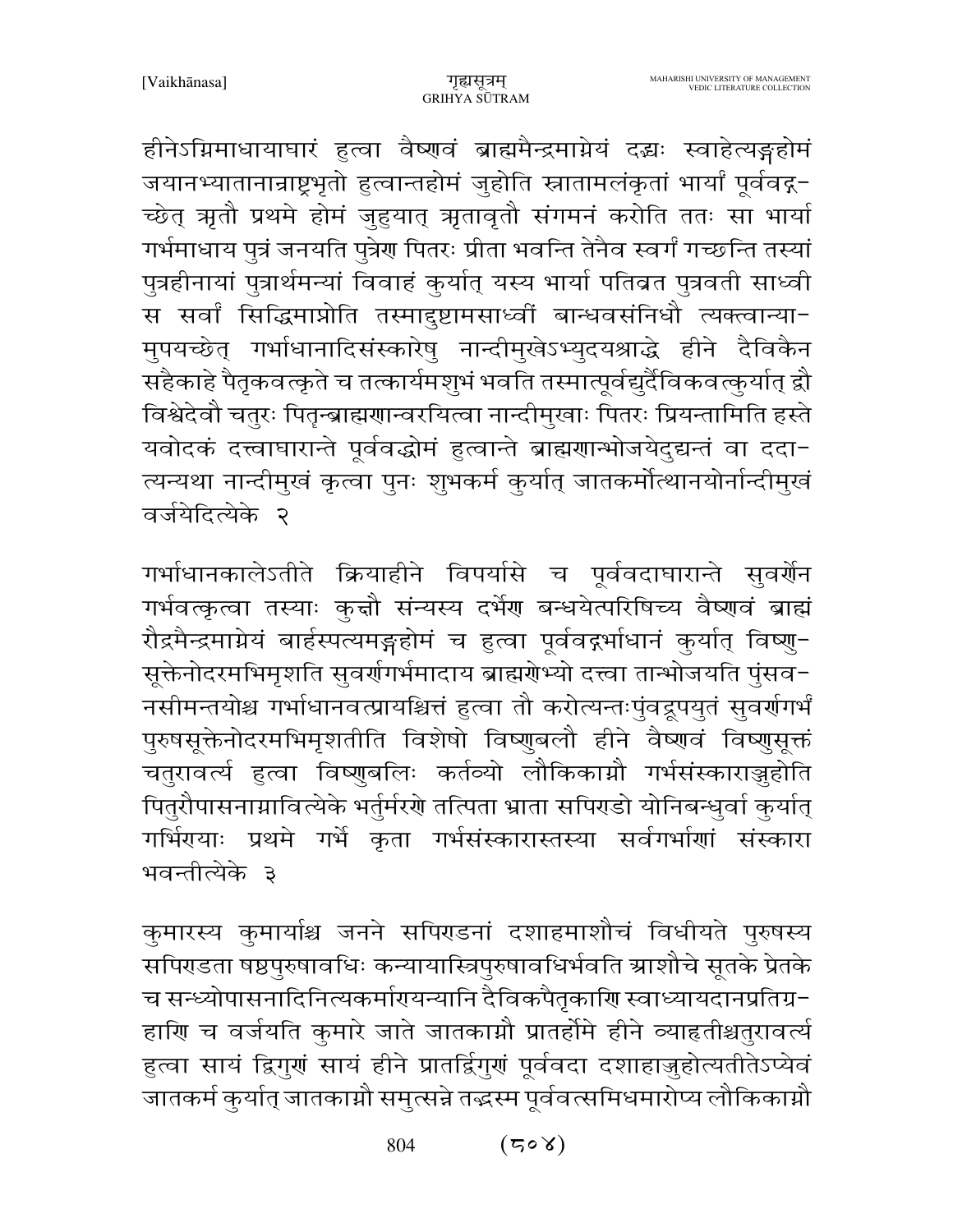निधाय प्रायश्चित्तं हुत्वा तथैव जुहुयात् दशमेऽहनि जातकाग्निमररयामिध्मे वा समारोप्य तमेवाग्निं मथित्वाधाय वास्तुहोमोत्थानहोमौ हुत्वाग्निं समारोप्याप्रमादं निदधाति उत्थानस्य कालेऽतीते वैष्णवं ब्राह्मं रौद्रं प्रायश्चित्तं हुत्वा पूर्ववत्कुर्यान्नामकरणस्य वैष्णवं मूलहोमं यद्देवादिदिग्दैवत्यं च हुत्वा नामकरणं करोति ४

नज्ञत्रहोमे हीने स्कन्ददैवत्यं नवग्रहदैवत्यं वैष्णवं प्रायश्चित्तमन्नप्राशने कालेऽतीते बालेनैवान्ने भुक्ते च जातकाग्नौ वैष्णवं ब्राह्ममाग्नेयमैन्द्रं सौम्यं बार्हस्पत्यं च हत्वाष्टमे दशमे द्वादशे वा मासेऽन्नप्राशनं ब्राह्मणभोजनं च कुर्यात्तत्तत्काले प्रवासागमनपिराडवर्धनयोर्हीने मूलहोमं जुहोति चौडके का-लेऽतीते मन्त्रवर्जं कृते च जातकाम्रौ वैष्णवं मूलहोमं ब्राह्मं वारुगमामेयं रौद्रं च हुत्वा यथाशक्ति सुवर्णपशुदानब्राह्मणभोजनानि कृत्वा चौडकं कुर्यात् ५

ग्रथ निषेकादीनां सामान्यप्रायश्चित्तं विष्णोर्नुकादिमिन्दाहुत्याश्रावितादी-न्द्रिरावर्त्य हुत्वा तत्तत्कर्म कुर्यादिति केचित् ग्रथवाप्युपनयनं यावत्तावत्कालं गर्भाधानादिचौडकान्तेषु हीनेषु तन्त्रयित्वैकहोमे कुर्याच्चेत्पिता चान्द्रायणं पुत्रः प्राजापत्यं चरित्वा ब्राह्मराभोजनसुवर्रापशुदानानि कृत्वा विष्णोर्नुकादिमि-न्दाहुत्याश्रावितादीन्नौद्रं मूलहोमं वैष्णवं च द्विरावर्त्य प्रत्येकं हुत्वा तन्त्रयित्वै-कहोमे गर्भाधानादीन् कुर्यात् स्राघारान्ते होमश्चैका भवत्यादावन्ते च प्रत्येकं परिषेकं करोतीति विशेषः ६

ब्राह्मरायां ब्राह्मणाजातमात्रस्य ब्राह्मणस्य प्रथमजन्म स्यादुपनयनसंस्कारे द्वितीयं भवति द्वितीयजन्मन्याचार्यः पिता सावित्री माता द्वाभ्यां जन्मभ्यां द्विजो भवत्यष्टवर्षं ब्राह्मणुमुपनयीतेति श्रुतिस्तस्माद्गर्भाधानाद्यष्टमे वर्षे ब्राह्मणु-स्योपनयनं श्रेष्ठं तदसम्भवे नवमे दशमे वाप्या षोडशात्कुर्यात्षोडशे वर्षेऽतीते पूर्वोक्तमुद्दालकप्रायश्चित्तं गर्भाधानादिसंस्कारं च कृत्वा शुद्धे ब्राह्मणभोजन-सुवर्णपशुदानानि कुर्यात्पिता चान्द्रायणं चरित्वा तस्य जातकाग्निमाधायाघारं हुत्वा मिन्दाहुती पूर्णाहुती ब्राह्मं वैष्णवं चाष्टशतमावर्त्य हुत्वा पूर्ववदुपनयनं कुर्यात्पितृभ्रातृज्ञातिसगोत्रमातुलादिषु यः शुचिर्विद्वानुपनयनं करोति ग्रन्यथा मलान्धकारौ तेन याजयति पित्रादिबान्धवालाभेऽन्यं ब्राह्मरामुपनयनार्थं भजेत

> $(50\%)$ 805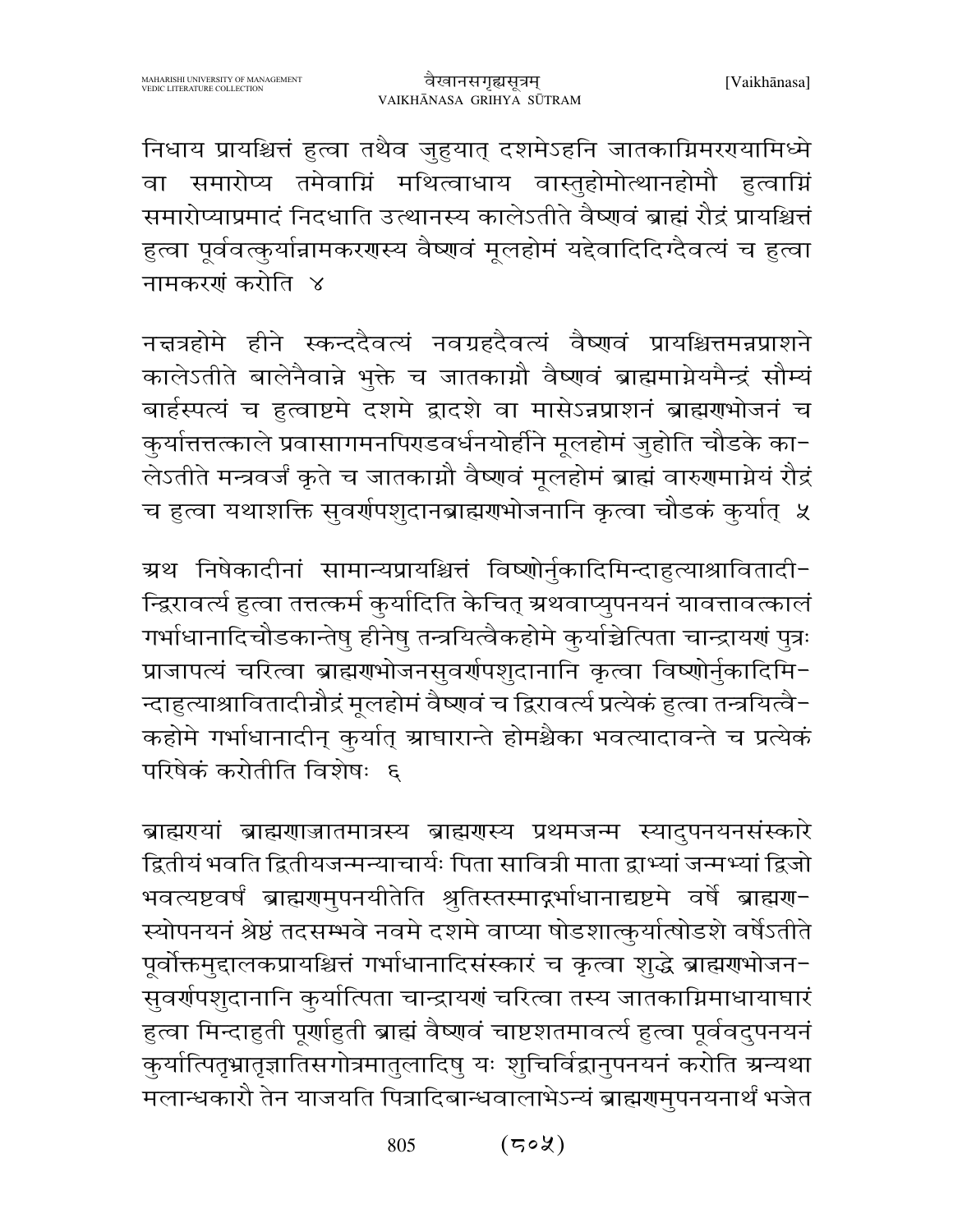व्याधिदुर्भिन्नाद्यैरन्त्यजातौ न्यूने समाश्रिते सुवर्गपशुभूम्यादीन्दत्त्वाग्निमाधाय वैष्णवं यद्देवादीन्ब्राह्ममैन्द्रं वारुणं मूलहोमं व्याहृत्यन्तं हुत्वोपनयनं कुर्यात् ७

उपनयनप्रभृति ब्रह्मचारी पूर्ववत्स्नात्वा सन्ध्यामादित्यं चोपस्थाय तर्पणं ब्रह्मयज्ञं च कृत्वा सायंप्रातरा समावर्तनान्नित्यमग्नौ समिद्भिर्जुहुयात् नित्य-स्नानविहीने पूर्ववत्स्नात्वा जुम्बकाय स्वाहेति निमज्जञ नारायणं ध्या-यन्सुजुग्बकेनाघमर्षणसूक्तेनाघमर्षणं कृत्वा वैष्णवमन्त्राञ्जपति सन्ध्योपासन-विहीने स्नात्वा दश प्राणायामान्कृत्वाष्टशतं सावित्रीमधीत्य सन्ध्यामुपास्य वैष्णवान्सौरमन्त्रांश्च जपति पुनःसन्ध्यागमादनशनं कृत्वा सन्ध्यामुपासीतेत्येके तर्पणहीने द्विगुणं तर्पयति ब्रह्मयज्ञविहीने पुरुषसूक्तपूर्वं यजुः संहितां स्वाध्यायं करोति प्रातःसमिद्धोमे हीने सायं द्विगुणं सायं हीने प्रातर्द्विगुणं दिनत्रये स्नानादौ हीने पूर्ववत्स्नानजपं कृत्वा सौरमाग्नेयं च हुत्वा समिद्भिर्जुहुयात्सप्तरात्रौ हीने नित्यकर्मरायवकीर्णो भवति द

ग्रथावकीर्णप्रायश्चित्तं सप्तरात्रं स्नानसन्ध्योपासनस्वाध्यायसमिद्धोमभैज्ञाच− र्यादिहीने मेखलोपवीताजिनदराडधारणादिब्रह्मचर्यवर्जिते च पादकृच्छृमुप-वासं वा कृत्वाग्निमाधाय परिस्तीर्य परिषिच्याज्येन पाहि नो ग्रग्न एनसे पाहि नो विश्ववेदसे यज्ञं पाहि सर्वं पाहि कामावकीर्णः कामाभिद्रुग्धः सं मा सिञ्चन्त्विति हुत्वा पुनरूर्जा सह रय्या पाहि चतसृभिः स्वाहेत्यतो देवा इदं विष्णुरिति जुहुयात् पितृज्येष्ठयोरन्येषामुच्छिष्टभोजने मधुमत्स्यमांससूतक-प्रेतकान्नाद्यभोज्यभोजने च पुनरुपनयनं करोति ६

ग्र्रथातः पुनरुपनयनं पादकृच्छ्र्मुपवासं वा कृत्वाग्निमाधायाघारान्ते व्याहृत्या पलाशसमिधो हुत्वाज्येन विष्णुसूक्तं मिन्दाहुत्याश्रावितादीन् पूर्णाहुती व्याहतीश्च हुत्वा पूर्ववदुपनयनं करोति वपनमेखलाजिनदराडधारणब्रतभैज्ञ-चरणानि पुनःसंस्कारे वर्ज्यन्तेऽथवा सावित्रीमष्टशतमावर्त्याभिमृश्य तयैव घृतं प्राश्नीयादुरोरुच्छिष्टं वा भुञ्जीत ततः पूतो भवति १०

पारायणबतबन्धविसर्गे च कालेऽतीते हीनेऽप्युपनयनाग्निमाधायाघारान्ते तत्तद्वतसूक्तं वैष्णव चतुरावर्त्य हुत्वा वेदव्रतानां बन्धं विसर्गं च कुर्यात्

> 806  $(505)$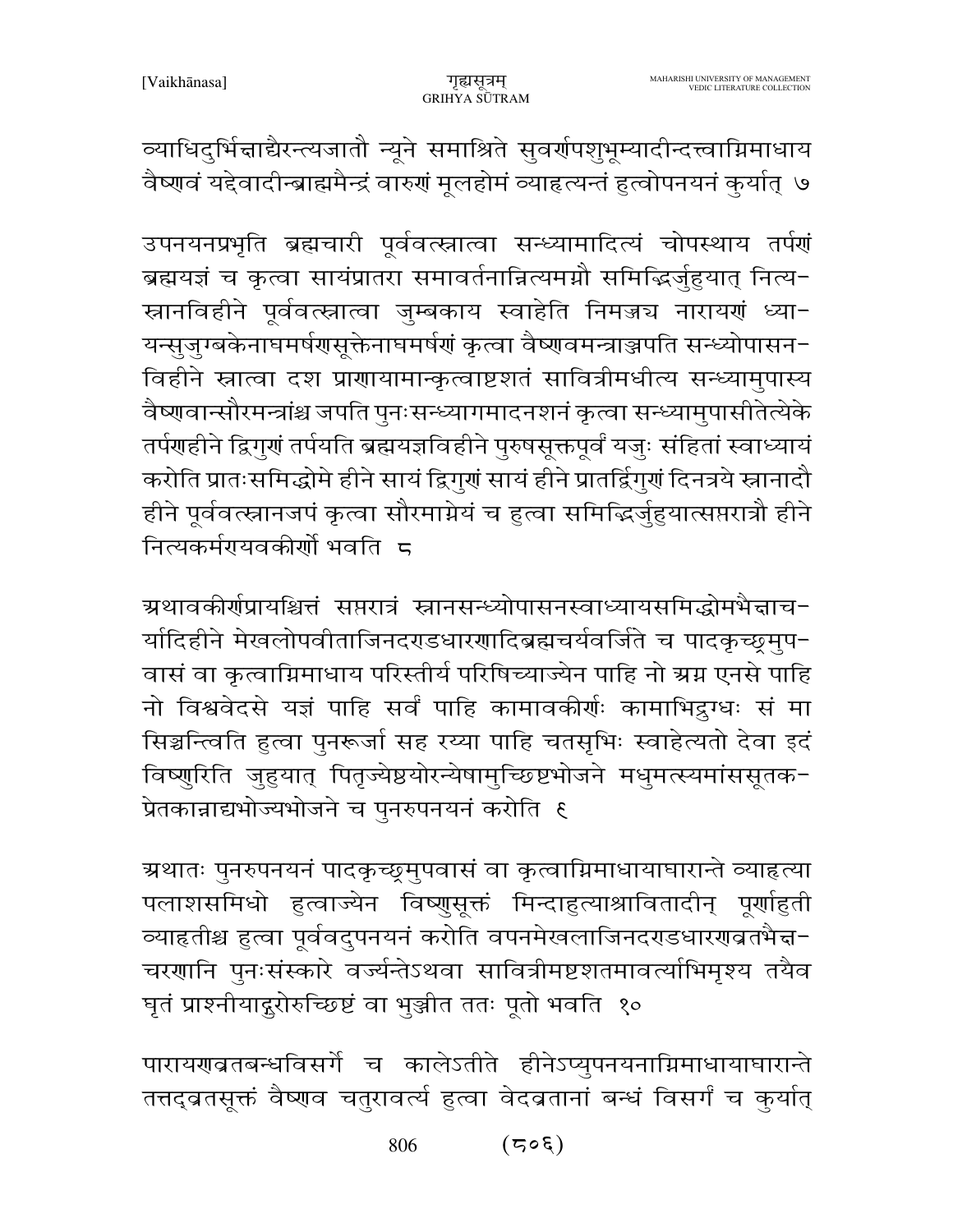उपाकर्मणि चतुर्वदादिमन्त्रान्ब्राह्ममार्षं चतुरावर्त्य हुत्वोपाकर्म कुर्वात श्रावराहोमं हुत्वान्ते सावित्र्या सहस्रसमिधो जुहोति श्रावरो चोपा-कर्मवत्प्रायश्चित्तं विधीयते प्राजापत्यादिवेदव्रतान्याचरन्वेदानधीयीतानधी-यानः सर्वकर्मबहिष्कार्यो भवत्यशक्तोऽपि यत्किञ्चिच्छाखामधीयीत समाव-र्तनं कृत्वा स्नातको व्याहृत्याग्नावाज्यमा पाणिग्रहणान्नित्यं जुहोति समा-वर्तनक्रियाहीने पारिाग्रहरो कृते चान्द्रायरां चरित्वाग्निमाधाय सावित्रीं वैष्णवं ब्राह्ममार्षमाग्नेयं शतमावर्त्य हुत्वा समावर्तनं कृत्वा पुनर्विवाहं करोति पुनर्विवाहे पूर्ववत्सर्वं कुर्यात् ११

ब्राह्मणो ब्राह्मणीं नग्निकां गौरीं वा कन्यां चत्रियः चत्रियां वैश्यो वैश्यां वरयेदष्टवर्षादा दशमान्नग्निका रजस्यप्राप्ते दशवर्षादा द्वादशाद्गौरीत्यामनन्ति समावर्तनं कृत्वा विवाहकालेऽतीते क्रियाहीनेऽप्युपनयनाम्रावाघारं हुत्वा ब्राह्मं वैष्णवमाग्नेयं शतमावर्त्य हुत्वाग्न्यर्थं पुत्रार्थं च ब्रह्मादिषु चतुर्षु पूर्वालाभे परेण ब्राह्मणो विवाहं कुर्यादासुरादिष्वसत्पुत्रा जायन्ते तस्मादासुरेण गान्धर्वेण विवाहे कृते चान्द्रायणं चरित्वाग्निमाधाय ब्राह्मं त्रयस्त्रिंशद्वैष्णवं सावि-त्रीमाग्नेयं शतमावर्त्य हत्वा ब्रह्मादिष्वेकेन पुनर्विवाहं कुर्यादासुरादिद्वगुर्ग गान्धर्वे गान्धर्वादिद्वगुणं राचसे राचसादिद्वगुणं पैशाचे प्रायश्चित्तं करोत्या-सुराद्यैः शस्तैः चत्रियवैश्यौ विवाहं कुर्यातां पूर्वेषामलाभे परेण ब्राह्मणेना-सुरगान्धर्वो च विधिना कर्तव्यावित्येके होमं हुत्वा राज्ञसपैशाचौ चेत्य-परेऽन्यथा कन्यागमनप्रायश्चित्तं करोति १२

रजःप्राप्तौ कन्यां विवाहे कृते कृच्छूं चरित्वाग्निमाधाय वैष्णवं सावित्रीं शतमावर्त्य हत्वा तां पुनर्विवाहं कुरुते विवाहे होमकाले कन्याया रजस्युत्पन्ने तां स्नापयित्वान्यद्वस्त्रं परिधाप्य पुरायाहं कृत्वा प्रोत्तर्णैः प्रोद्तय मिन्दाहुत्या-श्रावितादीन्व्याहृतीश्च हुत्वा कर्म प्रवर्तेत तत्क्रियापरिसमाप्ते सा वधूरशु-चिर्भवति ज्येष्ठे तिष्ठत्यनुजेन विवाहे कृते परिवेत्तानुजश्चान्द्रायणं चरित्वा परिवित्तिं ज्येष्ठं विवाहं कारयित्वा पूर्ववत्प्रायश्चित्तं हुत्वा पुनर्विवाहं कुर्यात् १३

परदेशगते ज्येष्ठे द्वादशवर्षेऽतीते मृतस्येवाकृतिदहनादि कर्म कृत्वा प्रायश्चित्तं

 $(500)$ 807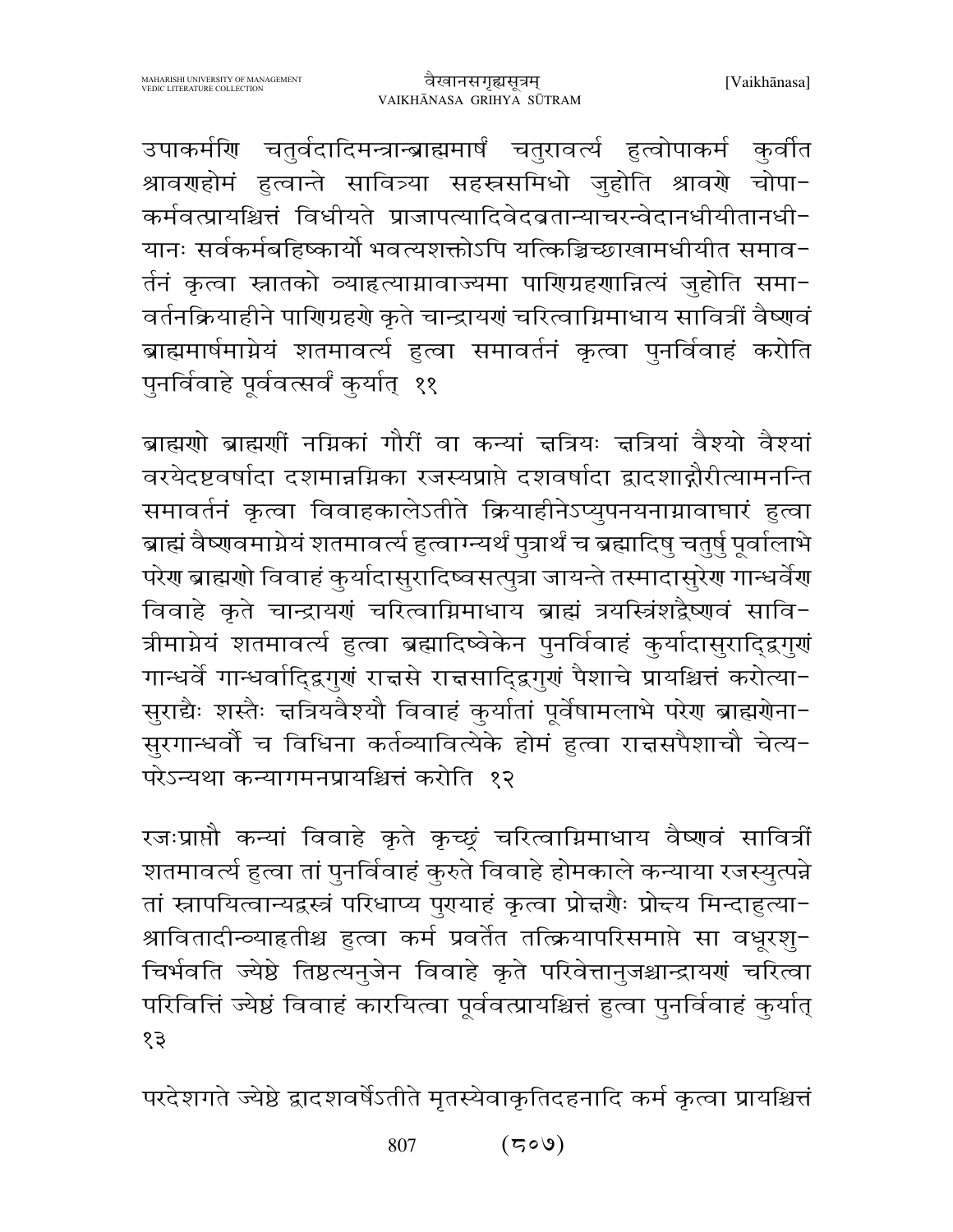हुत्वा विवाहं कुरुते तस्मिन्पुनरागतेऽनुजः पूर्ववत्प्रायश्चित्तं हुत्वा विवाहं करोति ब्रह्महत्याद्यैः पतिते ज्येष्ठे बान्धवसन्निधौ वारिपूर्णघटत्यागेनैव तं त्यक्त्वा चान्द्रायणं चरित्वा विवाहं कुरुते विवाहान्ते वधूगृहाद्विवाहाग्नि-मौपासनं वधूं च स्वगृहमानीयोत्तरस्यां यथोक्तेऽग्निकराडे पूर्ववद्वहिंषा खनित्वा प्रादेशमात्राः प्रागन्ताश्चोत्तरान्तास्तिस्रस्तिस्रो लेखाः षडल्लिखित्वा प्रोन्दय हिररयाशकलं ब्रीहीन्वा निधाय तत्राग्निं निदधाति सोऽग्निर्नित्यं धार्य-श्चतुर्थेऽहन्याग्नेयस्थालीपाकं वैश्वदेवं च कुर्यादित्येके १४

पाणिग्रहणप्रभृति गृहस्थोऽपि नित्यं स्नानं सान्ध्योपासनं ब्रह्मयज्ञं च कृत्वा नित्यमग्न्याधानाद्विवाहाग्नावौपासने परिस्तीर्य परिषिच्य सायंप्रातर्व्रीहिभिर-ग्निहोत्रहविषा वा होमं जुहुयात् सायंहोमे हीने प्रातरग्नये स्वाहा वैश्वानराय स्वाहेति प्रातर्होमे हीने सायमग्नये स्वाहा पथिकृते स्वाहेति प्रायश्चित्ताहुतीर्हुत्वा पूर्ववदा त्र्यहाज़ुहोत्यौपासनेऽजस्त्रे वर्तमाने त्र्यहे होमे विच्छिन्ने पतिरेको-पवासं कृत्वा तत्पुनराधानं करोति सद्योऽनुगते चिप्रं त्र्यहाभ्यन्तरेऽग्निं ध्यात्वा तद्धस्मायं ते योनिरिति समिधमारोप्योद्बध्यस्वेति लौकिकाग्नौ समिधं निधाय पूर्ववत्प्रायश्चित्तं हुत्वा नित्यं जुहुयात् ग्रनुगते त्र्यहेऽतीतेऽन्याग्निनापि संसर्गे च पत्नी प्राजापत्यं पादकृच्छ्रं वा पतिरेकोपवासं कृत्वा पुनराधानं कुर्यात् १५

ग्र्रथातः पुनराधानं पूर्ववदररयां मथितं व्याहत्या श्रोत्रियागारादाहृतं वाम्रिमाधाय पूर्ववदाघारं जुहुयादम्निं परिषिच्योत्पूतमाज्यं स्रुवेणादाय स्नुचि चतुर्गृहीतं गृहीत्वा पूर्णाहुती जुहोति तथा चतुर्गृहीतं गृहीत्वा तन्तुं तन्वनुद्वध्यस्वग्ने त्रयस्त्रिंशत्तन्तव इति तन्तुमतीस्तिस्रोऽग्नेऽभ्यावर्तिन्नग्नेऽङ्गिरः पुनरूजो सह रय्येत्यभ्यावर्तिनीश्चतस्रो मनो ज्योतिरिति मनस्वतीं प्रजापति-र्जयानिति प्राजापत्यमन्वग्निरुषसामित्यनुरूयामयाश्चाग्नेऽसीति प्रायश्चित्तीया-मुद्रयं तमस इति ज्योतिष्मतीमायुर्दा ग्रग्न इत्यायुर्दां मिन्दाहुती व्याहृतीश्च प्रत्येकं चतुर्गृहीतं गृहीत्वा पुनराधानं हुत्वा पूर्ववदौपासनं जुहोत्यौपासनं धार्यं कर्तुमशक्तोऽध्वानं गमिष्यन्वाप्ययं ते योनिरित्यरगयां समारोप्य पुनर्जातवेद इत्यहरहर्मथित्वा जुहुयात् ग्रथवा या ते ग्रग्न इत्यात्मन्युपावरोहेति समिधं वा समारोप्य तेनैव लौकिकाम्राववरोप्य जुहुयात् समारोपणे कृते होमे विच्छिन्ने पूर्ववत्प्रायश्चित्तमा द्वादशाहाजुहोति द्वादशाहे विच्छिन्ने पुनराधानं करोति मासे

> 808  $(505)$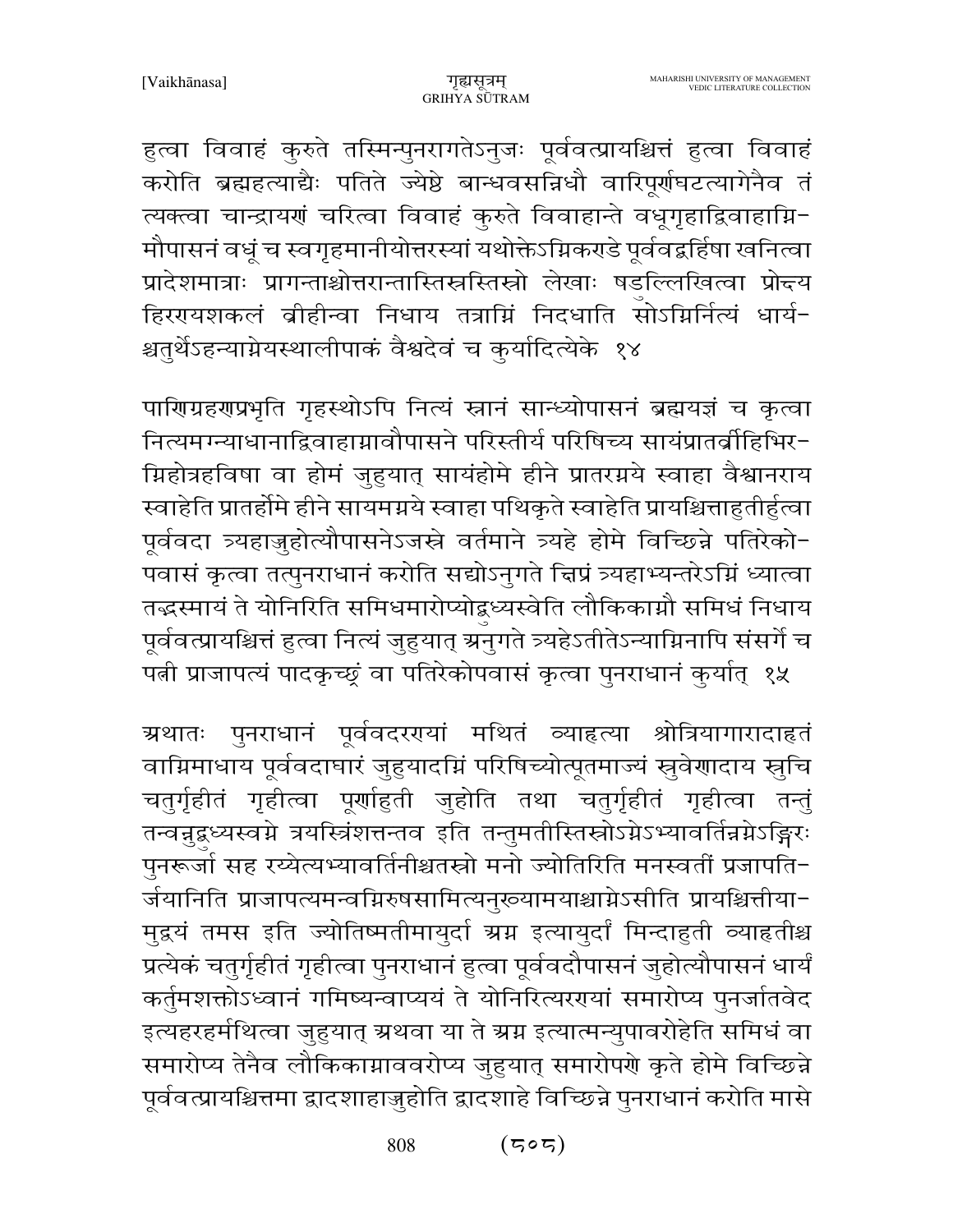विच्छिन्ने प्राजापत्यं षरामासे चान्द्रायणं संवत्सरे प्राजापत्यं तप्तकृच्छुं चान्द्रायणं चरित्वा तद्गुव्यं ब्राह्मगेभ्यो दत्त्वा पुनराधानं कुर्यादग्नौ त्यक्ते भ्रूगहा भवति एवमौपासनं पर्वाण पर्वणि स्थालीपाकः प्रसिद्ध हत्वा पञ्च महायज्ञान्करोति १६

ब्रह्मयज्ञो देवयज्ञः पितृयज्ञो भूतयज्ञो मनुष्ययज्ञश्चेति पञ्च महायज्ञाः सावित्रीपूर्वं नित्यमिषे त्वोर्जे त्वेति यथाकामं नैमित्तिके सावित्रीपूर्वैर्द्वादशसूक्तैरग्निमीडे पुरोहितमिषे त्वोर्जे त्वाग्न स्रायाहि शं नो देवीरिति चतुर्वेदादिमन्त्रैर्वा स्वाध्यायो ब्रह्मयज्ञः पक्वेनान्नेन वैश्वदेवेन देवेभ्यो होमो देवयज्ञः पितृभ्यो बलिहरणं पितृयज्ञो भूतेभ्यो बलिदानं भूतयज्ञोऽतिथिभ्योऽभ्यागतेभ्योऽन्नप्रदानं मनुष्ययज्ञो गृहस्थो यत्पक्वं भुञ्जीत पक्वेन तेन भोन्त्यन्नभोन्त्यन्वापि खगृहे तस्मिन्नौपासनाम्नौ लौकिकाम्नौ वा सायप्रातर्वैश्वदेवं जुहुयात् रात्रावमन्त्रकं बलिहरणं पत्नी वा करोत्येकाहे वैश्वदेवहोमे हीने मनो ज्योतिरिति प्रायश्चित्तं हत्वा वैश्वदेवं जुहयात् १७

त्र्यहे होमे हीने तन्तुं तन्वन्नित्यादि तन्तुमतीर्वैष्णवं जुहुयाद्द्वादशाहेऽग्ना-वौपासने स्थालीपाकं कृत्वा पूर्ववदवकीर्णप्रायश्चित्तं जुहोति प्रवासेऽध्वनि परस्य गेहे च भोद्त्यन्लौकिकाम्राविन्धनाभावे भस्मापोह्याङ्गारेऽङ्गाराभावे जले वा जुहोत्यन्नाभावे जलेनैव वैश्वदेवं कुर्याद्वैश्वदेवान्ते यत्नेनातिथिमभ्यागतं च भोजयति तयोरागतयोर्भोजने हीने वैश्वदेववत्प्रायश्चित्तं करोति पाणिग्रहणप्रभृति गृहस्थधर्मागयनुतिष्ठेत चतुर्थीव्रतक्रियाहीने संगमने कृते चान्द्रायणं चरि-त्वाग्निमौपासनमाधाय वैष्णवं ब्राह्ममार्षमाग्नेयं बार्हस्पत्यं च हुत्वा पुनश्चतु-र्थीहोमं कुर्यादौपासने स्थालीपाकादीन्पाकयज्ञसंस्थाञ्जुहोति १८

ग्रथातः पाकयज्ञसंस्थानां प्रायश्चित्तं द्वाविंशद्यज्ञेषु पञ्चमहायज्ञानुष्ठानं प्रथमो यज्ञः तस्य प्रायश्चित्तं पूर्वमेवोक्तं पर्वणि स्थालीपाके हीने पादकृच्छूमुपवासं वा कृत्वामिं प्रगम्य प्रागायामं कृत्वामिदैवत्यं पथिकृदैवत्यं च स्थाल्यां द्वौ चरू पक्त्वाम्निं परिस्तीर्य परिषिच्याज्येनाम्नेयं सौम्यं स्विष्टाकारं मिन्दाहृती वैष्णवं व्याहत्यन्तं हुत्वा पूर्ववत्स्थालीपाकं द्विगुणं जुहुयात् स्राग्रयणहोमे हीने नवान्ने भुक्ते पादकृच्छूमुपवासं वा कृत्वा स्थाल्यामैन्द्राग्नं चरुं श्रपयित्वा

> 809  $(305)$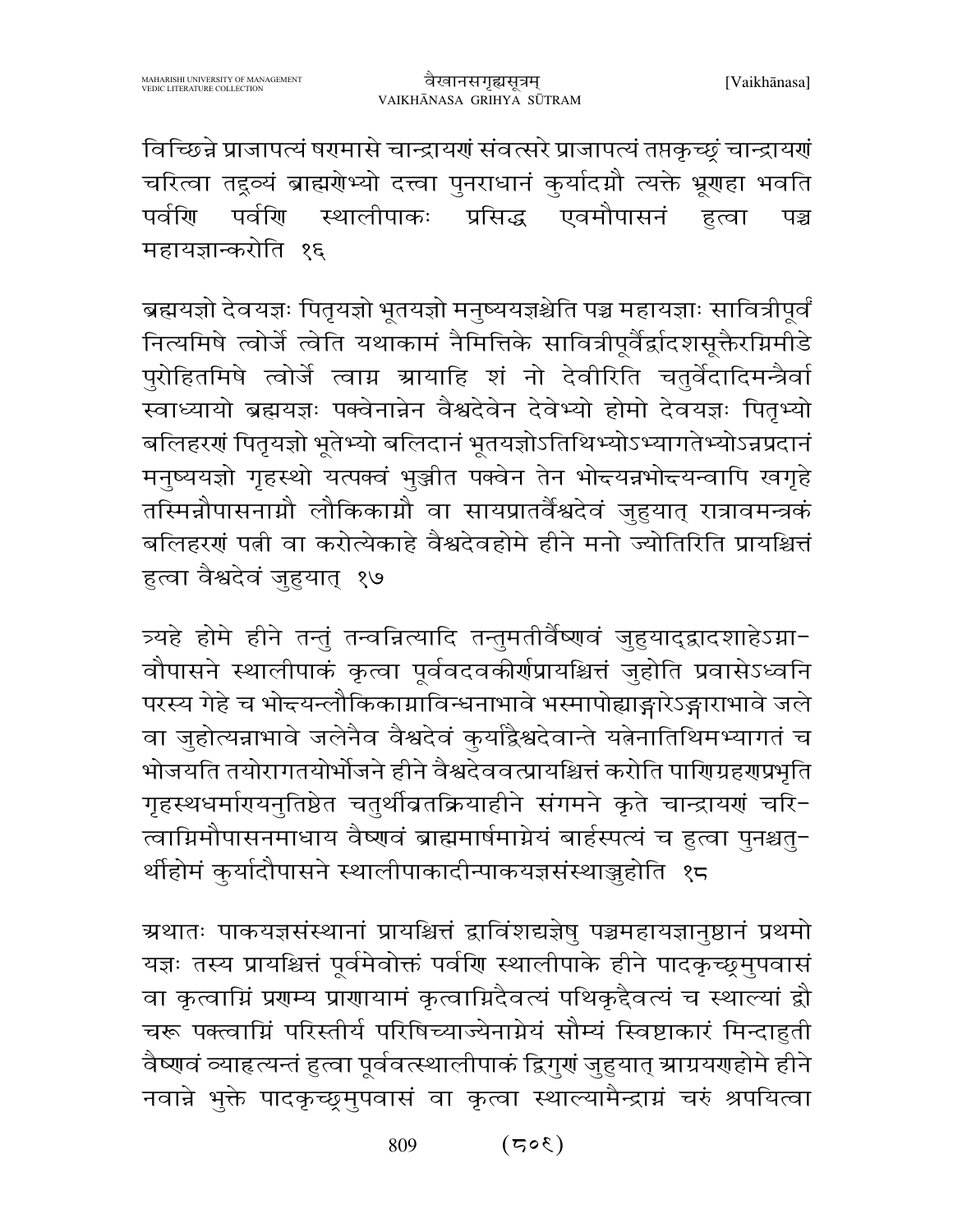पक्वेनाज्यमिश्रेणाग्नेयमैन्द्रं वैश्वदेवं स्विष्टाकारं पूर्णाहुती वैष्णवं च हुत्वा पूर्व-वदाग्रयणं कृत्वा ब्राह्मणान्भोजयित्वा नवान्नं भुञ्जीत यथोक्तकालेऽष्टकाहोमं हुत्वा पितृभ्यः पिराडं निरुप्य ब्राह्मणान्भोजयेदथवाष्टकेति ब्राह्मणान्भोजये-दुद्यन्तं वा ददात्यष्टकाहीने वैश्वदेवपैतृकौ द्रौ चरू पक्त्वाज्यपक्वाभ्यां वैश्वदेवं वैष्णवं रौद्रं याम्यं पैतृकहोमं च त्रिरावर्त्य पूर्ववदष्टकां कुर्यात् १६

पिराडपितृयज्ञे मासिश्राद्धे च हीनेऽष्टकावत्प्रायश्चित्तं जुहोति चैत्रीयज्ञविहीने चरुं पक्त्वाज्येन चरुणा सौम्यं श्रीदैवत्यं विष्णुसूक्तं मिन्दाहृत्याश्राविता-दीन्हुत्वा पूर्ववच्चैत्र्या यजेताश्वयुजीयज्ञविहीने चरुं पक्त्वाज्यचरुभ्यां रुद्रसूक्तं मिन्दाहुत्याश्रावितादीन्हुत्वा पूर्ववदाश्वयुज्या यजेत प्रातर्होमान्ते विष्णोर्नि-त्यार्चने हीने सायं द्विगुर्ग सायं हीने प्रातर्द्विगुगुमर्चनं हविर्निवेदनं च कुर्यादा द्वादशाहाद्द्वादशाहेऽतीते पुरुषसूक्तविष्णुसूक्ताभ्यां हुत्वा पूर्ववदभ्यच्यं हविर्निवेदयति २०

#### षष्ठः प्रश्नः समाप्तः

ग्रथ मृतसंस्कारप्रायश्चित्तं जातकसंस्कारो मृतसंस्कारश्चेति द्वौ संस्कारौ भवतः पूर्वेंगेमं लोकं परेग परलोकं जयति मृतसंस्कारः शरीरस्य दहनमित्याहुः निर्दोषशरीराहुतिरग्नेः प्रियतमा भवति तयाहुत्या स मृतको देवलोकं गच्छति मातापित्रोः त्रोऽन्यो भ्राता सपिराडः सगोत्रः पितुर्मातुश्च योनिबन्धुर्गुरुशिष्य-र्त्विजो वा पत्नचाः पतिः सुतः पत्युर्भ्राता सपिराडः सगोत्रः पितुर्मातुश्च योनि-बन्धर्वा पुत्रस्य पित्रादयो मृतस्य शरीरं दाहयति मृतस्य संस्कारे कृते संस्कर्तुः सर्वसंपत्समृद्धिः स्यादन्यथा भ्रूणहत्यामवाप्नोति तस्माद्ब्रह्ममेधेन पितृमेधेन वा विधानेन पूर्ववदग्निर्यजुर्भिः सेनेन्द्रस्य वाचस्पते विधे नामन्वाचस्पते वाचो वीर्येश सोमः सोमस्य वाचस्पतेऽच्छिद्रया वाग्घोतेति सप्तभिर्मन्त्रैराहिताग्नेः शरीरं पञ्चाम्निभिस्त्रेताम्निभिर्वा दाहयति अमिर्यजुर्भिः सेनेन्द्रस्येति द्वाभ्या-मौपासनाग्निना गृहस्थमनाहिताग्निं तदपनयनाग्निना ब्रह्मचारिणं च दाहयेत् ग्रस्मात्त्वमधि भूः पृथिवीं गच्छतु भुवोऽन्तरित्तं गच्छतु सुवर्दिवं गच्छत्विति चतुर्भिर्मन्त्रैरित्येके १

ग्राहिताग्निरनाहिताग्निश्च पूर्वं पत्नचा मरणे स्वकीयाग्नेरर्धमादाय तदग्निना

 $(530)$ 810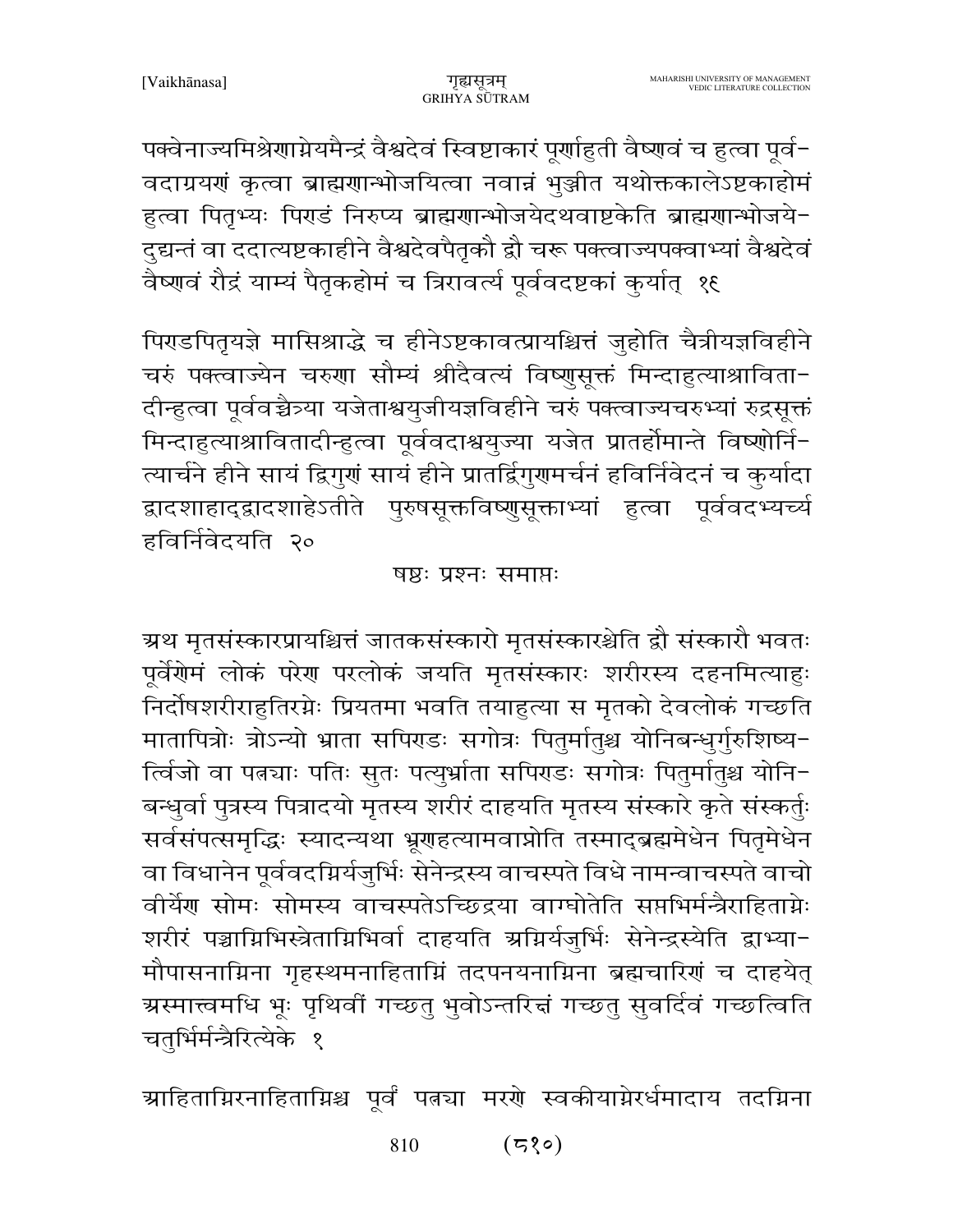तैर्मन्त्रैस्तां दाहयित्वान्यामुपयम्य पुनरग्निमादधीत सहमरणे सहैकचितायां दम्पती दाहयति कृतचौडमनुपनीतं जातकाग्निना लौकिकाग्निना वास्मा-त्त्वमधीत्येकर्चया दाहयेत् जातदन्तस्य पितृमेधवत्तूष्णीं दहनं कुर्यादजातदन्तं भूम्यामवटेऽपिदधाति ग्रथवा कृतचौडौ कन्याकुमारौ जातदन्तं कुमारं मृतदारं विधवामितरांश्च तूर्ष्णौ मृतकं स्नापयित्वा शाखया श्मशानं पूर्ववदपेत वीतेति संमृज्य चितायां प्रेतमारोप्य हिररायशकलतिलतराडलान्या वो वहेत्यास्ये निदधाति स्राज्यमस्मात्त्वमधीति व्याहृतीश्च हुत्वा वातास्ते वान्त्विति सिग्वातं कृत्वेमा ग्रापो मधुमत्य इत्यादिभिरुदकुम्भं परीत्योत्त्विप्य कपालशेषोदकं भूः पृथिवीमित्यास्ये दत्त्वा कपालसंतपनाग्निनास्मात्त्वमधीत्येकर्चया सावित्र्या वा दाहयति २

शवेऽन्याशौचयुक्ते श्वकुक्कुटसूतिकारजस्वलाद्यस्पृश्यस्पर्शने च मृतकं पञ्च-गव्यैः कुशतोयैश्च स्नापयित्वा प्रोत्तर्यैः प्रोन्दय विधिवद्दृतं करोति देशान्तरे मृते दहनविहीने श्वकाकाद्यैः शवे जीर्णे तदस्थीन्यादाय काषायतोयैः पञ्चगव्यैः कुशतोयैश्च प्रन्नाल्याकृतिं कृत्वा तस्याग्नौ वैश्वदेवं याम्यं पैतृकं व्याहृतीश्च प्रायश्चित्तं हुत्वा विधिवद्दहनं कुर्यादमन्त्रकं शवे दग्धे तदस्थीन्यादाय पयसाज्येन प्रज्ञाल्याकृतिं कृत्वा पूर्ववत्प्रायश्चित्तं हुत्वा समन्त्रकं दाहयति तदस्थ्नामप्यलाभे दशाहादूर्ध्वं पालाशपर्णैर्विधानेनाकृतिं कृत्वा प्रायश्चित्तान्ते तदग्निना दाहयेत्कर्तुरेवाशौचं भवति त्र्यहं बलिनिर्वापरणमाशौचं चेति केचित्सूतिकां मृतामुदक्यां च दावाग्निना मन्त्रहीनं दाहयित्वा दशाहेऽतीते तदस्थिभिः पालाशपर्णैर्वाकृतिं कृत्वा दहनं करोत्यथवा तदह्रचेव काषा-यतोयैः पञ्चगव्यैः कुशतोयैश्च स्नापयित्वा पुरायाहं कृत्वा प्रोत्तर्यैः प्रोन्त्य विधिवद्दहनं कर्यादित्येके ३

सगर्भाया मरणे स्पन्दमानेनोदरेण जीवन्तं गर्भमालन्दय भर्ता पुत्रोऽन्यो बन्धुर्वा वैद्यकुशलाभ्यां नाभ्युपस्थयोरन्तरे गर्भं परिहरन्हिररयगर्भ इति शस्त्रेणो-त्पाटयति शस्त्रस्पर्शनाद्गर्भस्य मरणे पतितो भवति जीवन्तमपत्यमुन्मुच्य स्ना-पयित्वादाय धात्रीं लोकमातरमभ्यर्च्य तस्यान्यां मातरं कल्पयति प्रेतायाः कुचावाज्येन प्राणाय स्वाहापानाय स्वाहेति हुत्वा निर्वर्णं कृत्वा तां स्नापयित्वा विधिवद्दृतं करोति कुमारस्य जातकाग्नौ पूर्ववज्जातकं कुर्यात्

> $(533)$ 811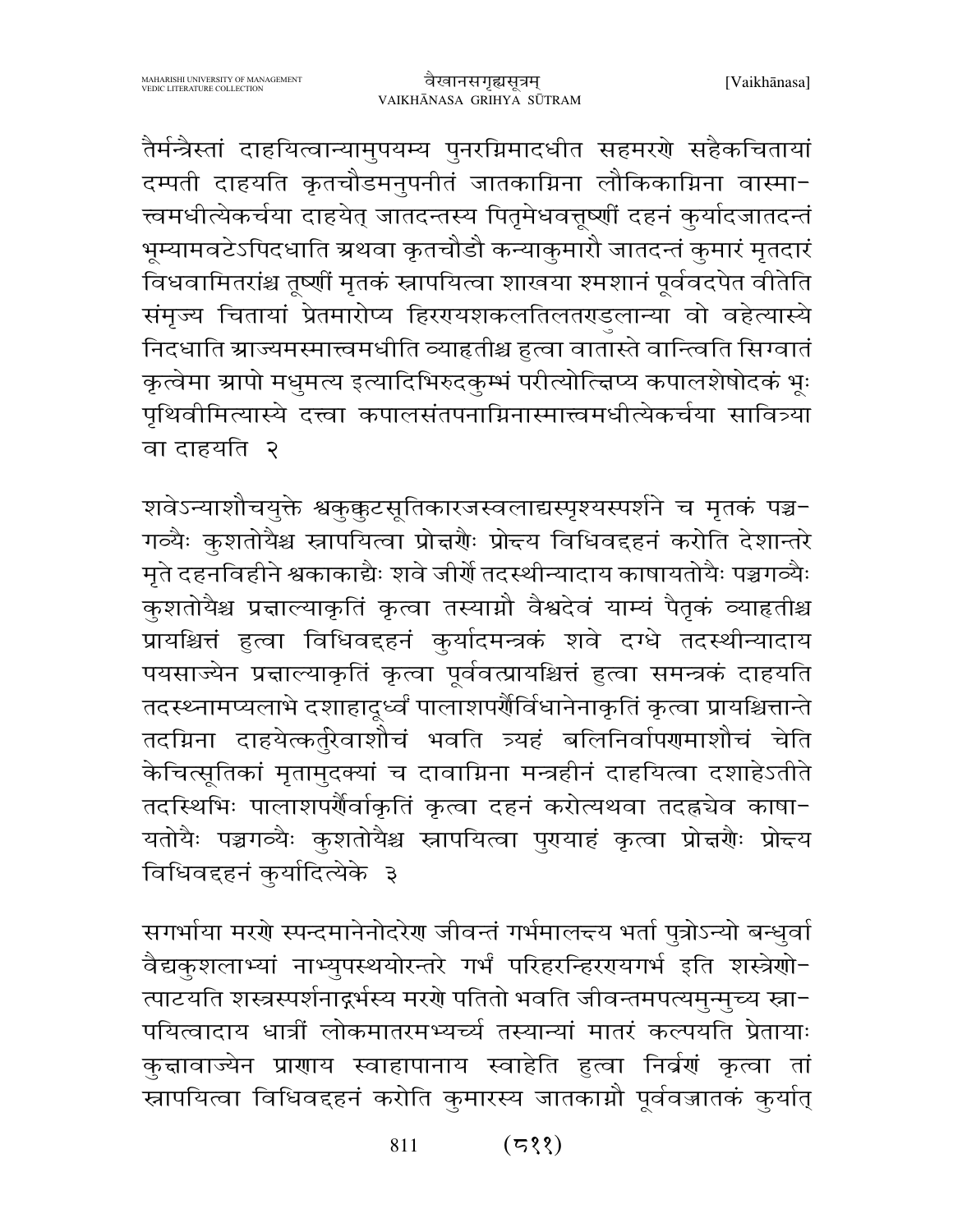सूतकप्रेतकयोरेकाहसंनिपाते तन्त्रयित्वा वास्तुहोमं हुत्वा पृथगेवोत्थानहोमं पिराडनिर्वापं च करोति ब्राह्मणाद्यैश्चराडालान्तैरद्धिः सर्पेण दंष्ट्रिनाशनि-पातेनाग्निना पशुना वा पापमरणे तस्याशौचवाक्तोदकम्पनाश्रुशवभरणानुगम-नदहनोदकबलिपिराडदानादि कस्यचिन्नैव कुर्यादेतानि कर्तुश्चान्द्रायणं तप्त-कृच्छूं प्रायश्चित्तं भवति पापमृतस्य शरीरं दावाग्निना शूद्रैर्दाहयित्वा दशा-हेऽतीते नारायरणबलिं कुर्यादथवा पालाशपर्णैरेवाकृतिदहनं करोति शवस्य दहनकालेऽतीते क्रियाहीने विपर्यासे च प्रेतकर्मणि सर्वत्र तिलैरेव वैश्वदेवं याम्यं पैतृकं व्याहृतीश्च प्रायश्चित्तं जुहोति शवस्य दहनार्थं होमे हुते तदग्नावृत्सन्ने पूर्ववद्धस्म समिधमारोप्य लौकिकाग्नौ निधाय प्रायश्चित्तं हुत्वा तेनाग्निना दहनं कुर्यात् ४

उपनयनादूर्ध्वं ब्राह्मरास्य मररो सपिराडानां दशाहमाशौचं विधीयते दन्त-जननादुर्ध्वं त्र्यहं नामकरणादुर्ध्वमेकाहं जननादुर्ध्वं मद्यः शौचं स्त्रियाश्च मरणे विवाहादूर्ध्वं दशाहमष्टवर्षादूर्ध्वं त्र्यहं चौडकादूर्ध्वमेकाहं पूर्वं सद्यः शौचं मातापित्रोर्भ्रातृणां च सर्वत्र दशाहमेव गर्भे मृते गर्भिगयास्तन्मासतुल्यैर-होभिराशौचं सूतके चान्यसूतके प्राप्ते प्रेतके चान्यप्रेतके प्राप्ते पूर्वाशौचेन शुद्धिः स्यादितरस्य प्राप्तेऽपरस्यैवाहोभिः शुद्धिर्भवति ग्रसपिराडशवस्य स्नानालंकररो कृते त्र्यहं दिवसं वा वहने कृते स्नात्वा दश प्राणायामान्कृत्वा नच्चत्रदर्शनात्पूर्वं ग्रामाद्बहिरासीत तावदेवाशौचं रात्रौ सूर्योदयात्पूर्वमासीतान्यथा तद्ग्रामे प्रविष्टे शवभर्तुरेकाहं तद्गहे प्रविष्टे त्र्यहं तत्र भोजने कृते दशाहं भवति ५

प्रेतं ज्ञातिमज्ञातिं वानुगम्य स्नात्वाम्निं स्पृष्ट्वा घृतं प्राश्नीयात् स्रात्मनः पितुर्मातुश्च योनिबन्धूनां च मरणे विज्ञाते सचेलस्नानं करोति द्वितीयेऽहनि पुनर्दहनप्रभृति तदश्मन्युदकं दत्त्वा दत्त्विणाग्रं कूर्चं निधाय तन्नाम्ना प्रेतमावाह्य तैलमञ्जनं स्नानं वासोदकं दत्त्वा पाद्याचमनगन्धपुष्पधूपदीपाच्तताचमनैरभ्यर्च्य सायंप्रातर्बलिं दत्त्वोदकं ददाति प्रातर्बलौ हीने सायं द्विगुणं सायं हीने प्रातर्द्विगुणमेवमा दशाहात्करोति श्वकुक्कुटसूतिकोदक्यान्त्यजैरश्मनि स्पृष्टे पञ्चगव्यैः प्रज्ञाल्य बलिं दद्यात् सप्तमेऽहनि नवे मृत्पात्रे चितास्थीन्यादाय पुरायनद्यां समुद्रे वा प्रचिपति ग्रन्तर्दशाहेऽमावास्या यदि भवेत्तस्यामेव शेषान्बलीन्दत्त्वा बलिकर्म समापयति द्विचन्द्रदर्शने महान्दोषो भवेत् दशमेऽहन्येकदा बलिं दत्त्वाश्मानं

> $(533)$ 812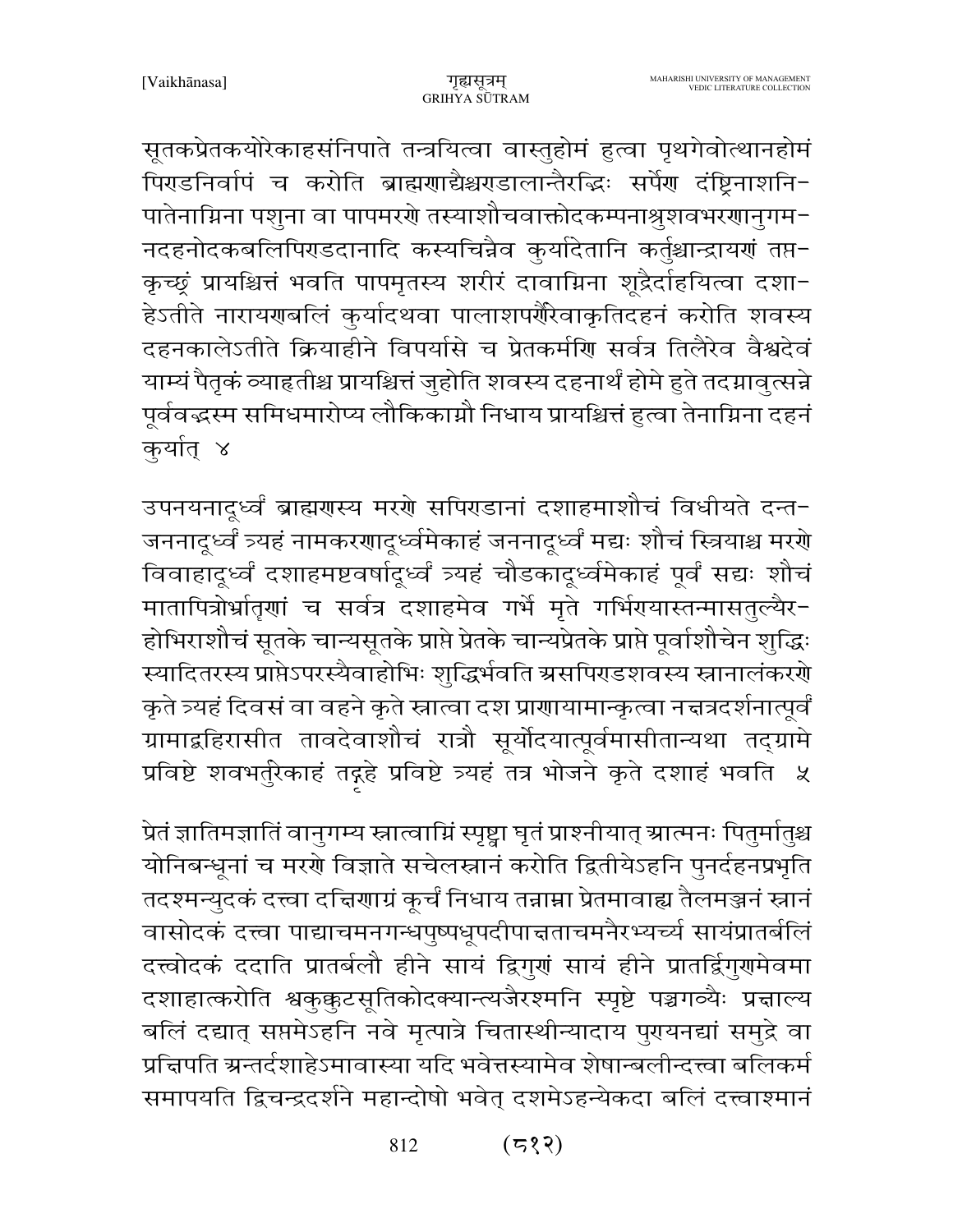### विसृजेत् ६

जातदन्तस्य चौडकात्पूर्वं मरगे त्र्यहं भूमौ तूष्णीं बलिनिर्वापगमित्येके दहन-प्रभृत्याहिताग्नेर्मरणप्रभृत्यनाहिताग्नेरेकादशेऽहन्येकोद्दिष्टं कुर्यात् एकोद्दिष्टनि-मित्तश्राद्धे तन्नाम्ना प्रेतनिमित्तं भुङ्च्वेति ब्राह्मणं वरयित्वा प्रेताय स्वधेति पाणौ तिलोदकं दत्त्वा होमं पिराडदानं च कृत्वान्नादि सकृत्सकृदत्वा भोजयेदुद्यन्तं वा ददातीति केचित् निमित्तश्राद्धे मासेऽतीते हीने च प्राजापत्यं चरित्वा प्रायश्चित्तं हुत्वा पूर्ववदेकोद्दिष्टं कुर्यात्सपिराडीकरणात्पूर्वं मासि मासि तन्मरणदिने पिराडं निरुप्यैकं भोजयति द्वादशे षष्ठे तृतीये वा मासे शुभकार्ये प्राप्ते द्वादशाहे वा सपिराडीकरणं कुर्यात् ७

पूर्वेद्युद्वौ विश्वेदेवार्थं त्रीन्पित्रर्थमेकं प्रेतार्थं सपिराडीकरराश्राद्धे भोन्त्यतामिति वरयित्वा स्वाहा स्वधेति तेषां करे तिलोदकं दत्त्वा पितृभ्यः स्वधेति पात्रं तिलोदकैः पूरयित्वा पितृनावाह्य तन्नाम्ना प्रेताय स्वधेत्यन्यत्पात्रं पूरयित्वा प्रेतमावाह्य तथा होमं हुत्वा पिराडं निरुप्य विश्वेदेवाभ्यां द्विर्द्विर्दत्त्वा पितृभ्यः प्रेताय सकृत्सकृद्त्त्वा तान्भोजयति पितृपिराडैः प्रेतपिराडं समारोप्य पितृपात्रो-दकैः प्रेतपात्रोदकं संयोजयति सपिराडीकरणे हीने कृतं शुभकार्यं विनश्यति तस्मात्प्रायश्चित्तं हुत्वा सपिराडीकरणं कृत्वा भिन्नेऽहनि विष्णुसूक्तं मिन्दा-हुत्याश्रावितादीन्हुत्वा पुनः शुभकर्म कुर्यात् ग्रष्टकाहीने तद्वंशविनाशो भवेद्य-त्नेनाष्टकं करोति यथोक्तजलदानपिराडनिर्वापब्राह्मणभोजनेषु श्रद्धया कृतेषु सर्वसम्पत्समृद्धिर्वशविवर्धनं च भवेदिति विज्ञायते 5

गृहस्थस्यौपासने विच्छिन्ने यदि प्राणोत्क्रान्तिर्वृद्धानुज्ञातस्तत्पुत्रः श्रोत्रिया-गारादग्निमाहत्य संस्कृतायां भुवि व्याहतिभिः संस्थाप्योपतिष्ठेत जुष्टो दमूना इत्यथैनं परिसमूह्य परिस्तीर्य पर्युन्त्याज्यं विलाप्योत्पूय स्तुचि चतुर्गृहीतं गृहीत्वा सप्त व्याहृतीर्हुत्वा पुनरपि पूर्ववद्गहीत्वा पूर्वं देवाः प्राणापानाविति द्वाभ्यां मा त्वा वृत्तौ संबाधिष्टां मा त्वा वृत्तौ संबाधेथामिति द्वाभ्या-मग्नेऽभ्यावर्तिन्नग्ने ग्रङ्गिर इति द्वाभ्यां पुनरूर्जा सह रय्येति द्वाभ्यामयाश्चाग्ने ब्राह्मण एकहोतेति द्वाभ्यां क्रमेण चतुर्गृहीतानि हुत्वा पुनश्चतुगृहीतं गृहीत्वा महाव्याहतीश्च जुहुयादेवमग्निमुत्पाद्य पूर्वोक्तेन विधिना दहनं कुर्यात् ६

> $(535)$ 813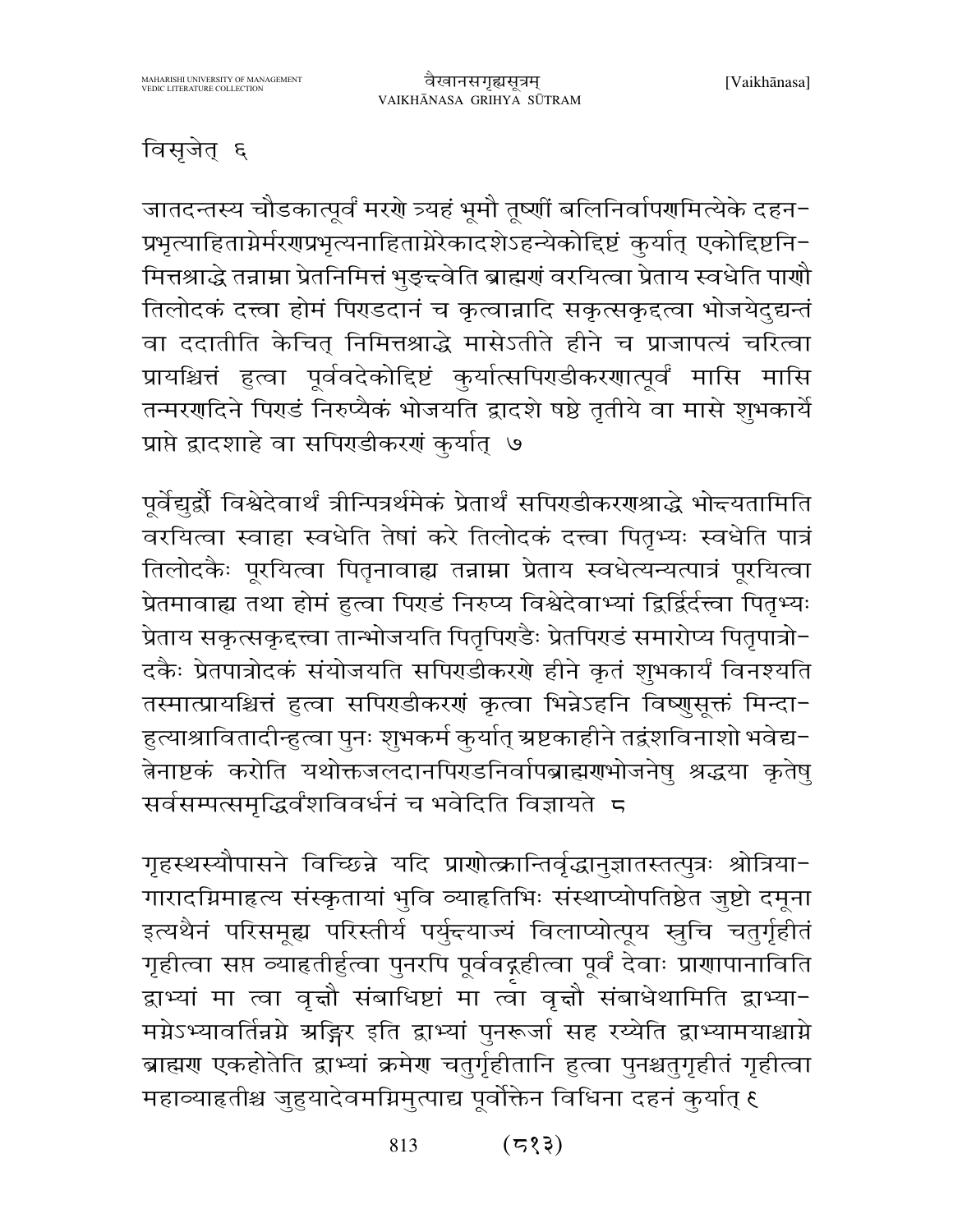#### सप्तमः प्रश्नः समाप्तः समाप्तं गृह्यसूत्रम्

ग्रथ वर्णाश्रमधर्मं १ ब्राह्मराज्ञत्रियवैश्यशूद्रा मुखबाहूरुपादेषु जाताश्चत्वारो वर्णा २ यस्माद्ब्राह्मणोऽस्य मुखमासीदिति श्रुतिः ३ पूर्वेषां त्रयाणां नि-षेकाद्याः संस्कारा विधीयन्ते ४ तेषां द्विजन्मनां वेदाधिकारस्तस्माद्ब्राह्म-गस्याध्ययनाध्यापनयजनयाजनदानप्रतिग्रहाणि षट्कर्माणि भवन्ति  $\chi$ चत्त्रियवैश्ययोर्यजनाध्ययनदानानि ६ चत्रियस्य प्रजापालयदुष्टनिग्रहयु− द्धाः वैश्यस्य पाशुपाल्यकुसीदवाणिज्यानि ७ शूद्रस्य द्विजन्मनां शुश्रूषा कृषिश्चैव ८ ब्राह्मणस्याश्रमाश्चत्वारः त्तत्रियस्याद्यास्त्रयो वैश्यस्य ६ द्वावेव तदाश्रमिराश्चत्वारो ब्रह्मचारी गृहस्थो वानप्रस्थो भिन्नुः १० इति उप-नीतो ब्रह्मचारी मेखलोपवीताजिनदराडधारी स्नात्वा तर्पणं ब्रह्मयज्ञं सायंप्रातः सन्ध्योपासनसमिद्धोमौ च कुर्वन्गुरोः पादावुपसंगृह्य नित्याभिवन्दी ब्रतेना-ध्ययनं करोति १३ स्थिते गुरौ स्थेयादुत्थिते पूर्वमुत्थाय व्रजन्तमनुगच्छेदा-सीने शयाने च नियुक्तो नीचैरन्वासनशयने कुर्याद् १४ अनुक्तो यत्किञ्चि-त्कर्म नाचरति १५ अनुक्तोऽपि स्वाध्यायनित्यकर्मारयाचरेद् १६ १

उष्णाम्बुस्नानदन्तधावनाञ्जनानुलेपनगन्धपुष्पोपानट्छत्रदिवास्वापरेतःस्क-न्दस्त्रीदर्शनस्पर्शनमैथुनानि कामक्रोधलोभमोहमदमात्सर्यहिंसादीनि वर्ज-यित्वा सदा शुश्रूषुर्गुरोः प्रियहितकर्माणि कुर्वीत १ अद्वेषी वाक्चित्तानुकूलः प्रियं सत्यं वदति ३ म्रार्तोऽप्यसत्याप्रियं निन्दं नाचन्नीत ४ मधुमांसम-त्स्यरसशुक्ताद्यभोज्यभोजनवर्जी भैद्माचरणं कृत्वा गुरुणानुज्ञातो भैद्मान्नम-श्नीयाद् ५ गुरुवृद्धदीचितानामारूयां न ब्रूयाद् ६ गुर्वभावे तत्पुत्रे च गुरुवत्कर्माचरति ७ ब्रह्मचारिणश्चतुर्विधा गायत्रो ब्राह्मः प्राजापत्यो नैष्ठिकेति ९ गायत्रोपनयनादूर्ध्वं त्रिरात्रमज्ञारलवणाशी गायत्रीमधीत्या सावित्रव्रतस− माप्तेरत्र बतचारी १० ब्राह्मः सावित्रबतादूर्ध्वमनभिशस्तापतितानां गृह-स्थानां गृहेषु भैज्ञाचरणं वेदव्रतचरणं च कृत्वा द्वादश समा विंशति समा वा गुरुकुले स्थित्वा वेदान्वेदौ वेदं वा सूत्रसहितमध्ययनं कृत्वा गार्ह-स्थ्यानुसरणं कुर्यात् १४प्राजापत्यः स्नात्वा नित्यकर्मब्रह्मचर्यशीलो नाराय-गुपरायणो वेदवेदाङ्गार्थान्विचार्य दारसंग्रहगं करोतिप्राजापत्ये त्रिसंवत्सरा-

> $(5\%)$ 814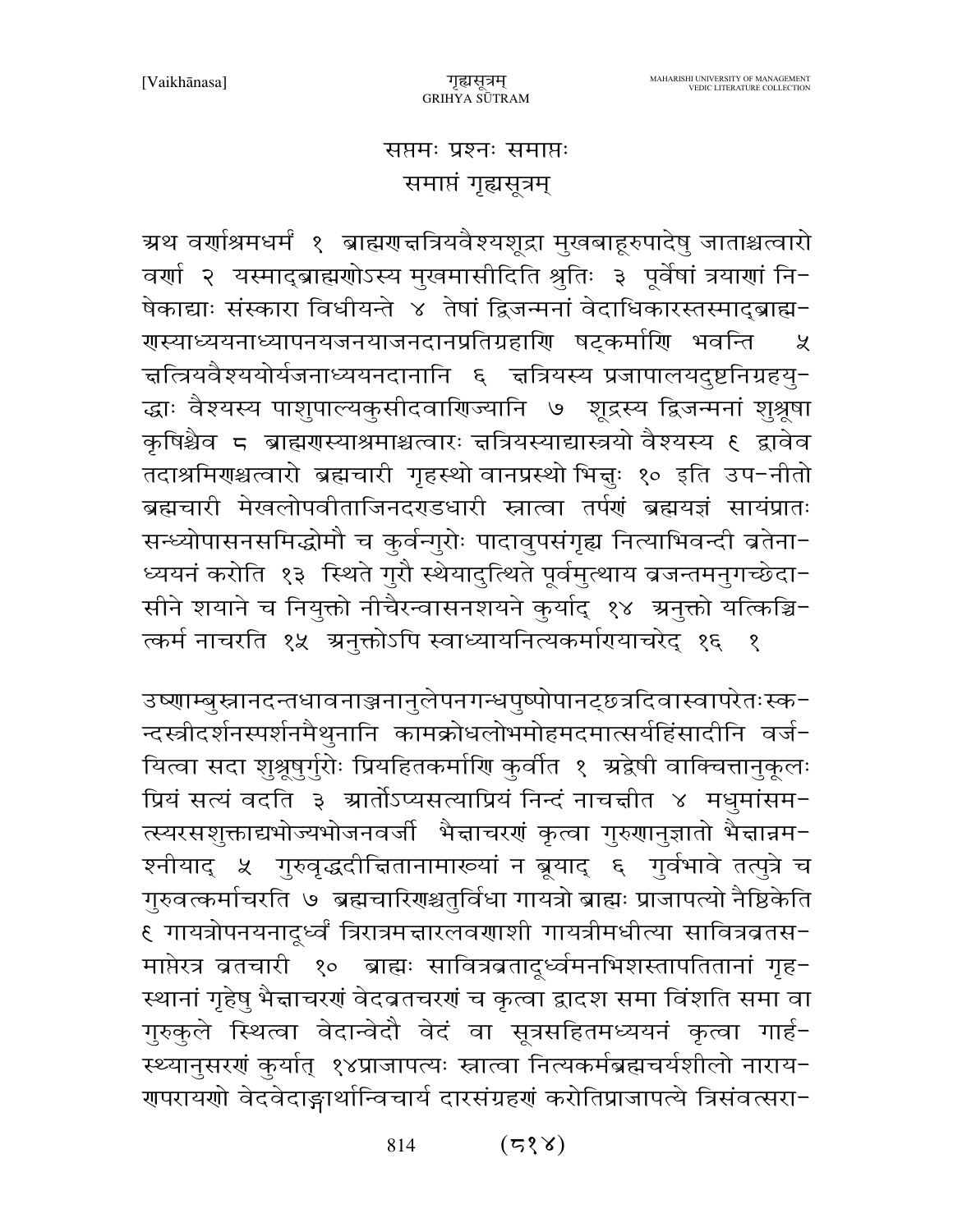## दूर्ध्वं न तिष्ठेदित्यृषयो वदन्ति १६ २

नैष्ठिकः काषायं धातुवस्त्रमजिनं वल्कलं वा परिधाय जटी शिखी वा मे-खली दर्गडी सूत्राजिनधारी ब्रह्मचारी शुचिरद्मारलवणाशी यावदात्मनो वि-प्रयोगस्तावद्गुरुकुले स्थित्वा निवेदितभैज्ञभोजी भवति ३ दारान्संगृह्य गृ-हस्थोऽपि स्नानादिनियमाचारो नित्यमौपासनं कृत्वा पाकयज्ञयाजी वैश्वदे-वहोमान्ते गृहागतं गुरुं स्नातकं च प्रत्युत्थायाभिवन्द्यासनपाद्याचमनानि प्र-दाय घृतदधिज्ञीरमिश्रं मधुपर्कं च दत्त्वान्नाद्यैर्यथाशक्ति भोजयति ७ भिज्ञू-श्रोत्रियान्पितृव्याचार्यत्विङ्गातुलश्वशुरादीन− न्ब्रह्मचारिणोऽतिथीन्वेदविदः भ्यागतान्बालवृद्धाननाथार्ताध्वश्रान्तांश्च यथार्थं पूजयति ६ त्रशक्तोऽप्यग्रं भिन्नां वा सोदकं दत्त्वा शेषं भुञ्जीत १० दयासत्यशौचाचारयुतः स्वाध्याय-तर्पणाभ्यामृषीन्यज्ञबलिहोमजलपुष्पाद्यैर्देवान्श्राद्धैः प्त्रैश्च पितन्बलिना भूतानन्नाद्यैर्मनुष्यांश्च नित्यमर्चयेद् १२ ॠणत्रयेण मुक्तोऽनृणो भवति १३ गृ− हस्थाश्चतुर्विधा वार्तावृत्तिः शालीनवृत्तिर्यायावरो घोराचारिकश्चेति वा-र्तावृत्तिः कृषिगोरन्दयवाणिज्योपजीवी १४ शालीनवृत्तिर्नियमैर्युतः पाकय-ज्ञैरिष्ट्वामीनाधाय पद्मे पद्मे दर्शपूर्णमासयाजी चतुर्षु चतुर्षु मासेषु चातुर्मास्य-याजी षट्सु षट्सु मासेषु पशुबन्धयाजी पतिसंवत्सरं सोमयाजी च १५ ३

यायावरो हविर्यज्ञैः सोमयज्ञैश्च यजते याजयत्यधीतेऽध्यापयति ददाति प्रति-गृह्णाति षट्कर्मनिरतो नित्यमग्निपरिचरणमतिथिभ्योऽभ्यागतेभ्योऽन्नाद्यं च कुरुते २ घोराचारिको नियमैर्युक्तो यजते न याजयत्यधीते नाध्यापयति ददाति न प्रतिगृह्णात्युञ्छ्वृत्तिमुपजीवति नारायणपरायणः सायंप्रातरग्निहोत्रं हुत्वा मार्गशीर्षज्येष्ठमासयोरसिधारावतं वनौषधिभिरम्रिपरिचरणं करोति  $\overline{e}$ गृहस्थः सपत्नीकः पञ्चाग्निभिस्त्रेताग्निभिर्वा गृहाद्वनाश्रमं यास्यन्नाहिताग्निर-नाहिताग्निश्चौपासनमररायामारोप्य गृहे मथित्वा श्रामराकीयविधानेनाधा-याघारं हुत्वा श्रामणकाग्निमादाय तृतीयमाश्रमं गच्छेत् १० पूर्ववदग्नचाल-यप्रोन्नगोल्लेखनादि कर्म कुर्यात् ११ तृतीयामपि वेदिं परिमृज्य षडङ्गला-ग्रेर्दर्भैर्ग्रथितेऽधस्त्रिधा कृतं रजुवद्मूले बद्धं षट्त्रिंशदङ्गलप्रमाणं परिस्तरग्जूर्चं कृत्वा मध्यवेद्यां परिस्तृणाति श्रामणकं १४ श्रामणकयज्ञं यज्ञदैवतविश्वा− न्देवानित्यन्तमावाह्याज्यं निरूप्य श्रामणकाय स्वाहा श्रामणकयज्ञाय स्वाहा

> (८१५) 815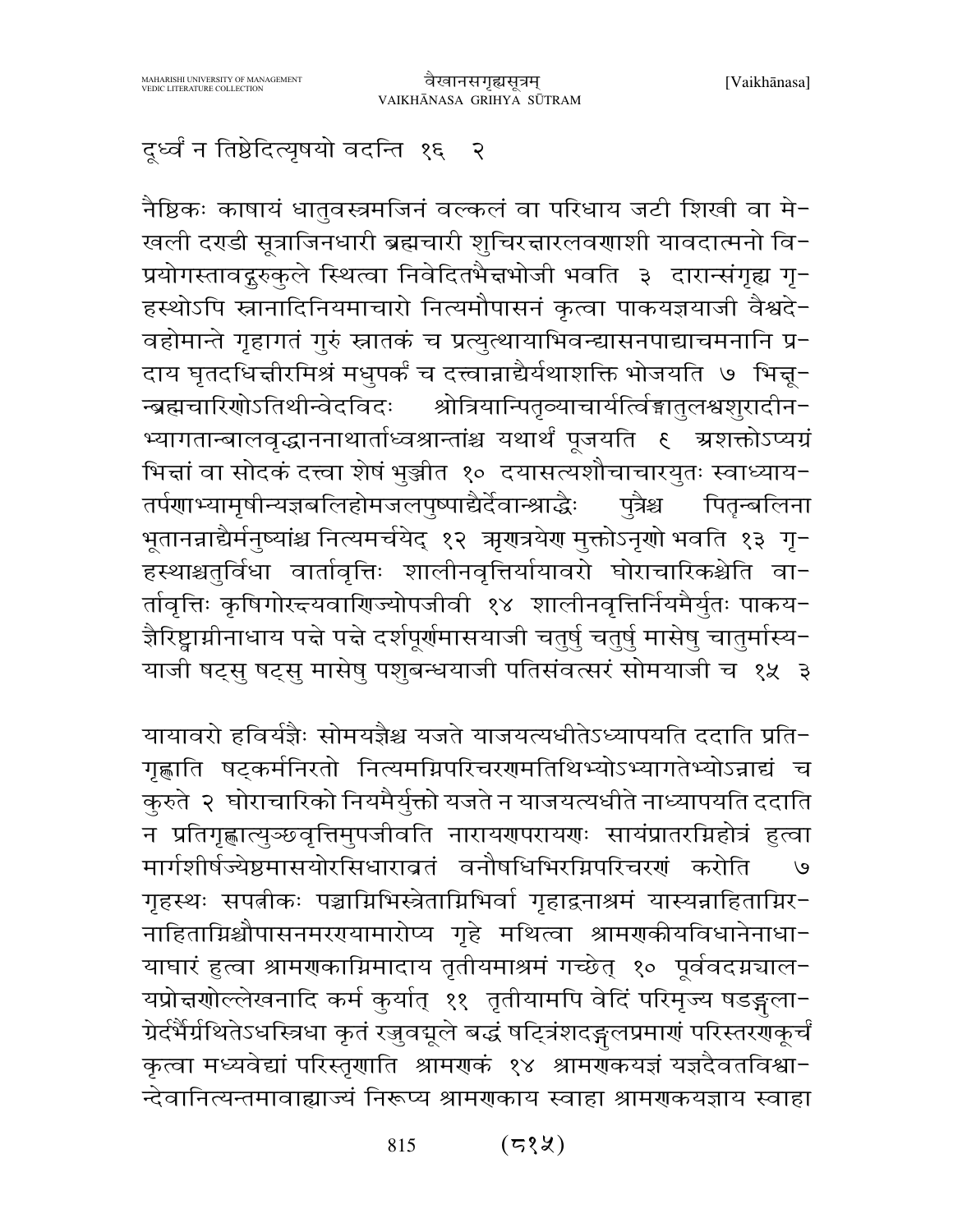यज्ञदैवतविश्वेभ्यो देवेभ्यः स्वाहेत्यन्तं हुत्वा चरुं जुहुयादित्याघारविशेषः १७ श्रामणकाग्नेश्चोर्ध्ववेदिर्द्वात्रिंशदङ्गल्यायता चतुरङ्गलिविस्तारोन्नता  $25$  $\lambda$ मध्यमा तत्परिगता पञ्चाङ्गलिविस्तारा चतुरङ्गलोत्सेधा १ ग्रधस्तादूर्ध्ववे-दिविस्तारोन्नता तृतीया वेदिः २ द्वादशाङ्गलं मध्ये निम्नं त्रिवेदिसहितं कु-राडं कृत्वाधाय वनस्थो नित्यमौपासनवत्सायंप्रातराहुतीर्हुत्वा महाव्याहति− भिः श्रामणकाम्निं जुहुयाद् ४ अपत्नीको दारैरम्निभिर्विना वनं गच्छेत् ५ वानप्रस्थाः सपत्नीका ग्रपत्नीकाश्चेति ६ सपत्नीकाश्चतुर्विधा । स्रौदुम्बरो वै-रिञ्चो वालखिल्यः फेनपश्चेति ७ औदुम्बरोऽकृष्टफलावाप्यौषधिभोजी मू-वावर्णाहङ्गलशुनमधुमत्स्यमांसपूत्यन्नधान्याम्लपरस्पर्शनपर-लफलाशी पाकवर्जी देवर्षिपितृमनुष्यपूजी वनचरो ग्रामबहिष्कृतः सायंप्रातरग्निहोत्रं हु-त्वा श्रामणकाम्निहोमं वैश्वदेवहोमं कुर्वंस्तपः समाचरति ११ श्रामणका-म्रिमेकमेवाधाय जुहोतीत्येके १२ वैरिञ्चः प्रातर्यां दिशं प्रेत्तते तां दिशं ग− त्वा तत्र प्रियङ्गयवश्यामाकनीवारादिभिर्लब्धैः स्वकीयानतिथींश्च पोषयि-त्वाग्निहोत्रश्रामणुकवैश्वदेवहोमी नारायणपरायणस्तपःशीलो भवति  $88$ वालखिल्यो जटाधरश्चीरवल्कलवसनोऽर्काग्निः कार्त्तिक्यां पौर्णमास्यां पू-ष्कलं भुक्तमुत्सृज्यान्यथा शेषान्मासानुपजीव्य तपः कुर्यात् १७ अस्य सूर्य एवाग्निर्भवतीत्यामनन्ति  $85$ ¥.

फेनप उद्दराडक उन्मत्तको निरोधकः शीर्णपतितपत्त्राहारी चान्द्रायगवतं च-रन्पृथिवीशायी नारायणं ध्यायन्मोत्तमेव प्रार्थयते २ अपतीका बहुविधाः ३ कालाशिका उद्दर्यडसंवृत्ता ग्रश्मकट्टा उदग्रफलिनो दन्तोलखलिका उञ्छ्वृत्तिकाः संदर्शनवृत्तिकाः कपोतवृत्तिका मृगचारिका हस्तादायिनः शै-लफलकादिनोऽर्कदग्धाशिनो बैल्वाशिनः कुसुमाशिनः पाराडपत्त्राशिनः कालान्तरभोजिन एककालिकाश्चतुष्कालिकाः कराटकशायिनो वीरासनशा-यिनः पञ्चाग्निमध्यशायिनो धूमाशिनःपाषाराशायिनोऽभ्यवगाहिन उदकुम्भ-वासिनो मौनिनश्चावाक्शिरसः सूर्यप्रतिमुखा ऊर्ध्वबाहुका एकपादस्थिता-श्चेति विविधाचारा भवन्तीति विज्ञायते ११ अथ भिन्नुका मोन्नार्थिनः कु-टीचका बहूदका हंसाः परमहंसाश्चेति चतुर्विधा भवन्ति १२ तत्र कुटीच-का गौतमभारद्वाजयाज्ञवल्क्यहारीतप्रभृतीनामाश्रमेष्वष्टौ ग्रासांश्चरन्तो योग-मार्गतत्त्वज्ञा मोन्नमेव प्रार्थयन्ते १५  $\mathcal{E}$ 

> $(5\$ 816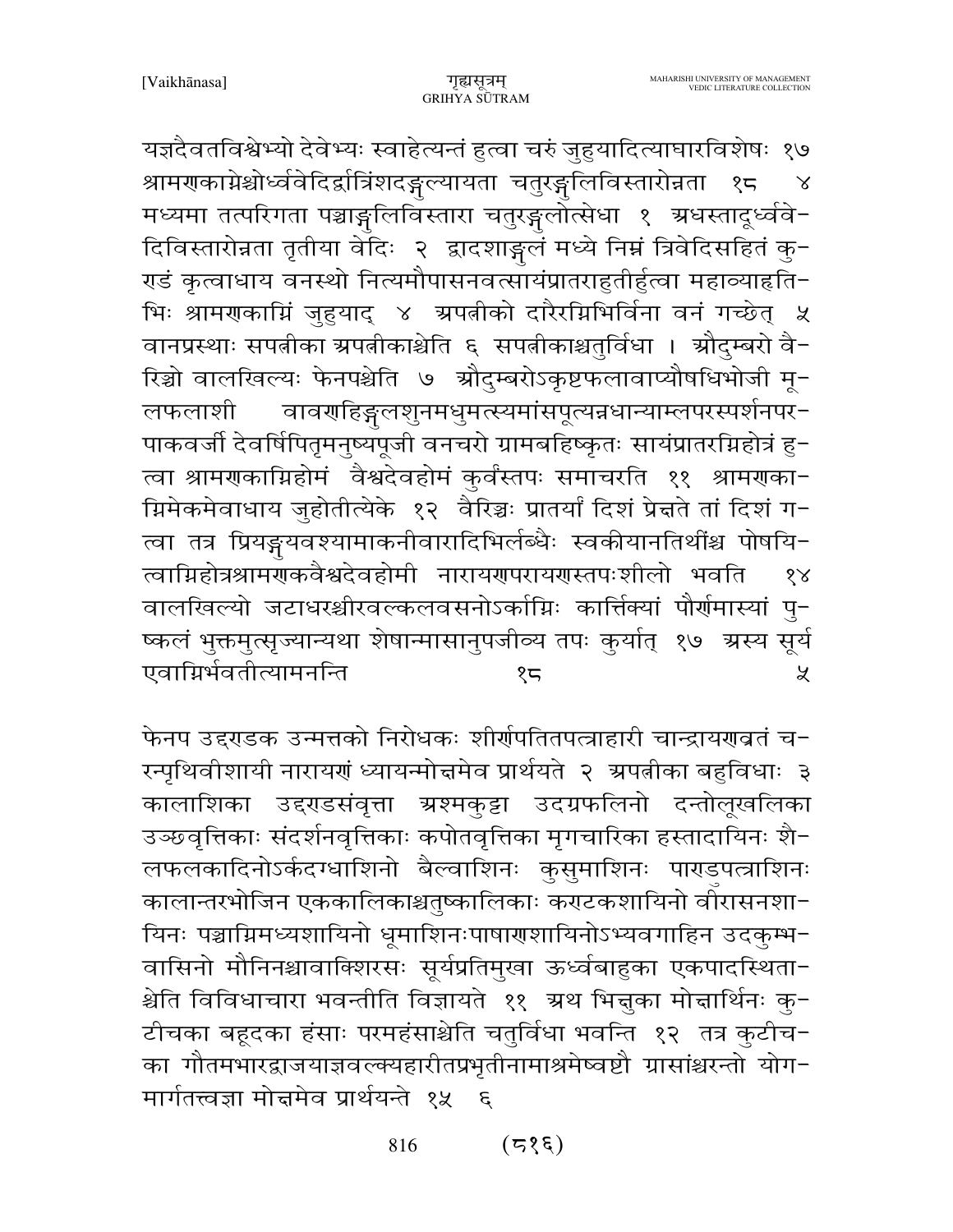बहूदकास्त्रिदरसडकमरसडलुकाषायधातुवस्त्रग्रहरणवेषधारिणो ब्रह्मर्षिगृहेषु चान्येषु साधुवृत्तेषु मांसलवरणपर्युषितान्नं वर्जयन्तः सप्तागारेषु भैद्मं कृत्वा मोत्तमेव प्रार्थयन्ते १ हंसा नाम ग्रामे चैकरात्रं नगरे पञ्चरात्रं वसन्तस्तदुपरि न वसन्तो गोमूत्रगोमयाहारिणो वा मासोपवासिनो वा नित्यचान्द्रायणबतिनो नित्यमुत्थानमेव प्रार्थयन्ते ३ परमहंसा नाम वृद्गैकमूले शून्यागारे श्मशाने वा वासिनः साम्बरा दिगम्बरा वा ४ न तेषां धर्माधर्मौ सत्यानृते शुद्धघश-ुद्ध्यादि द्वैतं ५ सर्वसमाः सर्वात्मनः समलोष्टकाञ्चनाः सर्ववर्णेषु भैज्ञाचरणं कुर्वन्ति ६ ब्राह्मणानां चातुराश्रम्यं चत्रियाणां त्रयाश्रम्यं वैश्यानां द्व्याश्रम्यं विहितं ७ तत्फलं हि सकामं निष्कामं चेति द्विविधं भवति ८ सकामं नामेह संसारेऽभिवृद्धिं ज्ञात्वा पुत्रलाभाद्यभिकाङ्गरामन्यत्स्वर्गादिफलकाङ्गरां वा १० निष्कामं नाम किञ्चिदनभिकाङ्मच यथाविहितानुष्ठानमिति ११ तत्र निष्कामं द्विविधं भवति प्रवृत्तिर्निवृत्तिश्चेति १२ प्रवृत्तिर्नाम संसारमनादृत्य सङ्खचज्ञानं समाश्रित्य प्राणायामासनप्रत्याहारधारणायुक्तो वायुजयं कृत्वा-णिमाद्यैश्वर्यप्रापरणम् १५ ७

तत्पुनरपि तपःचयाज्जन्मप्रापकत्वाद्व्याधिबाहुल्याच्च नाद्रियन्ते परमर्षयो १ निवृत्तिर्नाम लोकानामनित्यत्वं ज्ञात्वा परमात्मनोऽन्यन्न किञ्चिदस्तीति संसारमनादृत्य च्छित्वा भार्यामयं पाशं जितेन्द्रियो भूत्वा शरीरं विहाय चे-त्रज्ञपरमात्मनोर्योगं कृत्वातीन्द्रियं सर्वजगद्वीजमशेषविशेषं नित्यानन्दममृत-रसपानवत्सर्वदा तृप्तिकरं परं ज्योतिः प्रवेशकमिति विज्ञायते ६ निवृत्त्या-चारभेदाद्धि योगिनस्त्रिविधा भवन्ति सारङ्गा एकार्ष्या विसरगाश्चेति ७ ञ्चनिरोधका निरोधका मार्गगा विमार्गगाश्चेति चतुर्विधा सारङ्गा = दूरगा ङ्ख्यावन्तो विसरगास् १० तत्र सारङ्गाः सारं चेत्रज्ञस्तं गच्छन्तीति सारङ्गा-स्तेष्वनिरोधका ग्रहं विष्णुरिति ध्यात्वा ये चरन्ति तेषांप्राणायामादयो न सन्ति १२ ये तु निरोधकास्तेषां प्राणायामप्रत्याहारधारणादयः षोडश कलाः सन्ति ये मार्गगास्तेषां षडेव प्राणायामादयो ये विमार्गगास्तेषां  $88$ १३ यमनियमासनप्राणायामप्रत्याहारधारणाध्यानसमाधयश्चेत्यष्टाङ्गान्कल्पयन्तो ध्येयमप्यन्यथा कुर्वन्ति १७ ८

> $(5\sqrt{2})$ 817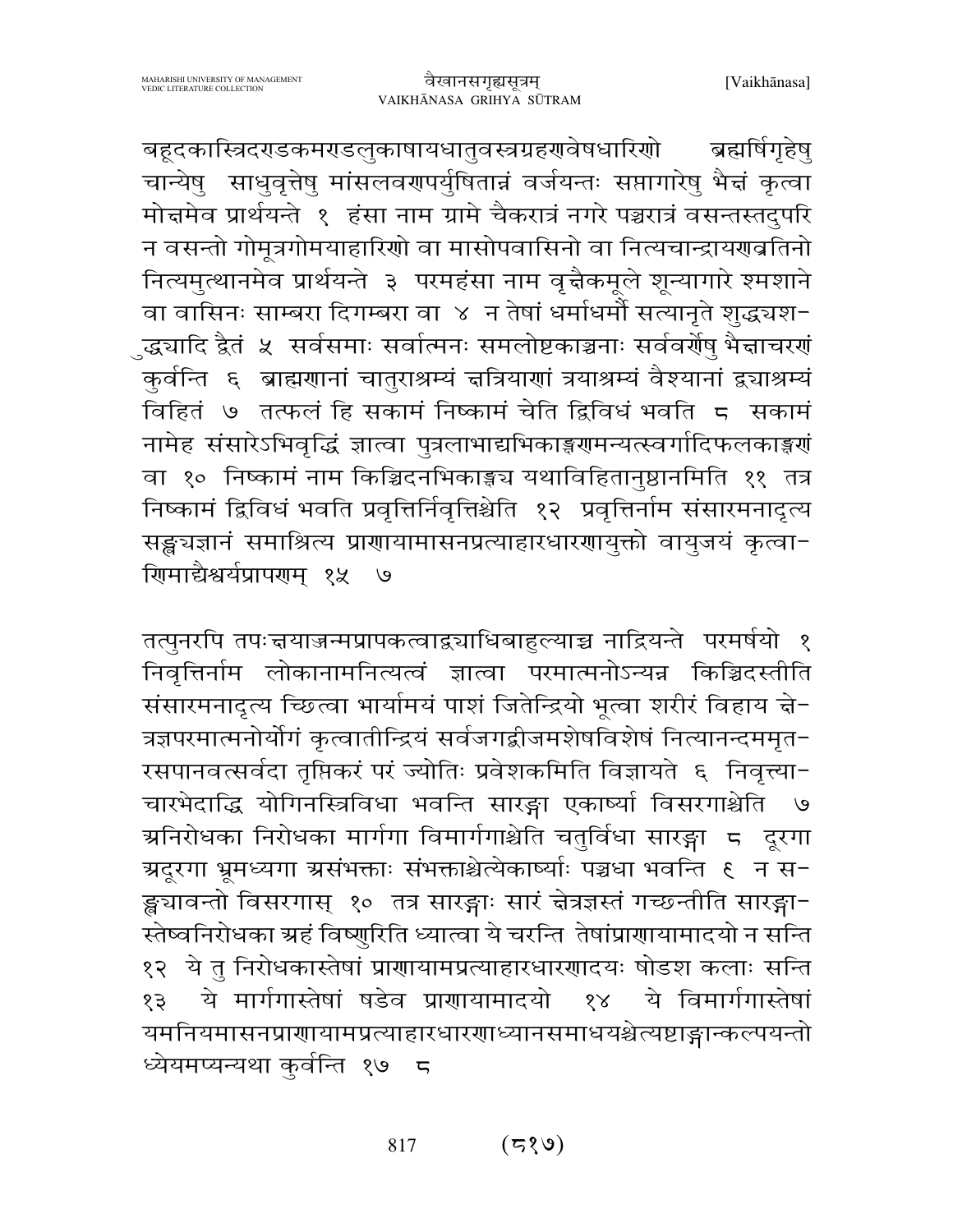ग्रथैकाष्यां १ एक एवर्षिर्येषां ते एकार्ष्यास् २ तेषु ये दूरगास्तेषामयं मार्गः ३ पिङ्गलया नाडिकयादित्यमराडलमनुप्रविश्य तत्रस्थेन पुरुषेण संयुज्य ततश्चन्द्रमंगडलं तत्रस्थेन पुरुषेग ततो विद्युतं तत्रस्थेन पुरुषेग पुनः क्रमेग वैकुराठसायुज्यं यन्ति ४ येऽदूरगास्तेषामयं धर्मः ५ चेत्रज्ञपरमात्मनोर्योगं ्<br>चेत्रज्ञद्वारेण कारयित्वा तत्रैव समस्तविनाशं ध्यात्वाकाशवत्सत्तामा-त्रोऽहमिति ध्यायन्ति ६ भ्रूमध्यगाः न्नेत्रज्ञपरमात्मनोर्योगे सत्त्वरूपाग्निद्वारेण भ्रूमध्यं नीत्वा पञ्चभ्योऽङ्गुष्ठादिभ्यः स्थानेभ्य म्राकर्षणं पुनः पिङ्गलाद्वारेण निष्क्रमणं प्रलयान्तं चेत्रज्ञयोगान्तं वा कुर्वन्ति १ ग्रसंभक्ता नाम मनसा ध्यानं कुर्वन्ति १० तत्प्रतिपादनागमं श्रोत्रेण शृगवन्ति ११ चत्तुषा देवताकारं प− श्यन्ति १२ घ्राणेन गन्धमनुभवन्ति । पाणिना देवतां नमस्कुर्वन्ति १३ संभक्ता नाम ब्रह्मणः सर्वव्यापकत्वाद्युक्तमयुक्तं योऽसौ परमात्मा तत्स व्याप्याकाशवत्तिष्ठति १४ तस्माद्ब्रह्मणोऽन्यन्न कुत्रचिदात्मानं प्रतिपद्यते-ऽसौ १५ भ्रूमध्यगतस्यापि संशयान्निष्प्रमार्गमेवेत्युक्तम् १६ ६

तस्माद्ब्रह्मव्यतिरिक्तमन्यन्नोपपद्यते विविधसरणाद्विविधदर्शनात्कुपथगामि-त्वाद्विसरगाः १ पुरा प्रजापतिरुपदेशगूहनार्थं विसरगपत्तं दृष्टवान् २ तं दृष्ट्वा मुनयोऽपि मोहं जग्मुः किं पुनर्मनुष्याः ३ विसरगपशूनामहंकारयुक्तानां जन्मान्तरेषु मुक्तिर्नास्मिञ्जन्मनि ४ तस्माद्विसरगपन्नो नानुष्ठेयो ५ केचि-द्विसरगाः कायक्लेशात्केचिन्मन्त्रजपात्केचिद्येन केनचिद्ध्यानेन केचिद्येन केन चिदत्तरेण केचिद्रायुजयादन्ये परमात्मना त्तेत्रजं संयोज्य ध्यायन्त्येते परमा-त्मसंयोगमेव नेच्छन्ति ७ हृदिस्थ एव पुरुष इति वदन्ति ८ केचिन्न किञ्चिद्ध्यानमिति यथोक्तानुष्ठानं योगमिति ज्ञात्वा मुक्तिमिच्छन्ति ६ तेषां विसरगपशूनां जन्मान्तरेषु मुक्तिर्नास्मिञ्जन्मनि १० तस्मिन्नेव जन्मनि मोत्तकाङ्गिणा विसरगपत्तो नानुष्ठेयः ११ सगुणे ब्रह्मणि बुद्धिं निवेश्य प-श्चान्निर्गुणं ब्रह्माश्रित्य यतं कुर्यादिति विज्ञायते १५ १०

ग्रथ वनस्थस्य श्रामगकविधानम् १ गृहस्थः सोमयाजी पुत्रं पौत्रं च दृ-ष्ट्वा तत्पुत्रादीन्गृहे संस्थाप्य मौराडचं कृत्वा प्राजापत्यं कृच्छ्रं चरेत् २ वसन्ते शुक्लपद्मे पुरायद्मेत्रे पत्न्या सार्धं वनाश्रमं याति ३ पूर्वस्मिन्दिवसे कृतस्रा-नः संकल्प्य कुशोदकं पीत्वोपवासं कुर्याद् ४ ग्रौपासनहोमं हुत्वाग्निमयं ते

> $(535)$ 818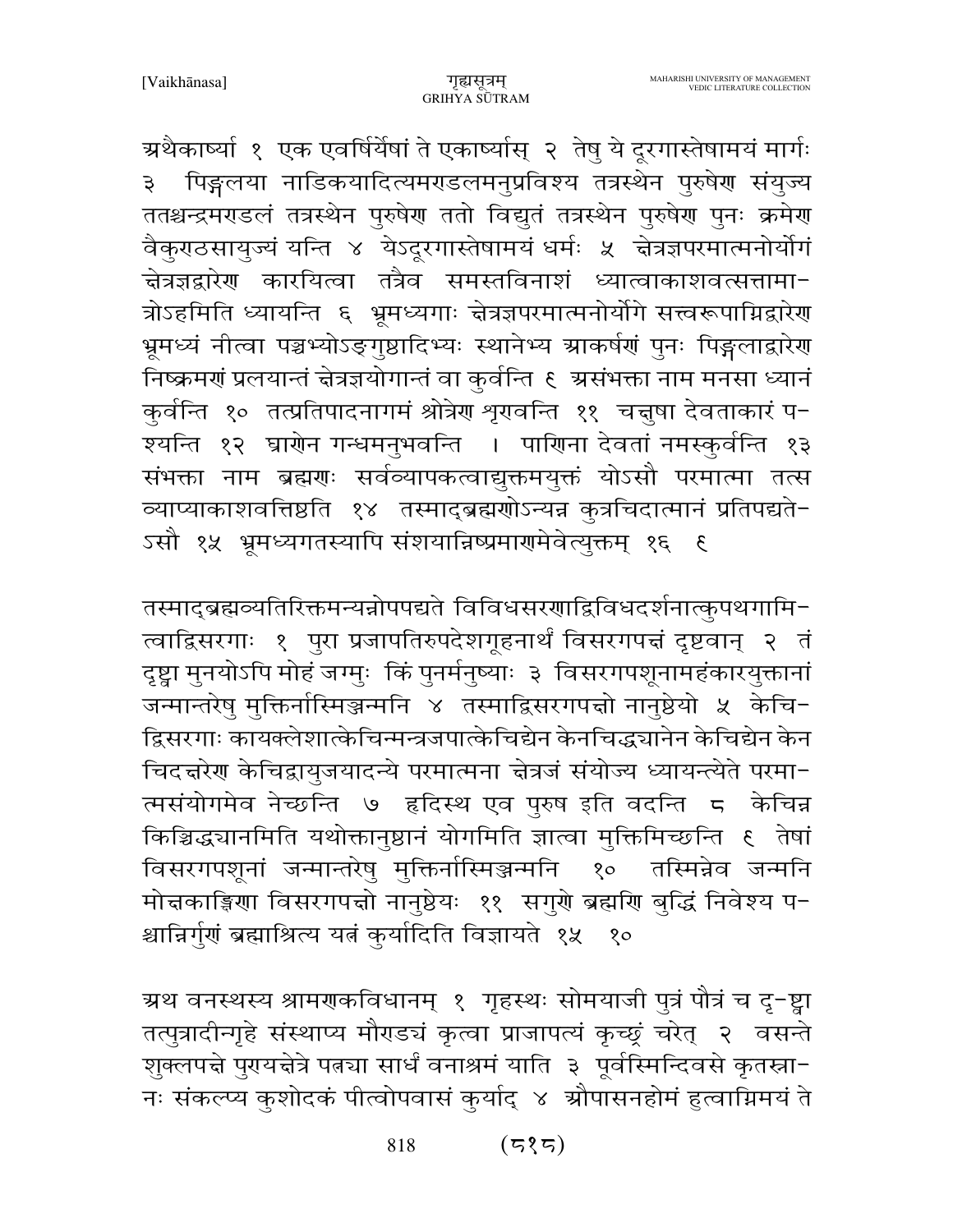योनिरित्यरगयामारोपयेद् ५ दर्शपूर्णमासविधानेन दर्भादीन्संगृह्यपूर्वव-त्परिस्तरगळूर्चान्परिधीन्समिधो वेगुदराडोपवीतकमराडलुवल्कलादीन्संभरति ७ पूर्वोक्तविधिनाम्निकुराडं कुर्याद् ८ ग्रपरस्मिन्दिवसे वैश्वानरसूक्तेनाम्नि मथित्वा प्रज्वाल्याग्न स्रायाह्युपावरोहेत्यग्निं निधाय पूर्ववच्छ्रामरणकाग्रंघाघारं जुहोति ह प्रणम्याग्निं परिषिच्याग्ने प्रायश्चित्ते त्वमिति पञ्चप्रायश्चित्तं हुत्वा− पोहिररयपवमानैरात्मानं प्रोद्त्य ब्रह्मदैवत्यं वैष्णवं पञ्चवारुणं च प्रधानान्व्या-हत्यन्तं यजेत् १२ अग्नेः प्रतीच्यां द्वौ कुशौ पूर्वाग्रौ न्यस्योर्ध्वेऽश्मानं निधाय तत्सवितुर्वरेरायमिति दच्चिरणपादाङ्गष्ठाग्रेणाश्मानमधितिष्ठेत्तेजोवत्सव इति वल्कलमजिनं चीरं वा परिधाय पूर्वेवन्मेखलादींस्त्रीरययुपवीतान्युत्तरीयं कृ− ष्णाजिनं चाददाति १७ ११

ग्राचम्य स्वस्ति देवेत्यम्निं प्रदत्तिरां प्रशामं च कृत्वासीत १ शं नो देवीरिति स्वमूर्धि प्रोन्दय जयानभ्यातानान्राष्ट्रभूतो व्याहतीश्च हुत्वाज्यशेषं प्राणायामेन प्राश्नीयाद् २ योगे योग इति द्विराचम्य शतमिन्नू शरद इति प्रणाममागन्त्रा समगन्महीति प्रदत्तिर्णं चादित्यस्य कुर्वात ४ राष्ट्रभुदसीत्यृध्वांग्रं कुर्चं गृ-ह्लीयात् ४ ग्रों भूस्तत्सवितुरों भुवो भर्गो देवस्यों सुवर्धियो यो न इति पच्छो व्यस्तामों भूर्भुवस्तत्सवितुरों सुवर्धियो यो न इत्यर्धर्चामों भूर्भुवः सुवस्त-त्सवितुरिति समस्तां च सावित्रीं जप्त्वा वनाश्रमं प्रविश्य ब्रह्मचर्यबतं सं-कल्पयेत् १० तत्पत्नी च तथा ब्रह्मचारिणी स्यात् ११ स्वयमेवाग्निं प्रद-चिर्णाकृत्याज्येन प्राजापत्यं धातादीन्मिन्दाहुती विच्छिन्नमैन्द्रं वैश्वदेवं वै-श्णवं बाह्यं विष्णोर्नुकादीन्प्राजापत्यसूक्तं तद्व्रतबन्धं च पुनः प्रधानान्हुत्वा-प्राजापत्यव्रतं बध्नाति १४ स्थित्वा देवस्य त्वा यो मे दराड इति द्वाभ्यां पञ्चसप्तनवान्यतमैः पर्वभिर्युक्तं केशान्तायतं वाप्यवक्रं वैष्णवं द्विदराडमाद-दाति १५ येन देवा इति कमराडलुमृद्ग्रहिरायौ पूर्ववदुपानट्छ्त्रे च गृह्णाति १७) अमीन्गार्हपत्यादींश्चोज्ज्वाल्यामिहोत्रं हुत्वाहवनीये प्राजापत्यं विष्णुसूक्तं च सर्वत्राग्नये स्वाहा सोमाय स्वाहा विष्णुवे स्वाहेति हुत्वाग्नीनरगया-मारोपयति २० १२

वनेऽद्रौ विविक्ते नदीतीरे वनाश्रमं प्रकल्प्य यथोक्तमग्निकुराडानि कुर्यात् १ पत्नचा सहाम्रीनादाय पात्रादिसंभारयुक्तो वनाश्रमं समाश्रयति २ अम्रचा-

> $(35)$ 819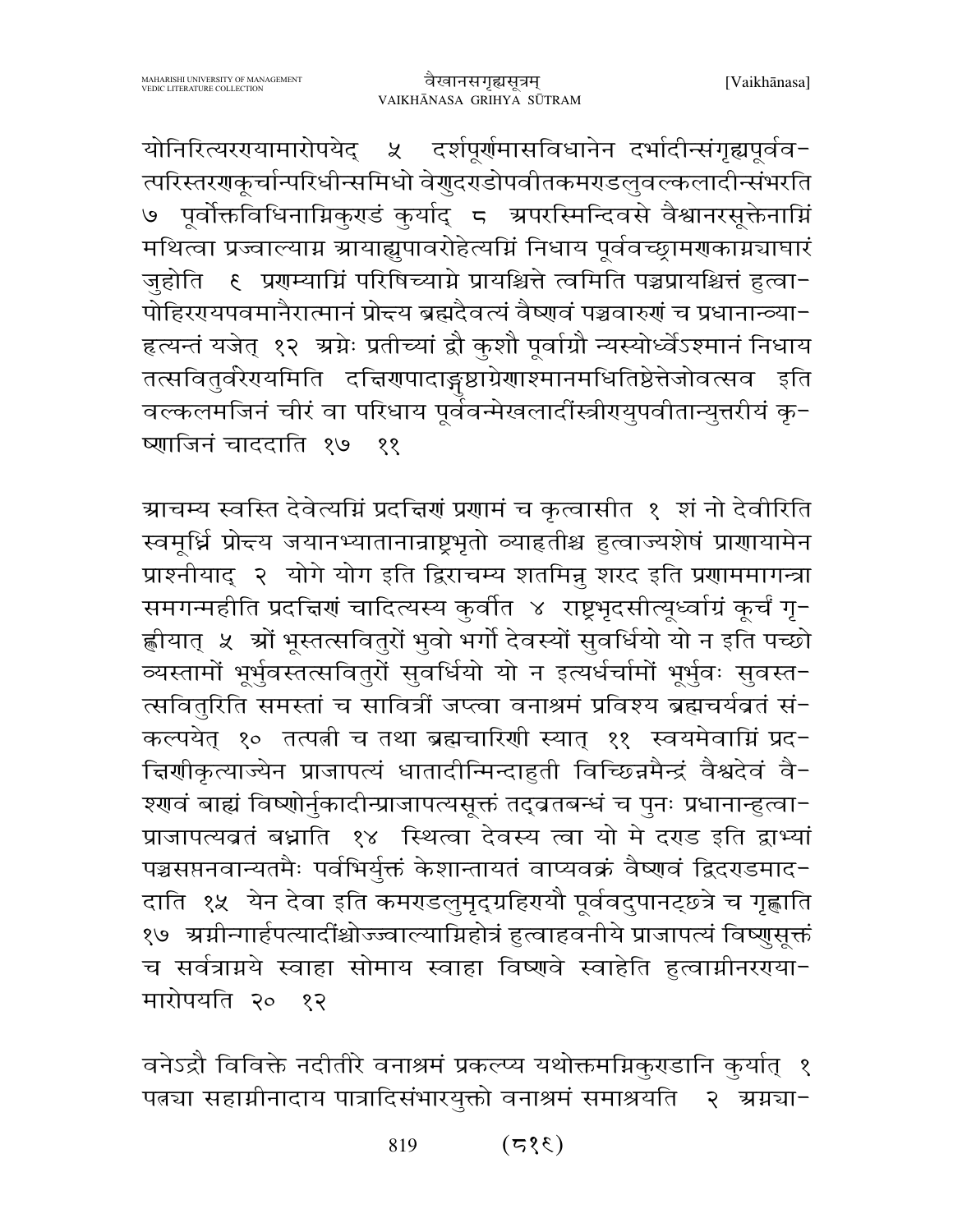यतने प्रोन्दय खनित्वा लेखाः षडुल्लिरूय सुवर्णशकलं व्रीहींश्च निधाय श्रामणकाग्निं निदध्यात् ३ वन्यानेव पार्थिवान्वानस्पत्यान्कुलीरोद्धाताञ्छ-णान्पुराणान्कुशदर्भानूर्णास्तुकां प्लचाग्रं सुगन्धितेजनं गुग्गुलुं हिरगयशक− लान्सूर्यकान्तं च संभरति ६ वानप्रस्थानृत्विजो वृत्वाम्निं मथित्वा गार्हप-त्यादोंस्त्रेताम्रीन्पञ्चामीन्वाम्रघाधेयक्रमेणाधायाहुती द्वे ह्रे हुत्वा नित्यं द्विकालं वन्यैरेव जुहोति 5 वनाश्रमी मुनिः स्नानशौचस्वाध्यायतपोदानेज्योपवा-सोपस्थनिग्रहब्रतमौनानीति नियमान्दशैतान्सत्यानृशंस्यार्जवज्ञमादमप्रीति-प्रसादमार्दवाहिंसामाधुर्याणीति यमान्दशामूंश्च समाचरति १२ भक्त्या वि-ष्णुं ध्यायन्नग्निहोत्रश्रामणकाग्निहोमौ द्विकालं नोत्सृजन्ग्राम्याशनं त्यक्त्वा व-न्यौषधीः फलं मूलं शाकं वा नित्याशनं संकल्प्य तिरोधा भूरिति । स्राह-त्यापराह्णे स्वयं पत्नी वा हविष्यमास्नावितं पचति १५ वैश्वदेवान्तेऽतिथीन-भ्यागतान्प्राशयित्वा मितं प्राश्नाति १६ १३

रात्रौ नाश्नीयाद् १ अधस्ताद्दर्भांस्तृणानि पर्णानि वास्तीर्य सुव्रतः सुव्रतां प-र्त्नी विनैकः शयीत २ सास्य शुश्रूषां करोत्येनां नोपगच्छेत् । मातृवचि− ष्कामः प्रेन्नेतोर्ध्वरेता जितेन्द्रियो ३ दर्शपूर्णमासौ चातुर्मास्यं नन्नत्रेष्टिमा-ग्रयरोष्टिं च वन्यौषधीभिः पूर्ववद्यजेद् ग्रनुक्रमान् ४ मूलैः फलैः पत्नैः पु-ष्पैर्वा तत्तत्कालेन पक्वैः स्वयमेव संशीर्णैः प्राणं प्रवर्तयन्नुत्तरोत्तरेऽप्यधिकं त-पःसंयोगं फलादिविशिष्टमाचरेद् ६ ग्रथवाहिताग्निः सर्वानमीनररयामा-रोप्य सर्वैः संवापमन्त्रैः पार्थिवान्वानस्पत्यांश्च सर्वान्समह्यनिर्मन्थ्यैतेन वि-धिनामग्नञाधेयविधानेन च मन्त्रैः सर्वैः सभ्याग्नञायतने श्रामणकाग्निमा− दग्नौ होमं हुत्वाररयादिपात्राणि च प्रचिप्य पुत्रे भार्यां निधाय तथाग्नीनात्म-न्यारोप्य वल्कलोपवीतादीन्भिज्ञापात्रं च संगृह्यानग्निरदारो गत्वा वने निव-सेत् १२ तपसां श्रमरामेतन्मूलं तस्मादेतद्विधानमेनमग्निं च श्रामराकमि-त्याह १५ संन्यासक्रमं सप्तत्यूर्ध्वं वृद्धोऽनपत्यो विधुरो वा ज-विखनाः न्ममृत्युजरादीन्विचिन्त्य योगार्थी यदा स्यात्तद् १६ अ्रथवा पुत्रे भार्यां नि-न्निप्य परमात्मनि बुद्धिं निवेश्य वनात्संन्यासं कुर्यात् १८ १४

मुराडितो विधिना स्नात्वा ग्रामाद्वाह्येप्राजापत्यं चरित्वा पूर्वाह्ने त्रिदराडं शि-

 $(530)$ 820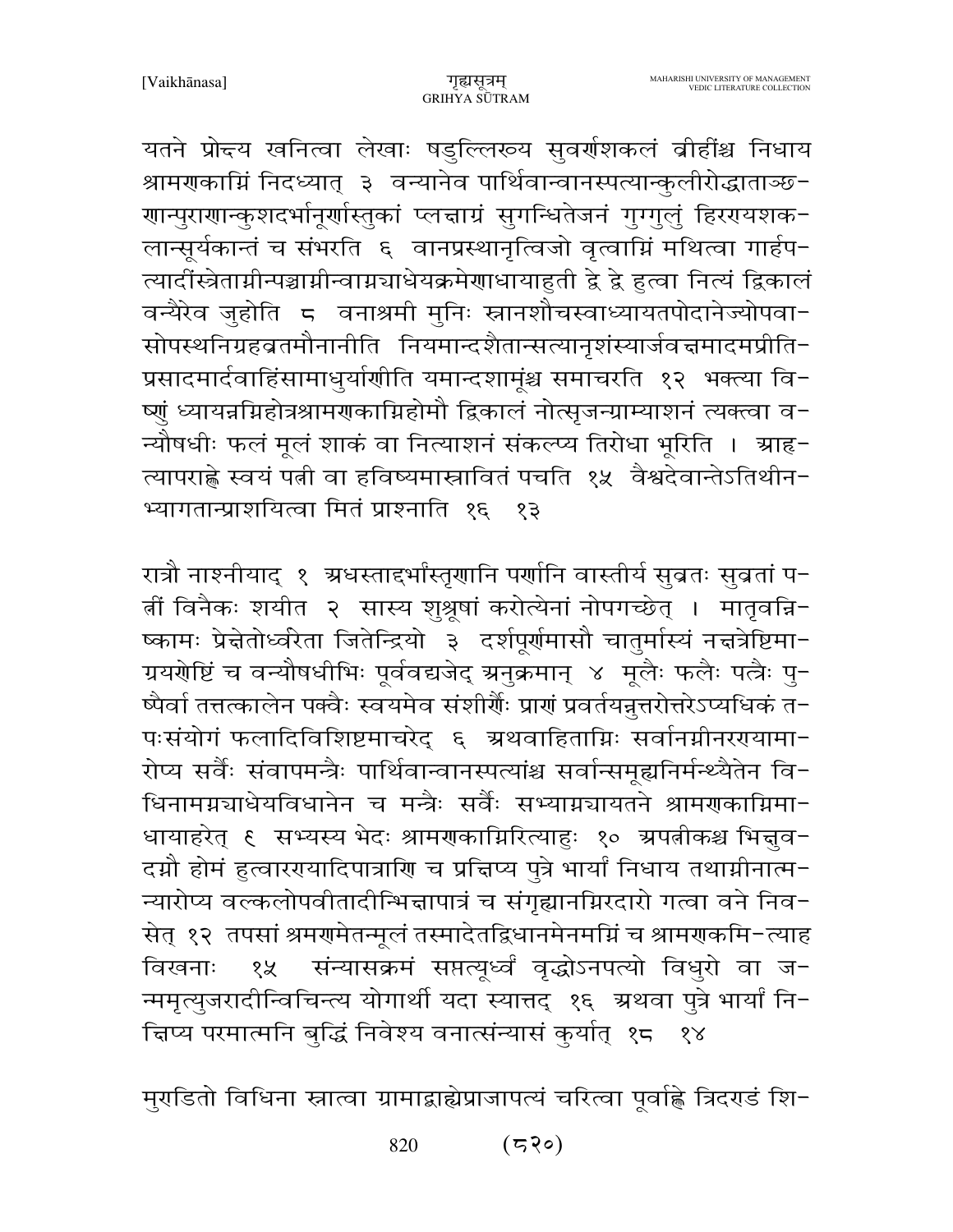क्यं काषायं कमराडलुमप्पवित्रं मृद्ग्रहणीं भिज्ञापात्रं च संभृत्य त्रिवृतं प्रा-श्योपवासं कृत्वा दिनेऽपरे प्रातः स्नात्वाग्निहोत्रं वैश्वदेवं च हुत्वा वैश्वानरं द्वादशकपालं निर्वपेत् ३ गार्हपत्याम्रावाज्यं संस्कृत्याहवनीये पूर्णाहुती पू-रुषसूक्तं च हुत्वाग्नये सोमाय ध्रुवाय ध्रुवकरणाय परमात्मने नारायणाय स्वाहेति जुहोति ६ स्वृचि स्रुवेर चतुर्गृहीतं गृहीत्वा सर्वाग्निष्वों स्वाहेति जुहयाद् ७ अग्निहोत्रहवर्णामाहवनीये मृच्छिलामयेभ्योऽन्यानि पात्राणी गार्हपत्ये प्रत्निपति 5 गृहस्थोऽनाहिताग्निरौपासने वनस्थश्च श्रामणकाम्नौ होमं हुत्वा पात्राणि प्रत्तिपेत् ६ पच्छोऽर्धर्चशो व्यस्तां समस्तां च सावित्रीं जप्त्वा भिन्नाश्रमं प्रविशामीति तं प्रविशति ११ अन्तर्वेद्यां स्थित्वा गार्हपत्यादीन्या ते ग्रग्ने यज्ञियेति प्रत्येकं त्रिराघ्राय भवतं नः समनसावित्यात्मन्यारोपयेत् १३ भूर्भुवः सुवः संन्यस्तं मयेति त्रिरुपांशूच्चैश्च प्रैषमुक्त्वा दत्तिराहस्तेन सकृजलं पीत्वाचम्य तथैवोक्त्वा त्रिर्जलाञ्जलिं विसृजेन् १५ मेखलां चत्वार्यु-पवीतान्येकं वोपवीतं कृष्णाजिनमुत्तरीयं च पूर्ववद्दाति १७ देवस्य त्वा यो मे दराडः सखा मे गोपायेति त्रिभिस्त्रिदराडं यदस्य पारे रजस इति शिक्यं येन देवाः पवित्रेगेत्यप्पवित्रं येन देवा ज्योतिषेति कमराडलमुद्ग्रह-रायावाददीत २० १५

स्नात्वाघमर्षणसूक्तेनाघमर्षणं कुर्यात् १ स्राचम्य षोडश प्राणायामान्कृत्वा सहस्रं शतं वाल्सावित्रीं जप्त्वा तथा भिन्नापात्रमलाबु दारवं मृन्मयं वा गृ-ह्लाति २ प्रणवाद्यादिभिः पृथक् पृथक्सप्तव्याहृतिभिस्तर्पयामीति देवेभ्यो जलेऽद्धिस्तर्पयित्वाद्याभिश्चतसृभिः स्वधेति पितृभ्यस्तर्पयेत् ४ उद्वयं तमस इत्यादित्यमुपतिष्ठेत ५ जलाञ्जलिं विसृज्याभयं सर्वभूतेभ्यो दद्याद् ६ ग्रध्यात्मरतो यतिर्भिन्नाशी नियमयमांश्च समाचरन्संयतेन्द्रियो ध्यानयोगेन परमात्मानमीत्तते ८ धर्म्यं सदाचारम् ६ निवीती दत्तिशे कर्शे यज्ञोपवीतं कृत्वोत्कटिकमासीनोऽहन्युदङ्गखो रात्रौ दचििणामुखस्तृगैरन्तरिते मूत्रपुरीषे विसृजेन् १० नद्यां गोष्ठे पथि छायायां भस्मन्यप्सु कुशे दर्भे वा नाचरेत् ११ गोविप्रोदकाग्निवाय्वर्कतारेन्दून्नपश्यन्कुर्यात् १२ वामहस्तेन लिङ्गं सं-गृह्योत्थायोदकस्य पार्श्वे तथासीनो ब्रह्मचारी गृहस्थोऽपि शिश्ने द्विर्हस्तयोश्च द्विर्द्विर्गुदे षट्कृत्वो मृदं दत्त्वोद्धतैरेव जलैः शौचं कुर्यात् १५ करं वामं दश कृत्वः करावुभौ च तथा मृदाद्धिः प्रन्नालयेत् १६ वनस्थस्य भिन्नोश्चैतदि्द्द−

> $(53)$ 821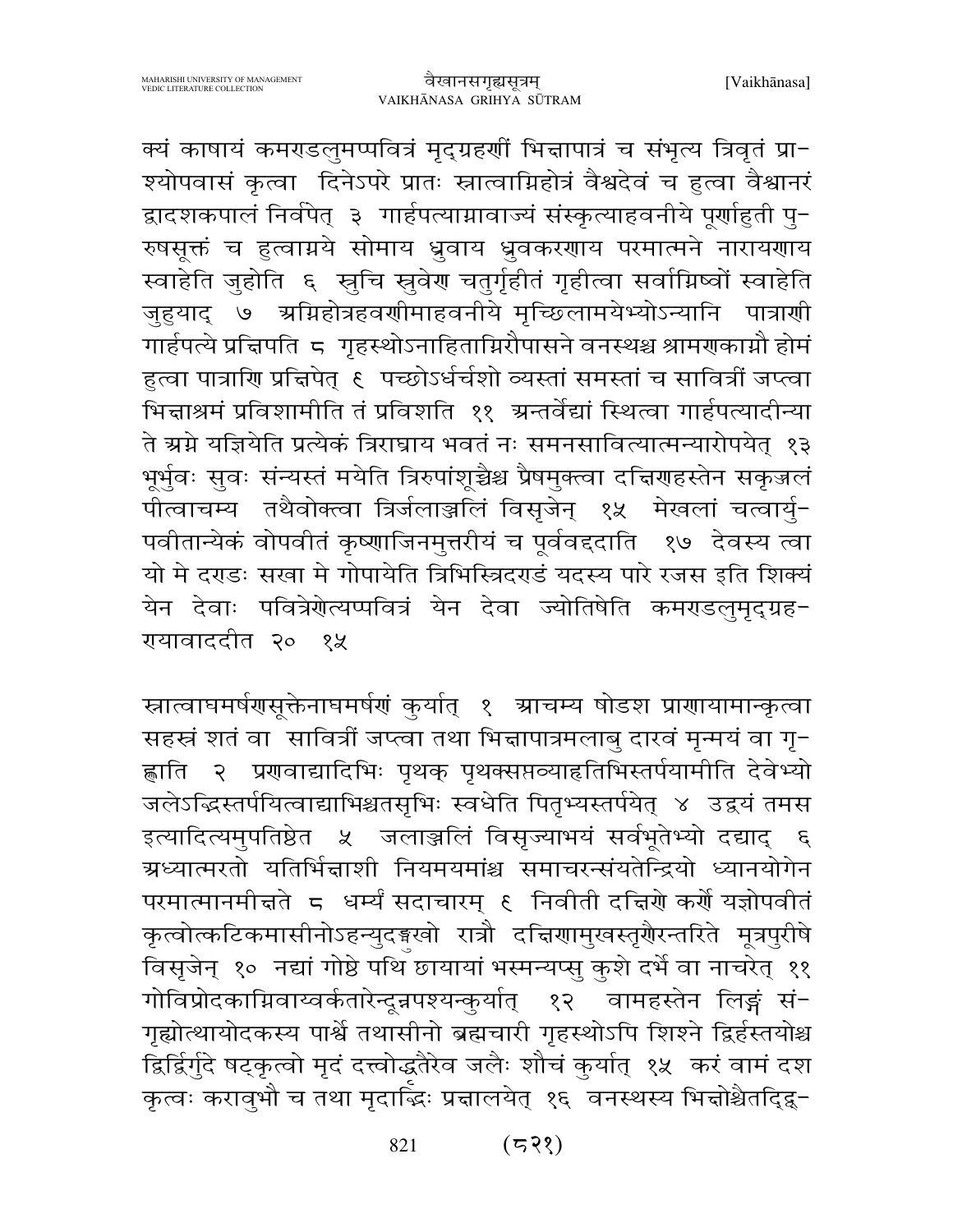गुणं भवति १७रात्रौ यथोक्तार्धं वा १८  $\mathcal{S}\mathcal{E}$ 

रेतोविसर्गे मूत्रवच्छौचं कर्तव्यं रेतसस्त्रिरित्येके १ सोपवीती प्राङ्गख उद-इखो वान्यत्रासित्वा मृदाम्बुना पूर्ववत्पादौ पाणी च प्रत्नाल्याचम्य मन्त्रे− जाचमति ३ ब्राह्मणो हृद्गभिः चत्रियः कराठगाभिर्वैश्यस्तालुगाभिरद्धिरा− चामेत ४ म्रात्मानं प्रोद्त्य प्रत्यर्कमपो विसृज्यार्कं पर्येति ५ उदकस्या-ग्नेर्वामपार्श्वं प्राणानायम्य प्रत्येकमोंकारादिसप्तव्याहृतिपूर्वां गायत्रीमन्ते सशि-रस्कां त्रिर्जपेत्स प्राणायामस्त्रीनेकं वा प्राणायामं कृत्वा पूतः ७ शतं दशाष्टौ वा सावित्रीं जप्त्वा सायंप्रातः सन्ध्यामुपास्य नैशिकमाह्निकं चैनोऽपमृज्यते द्विजातिः सन्ध्योपासनहीनः शूद्रसमो भवति १० ब्रह्मचारी स्वनाम  $\overline{\mathcal{E}}$ संकीर्त्याभिवादयेदहं भो इति ११ श्रोत्रे च संस्पृश्य गुरोः पादं दत्तिर्गं दत्तिरोन पाणिना वामं वामेन व्यत्यस्य जान्वोरापादमुपसंगृह्णज्ञानतशीर्षोऽभिवादयति १३ ग्रायुष्मान्भव सौम्येत्येनं शंसेद् । ग्रनाशीर्वादी नाभिवन्द्यो १४ माता पिता गुरुर्विद्वांसश्च प्रत्यहमभिवादनीयाः १५ अन्ये बान्धवा विप्रोष्य प्रत्यागत्याभिवन्द्याः १६ ज्येष्ठो भ्राता पितृव्यो मातुलः श्वशुरश्च पितृवत्पितृष्व-सा मातृष्वसा ज्येष्ठभार्या भगिनी ज्येष्ठा च मातृवत्पूजितव्याः १८ सर्वेषां माता श्रेयसी गुरुश्च श्रेयान् १६ १७

परस्त्रियं युवतिमस्पृशन्भूमावभिवादयेद् । वन्द्यानां वन्दनादायुर्ज्ञानबला-रोग्यशुभानि भवन्ति १ यज्ञोपवीतमेखलाजिनदराडान्परेण धृतान्न धारयेत् २ उपाकृत्यानालस्यः शुचिः प्रणवाद्यं वेदमधीयानोऽमावास्यायां पौर्णमास्यां चतुर्दश्योः प्रतिपदोरष्टम्योश्च नाधीयीत ३ नित्यजपे होमे चानध्यायो नास्ति ४ मार्जारनकुलमराडूकश्वसर्पगर्दभवराहपश्वादिष्वन्तरागतेष्वहोरात्रं सूतकप्रे-तकयोराशौचे तावत्कालं तिस्रोऽष्टकासु गुरौ प्रेते च त्रिरात्रमनध्यायः स्यात् तद्धार्यापुत्रयोः स्वशिष्यस्य चोपरमे मनुष्ययज्ञे श्राद्धभोजने चैकाह- $\overline{5}$ मनध्यायः स्यादापदार्त्योरप्रायत्ये ६ वृत्तनौयानशयनेष्वारूढः प्रसारितपादो मूत्रपुरीषरेतोविसर्गे ग्रामेऽन्तःशवे सत्यभन्त्यान्नभोजने छर्दने श्मशानदेशे सन्ध्यास्तनिते भूकम्पे दिग्दाहेऽशन्युल्कानिपाते रुधिरोपलपांसुवर्षे सूर्येन्दुरा-ह़ग्रहणे च तत्तत्काले नाधीयीत १३ परत्रेह श्रेयस्करो वेदस्तदध्येतव्यो १४ ग्रन्ते विसृज्य प्रगत्वं ब्रवीति १५) लौकिकाग्नौ समिधौ हुत्वा भिन्नान्नं मेधाप्रदं

> $(533)$ 822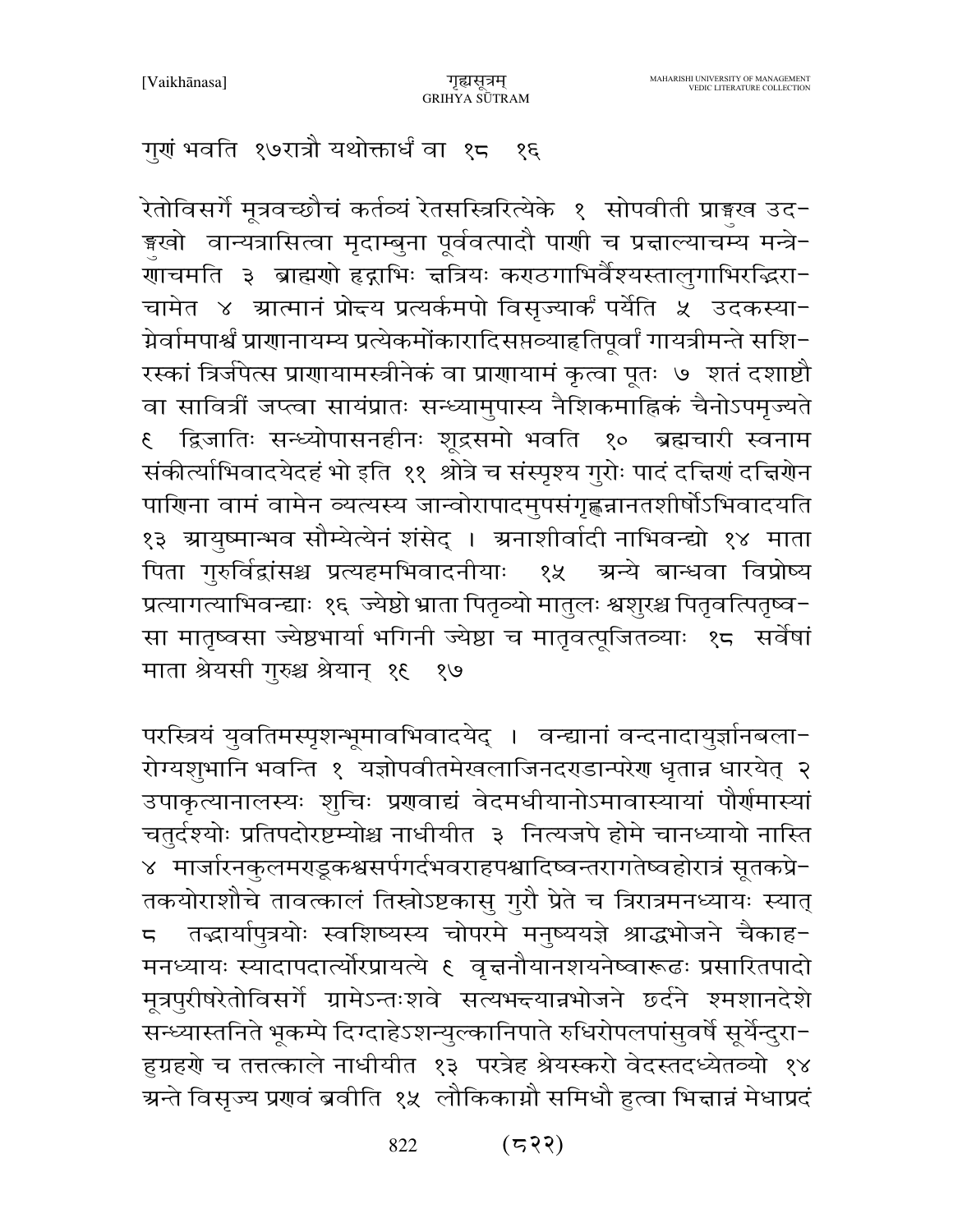# शुद्धं मौनी भुञ्जीत १६ १८

पौषे माघे वा मासे ग्रामाद्रहिर्जलान्ते पूर्ववद्व्रतविसर्गहोमं हुत्वा स्वाध्या-यमुत्सृज्य पन्ने शुक्ले वेदं कृष्णे वेदाङ्गं च यावदन्तं समधीत्य गुरोर्दन्निणां दत्त्वा समावर्ती स्यात् ३ मध्याह्ने शुद्धे जले मृदाद्धिः पादौ हस्तौ च धाव-यित्वाचम्याङ्गानि संशोध्यापः पुनन्त्विति जले निमज़ेद् ४ ग्राचान्तो वै-ष्णवैर्मन्त्रैर्विष्णुं हिररायशृङ्गमिति वरुणं च प्रगम्याघमर्षणसूक्तेनाघमर्षणं कृत्वेदमापः शिवा इति स्नायाद् ६ ग्राश्रमिणश्चत्वारः स्नानं नित्यमेवं पूर्वो-क्तेन विधिना काम्यं नैमित्तिकं च कुर्वन्ति ८ धौतवस्त्रेणाच्छाद्य पूर्ववदा− चम्य प्रोन्दयासीनस्तिष्ठन्वा कृतप्राणायामः सावित्रीं जप्त्वादित्यमुपतिष्ठेत १ दच्चिरणपारिणना तीर्थेन ब्राह्मेरण भूपत्यादीन्दैवेन नारायरणादीन्कूप्यादींश्चार्षेरण विश्वामित्रादीन्पैतृकेरा पित्रादीनद्भिस्तर्पयित्वा ब्रह्मयज्ञं करिष्यन्नित्यमिषे त्वोर्जे त्वेति यथाकामं यजुःसंहितामाद्यां स्त्रीननुवाकान्स्वाध्यायं कुर्वात  $59$ नैमित्तिकमृतं च सत्यं चेत्यादिसूक्तानि चतुर्वेदादिमन्त्रान्वाप्यधीयीत  $88$ सर्वयज्ञानामादिर्ब्रह्मयज्ञः १५ तस्मादुपनयनप्रभृत्येव द्विजैः कर्तव्यो  $38$ नद्यां तीर्थे देवखाते सरसि तटाके वा सामान्ये स्नानं कुर्यात् १८ १६

परस्योदके मृत्पिराडान्पञ्चोद्धत्य स्नायात् १ कूपे तत्तीरे त्रिः कुम्भेनाभिषिञ्चेद् । उच्छिष्टो नम्नो वा न स्त्रायात्तथा न शयीत २ ग्रातुरोऽप्सु नावगाहेत ३ ग्रातुरस्य स्नाने नैमित्तिके दश कृत्वो द्वादश कृत्वो वा तमनातुरो जलेऽव− गाह्याचम्य स्पृशेत्ततः स पूतो भवति ४ द्विकालं होमान्ते पादौ प्रद्माल्या-चम्यासने प्राङ्गखः प्रत्यङ्गखः वा स्थित्वा चतुरश्रोपलिप्ते मराडले शुद्धं पात्रं न्यसेत् ६ तत्रांचं प्रचिप्य तत्पूजयति ७ द्वौ पादावेकं वा भूमौ निधाय प्रसन्न ऋतं त्वा सत्येन परिषिञ्चामीति सायं परिषिञ्चति सत्यं त्वर्तेन परिषिञ्चामीति प्रातर् ८ अमृतोपस्तररामसीत्याधावं पीत्वा विधिना प्रारााहुतीर्हुत्वान्नम-निन्दन्नश्नाति १० भुक्त्वामृतापिधानमसीत्यपः पीत्वाचम्याचामेद् ११ एक-वासाः शयानस्तिष्ठन्नस्नानजपहोमीशुष्कपाद उदङ्गखो वा नाश्नाति १२ भिन्नपात्रेऽन्नं पर्युषितं शयनासनोत्सङ्गस्थं वा न भुर्ञ्जीत १३ अञ्जलिनापो न पिबेद् १४ उच्छिष्टाशुच्याशौचिपतिततैः स्पृष्ठं सूतकप्रेतके चान्नं नाश्नी-यात् १५ २०

#### $(555)$ 823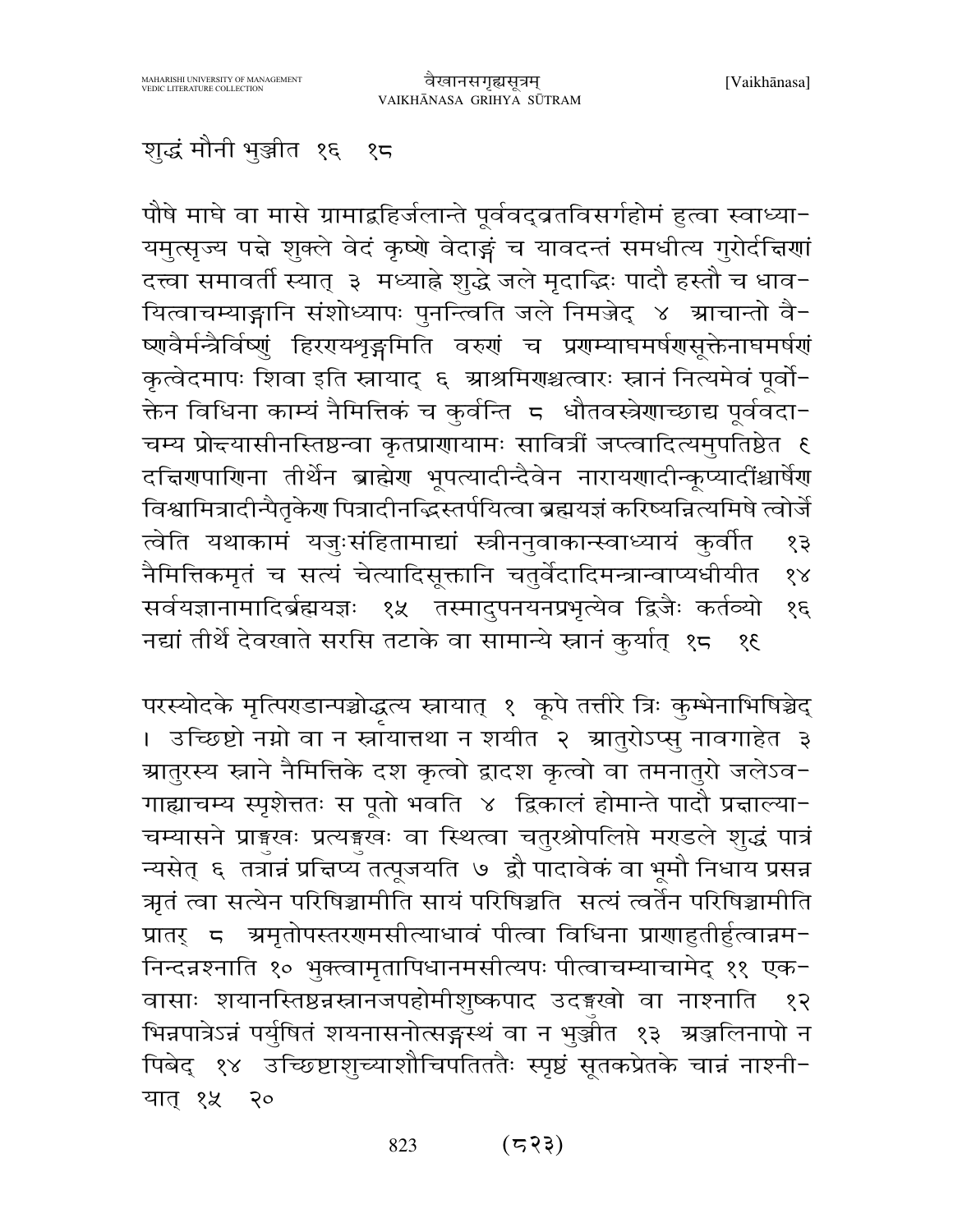तिलसक्तुदधिलाजं च रात्रावभन्दयम् १ अन्नं पर्युषितमाज्येन दध्ना वा युक्तं भोज्यम् २ क्रिमिकेशकीटयुतं गवाघ्रातं पत्तिजग्धं च भस्माद्धिः प्रोत्तितं शुद्धं ३ श्वकाकाद्युपहते बह्नन्ने तस्मिन्पुरुषाशनमात्रं तत्रैवोद्धत्य व्यपोह्य पवमानः सुवर्जन इति भस्मजलैः प्रोन्दय दर्भोल्कया स्पर्शयित्वा गृह्णीयात् ५ प्रसूतेऽन्तर्दशाहे गोत्तीरं सदैकशफोष्ट्रस्त्रीणां पयश्च पलाराडकवकलशुन-गृञ्जनविड्जमनुक्तं मत्स्यमांसं च वर्जनीयम् ७ यज्ञशिष्टं मांसं भन्नणीयम् 5 उदक्यास्पृष्टं शूद्रानुलोमैः स्पृष्टं तेषामन्नं च वर्जयेत् १ स्वधर्मानुवर्तिनां शूद्रानुलोमानामामं चुधितस्य संग्राह्यम् १० सर्वेषां प्रतिलोमान्तरालबा-त्यानामामं पक्वं च चुधितोऽपि यतान्न गृह्णीयात् ११ तैः स्पृष्टिसंमिश्रं परप-क्वं च संत्यजति १२ नित्यं श्रुतिस्मृत्युदितं कर्म कुर्वन्मनोवाक्कायकर्मभिः शनैर्धर्मं समाचरति १३ २१

गृहस्थाश्रमी द्वे यज्ञोपवीते वैरणवं दराडं कमराडलुं च धारयेत् १ स्नात्वा सभार्यो गृह्याम्रौ गार्ह्याणि कर्माणि श्रौतामिषु श्रौतानि कुर्यात् २ सायं च होमान्तेऽतिथीनभ्यागतान्प्राशयित्वा मितं प्राश्य पत्न्या शयीत ३ म्रार्द्रपा− दः प्रत्यगुत्तरशिराश्च स्वपिति ४ ऋतुरात्रिषु स्वभार्यामुपगच्छेद् ५ स्रादौ त्रिरात्रमृतुमतीगमनसहासनशयनानि वर्जयेत् ६ परदारान्न संगच्छेत् । परदारगमनादायुः श्रीर्ब्रह्मवर्चसं विनश्यति ७ भार्यया सह नाश्नाति ग्रश्नन्तीं तां जुम्भमाणां नग्नां च नावलोकयेत् = ग्रसत्यवादं वर्जयति । म्रसत्यात्परं पापं सत्यात्परो धर्मश्च नास्ति € सर्वप्राणिहितोऽद्रोहेरौव जीवे− च्छुद्धार्थवान्कुसूलधान्यः कुम्भीधान्योऽश्वस्तनिको वा स्यात् १० द्विजातिः पतितान्त्यजातान्न स्पृशेद् ११ उदयेऽस्तमये च सूर्यं नेन्नेत १२ देवगुरु-विप्रघृतचीरदधिमृत्तोयसमिद्दर्भाग्निवनस्पतीन्प्रदच्चिणं गच्छेत् १३ स्नातक-राजगुरुश्रेष्ठरोगिभारभृदन्तर्वतीनां पन्था देयो १४ वातार्करश्मिभिः पन्थानः शु-ध्यन्ति १५ परस्यासनशयनान्यदत्तानि नोपयुञ्जीतादत्तेषूपयुक्तेषु स्व-पुरायचतुर्थांशो जहाति १६ अन्योपयुक्तानि वस्त्रमाल्योपानट्छ्त्त्राणि नैव धारयेद् १७ अग्नौ पादं न तापयेन्नैनं मुखेन धमेन्न पादेन स्पृशेदधः पादतो न कुर्याद् १६ २२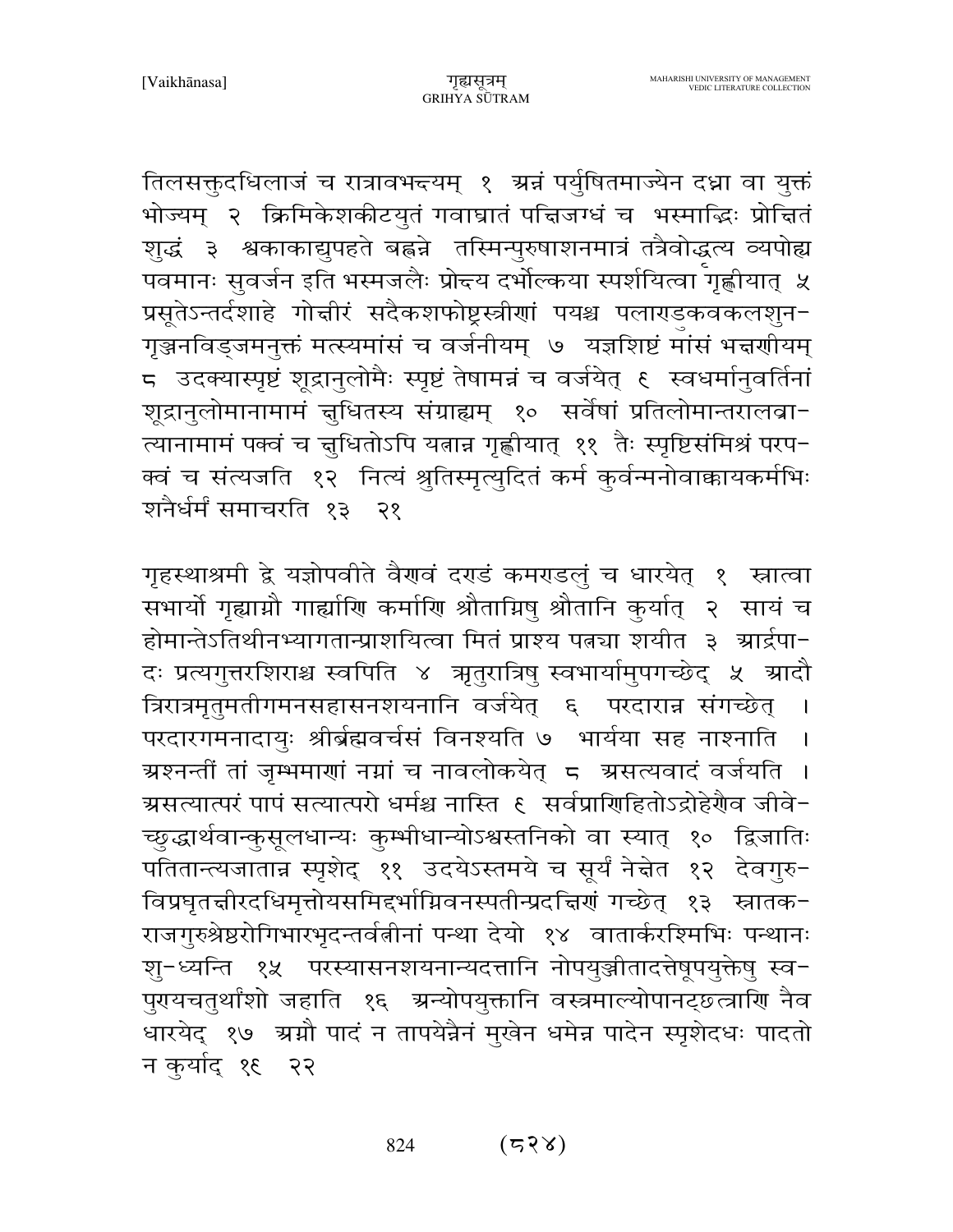ग्रग्नावग्निं । जलं वा देवालयेऽग्नौ जले च मूत्रपुरीषपूयशोणितरेतःश्ले-ष्मोच्छिष्टाङ्गनिष्पेषान्न प्रचिपेत् १ नम्नां परस्त्रियं विरामूत्रे च न पश्येद् २ उच्छिष्टो देवार्कचन्द्रग्रहर्चतारा नेचेत ३ देवगुरुस्नातकदीचितराजगोश्रे-ष्ठानां छायां नाक्रमति । इन्द्रधनुः परस्मै न दर्शयेन्न वदेत् ४ स्वपन्तं नावबोधयेद् । एकोऽध्वानं न गच्छेत् ५ परद्मेत्रे चरन्तीं गां धयन्तं वर्त्स च न वारयेन्नैवाचचीत । जीर्णमलवासा न स्यात् ६ अचैः क्रीडां प्रेतधूमं बालातापं च वर्जयेत् ७ केशरोमतुषाङ्गारकपालास्थिविरामूत्रपूयशोणित-.<br>रेतःश्लेष्मोच्छिष्टान्नाधितिष्ठेत् ८ ग्रमेध्यलिप्तेऽङ्गे यावत्तल्लेपगन्धमनःशङ्का न स्यात्तावन्मृत्तोयैः शोधयेत् १ पतितान्त्यजमूर्खाधार्मिकवैरिभिः सार्धं न वसेद् १० उच्छिष्टोऽशुचिर्वा देवगोविप्राम्नीन स्पृशेत् ११ देवान्वेदान्रा-जगुरुमातापितृन्विद्वद्ब्राह्मणान्नावमन्येत न निन्देद् १२ ग्रवमन्ता निन्दकश्च विनश्यति १३ सर्वभूतकुत्सां ताडनं च न कुर्वीत १४ गुरुणा मातापितृभ्यां तत्पित्राद्यैर्भ्रातृपितृभ्रातृमातुलाचार्यत्विंगाद्यैर्विवादं नाचरेत् १५ सर्वशुद्धिषु पुरुषस्यार्थशुद्धिः स्त्रीशुद्धिरन्नशुद्धिश्च श्रेष्ठतमा स्यात् १६  $55$ 

द्रव्येषु रतसौवर्णरजतमयान्यद्धिःशोधयत्यग्नौ वा स्पर्शयति १ ताम्रत्रपुसी-सायसाद्यान्यम्लवारिभिर्दारुदन्तजातानि तत्त्रणाद्धावनाद्रा यज्ञपात्राणि द-द्विरूपार्णिना मार्जनात्त्वालनाद्वा संशोध्यानि ३ चर्ममयसंहतानि वस्त्राणि शाकमूलफलानि च प्रोन्नयेदल्पानि न्नालयेत् ४ घृतादीनि द्रव्यारायुत्पूयो-ल्कया दर्शयेत् ५ कौशेयाविकान्यूषैरंशुतट्टानि श्रीफलैः शङ्खशुक्तिगोश्रु-ङ्गाणि सर्षपैः सवारिभिर्मृन्मयानि पुनर्दाहेन गृहं मार्जनोपलेपनाप्सेकैर्भूमिं .<br>खननादन्यमृत्पूरणगोवासकाद्यैर्मार्जनाद्यैश्च शोधयेद् 5 गोतृप्तिकरं भूगतं तोयं दोषविहीनं सुपूतम् ६ वाक्शस्तं वारिनिर्णिक्तमदृष्टं १० योषिदास्यं कारुहस्तः प्रसारितपरायं च सर्वदा शुद्धं शकुन्युच्छिष्टं फलमनिन्द्यं ११ मशकम-चिकानिलीनं तद्विप्रुषश्च न दृष्याणि १२ वाय्वग्निसूर्यरश्मिभिः स्पृष्टं च मेध्यम् १३) स्रातुरे बाले पचनालये च शौचं न विचारणीयं यथाशक्ति स्याद् । विरामूत्राभ्यां बह्वापो न दूष्याः १४ परस्याचामतस्तोयबिन्दुभिर्भूमौ निप-त्योद्गतैः पादस्पृष्टैराचामयन्नाशुचिः स्यात् १५ २४

वानप्रस्थो नित्यस्वाध्यायी कुशेध्मादीनग्नचर्थं शाकमूलफलान्यशनार्थं च

 $(53)$ 825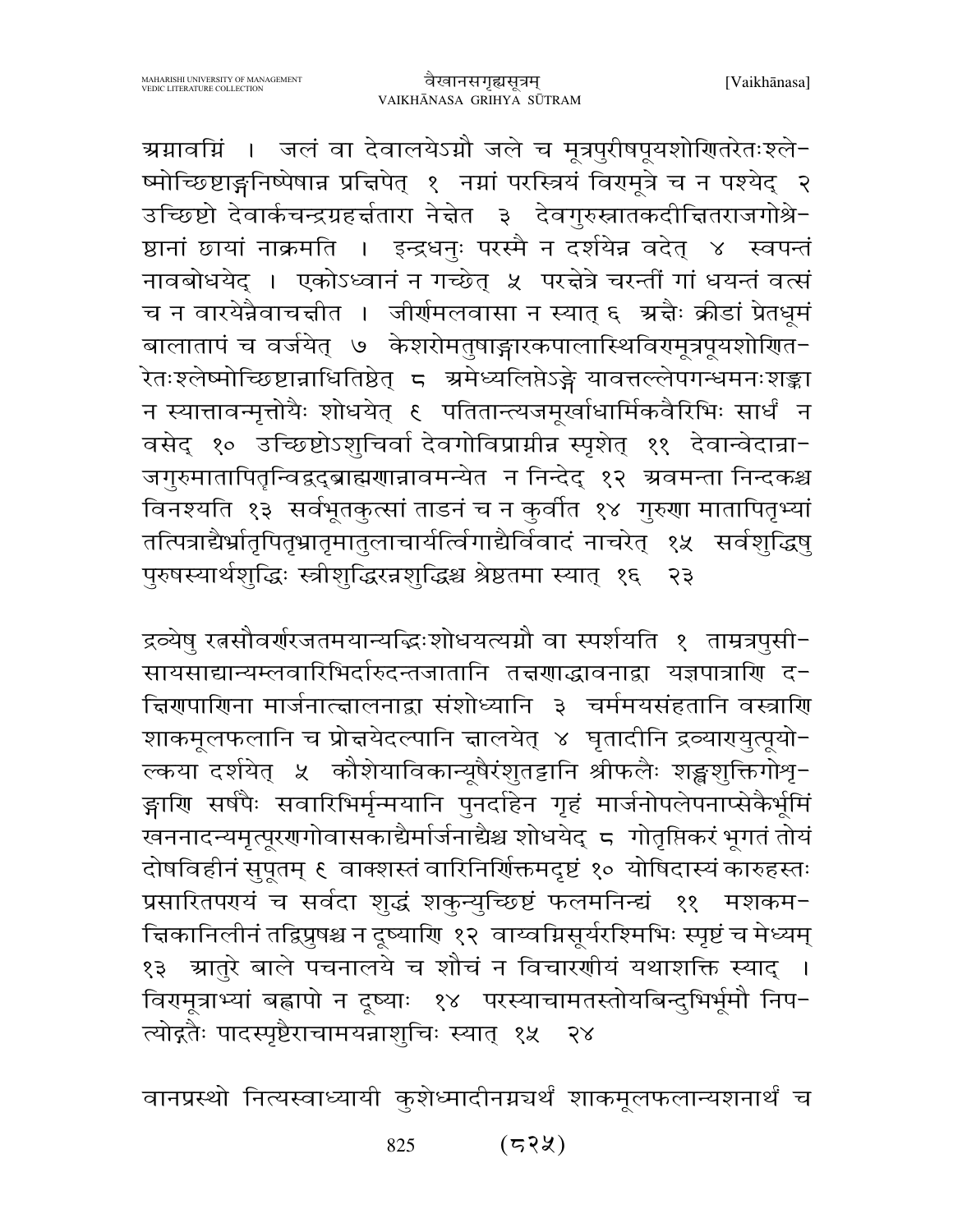शुचौ जातान्याहरेद् १ ग्रन्याधीनमन्योत्सृष्टमशुचौ जातं गोरसं च वर्जयेत् २ धान्यधनसंचयं न कुर्वीत ३ वस्त्रं नाच्छादयेत् । मधूक्ते तोयं मांसोक्ते पैष्टिकं गृह्णाति ४ सर्वभूतेषु दयालुः समः चान्तः शुचिर्निरसूयकः सुखे निःस्पृहो मङ्गल्यवाणीर्ष्याकार्परायवर्जी मत्स्यादीन्दंशकान्सीरकृष्टजातानि कन्दमूलफलशाकादीनि च त्यजञ्जटाश्मश्रुरोमनखानि धारयंस्त्रिकालस्नायी धरााशयो वन्यैरेव चरुपुरोडाशान्निर्वपेत् ८ पलाराड्वादीन्निर्यासं श्वेतवृन्ताकं सुनिषरणकं श्लेष्मातकं व्रजकलिं चित्रकं शिग्रुं भूस्तृणं कोविदारं मूलकं चवर्जयति १० मुनेः सर्वं मांसं गोमांसतुल्यं धान्याम्लं सुरासमं भवति ११ पूर्वसंचिताशनं पूर्वाणि वसनान्याश्वयुजे मासि त्यजति १२ वेदवेदान्तेन ध्यानयोगी तपः समाचरति १३ २५

ग्रपतीकोऽनम्निरदारोऽनिकेतनो वृत्तमूले वसन्वनस्थाश्रमेषु गृहस्थानां गृहेषु वा भिज्ञां भिज्ञित्वाम्बुपार्श्वे शुद्धे पर्णे प्राणयात्रामात्रमन्नं भिज्ञुवदश्नाति १ शरीरं शोषयन्नुत्तरमुत्तरं तीव्रं तपः कुर्यात् २ भिचुः स्नात्वा नित्यं प्रणवेनात्मानं तर्पयेत् ३तेनैव नमस्कर्यात् ४ षडवरान्प्राणायामान्क्रत्वा शतावरां सावित्रीं जप्त्वा सन्ध्यामुपासीत ५ ग्रप्पवित्रेणोत्पूताभिरद्धिराचामेत् ६ काषायधारणं सर्वत्यागं मैथुनवर्जनमस्तैन्यादीनप्याचरेत् ७ ग्रसहायोऽनग्निरनिकेतनो निःसंशयी संमानावमानसमो विवादक्रोधलोभमोहानृतवर्जी ग्रामाद्बहि-र्विविक्ते मठे देवालये वृत्तमूले वा निवसेत् ६ चातुर्मासादन्यत्रैकाहादूर्ध्वमे-कस्मिन्देशे न वसेद् १० वर्षाः शरच्चातुर्मास्यमेकत्रैव वसेत् ११ त्रिदर्ग्डे काषायाप्पवित्रादीन्योजयित्वा कराठे वामहस्तेन धारयन्दचिरोन भिज्ञापात्रं गृहीत्वैककाले विप्राणां शुद्धानां गृहेषु वैश्वदेवान्ते भित्तां चरेत् १३ भूमौ वीन्दय जन्तून्परिहरन्पादं न्यसेद् १४ ग्रधोमुखस्तिष्ठन्भिन्नामालिप्सेत १५ गोदोहनकालमात्रं तदर्धं वा स्थित्वा बजेद् १६ अलाभेऽप्यवमानेऽप्यविषादी लब्धे संमानेऽप्यसंतोषी स्यात् १७ द्रुतं विलम्बितं वा न गच्छेत् । भिद्माका-लादन्यत्र परवेश्म न गन्तव्यं १८ भिन्नितुं क्रोशादुर्ध्वं न गच्छेत् १६ २६

भिन्नां चरित्वा तोयपार्श्वे प्रन्नालितपाणिपाद ग्राचम्योदु त्यमित्यादित्यायातो दे-वा इति विष्णवे ब्रह्म जज्ञामिति ब्रह्मणे च भिज्ञाग्रं दत्त्वा सर्वभूतेभ्य इति ब−लिं प्रचिपेत् १ प्राणाग्निहोत्रविधानेनात्मयज्ञं संकल्प्य प्राणयात्रामात्रमष्टौ

> $(555)$ 826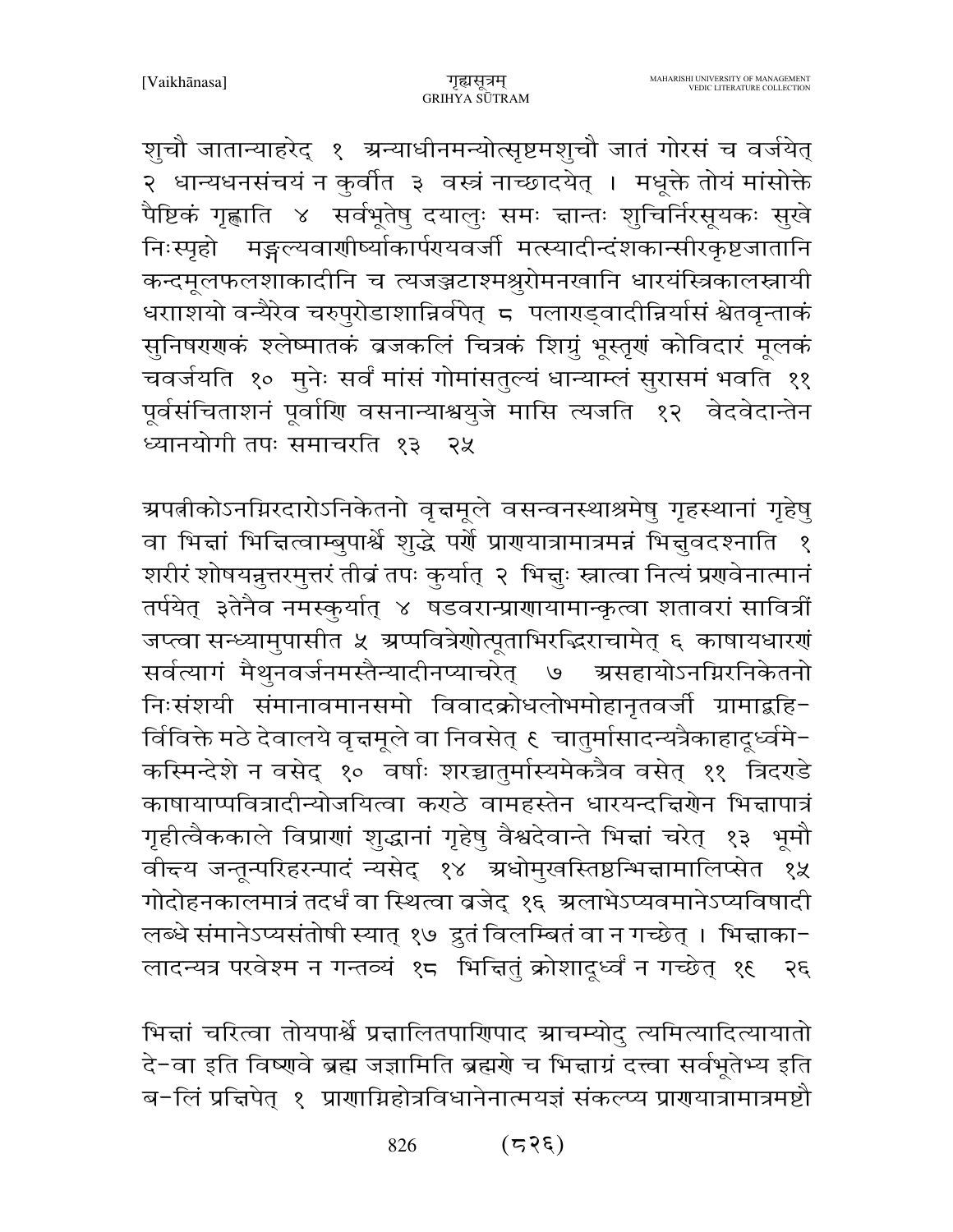ग्रासान्वाश्नीयात्कामं नाश्नाति ३ वस्त्रपूतं जलं पीत्वाचम्याचामति ४ निन्दाक्रोशौ न कुर्वीत ५ बन्धूञ्ज्ञातींस्त्यजेद् ६ वंशचारित्रं तपः श्रुतं न वदेत् ७ सङ्गं त्यक्त्वा नियमयमी प्रियं सत्यं वदन्सर्वभूतस्याविरोधी समः सदाध्यात्मरतो ध्यानयोगी नारायणं परं ब्रह्म पश्यन्धारणां धारयेद् ८ अर्चारं ब्रह्माप्नोति नारायणः परं ब्रह्मेति श्रुतिः ६ संन्यासिनोऽनाहिताग्नेर्देहं मृतं पुत्रोऽन्यो वा तृगैरन्तरीकृत्य शुद्धैर्ब्राह्मगैर्यन्त्रेग वा संनिधाय समुद्रगाम्यां नद्यां तीरे वा सैकते देशे सृगालादिभिरस्पृश्यं यथा तथावटं खनति २७ १३

गायत्र्या स्नापयित्वा तथा तत्रासयित्वा शाययित्वा वा दत्तिरो हस्ते वैष्ण-वैर्मन्त्रैस्त्रिदराडं संन्यस्य सव्ये यदस्य पारे रजस इति शिक्यमप्पवित्रमुदरे सावित्र्या भित्तापात्रं गुह्यप्रदेशे भूमिर्भूमिमिति काषायं मृद्ग्रहर्णी कमराडलुं च संन्यस्य पिदध्यात् १ तस्मिन्सृगालादिभिः स्पृष्टे तत्कर्ता पापीयान्भवति २ श्राहिताग्नेरग्नीनात्मन्यारोप्य संन्यसिनो मृतं देहं गायत्र्या स्नापयित्वा पू-र्ववद्वाहयित्वा शुद्धे देशे निधाय लौकिकाग्नौ तदग्निमुपावरोहेत्यवरोप्य पवित्रं त इति घृतत्तीरमास्ये प्रत्तिप्य पूर्ववत्त्रिदराडादीन्विन्यस्य ब्रह्ममेधेन पि-तृमेधेन वाहिताग्निमन्त्रैस्तदग्निभिर्दहनमाचरति तयोराशौचोदकबलिपि- $\epsilon$ राडदानैकोद्दिष्टादीन्नैव कुर्यात् ७ नारायरणबलिं करोति ८ तद्रहनं खनि− त्वा पिधानं दहनं नारायणबलिं वा यः कुर्यात्सोऽश्वमेधफलं समाप्नुयात् १ नारायणबलिं नारायणादेव सर्वार्थसिद्धिरिति ब्रह्मणाद्यैनरैर्हतस्यात्मघातिनो रजुशस्त्रोदकाशनिदंष्ट्रिपशुसर्पादिभिः सर्वपापमृतस्यादाह्यानामन्येषां भिज्ञो-श्चैकादशदिनादृध्वं महापातकिनां पञ्चानां द्वादशसंवत्सरादृध्वं सपिराडीकर-गस्थाने मृतकार्थमपरपत्ते द्वादश्यां श्रवगे वा करोति १३ पूर्वेऽहनि द्वादश ब्राह्मणान्निमन्त्रयेद् १४ अपरेऽहनि विष्णोरालयपार्श्वे नदीतीरे गृहे वाग्नचा-यतनं कृत्वाघारं जुहुयाद् १६ २८

ग्रम्निं परिस्तीर्यामेर्वायव्यां विष्टरे दर्भेषु तद्रूपं सुवर्णं वा संस्थाप्य पुरुषं ध्या− यन्नों भूः पुरुषमित्याद्यैः प्राङ्गस्वं देवं नारायणमावाह्यासनपाद्याचमनानि दद्यात् १ पुरुषसूक्तेन स्नापयित्वा ँ नारायणाय विद्यहेत्यष्टाचरमन्त्रेण वा वस्त्रोत्तरी− याभरगपाद्याचमनपुष्पगन्धधूपदीपाच्तताचमनैरर्चयति ३ केशवाद्यैर्द्वाद-

> $(539)$ 827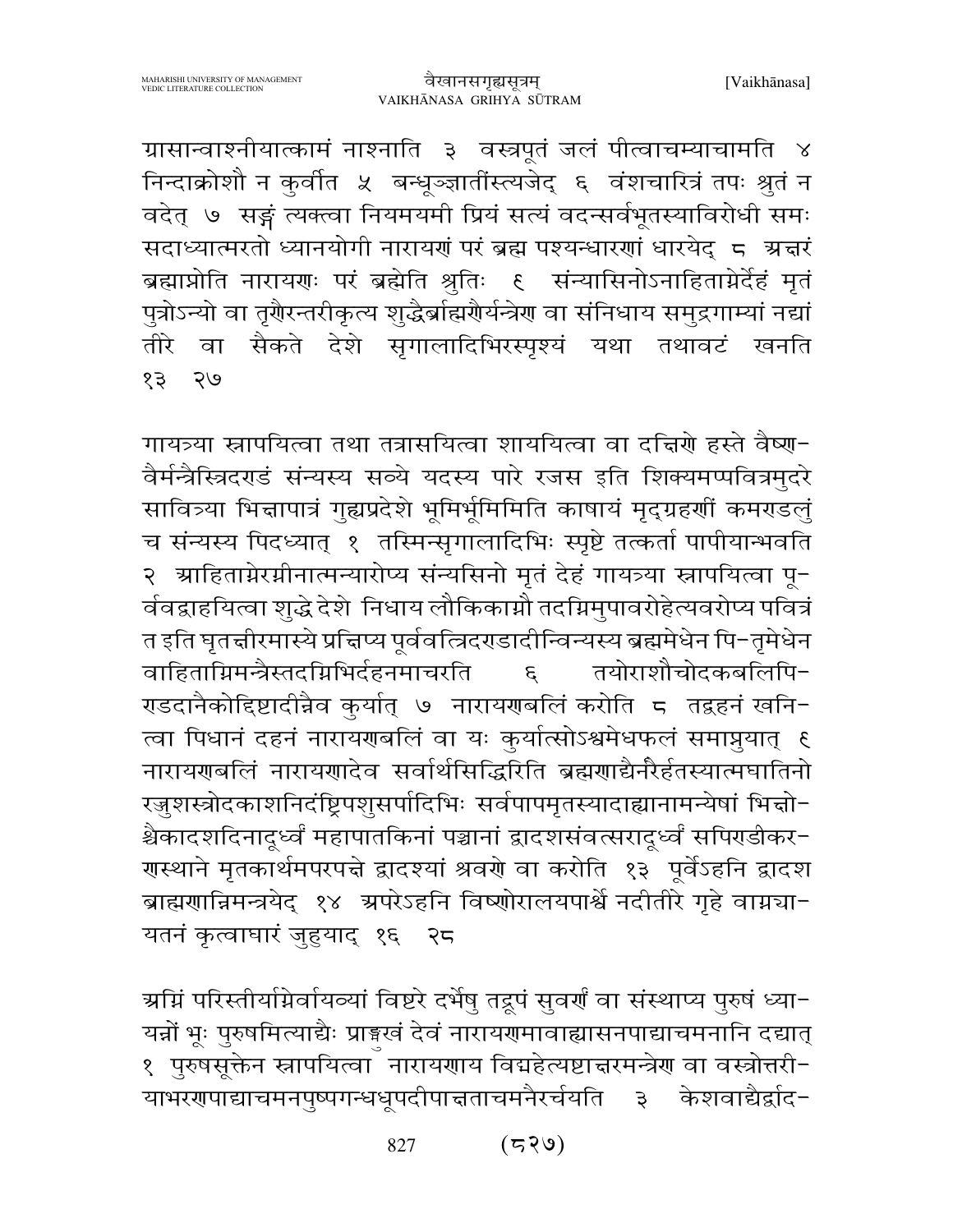शनामभिरद्धिस्तर्पयेत् ग्रग्निं ५ परिषिच्य सहस्रशीर्षाद्यैर्विष्णोर्नुकाद्यैर्द्वादश-नामभिश्चाज्यं चरुं जुहुयात् ६ गुडाज्यफलयुक्तं पायसं हविर्विष्णुगायत्र्या देवेशाय निवेद्य पाद्याचमनमुखवासं दद्यात् ७ अप्नेर्दचिरणे दर्भेषूतराग्रेषु दच्चिणाद्यर्चयित्वा नारायणाय सहस्रशीर्षाय सहस्राचाय सहस्रपादाय परम-पुरुषाय परमात्मने परंज्योतिषे परब्रह्मरोऽव्यक्ताय सर्वकारणाय यज्ञेश्वराय यज्ञात्मने विश्वेभ्यो देवेभ्यः सर्वाभ्यो देवताभ्यः साध्येभ्य इत्यन्तैः पायसं बलिं दत्त्वाज्यमेभिर्जुहोति १२ ब्राह्मणान्पादौ प्रचाल्य नवानि वस्त्रोत्तरीयाभरणा-नि दत्त्वा पुष्पाद्यैः पूजयित्वा द्वादशमूर्तिं ध्यायन्नुपदंशघृतगुडदधिफलयुक्तं श्वेतमन्नं भोजयित्वा यथाशक्ति सूवर्यं दत्तियां ददाति १६ २६

सहस्रशीर्षाद्यैः स्तुत्वा द्वादशनामभिः प्रशमेदन्तहोमं जुहोति १ अभीष्टां परां गतिं स गत्वा विष्णोर्लोके महीयते २ चातुर्वर्यर्यसंकरेणोत्पन्नानामनुलोम-प्रतिलोमान्तरालबात्यानामुत्पत्तिं नाम वृत्तिं च ३ ऊर्ध्वजातादधोजातायां जातोऽनुलोमोऽधरोत्पन्नादूर्ध्वजातायां जातः प्रतिलोमः ४ ततोऽनुलोमाद-नुलोम्यां जातोऽन्तरालः ५ प्रतिलोमात्प्रतिलोम्यां जातो बात्यो भवति ६ ब्रह्मणो मुखादुद्भता ब्राह्मणा ब्राह्मरायश्च ब्रह्मर्षयः पत्नचो बभूवुस् ७ तेषां गात्रोत्पन्नाद्ब्राह्मरायामसगोत्रायां विधिना समन्त्रकं गृहीतायां जातो ब्राह्मराः शुद्धो भवेत् १ विधिहीनमन्यपूर्वायां मृतभर्तृकायां गोलको जीवभर्तृकायां कुराडश्च विप्रौ द्वौ निन्दितौ स्यातां १० तस्मादधो बाहुभ्यामुत्पन्नात्त्वत्रिया− त्त्वत्रियायां विधिवज्जातः त्तत्रियः शुद्धस् ११ तयोरविधिकं गूढोत्पन्नोऽशुद्धो भोजारूयो नैवाभिषेच्यः पट्टबन्धो राज्ञः सैनापत्यं करोति १३ शृद्धाभावे− ऽपट्टबन्धो नृन्पायात् १४) तद्वत्तं राजवत्स्यात् १५ ३०

ग्रधस्तादूरुभ्यामुत्पन्नाद्वैश्याद्वैश्यायां तथा वैश्यः शुद्धो १ विधिवर्जं मणि− कारोऽशुद्धो मणिमुक्तादिवेधः शङ्खवलयकारी स्यात् २ अथ पद्धामुत्पन्ना-च्छूद्राच्छूद्रायां न्यायेन शूद्रः शुद्धः ३ जारान्मालवको निन्दितः शूद्रोऽश्वपा− लोऽश्वतृणहारी चेत्येते चातुर्वर्णिकास् ४ तेषामेव संस्करेणोत्पन्नाः सर्वेऽन्-लोमाद्याः ५ ब्राह्मणात्त्वत्रियकन्यायां जातः सवर्णोऽनुलोमेषु मुरूयो ६ ग्रस्य वृत्तिराथर्वणं कर्माश्वहस्तिरथसंवाहनमारोहणं राज्ञः सैनापत्यं चायुर्वेदकृत्यं ७ गूढोत्पन्नोऽभिषिक्तारूयो ८ अभिषिक्तश्चेन्नृपो भूयादष्टाङ्गमायुर्वेदं भूततन्त्रं वा

> 828  $(535)$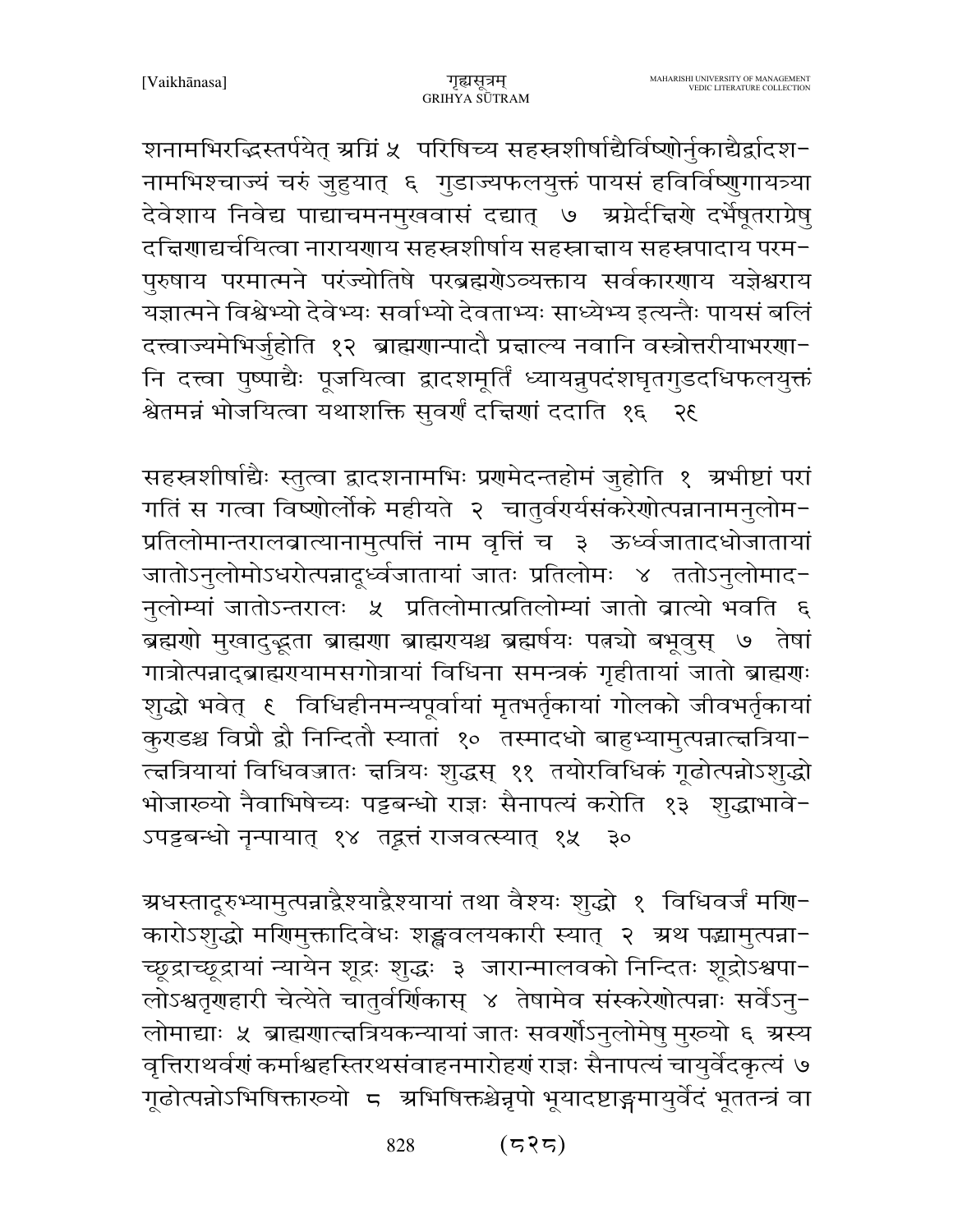संपटेत् ६ तदुक्ताचारो दयायुक्तः सत्यवादी तद्विधानेन सर्वप्राणिहितं कुर्यात् १० ज्योतिर्गणनादिकाधिकवृत्तिर्वा ११ विप्राद्वैश्यायामम्बष्ठः कन्दयाजी− व्याग्नेयनर्तको ध्वजविश्रावी शल्यचिकित्सी १२ जरात्कुम्भकारः कुलाल-वृत्तिर्नापितो नाभेरूर्ध्ववप्ता च १३ चत्रियाद्वैश्यायां मद्गुः श्रेष्ठित्वं प्राप्तो महा− नर्माख्यश्च वैश्यवृत्तिः ज्ञात्रं कर्म नाचरति १४ गूढादाश्विकोऽश्वक्रयविक्रयी स्यात् १५ ३१

विप्राच्छूद्रायां पारशवो भद्रकालीपूजनचित्रकर्माङ्गविद्यातूर्यघोषणमर्दनवृत्तिः १ जारोत्पन्नो निषादो व्याडादिमृगहिंसाकारी २ राजन्यतः शूद्रायामुग्रः सुदराडचदराडनकृत्यो ३ जाराच्छूलिकः शूलारोहणादियातनाकृत्यो ४ वैश्यतः शूद्रायां चूचुकः क्रमुकताम्बूलशर्करादिक्रयविक्रयी ५ गूढात्क-टकारः कटकारी चेति ६ ततोऽनुलोमादनुलोमायां जातश्चानुलोमः पितु-र्मातुर्वा जातं वृत्तिं भजेत ७ चत्रियाद्विप्रकन्यायां मन्त्रवज्जातः सूतः प्रति− लोमेषु मुरूयोऽयं मन्त्रहीनोपनीतो द्विजधर्महीनो 5 अस्य वृत्तिर्धर्मानुबोधनं राज्ञोऽन्नसंस्कारश्च ६ जारेण मन्त्रहीनजो रथकारो द्विजत्वविहीनः शूद्रकृ-त्योऽश्वानां पोषणदमनादिपरिचर्याजीवी १० वैश्याद्ब्राह्मरायां मागधः शूद्रैर-प्यभोज्यान्नोऽस्पृश्यः सर्ववन्दी प्रशंसाकीर्तनगानप्रेषणवृत्तिः १२ गूढाच्चक्री लवर्णतैलविक्रेता स्यात् १३ वैश्यानृपायामायोगवस्तन्तुवायः पटकर्ता व-स्त्रकांस्योपजीवी १४ गूढाचारात्पुलिन्दोऽररयवृत्तिर्दुष्टमृगसत्त्वघाती १५ शूद्रात्चत्रियायां पुल्कसः कृतकां वार्चां वा सूरां हत्वा पाचको विक्रीणीत १६ चोरवृत्ताद्वेलवो जम्भननर्तनगानकृत्यः १७ ३२

शूद्राद्वैश्यायां वैदेहकः शूद्रास्पृश्यस्तैरप्यभोज्यान्नो वन्यवृत्तिरजमहिषगोपा-लस्तद्रसान्विक्रयी १ चौर्याच् चक्रिको लवणतैलपिरायाकजीवी २ शू-द्राद्ब्राह्मरायां चराडालः सीसकालायसाभरणो वर्ध्राबन्धकराठः कच्चे भल्ल-रीयुक्तो यतस्ततश्चरन्सर्वकर्मबहिष्कृतः पूर्वाह्ले ग्रामादौ वीथ्यामन्यत्रापि मला-न्यपकृष्य बहिरपोहयति ५ ग्रामाद्बहिर्दूरे स्वजातीयैर्निवसेत् ६ मध्या-ह्नात्परं ग्रामे न विशत्ययं । विशेच् चेद्राज्ञा वध्यो ७ ग्रन्यथा भ्रूणह-त्यामवाप्नोति । ग्रन्तरालवात्याश्च ८ चूचुकाद्विप्रायां तत्तकोऽस्पृश्योफ-ल्लरीहस्तो दारुकारः सुवर्णकारोऽयस्कारः कांस्यकारो वा ६ चत्रियायां

> $(355)$ 829